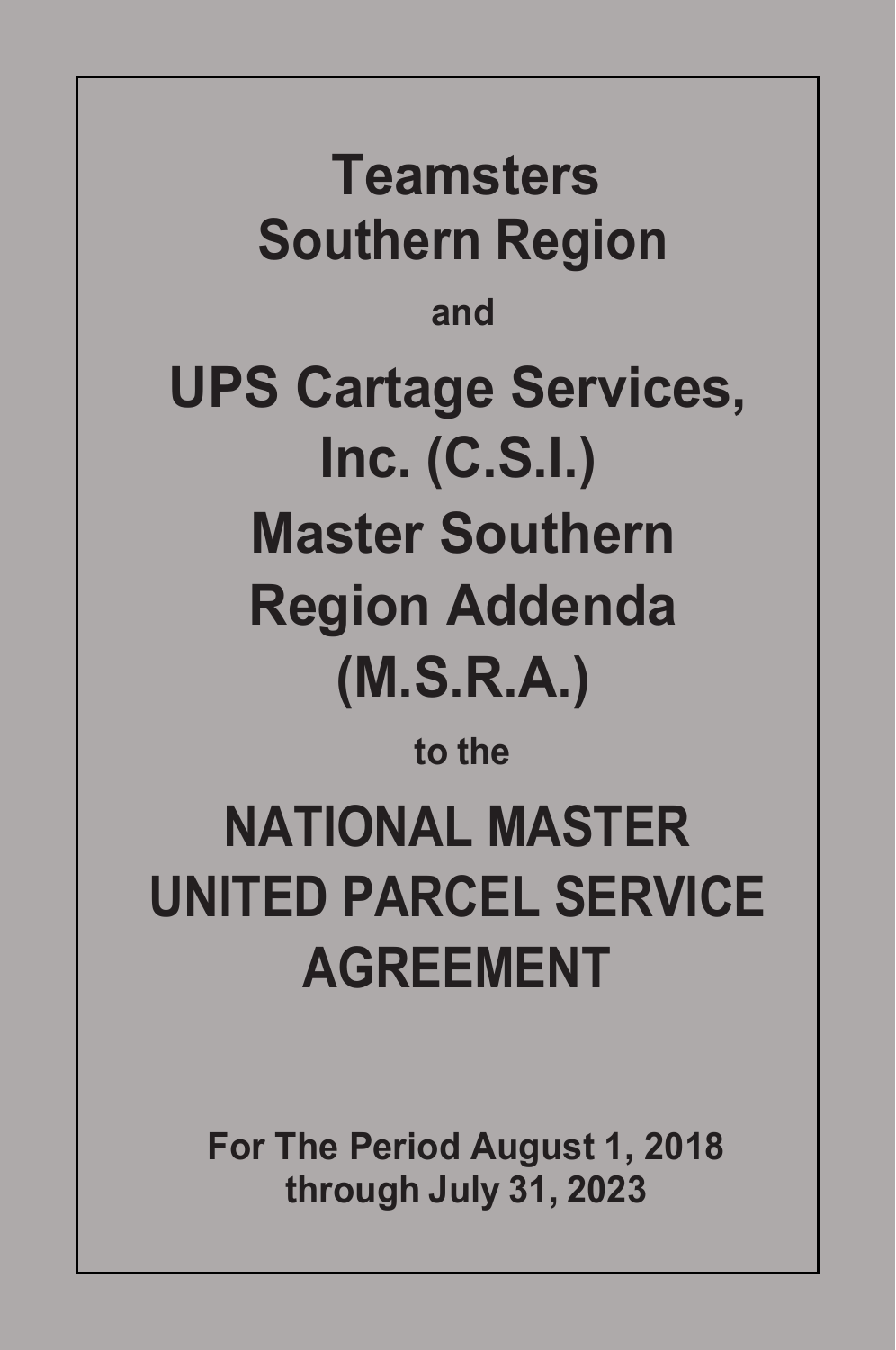# **TABLE OF CONTENTS**

| <b>ARTICLE</b>           |              |                                                        | <b>PAGE</b> |
|--------------------------|--------------|--------------------------------------------------------|-------------|
| <b>Table of Contents</b> |              |                                                        | 1           |
| <b>Note to Parties</b>   |              |                                                        | 3           |
| Agreement                |              |                                                        | 4           |
| Preamble                 |              |                                                        | 5           |
| <b>Article</b>           | 1            | Recognition                                            | 7           |
| <b>Article</b>           | $\mathbf{2}$ | <b>Union Security and Check-Off</b>                    | 8           |
| <b>Article</b>           | 3            | <b>Continuity of Operations</b>                        | 11          |
| <b>Article</b>           | 4            | <b>Management Rights</b>                               | 13          |
| <b>Article</b>           | 5            | <b>Probationary Employees</b>                          | 14          |
| <b>Article</b>           | 6            | <b>Stewards</b>                                        | 15          |
| <b>Article</b>           | 7            | <b>Seniority</b>                                       | 17          |
| <b>Article</b>           | 8            | <b>Hours of Work and Overtime</b>                      | 21          |
| <b>Article</b>           | 9            | <b>Grievance Procedure</b>                             | 24          |
| <b>Article</b>           | 10           | <b>Discharge or Suspension</b>                         | 27          |
| <b>Article</b>           | 11           | <b>Union Cooperation and</b>                           |             |
| <b>Article</b>           | 12           | <b>Management - Employee Relations</b><br><b>Bonds</b> | 29<br>30    |
| <b>Article</b>           | 13           | <b>Uniforms</b>                                        | 31          |
| <b>Article</b>           | 14           | <b>Postings</b>                                        | 33          |
| <b>Article</b>           | 15           | <b>Supervisory Personnel</b>                           | 34          |
| <b>Article</b>           | 16           | <b>Safety</b>                                          | 35          |
| <b>Article</b>           | 17           | <b>Separability and Savings</b>                        | 36          |
| <b>Article</b>           | 18           | <b>Passengers</b>                                      | 37          |
| <b>Article</b>           | 19           | <b>Suspension or Revocation of License</b>             | 38          |
| <b>Article</b>           | 20           | <b>Employee's Bail</b>                                 | 39          |
| <b>Article</b>           | 21           | <b>Separation of Employees</b>                         | 40          |
| <b>Article</b>           | 22           | <b>Jury Duty</b>                                       | 41          |
| <b>Article</b>           | 23           | <b>Leaves of Absence</b>                               | 42          |
| <b>Article</b>           | 24           | <b>Funeral Leave</b>                                   | 45          |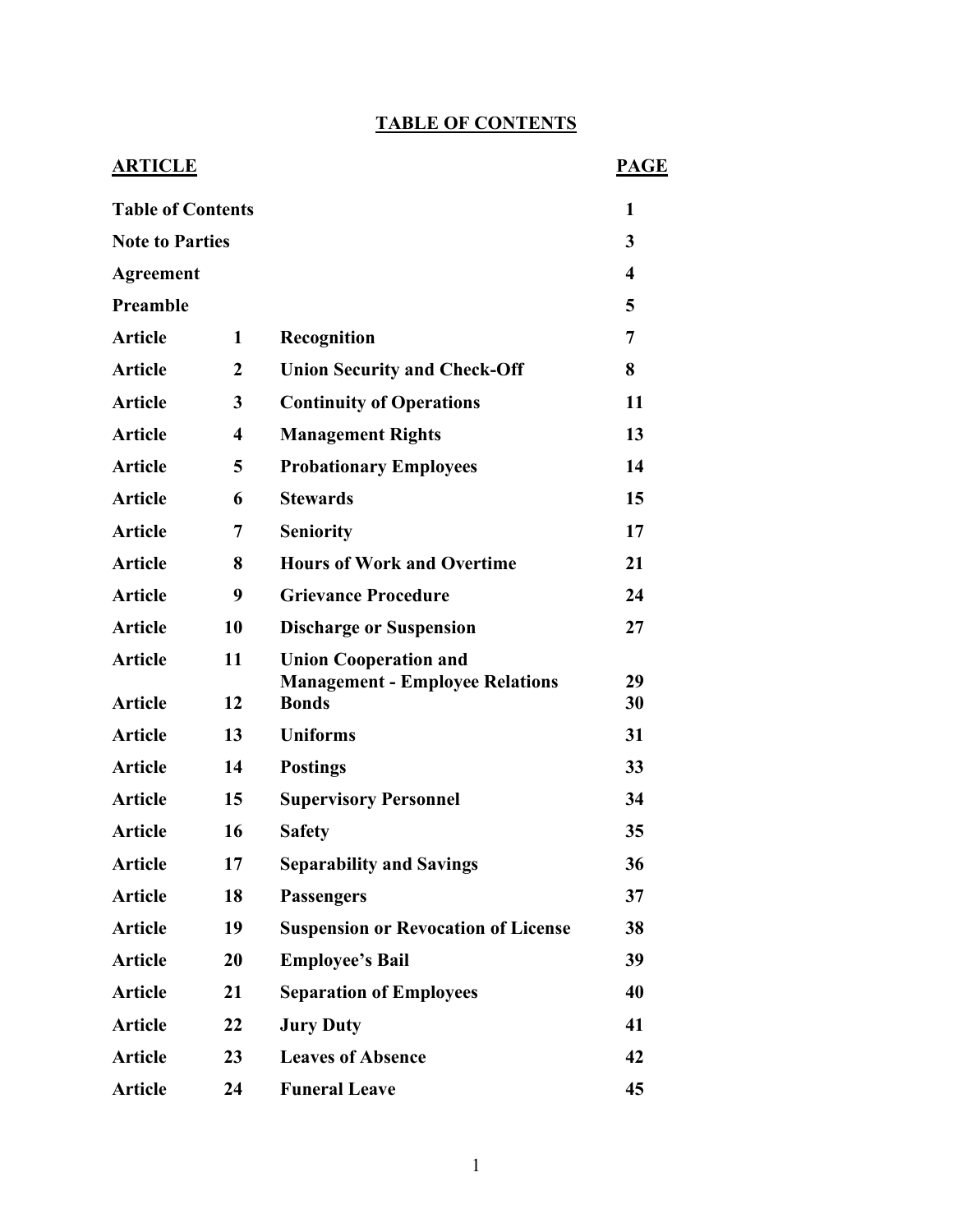| <b>ARTICLE</b> |                                                        |                                                  | <b>PAGE</b> |     |
|----------------|--------------------------------------------------------|--------------------------------------------------|-------------|-----|
| <b>Article</b> | 25                                                     | <b>Examination and Identification Fees</b>       | 46          |     |
| <b>Article</b> | 26                                                     | <b>Equipment, Accidents, Reports</b>             | 47          |     |
| <b>Article</b> | 27                                                     | <b>Extra Contract Agreements</b>                 | 48          |     |
| <b>Article</b> | 28                                                     | <b>Inspection Privileges</b>                     | 49          |     |
| <b>Article</b> | 29                                                     | <b>Examination of Records</b>                    | 50          |     |
| <b>Article</b> | 30                                                     | <b>Loss or Damage</b>                            | 51          |     |
| <b>Article</b> | 31                                                     | Successorship                                    | 52          |     |
| <b>Article</b> | 32                                                     | <b>Break Time / Lunch Time</b>                   | 53          |     |
| <b>Article</b> | 33                                                     | <b>Sub-Contracting</b>                           | 54          |     |
| <b>Article</b> | 34                                                     | <b>Company Rules</b>                             | 56          |     |
| <b>Article</b> | 35                                                     | <b>Alcohol and Drug Use</b>                      | 57          |     |
| <b>Article</b> | 36                                                     | <b>Holidays</b>                                  | 77          |     |
| <b>Article</b> | 37                                                     | <b>Vacations</b>                                 | 79          |     |
| <b>Article</b> | 38                                                     | <b>Rates of Pay</b>                              | 82          |     |
| <b>Article</b> | 39                                                     | <b>Health and Welfare</b>                        | 86          |     |
| <b>Article</b> | 40                                                     | <b>Pension Coverage</b>                          | 87          |     |
| <b>Article</b> | 41                                                     | <b>Sick Pay / Short-Term Disability</b>          | 88          |     |
| <b>Article</b> | 42                                                     | <b>Maintenance of Standards</b>                  | 91          |     |
| <b>Article</b> | 43                                                     | <b>Safe Driving</b>                              | 92          |     |
| <b>Article</b> | 44                                                     | <b>Duration</b>                                  | 96          |     |
| <b>LOU</b>     |                                                        | <b>Discipline Resulting from Insubordination</b> |             | 97  |
| <b>LOU</b>     | <b>Language That Remains the Same After Conclusion</b> |                                                  |             | 98  |
| <b>LOU</b>     | <b>Vehicle Air Conditioning</b>                        |                                                  |             | 99  |
| <b>LOU</b>     | <b>Safe Driving Credit Points</b>                      |                                                  |             | 100 |
| <b>LOU</b>     | <b>Banked Sick Days</b>                                |                                                  |             | 101 |
| LOU            | <b>BNA &amp; HBN Only - General Work Rules</b>         |                                                  |             | 102 |
| <b>LOU</b>     | <b>Union Pins</b>                                      |                                                  |             | 104 |
| <b>LOU</b>     | Correspondence                                         |                                                  |             | 105 |
|                | <b>Negotiating Committee</b>                           |                                                  |             | 106 |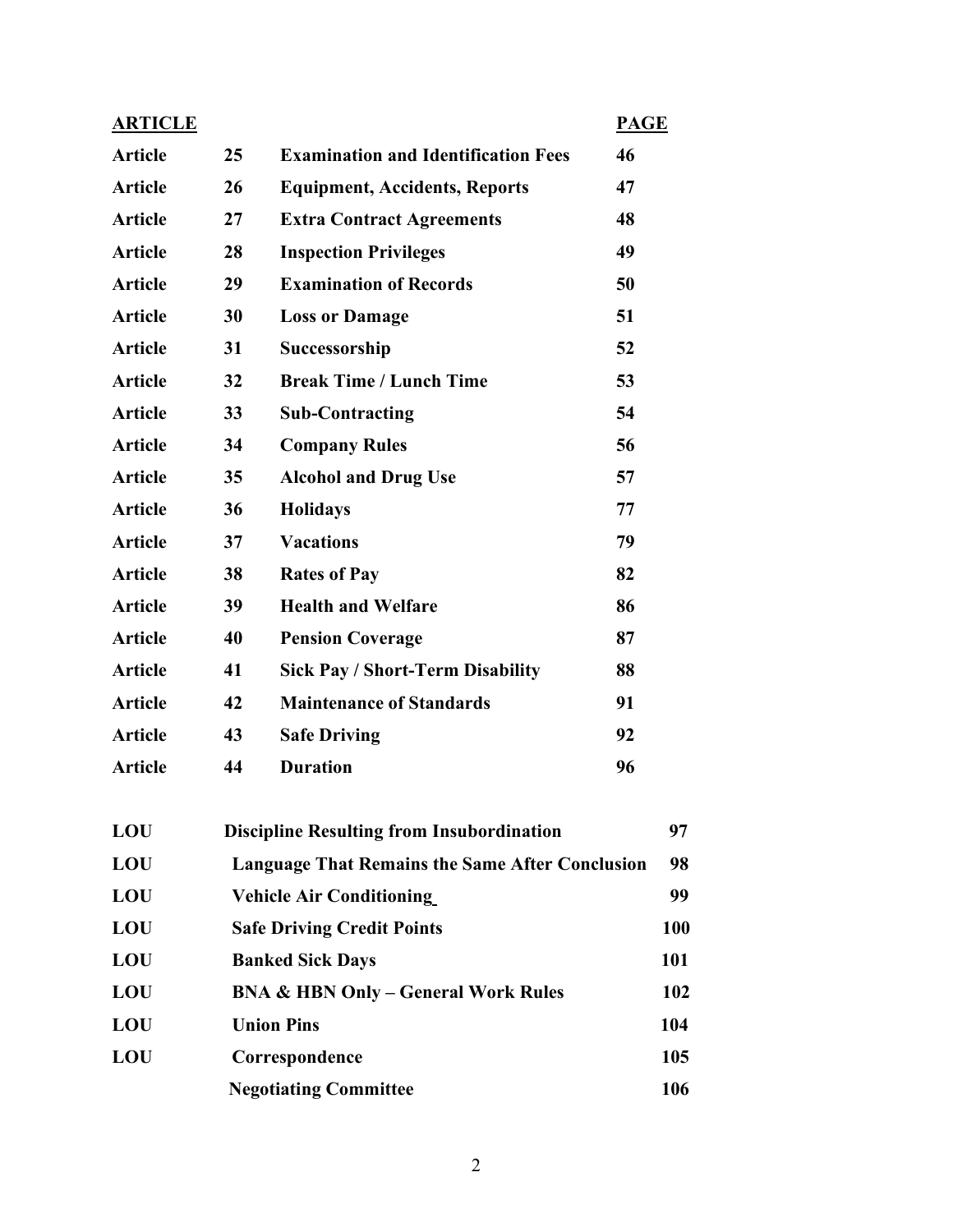#### **NOTE TO PARTIES**

#### **To: Members of CSI Master Southern Region Addenda**

Dear Brothers and Sisters:

As you know, we have a tentative agreement for the UPS Cartage Services, Inc. Supplemental Agreement. Article 2 of the re-negotiated CSI Supplement outlines the National Master UPS Agreement (NMA) Articles that may be applied to your Addendum. You will note that several NMA articles are not applicable. These are subjects that are either addressed in the CSI Supplement or are not operationally applicable to CSI.

(NMA) Supplement Article 2: Applicable NMA Articles

The parties agree that the elections each Local Union made pursuant to Article 2 of the 2008-2013 CSI Supplement shall remain in effect for the duration of this NMA. With respect to its prior elections, a Local cannot elect to apply one or more Sections from an Article in its Addenda and also select portions of the NMA Article covering the same subject. Further the parties agree that the following Articles within the NMA shall continue to not be applicable to operations covered by this CSI Supplement:

Article 1 Section 4; 2; 3 Section 7; 6 Section 5; 10; 18; 26; 32; 37 Section 1(b) and (c); 39; 40; 43; and 44. Articles 22, 34 and 41 of the NMA will apply only to the extent they contain provisions specifically addressing CSI employees.

Where there are two provisions covering the same subject, one in the Local Addendum and one in the National Master UPS Agreement, the following provisions of the National Master UPS Agreement shall apply:

| Article 1.1 thru 1.3           | <b>Parties to the Agreement</b>                         |
|--------------------------------|---------------------------------------------------------|
| Article 3.1 thru 3.6           | Recognition, Union Shop & Checkoff                      |
| Article 5                      | <b>Sanitary Conditions</b>                              |
| Article 6.1 thru 6.4           | <b>Extra Contract Agreements/Workweek Reduction/New</b> |
|                                | <b>Equipment/Technological Change</b>                   |
| <b>Article 7</b>               | <b>Local and Area Grievance Machinery</b>               |
| Article 8                      | <b>National Grievance Procedure</b>                     |
| Article 9                      | <b>Protection of Rights</b>                             |
| <b>Article 12</b>              | Polygraph/Timeclocks                                    |
| <b>Article 14</b>              | <b>Compensation Claims</b>                              |
| Article 16.1, 16.2, 16.4, 16.6 | <b>Leave of Absence</b>                                 |
| <b>Article 17</b>              | <b>Paid for Time</b>                                    |
| <b>Article 19</b>              | Posting                                                 |
| <b>Article 20</b>              | <b>Examination and Identification Fees</b>              |
| <b>Article 21</b>              | <b>Union Activity</b>                                   |
| <b>Article 23</b>              | <b>Separation of Employment</b>                         |
| <b>Article 24</b>              | <b>Inspection Privileges</b>                            |
| <b>Article 25</b>              | <b>Separability and Savings</b>                         |
| <b>Article 27</b>              | <b>Emergency Reopening</b>                              |
| <b>Article 28</b>              | <b>Sympathetic Action</b>                               |
| <b>Article 29.1</b>            | <b>Jury Duty</b>                                        |
| <b>Article 29.3</b>            | <b>Tax Deferred Savings Plan 401(k)</b>                 |
| Article 30                     | <b>Jurisdictional Disputes</b>                          |
| Article 33                     | <b>Cost-Of-Living (COLA)</b>                            |
| <b>Article 36</b>              | Nondiscrimination                                       |
| Article $37.1(a)$              | <b>Management Employee Relations</b>                    |
| <b>Article 37.2</b>            | (Section 2 and 3 involves excessive OJS rides)          |
| Article 37.3                   |                                                         |
| <b>Article 38</b>              | <b>Change of Operations</b>                             |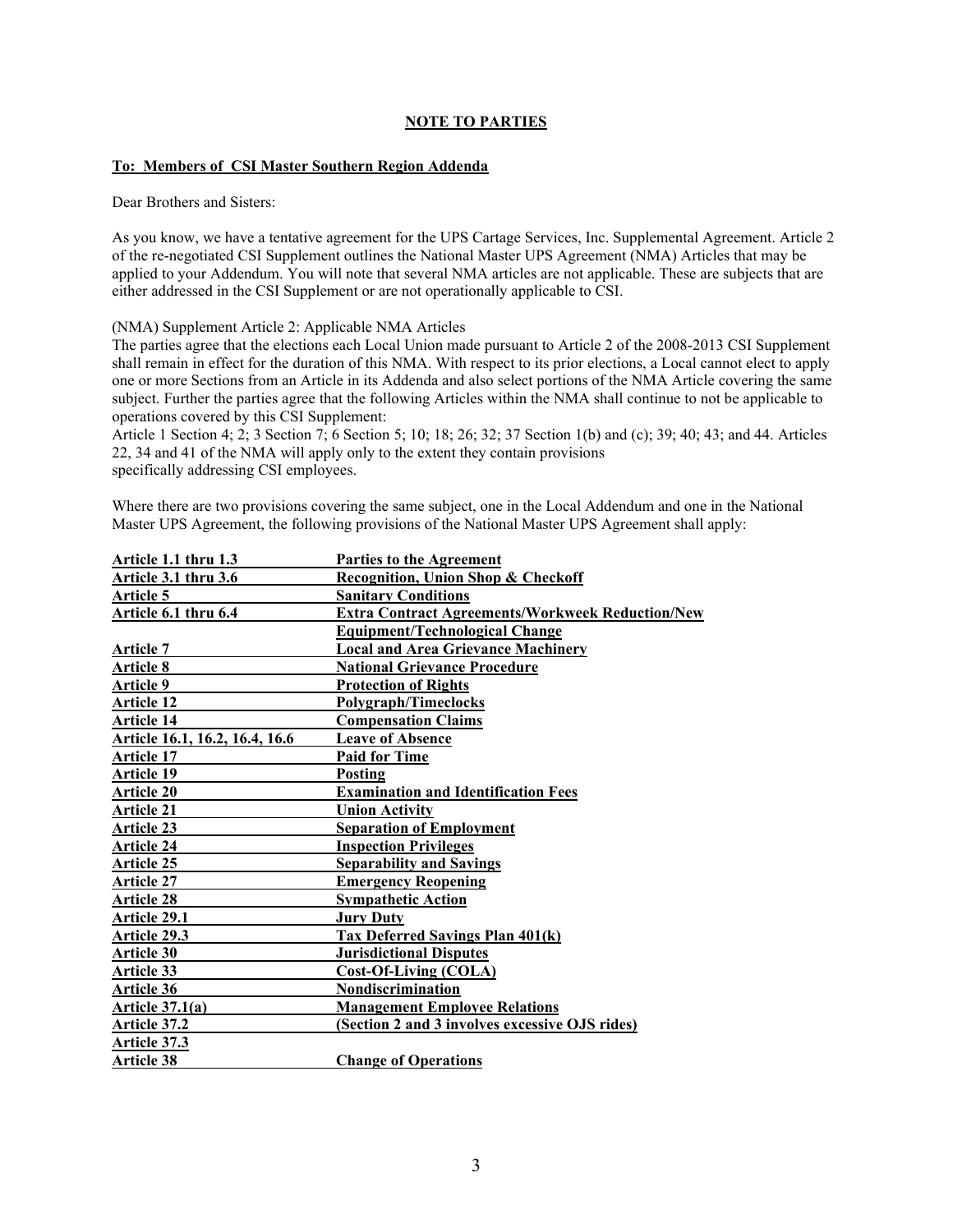#### **AGREEMENT**

## **UPS CARTAGE SERVICES INC. (C.S.I.) FREIGHT PICKUP & DELIVERY Master Southern Region Addenda**

#### **FOR THE PERIOD**

#### **August 1, 2018, through July 31, 2023**

Covering operations of the Employer, in and between the states and areas designated by the parties to be within the scope of the Southern Region. which include but is not limited to, Texas, Oklahoma, Louisiana, Florida, Arkansas, Tennessee, Alabama, Mississippi, Georgia, North Carolina, South Carolina, and Virginia). Cartage Services, Inc. (C.S.I.) , which as discussed in negotiations is simply a name change and is to replace the names of Menlo Worldwide Forwarding and Emery Worldwide, a CNF Company, to advance the company's market strategy and not to change or exclude anything within this agreement (hereinafter referred to as the "Employer" or "Company"), and the Teamsters UPS Cartage Services, Inc. (C.S.I.) Master Southern Region Addenda Negotiating Committee representing local unions affiliated with the International Brotherhood of Teamsters, (hereinafter referred to as the "Union," "Unions" or "Local Union") agree to be bound by the terms and conditions of this UPS Cartage Services, Inc. (C.S.I.) Master Southern Region Addenda ("Agreement") and the UPS Cartage Services, Inc. Supplemental Agreement. Article 2 of the re-negotiated CSI Supplement outlines the National Master UPS Agreement (NMA) Articles that may be applied to your Addendum. You will note that several NMA articles are not applicable. These are subjects that are either addressed in the CSI Supplement or are not operationally applicable to CSI.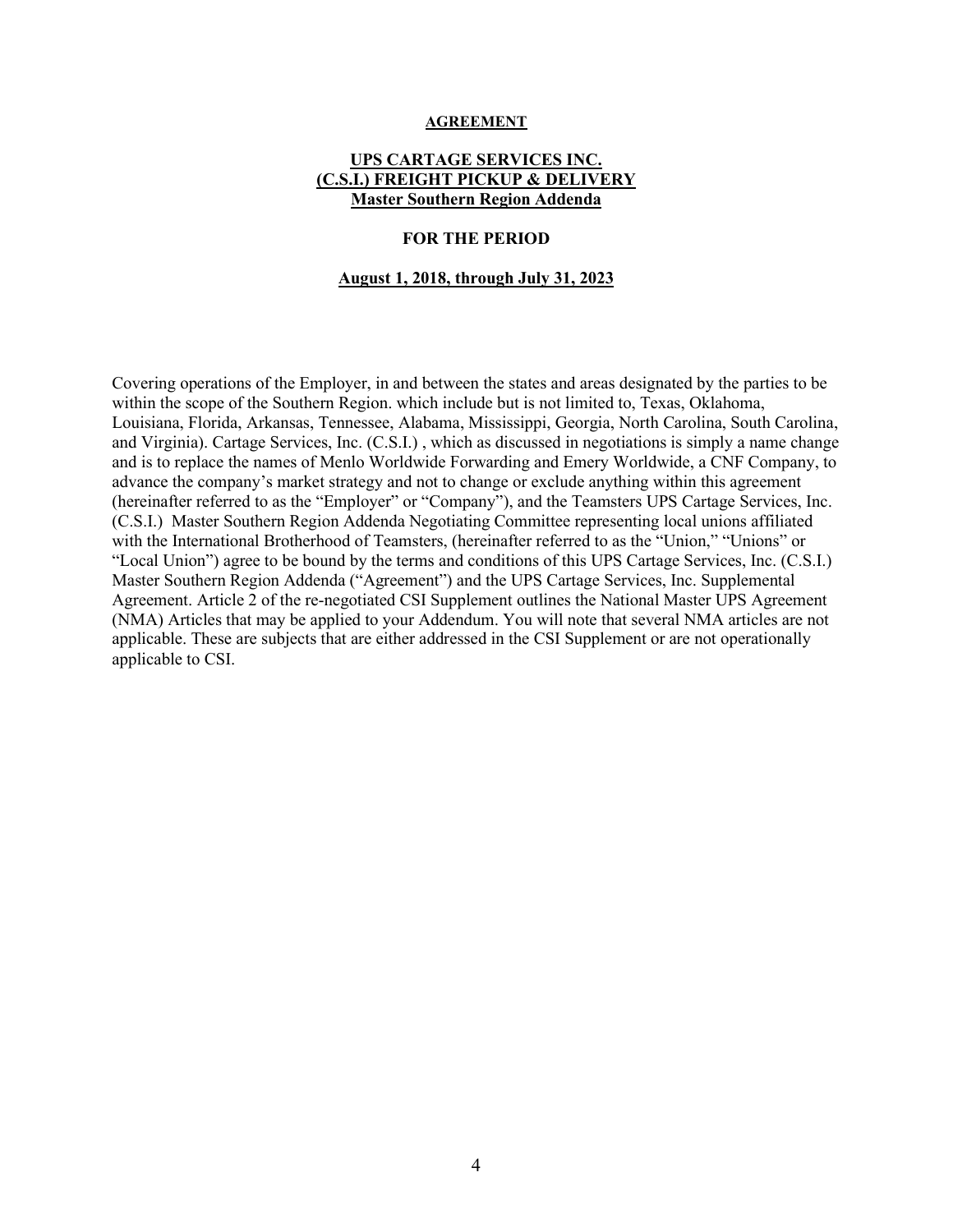#### **PREAMBLE**

The Teamsters United Parcel Service National Negotiating Committee on behalf of the following affiliated Locals: 17, 25, 70, 71, 100, 107, 135, 162, 174, 222, 243, 294, 295, 317, 344, 385, 391,406, 407, 413, 480, 500, 509, 516, 519, 542, 560, 592, 600, 633, 638, 657, 667, 671, 688, 710, 728, 745, 769, 776, 901, 986 and 988 (hereinafter collectively referred to as the "Union") and United Parcel Service, Inc. (an Ohio Corporation) and its subsidiary UPS Cartage Services, Inc. ("CSI") (hereinafter collectively referred to, in this Supplement, as the "Employer") agree that the following provisions shall constitute the UPS Cartage Services, Inc., Supplement (hereinafter "CSI Supplement") to the National Master United Parcel Service Agreement (hereinafter "NMA").

## Section 1

Any lesser conditions contained in any Rider or Addendum shall be superseded by the conditions contained in this Agreement. However, except where specifically stated otherwise in this Agreement, nothing in this Agreement shall deprive any employee of any superior benefit contained in his/her Rider or Addendum.

## Section 2

It is the parties' intent that this Agreement shall not be a basis for the Union to expand its work by claiming that the work performed by affiliates of the Employer is covered by this Agreement. Likewise, the Employer agrees that it will not use this Agreement to diminish the work performed by bargaining unit employees under the existing Addendum.

## Section 3

For the purpose of preserving work for the employees covered by this CSI Supplement, the Employer agrees that it will continue to provide the guaranteed work hours set forth in the applicable Addenda. The work to be performed by these employees shall be any combination of dock work, driving or other freight-related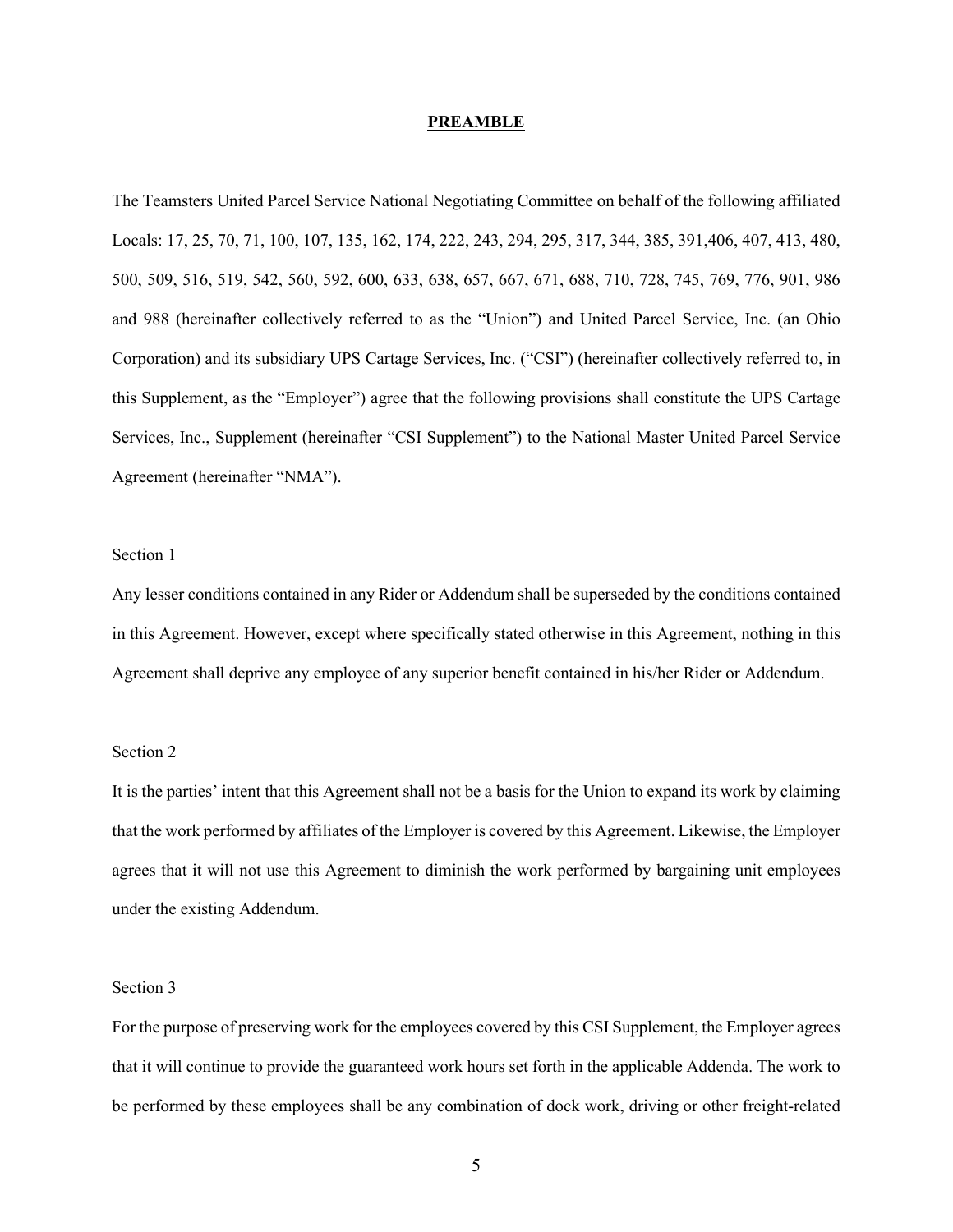duties, as described in the Addenda. However, no employee covered by this Supplement shall pick-up, deliver or otherwise progress parcels or packages, or perform any other work described in Article 1, Section 1 of the NMA. In the event a grievance is brought alleging that Article 1, Section 1 work is being, or has been, performed by employees covered by this Supplement, the grievance shall immediately be referred to the next scheduled meeting of the National Grievance Committee. In the event the grievance is dead locked, either party shall have the right to request the grievance be scheduled for expedited arbitration. The grievance shall be scheduled for arbitration within thirty (30) days. The parties shall jointly contact the arbitrators on the National Panel in alphabetical order until they find an arbitrator who can offer a date within the thirty (30) day period. If no arbitrator is available from the National Panel, the parties shall jointly request the American Arbitration Association to appoint an arbitrator to hear the case within the thirty (30) day period.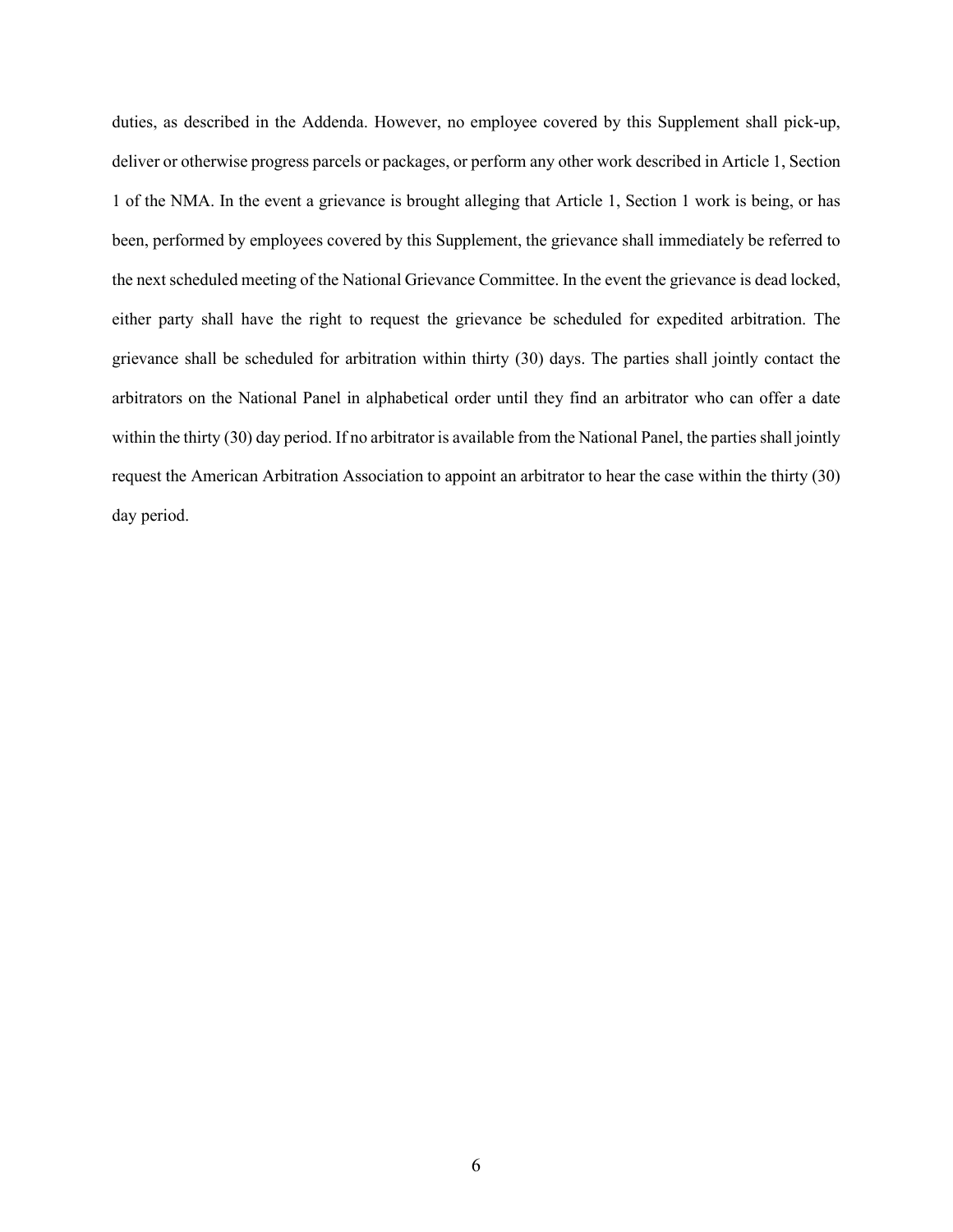# **ARTICLE 1 - RECOGNITION**

# **See Article 1: Recognition of the**

# **UPS CARTAGE SERVICES, INC. Supplemental Agreement**

## **SECTION 1. Recognition**

The Employer will continue to recognize the Union as the sole and exclusive bargaining agent for all its Driver/Dockworkers and Dockworkers employed at its North American facilities and will also continue to recognize employees it may have in other job classifications, to the extent such employees are already represented by the Union.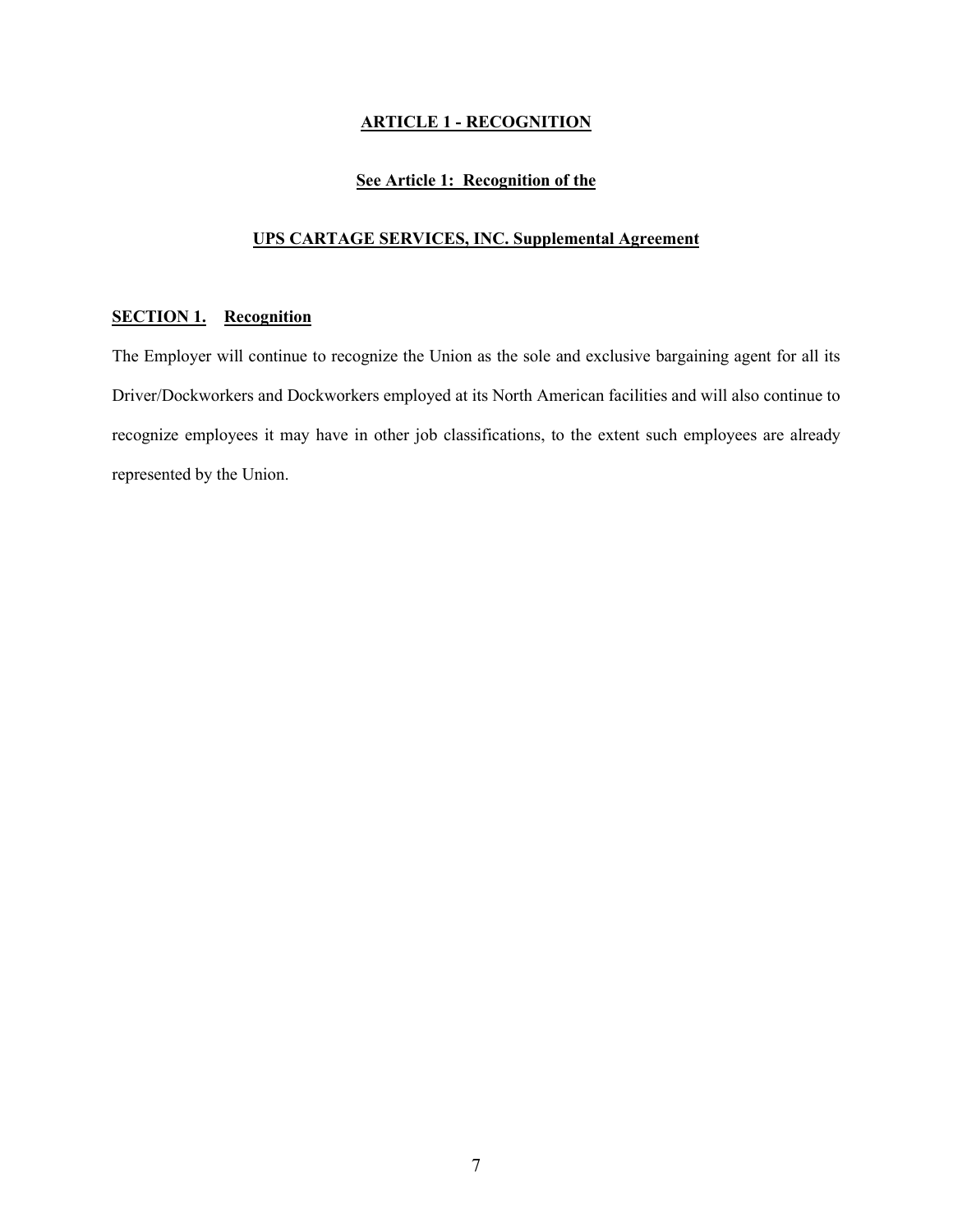## **ARTICLE 2 - UNION SECURITY AND CHECK-OFF**

#### **See Article 3.1 thru 3.6: RECOGNITION, UNION SHOP AND CHECKOFF of the**

#### **NATIONAL MASTER UNITED PARCEL SERVICE AGREEMENT**

**SECTION 1. Union Membership** - The Employer agrees, where not precluded by state statute, that as a condition of continued employment all employees covered by this Agreement shall remain members of the applicable local Union or become members of their applicable local Union within thirty-one (31) days after the execution of this Agreement or within thirty-one (31) days after their hire, as the case may be.

**SECTION 2. Notice of Employee Removal** - The local Unions agree that written notice shall be given to the Employer and employee at least ten (10) working days before any regular employee is to be removed from his/her employment by reason of his/her failure to maintain membership in good standing within the local Union.

**SECTION 3.** No Discrimination - Any employee member of a local Union, acting in any official capacity on behalf of the local Union shall not be discriminated against for his/her acts as such representative or officer of the local Union, so long as such acts do not interfere with the conduct of the Employer's business, nor shall there be any discrimination against any employee because of his/her Union membership or activities. Likewise, the Employer and the Union shall not discriminate against any person with regard to employment or Union membership because of their race, religion, color, sex, age, national origin, qualified handicap, veteran status, or ancestry.

**SECTION 4. Dues Deductions** - The Employer agrees to deduct from the pay of all Union members covered by this Agreement the dues and initiation fees of the local Union having jurisdiction over any such employee and agree to remit to said local Union all such deductions prior to the end of the month for which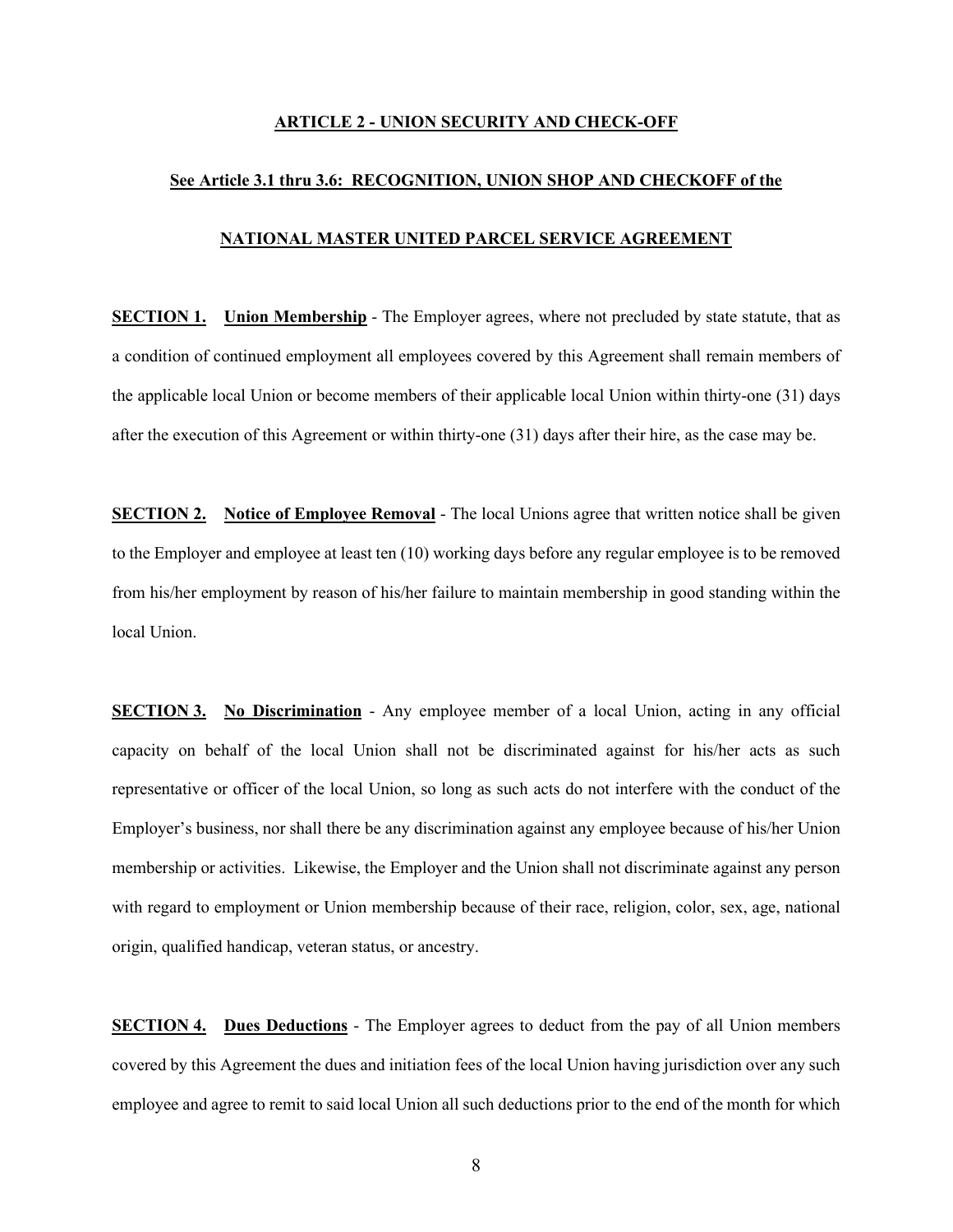the deduction is made. Where legally required, written authorization by the employee will be furnished on a proper form provided by the local Union.

**SECTION 5. Union Certification and Authorization** - The local Union shall certify to the Employer in writing each month a list of its members working for the Employer, who have furnished to the Employer the required authorization, together with an itemized statement of dues and initiation fees (full or installment) owed and to be deducted for such month from the pay of such member, and the Employer shall deduct such amount from the first paycheck following receipt of statement of certification of the member, and remit to the Union in one lump sum. The Employer shall add to the list submitted by the local Union the names of all regular new employees hired since the last list was submitted and delete the names of employees who are no longer employed.

**SECTION 6. Dues Check-Off for Periods of Absence** - Where an employee who is on check-off is not on the payroll during the week in which the deduction is to be made or has no earnings or insufficient earnings during the week or is on leave of absence, the deductions shall be from the next pay period during which earnings are sufficient to cover required dues payments.

**SECTION 7. Indemnification of Employer** - The Union hereby indemnifies and defends the Employer and holds it harmless against any and all suits, claims, demands and liability that may arise out of, or by reason of, any action that shall be taken by the Employer for the purpose of complying with the foregoing provisions of this Article or in reliance on any list or certificate which shall have been furnished to the Employer under any of such provisions.

**SECTION 8. DRIVE** - The Employer agrees to deduct from the paycheck of all employees covered by this Agreement voluntary contributions to DRIVE. DRIVE shall notify the Employer of the amounts designated by each contributing employee that are to be deducted from his/her paycheck on a weekly basis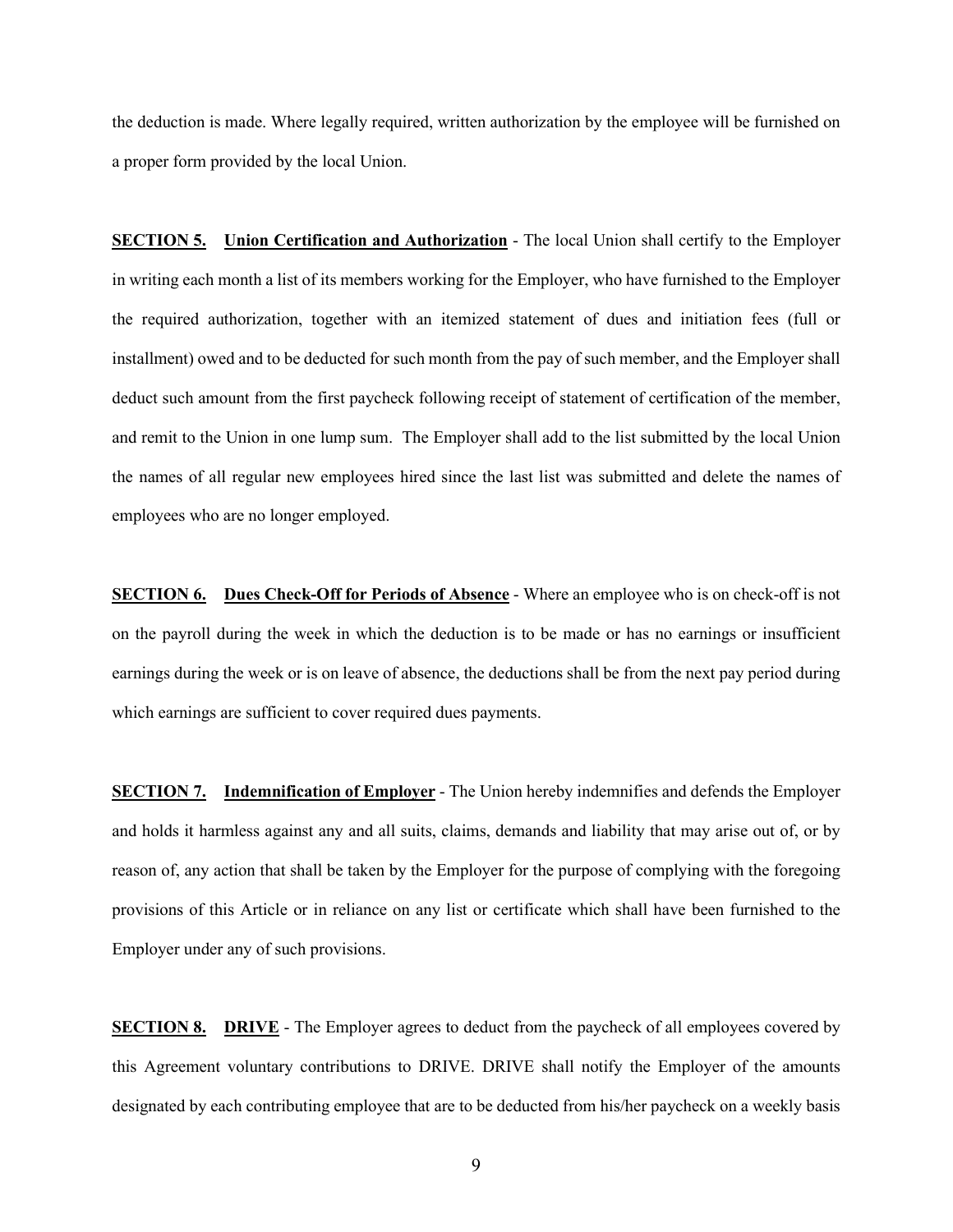for all weeks worked. The phrase "weeks worked" excludes any week other than a week in which the employee earned a wage. The Employer shall transmit to DRIVE National Headquarters on a monthly basis, in one (1) check, the total amount deducted along with the name of each employee on whose behalf a deduction is made, the employee's Social Security number and the amount deducted from that employee's paycheck. The International Brotherhood of Teamsters shall reimburse the Employer annually for its actual cost for the expenses incurred in administering the weekly payroll deduction plan.

**SECTION 9. Direct Deposit** – The Employer will provide for Direct Deposit of payroll checks for all Bargaining Unit Employees at no cost to the Employees. The local union will recommend to the bargaining unit employee they should participate in the Direct Deposit program. Each employee will be given a copy of their pay stub and all deposits will be no later than the regular payday under this agreement.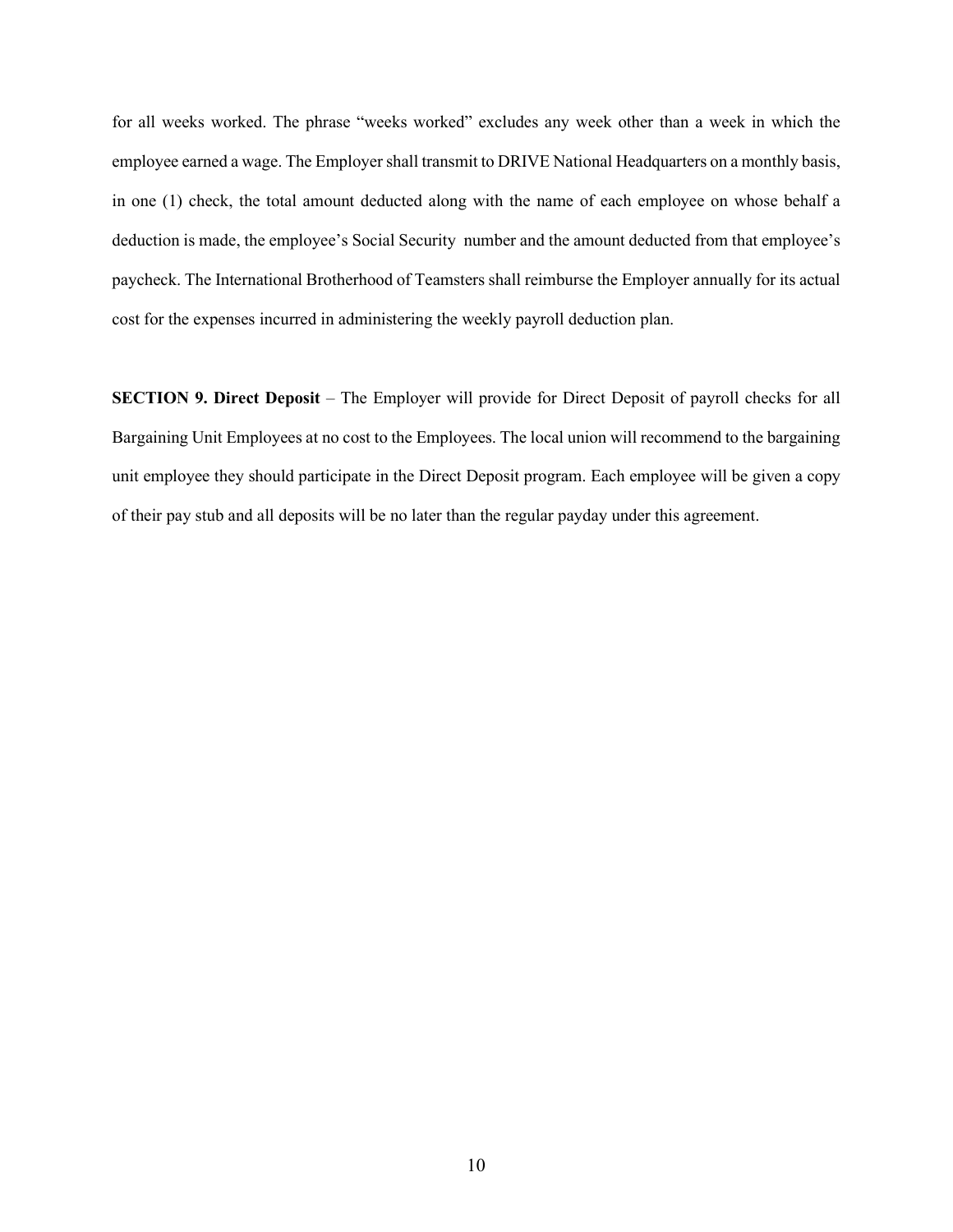#### **ARTICLE 3 - CONTINUITY OF OPERATIONS**

**SECTION 1. No Strike** - The Union agrees that there shall be no strike, picketing, concerted stoppage, concerted retarding of work or concerted cessation of service or work interference of any form or kind for any reason during the continuance of this contract for any reason whatsoever, except as provided for elsewhere in this Agreement.

**SECTION 2. No Lockout** - The Employer agrees that it will not lock out any of their employees during the term of this Agreement.

**SECTION 3. (A) Picket Lines** - It shall not be a violation of this Agreement, and it shall not be cause for discharge or disciplinary action in the event an employee refuses to enter upon any property involved in a primary labor dispute, or refuses to go through or work behind any primary picket line, including primary picket lines of Unions party to this Agreement, and including primary picket lines at the Employer's places of business.

#### **SECTION 3. (B) Sympathetic Action**

#### **See Article 28: SYMPATHETIC ACTION of the**

#### **NATIONAL MASTER UNITED PARCEL SERVICE AGREEMENT**

In the event of a labor dispute between the Employer, party to this Agreement, and any International Brotherhood of Teamsters' Union, parties to this or any other International Brotherhood of Teamsters' Agreement, during the course of which dispute such Union engages in lawful economic activities which are not in violation of this or such other agreement, then any other affiliate of the International Brotherhood of Teamsters, having an agreement with such Employer, shall have the right only if sanctioned pursuant to the procedures of the International Constitution, and only after receiving such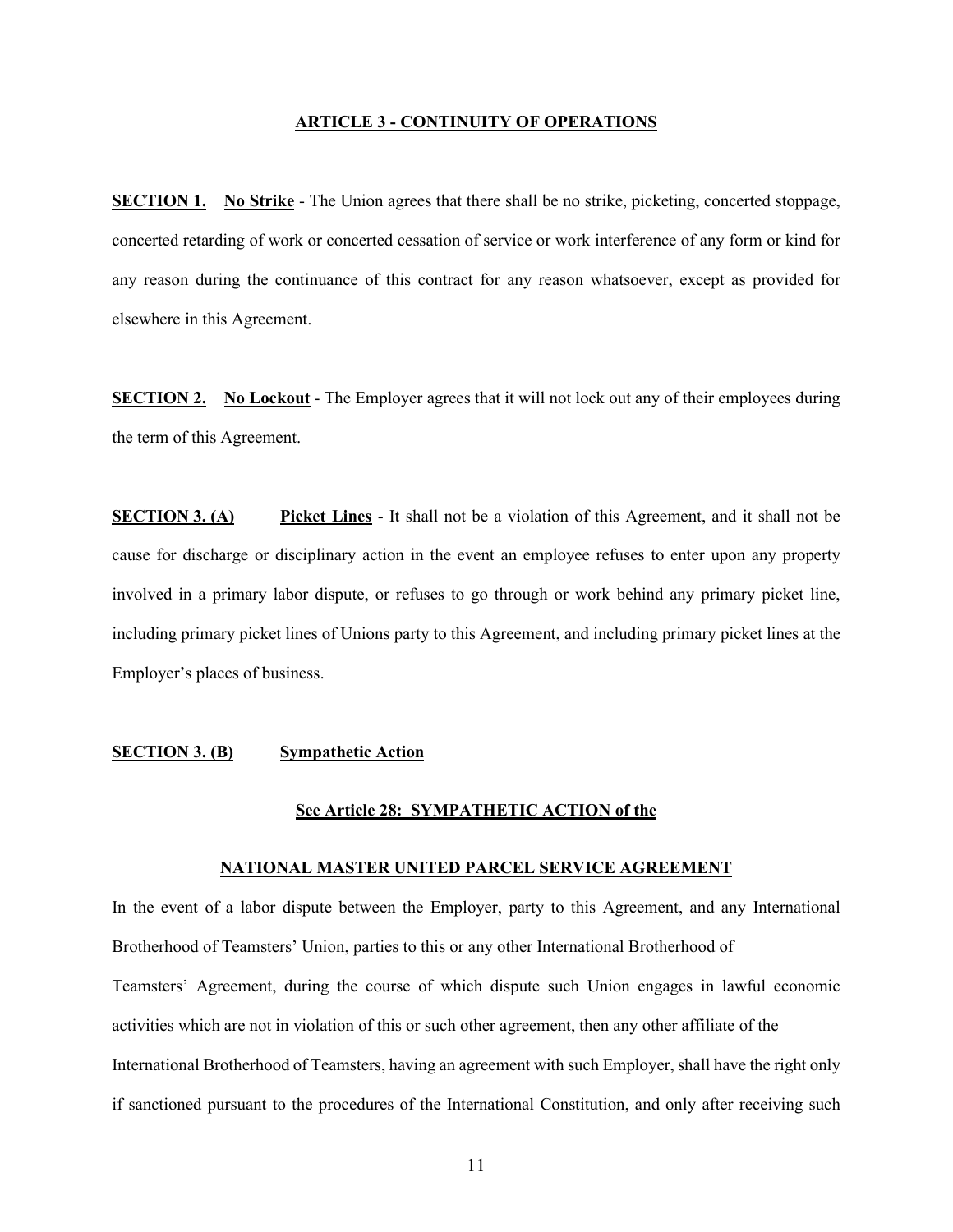sanctions, to engage in lawful economic activity against such Employer in support of the above first mentioned Union notwithstanding anything to the contrary in this Agreement or the International Brotherhood of Teamsters' Agreement between such Employer and such other affiliate.

**SECTION 3. (C) Notice to Employer** - The local Union shall be required to notify the Employer in writing within a minimum of seventy-two (72) hours prior to taking any such action.

**SECTION 4.** Union Responsibility in the Event of a Strike - Upon notification by the Employer that a violation of Section 1 of this Article exists, the Union hereby agrees that it will take positive measures to prevent and/or terminate any such violation by an employee or group of employees through, among other measures, the posting of notices and communication to the employees that the strike is not authorized, the Union does not support such violation, that it should be terminated immediately and directing them to return to work immediately. The Employer hereby reserves the right to discipline up to and including discharge, any employee violating the provisions of this Article.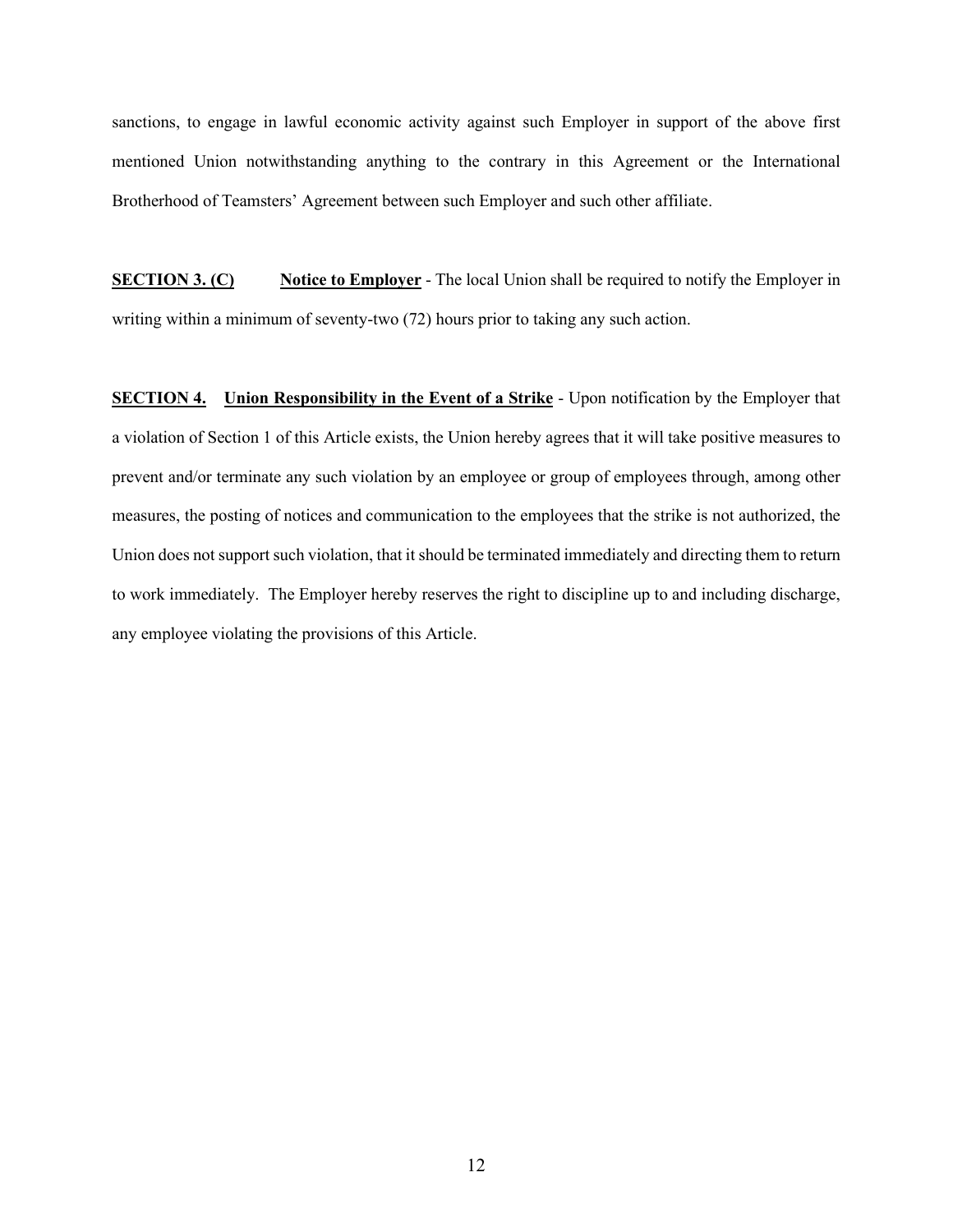## **ARTICLE 4 - MANAGEMENT RIGHTS**

**SECTION 1. Business Direction** - Except to the extent expressly abridged by a specific provision of this Agreement, the management of the business of the Employer and the direction of its personnel, including size and composition of the work force, the scheduling and amount of work, the staffing of facilities, the services to be marketed and the maintenance and development of employee efficiency, and all other matters consistent with the economical and efficient operation of its business, are vested solely in the Employer.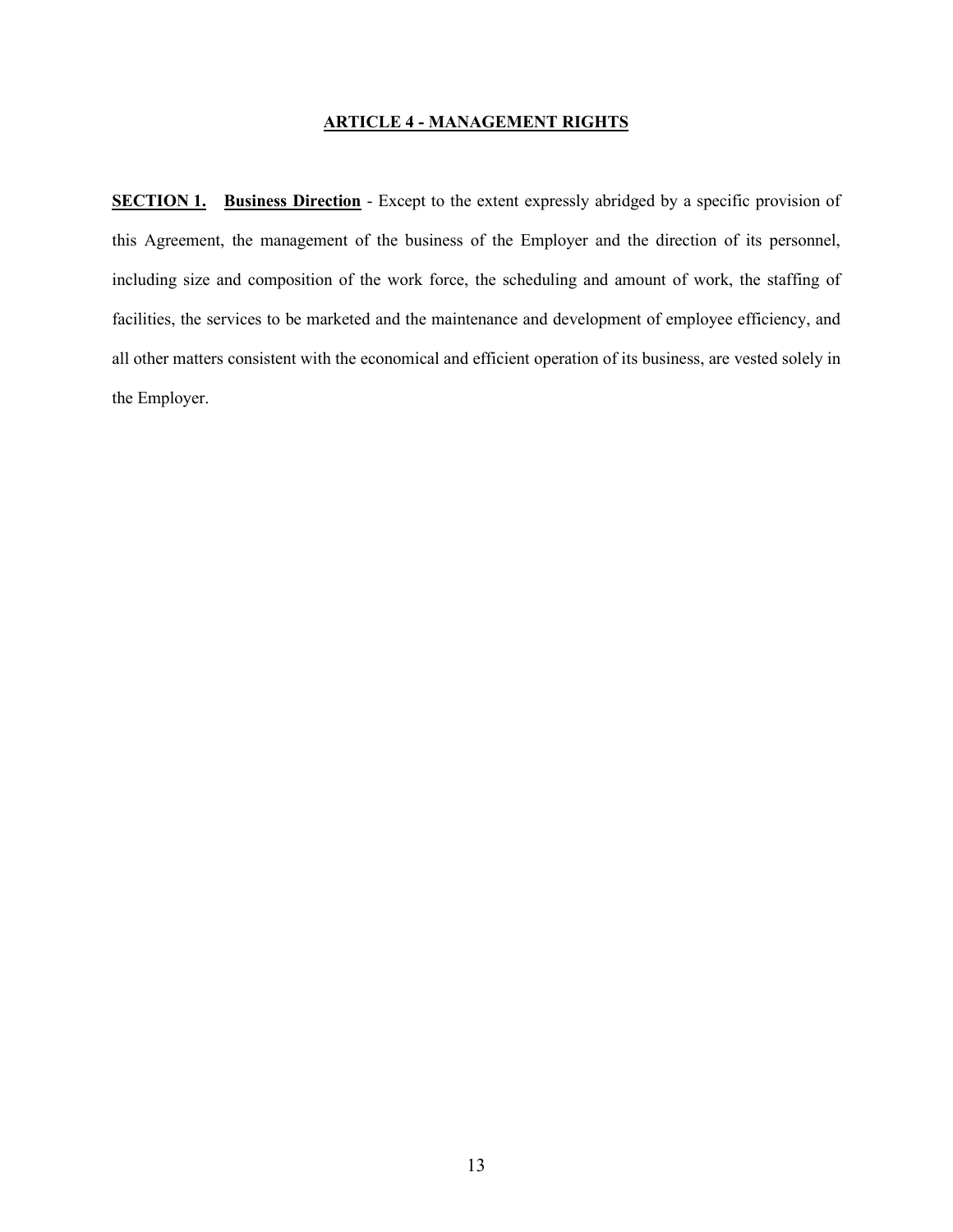#### **ARTICLE 5 - PROBATIONARY EMPLOYEES**

**SECTION 1. Probationary Period** - A new employee shall work under the provisions of this Agreement but shall be employed on a sixty (60) calendar day trial basis, during which period he/she may be discharged without recourse to the grievance and arbitration mechanism provided herein. The Employer may not discharge or discipline for the purposes of evading this Agreement or discriminating against Union members. After sixty (60) calendar days, the employee shall be placed on the regular seniority list with his/her hire date as his/her seniority date. The Company will notify the Union in writing and confer with them when considering the extension of a new employee's probationary period for an additional 30 calendar day period. The probationary employee shall sign a statement acknowledging that the probationary period has been extended. This provision will not apply retroactively to extend the probationary period of any individual hired by the Employer before the effective date of this Agreement, and any such individual will continue to be subject to the probationary period in effect at the time of such individual's hire date.

**SECTION 2. Additional Employees** - When the Employer needs additional employees, it shall give the local Union same opportunity with all other sources to provide qualified applicants, but the Employer shall not be required to hire those referred by the local Union.

**SECTION 3. New Hires** - Upon the hire of a new employee, the local union steward will be notified.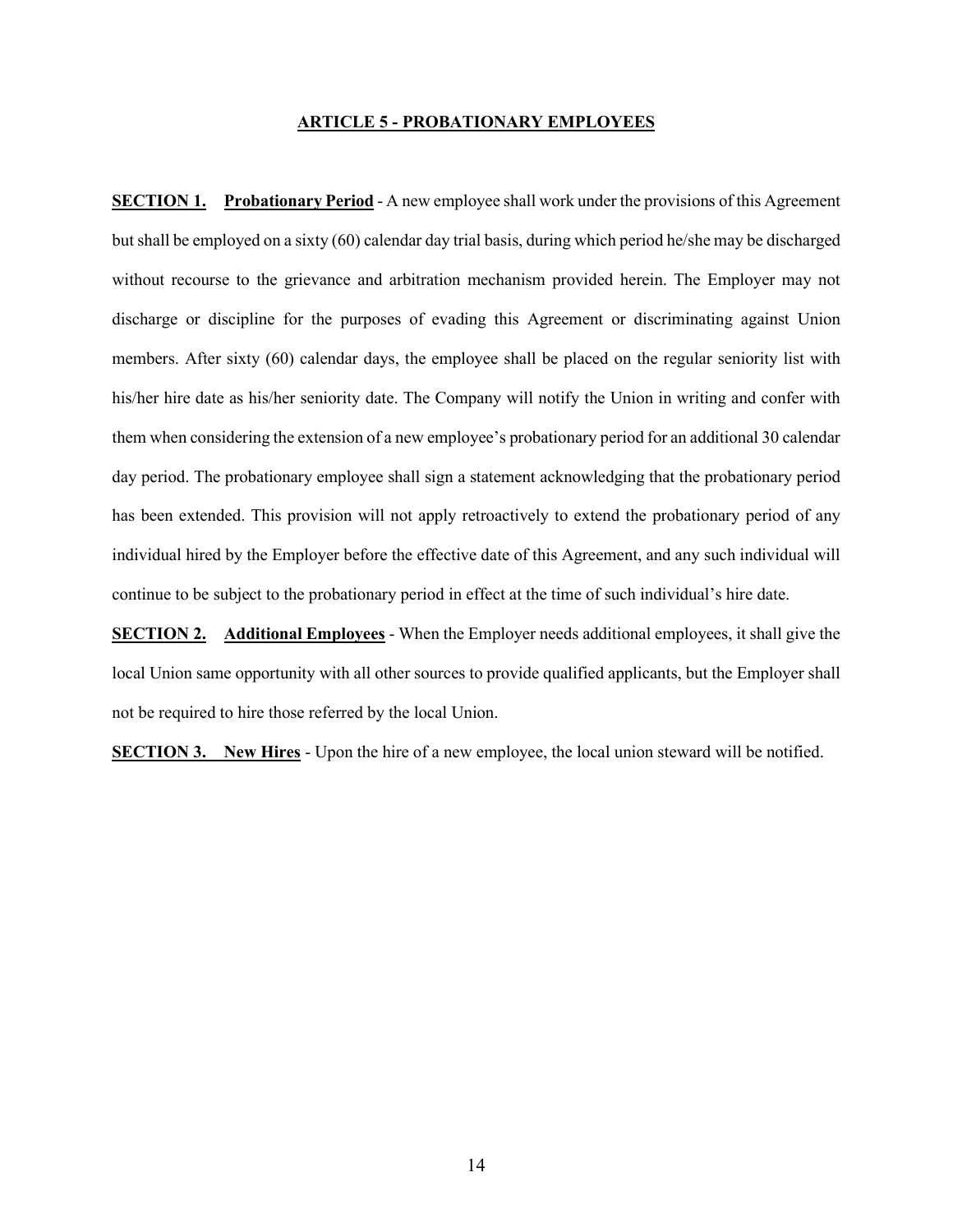#### **ARTICLE 6 - STEWARDS**

**SECTION 1.** Steward Authority - The employer recognizes the right of the local Union to designate the job steward(s) and alternates from the Employer's seniority lists. The authority of job stewards and alternates selected by the local Union shall be limited to and shall not exceed the following duties and activities:

- 1. the investigation and presentation of grievances with designated Employer representatives in accordance with the provisions of this Agreement, and
- 2. the transmission of such messages and information, which shall originate with and are authorized by the local Union or its officers provided such message and information:
	- a. has been reduced to writing, or
	- b. if not reduced to writing, are of a routine nature and do not involve work stoppages, slowdowns, refusal to handle goods or any other interference with the Employer's business.

**SECTION 2. Limit of Authority** - Job stewards and alternates have no authority to take strike action, or any other action interrupting the Employer's business, except as authorized in writing by official action of the local Union. In so recognizing these limitations upon the authority of job stewards and their alternates, the Employer shall have the authority to impose proper discipline up to and including discharge, in the event the shop steward has taken unauthorized strike, slowdown or work stoppage action in violation of this Agreement.

**SECTION 3. Investigation of Grievances** - Stewards shall be permitted reasonable time to investigate, present, and process grievances, on the property of the Employer, during their regular working hours without loss of time or pay, so long as such steward or alternate requests and receives the necessary time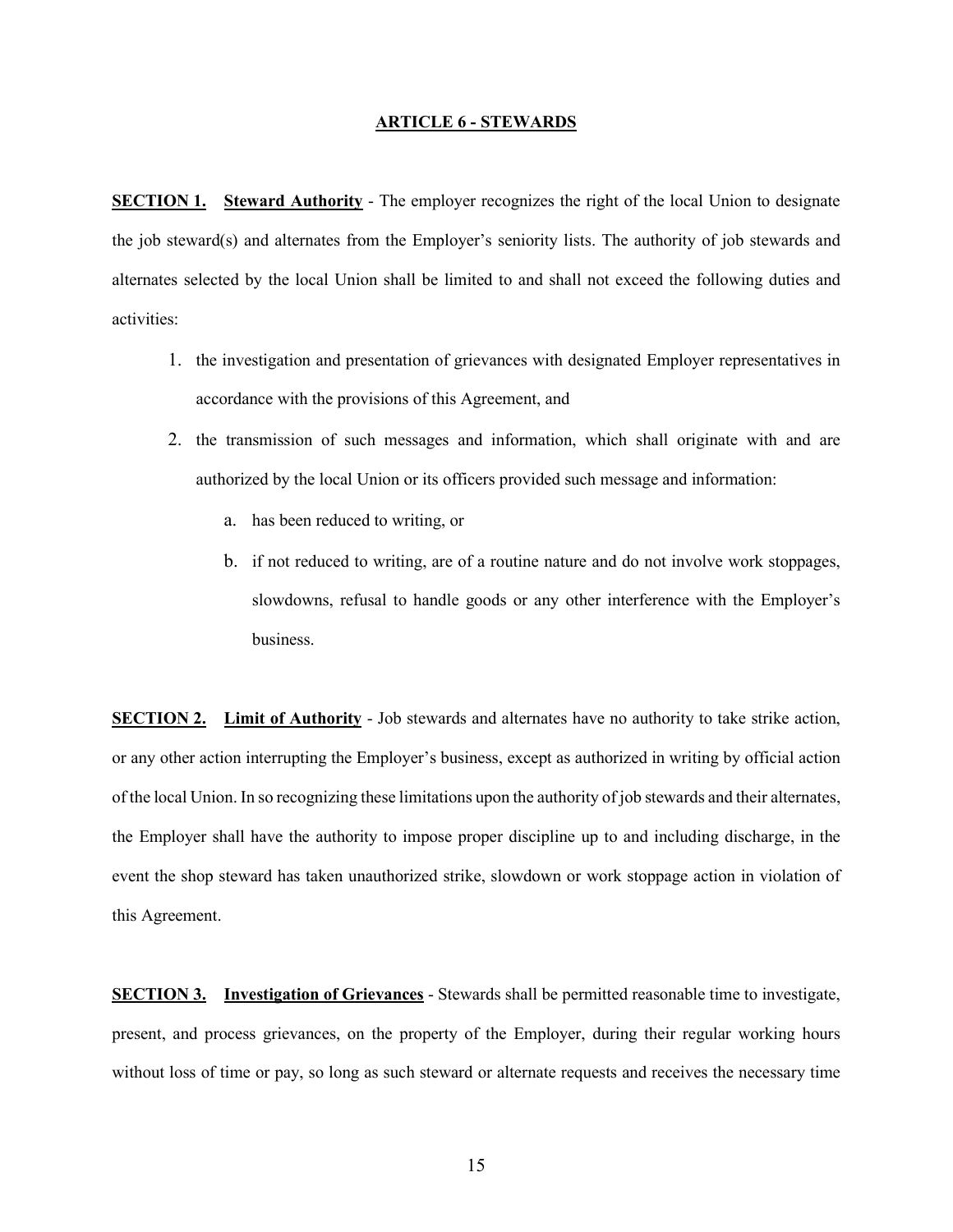away from his/her job from his/her supervisor. Failure to do so may result in disciplinary action against such steward or alternate for leaving his/her work assignment without proper authorization.

Unless waived in writing, there shall be a steward or available bargaining unit member of the employee's choice present whenever the employer meets with the employee about grievances or discipline (but not non-disciplinary counseling), or to conduct investigatory interviews. If a steward is unavailable, the employee may designate a bargaining unit member who is available at the terminal at the time of the meeting to represent him/her. An employee who does not want a union steward or available bargaining unit member present at any meeting or interview where the employee has a right to union representation must waive union representation in writing, a copy of which will be furnished to the union on request.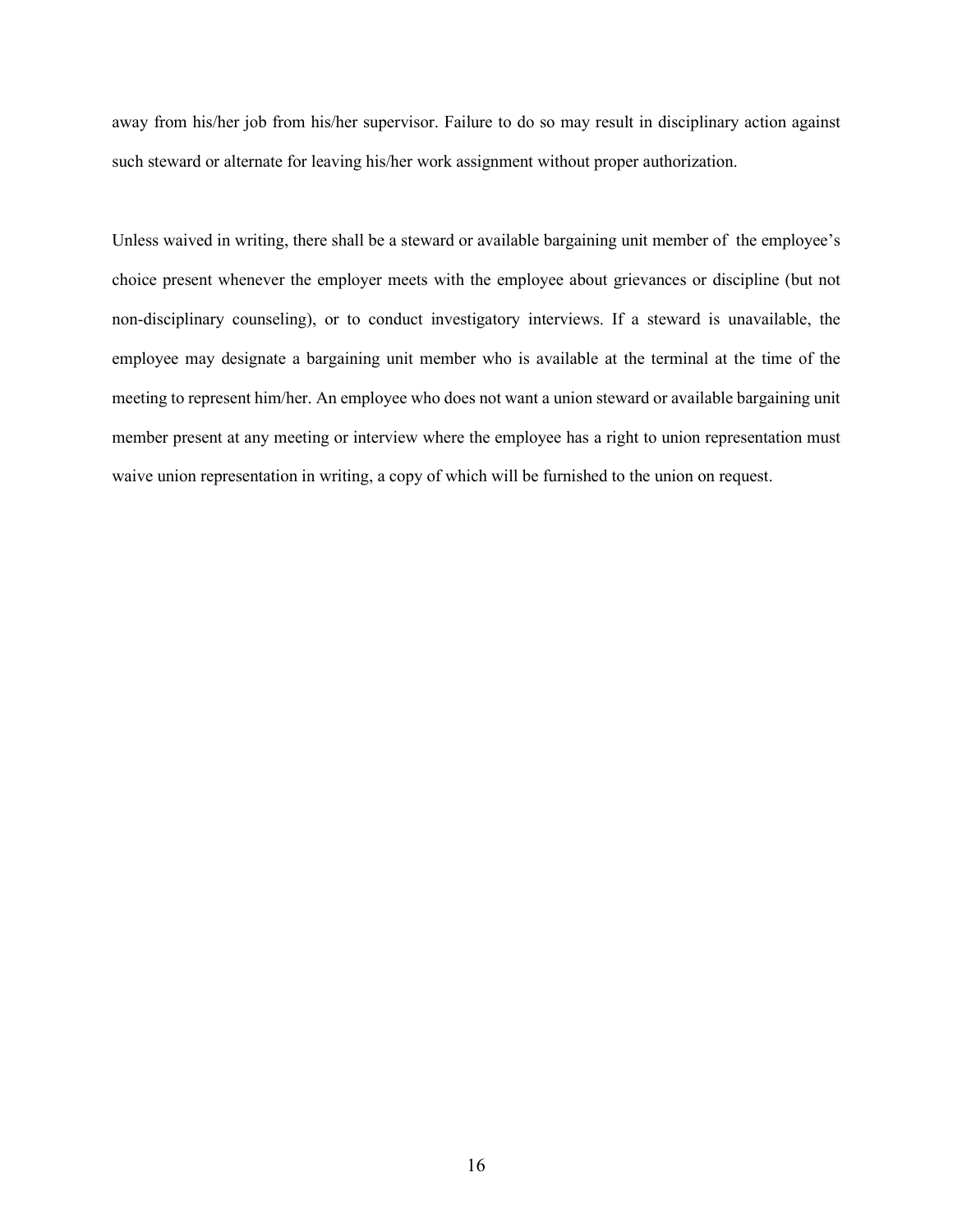#### **ARTICLE 7 - SENIORITY**

**SECTION 1.** Seniority rights shall prevail as provided in this Agreement.

**SECTION 2. Definition** - Seniority for all purposes shall be defined as the length of service in the employ of the Employer, from an employee's original date of hire with the Employer. Full-time and parttime employees shall have separate seniority and their seniority shall be the length of service with the Employer in a full or part-time capacity. A part-time employee who transfers to a full-time position shall have seniority as a full-time employee beginning with his/her first day of service in a full-time position. The length of service of such employee shall be considered seniority for all purposes except bidding and layoff. In the event of a layoff affecting a full-time employee, he/she shall have priority for a remaining part-time position.

**SECTION 3. General Application of Seniority** - Full-time employees shall have the opportunity to bid their start times by seniority, and once the start times are chosen, they become fixed until the next bid. The Company and the Union acknowledge the need to serve customers efficiently and effectively. The Company also agrees to recognize the legitimate needs as well as the abilities of employees in making assignments. When two (2) or more employees are at the facility and extra, unassigned work becomes available, assignments will be offered by seniority unless qualifications or customer requirements otherwise mandate.

## **SECTION 4. Loss of Seniority** - Seniority shall be lost if an employee:

- 1. Quits of his/her own accord, including retirement.
- 2. Is discharged for just cause and such discharge is not later reversed through the grievance procedures.
- 3. Is absent for four (4) consecutive working days without proper notification to supervision, unless a satisfactory reason for not notifying one's supervisor is given on the employee's return.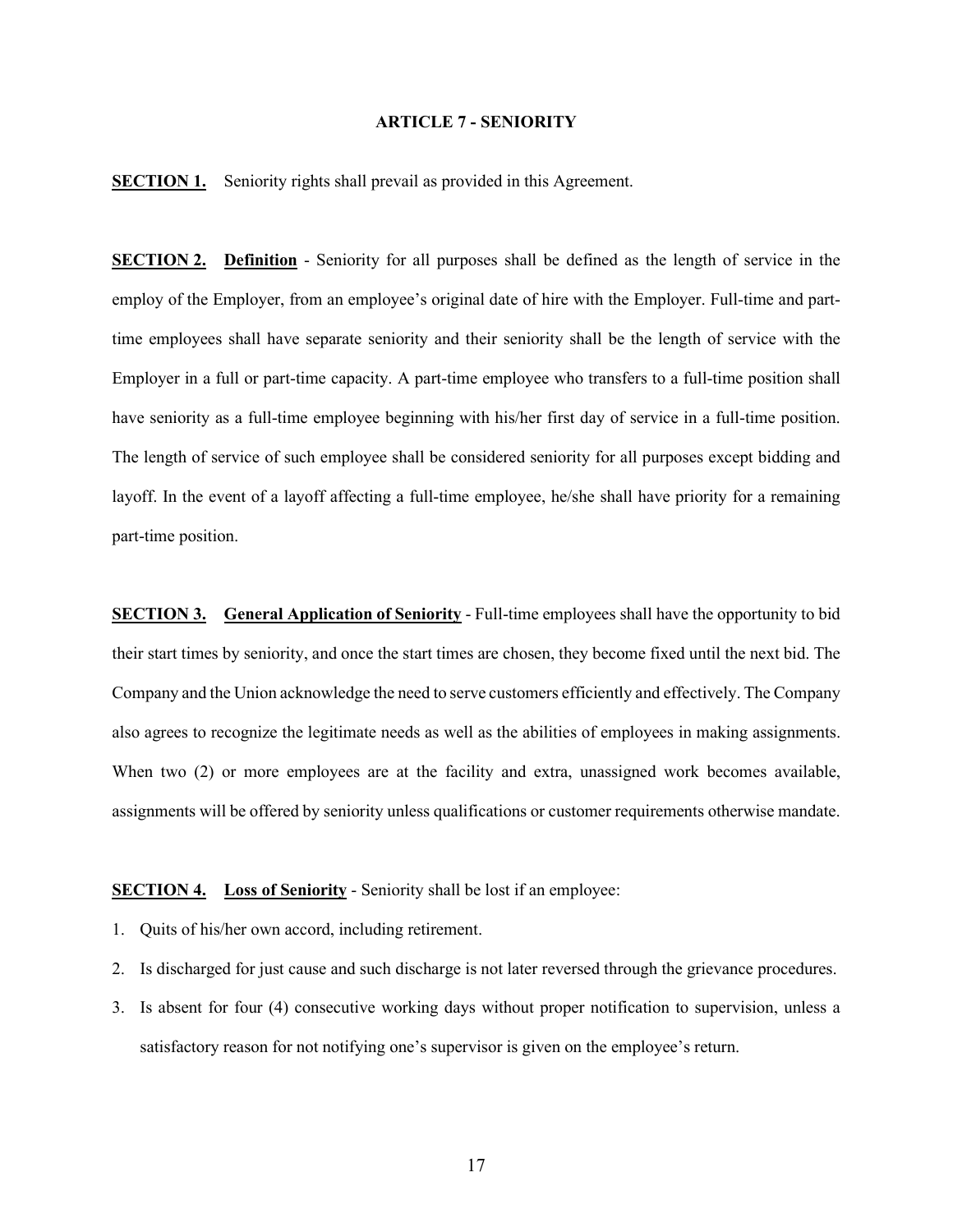- 4. Fails to return to work from layoff in accordance with the following: In the event of a layoff, an employee so laid off shall have up to two (2) weeks to report to work following the date on which certified mail is sent to his/her last known address notifying him/her of his/her recall to work. However, such employees must notify the Employer of their intention to return within seven (7) days of the date on which certified mail is sent to their last known home address.
- 5. Is laid off for thirty-six (36) consecutive months.
- 6. Fails to strictly comply with the terms of a leave of absence.
- 7. Any employee accepting a supervisory or non-bargaining unit position with the Employer will lose all seniority under this agreement.

#### **SECTION 5. Operations of Seniority During Layoff**

In the event of a layoff, the least senior employee shall be the first laid off, and the last employee laid off shall be the first employee recalled, provided that in each instance the remaining employee(s) is/are qualified to perform the necessary work.

**SECTION 6. Seniority List** - The Employer shall maintain a current seniority list, which will be posted at least every six (6) months in a place of easy access by the work force, with a copy sent to the Union upon request*.* Any protest to the seniority list must be made in writing, with a copy to the Employer and the Union, within thirty (30) calendar days from the date of posting of the seniority list. Controversies regarding seniority shall be settled by the Company and the Union. Failing a settlement by these parties, the controversy shall be processed under the grievance procedure.

In the event no protest is made, the seniority list, as posted, shall be considered as correct and final.

## **SECTION 7. Shift Bidding**

**SECTION 7. (A)** All regular full-time start times shall be posted for bid, as operationally necessary, but no less frequently than every six (6) months. Posting shall be for seven (7) calendar days or less if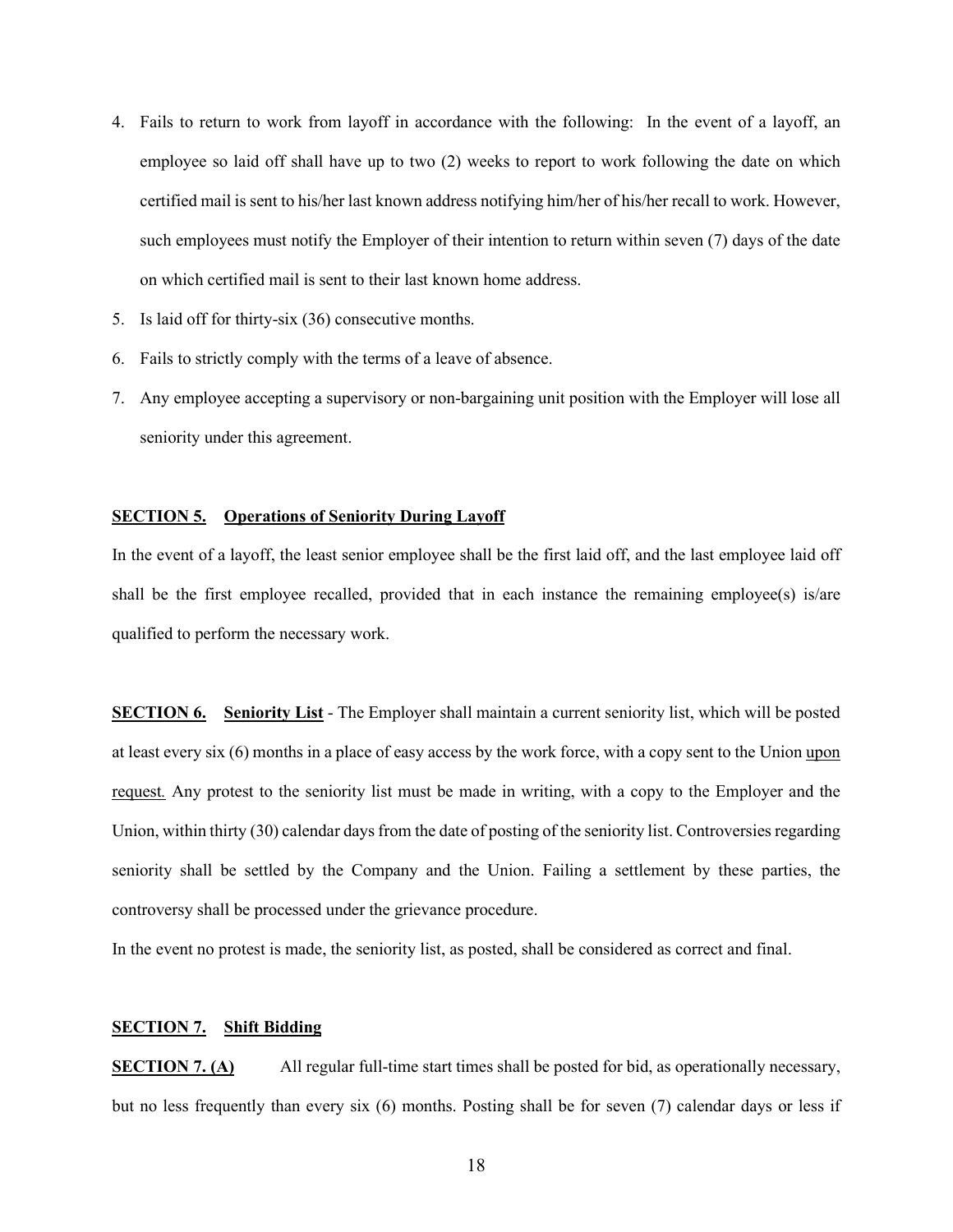bidding is completed. If an employee is unavailable for the posting period, written proxy bids received in advance are acceptable. In the event seasonal concerns become an issue between bidding periods, the Union can request discussion of options of additional bids if additional bids are not disruptive to business needs.

**SECTION 7. (B)** The posting shall consist of the number of days, classification, days to be worked, start time, and start time schedules subject to both ninety percent (90%) and ten percent (10%) guarantees. Start time awards will be made effective for all six-month bids described above in Section 7(A) on the first day of the work week following the week in which the bid was removed. Start time awards will be made effective for all bids posted as operationally necessary as described above in Section 7(A) on the first day of the work week following the week in which the bid was removed unless operationally prohibited. The Employer has the right to adjust start times up to sixty (60) minutes subject to prior notification to the Union without the need for re-bidding. Temporary changes in established work schedules will not be made for the purpose of avoiding overtime.

#### **SECTION 8. Job bidding**

**SECTION 8. (A)** All full-time job openings will be posted for a seven (7) calendar day period. Any full-time opening will be filled by the senior, qualified part-time employee who bids.

**SECTION 8. (B)** In making the selections of employees from a part-time to a full-time position, the Employer will offer the position to the senior part-time employee who bids for the position and has appropriate license.

**SECTION 8. (C)** If an employee successfully completes the thirty (30) day trial period, the employee shall be considered a successful bidder and will remain in the position. This language pertains to part-time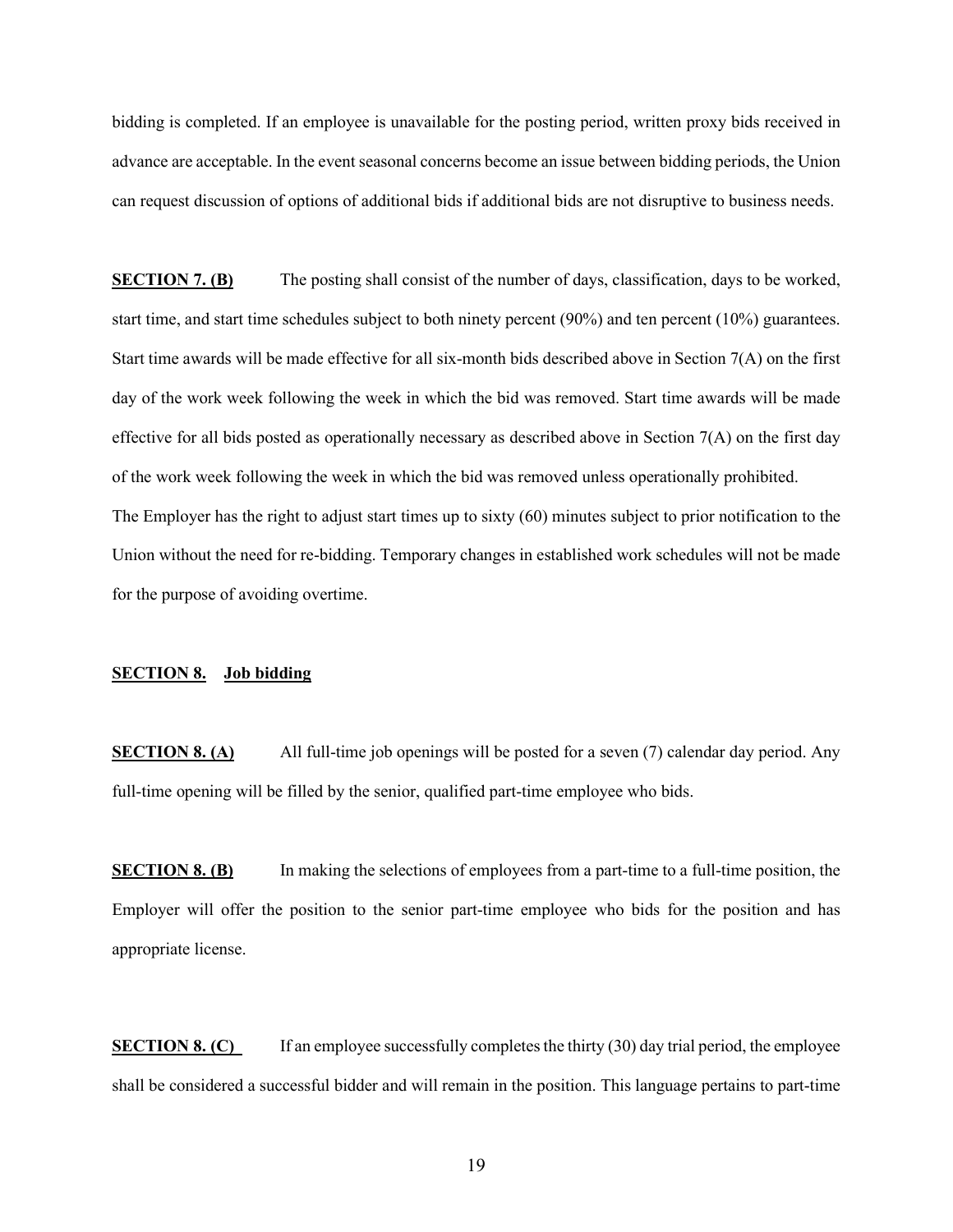employees qualifying for full-time positions only. In the event the part-time employee fails to qualify for the position, he/she will be returned to part-time status. Full-time employees who fail to qualify during the trial period shall receive additional training and thereafter shall be subject to disciplinary procedures.

**SECTION 9. Part-Time Schedule** Work hours for regular part-time employees will be posted on the Thursday prior to the week in which such hours are to be worked, with preference in the number of hours to be worked to the qualified senior employee available to work.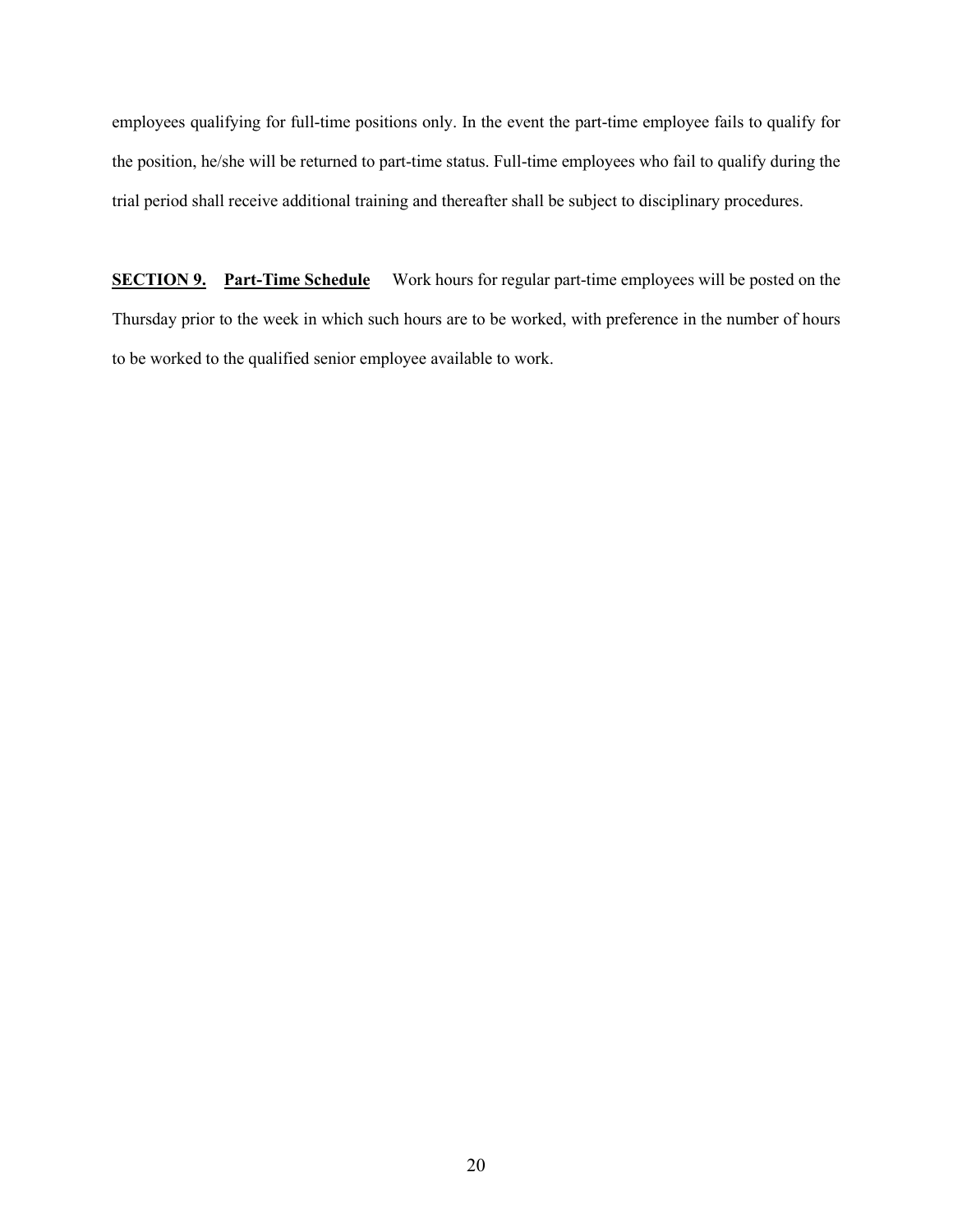#### **ARTICLE 8 - HOURS OF WORK AND OVERTIME**

**SECTION 1.** The Union recognizes the highly competitive nature of the air freight business and has, therefore, pledged to cooperate in the effort to provide the necessary flexibility in start times, work weeks, and shift structure required by the business.

## **SECTION 2. (A) Full-Time Schedule**

- 1. Ninety percent (90%) of full-time employees at service centers with six (6) or more employees covered under this Agreement shall be guaranteed a minimum of forty (40) hours of work or pay per week for five (5) consecutive workdays with a daily guarantee of eight (8) hours per day. The remaining ten percent (10%) (rounded up) of full-time employees shall be guaranteed a minimum of thirty-five (35) hours of work or pay per week for five (5) consecutive workdays.
- 2. Full-time employees at service centers with five (5) or fewer employees covered under this Agreement shall be guaranteed a minimum of thirty-five (35) hours of work or pay per week.
- 3. The Employer may establish a work week that consists of four (4) ten (10) hour days. Employees on such schedule shall receive up to three (3) days off, two (2) of which will be consecutive, with a minimum of one (1) day being Saturday or Sunday.
- 4. Any regular full-time employee called back to work after having completed his/her regular assignment for that day shall be guaranteed not less than four (4) hours of work at the applicable hourly rate of pay.

#### **SECTION 2. (B) - Part-Time Schedule**

- 1. A part-time employee's normal work week will be a minimum of seventeen-and-one-half (17 ½) hours, but less than thirty-five (35) hours of work per week.
- 2. The Employer will create one (1) full-time position for every part-time employee averaging more than thirty (30) hours per week in any consecutive three-month period. For purposes of determining whether a part-time employee has worked more than thirty (30) hours per work week under this section, hours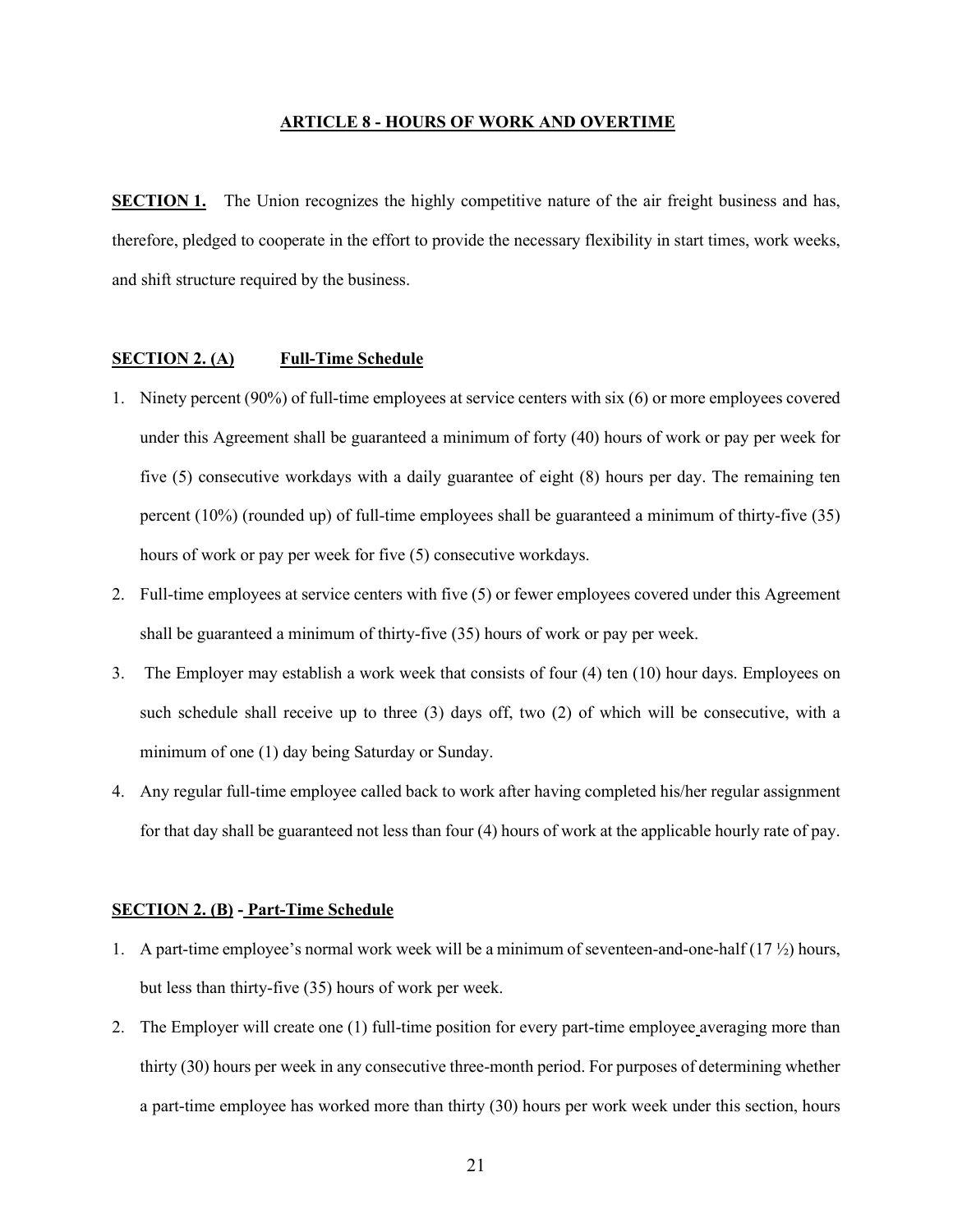worked for replacement of vacation, sickness, disability, and the like will not be counted. The Employer will furnish the local Union monthly with a list of the part-time employees working more than thirty (30) hours per week in that particular month upon request.

- 3. When the absence of a full-time employee continues beyond three (3) consecutive months, a replacement employee shall not be used to fill that absence.
- 4. Hours required for benefit coverage shall be seventeen and one-half (17.5) hours per week.
- 5. Each part-time employee shall be guaranteed four (4) hours pay when called in or back to work.

## **SECTION 3. Overtime**

- 1. All work performed by regular employees in excess of eight hours in a day or forty (40) straight-time hours of work in a given week shall be paid for at time-and-a-half the applicable employee's straighttime hourly rate.
- 2. In the event a full-time employee is scheduled to work four (4) ten (10) hour days as opposed to five (5) eight (8) hour days within a given week, daily overtime will begin after the completion of the tenth  $(10<sup>th</sup>)$  straight-time hour of work.
- 3. There shall be no duplication or pyramiding of overtime.
- 4. When an employee is called into work on a holiday or sixth  $(6<sup>th</sup>)$  or seventh  $(7<sup>th</sup>)$  workday, said employee will receive a minimum of four (4) hours of work at the applicable rate of pay.
- 5. If the Employer calls in an off-duty full-time employee on his/her off days, seniority shall prevail.
- 6. In the event of overtime, it shall not exceed ten (10) hours of forced overtime per week except for emergencies. Emergencies are defined as when more than 10 % of any shift are unable to work due to any reason, Acts of God, late aircraft, additional arrivals, or other situations beyond the company's control.

7. Time and one-half the applicable hourly rate of pay shall be paid for all work performed by employees on the sixth  $(6<sup>th</sup>)$  day and two times the applicable hourly rate of pay shall be paid for all hours worked on the seventh  $(7<sup>th</sup>)$  day of the employee's regular bid week.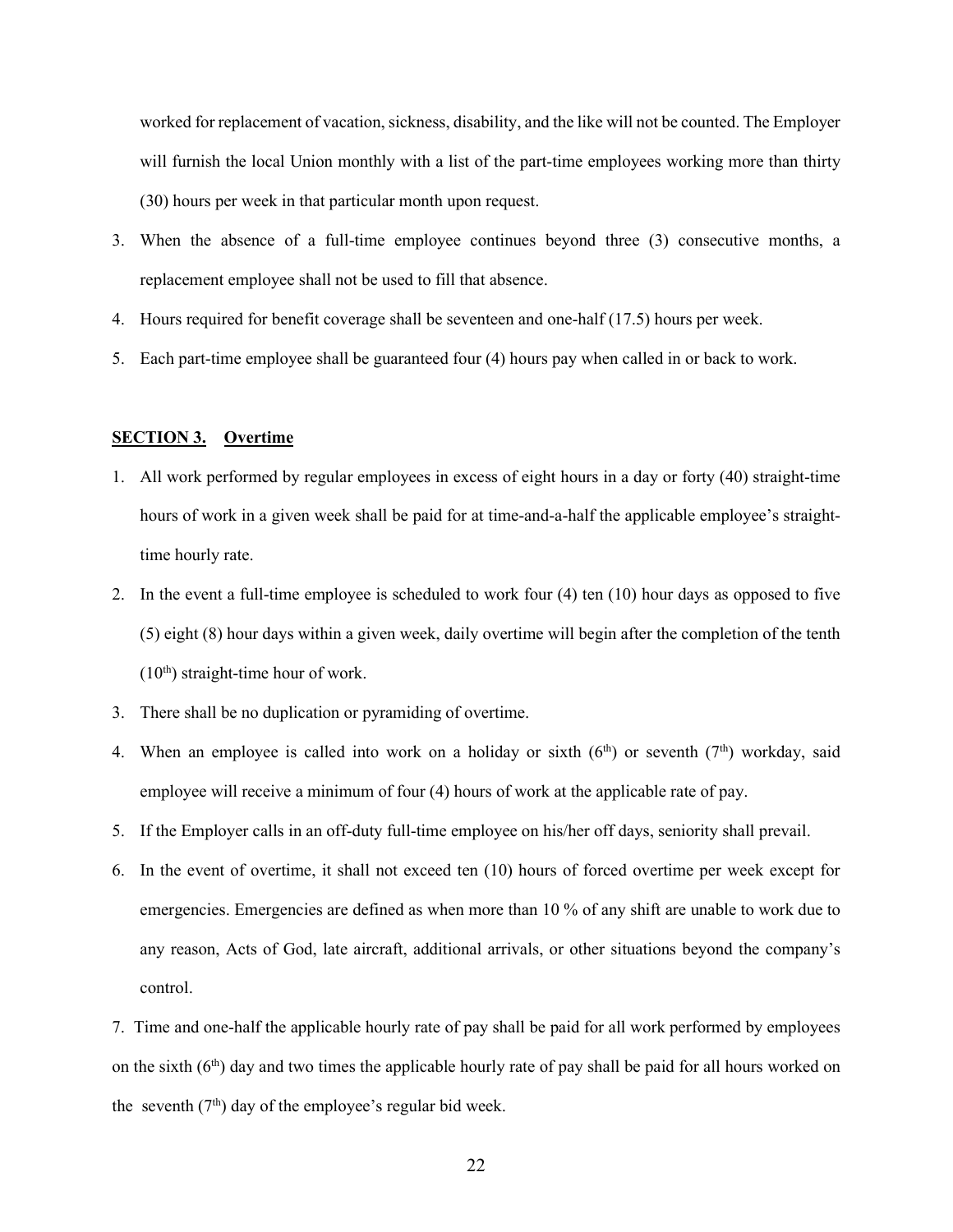# **SECTION 4. Hours of Work and Overtime Split Shifts** -

# **See Local Addenda to the National CSI Supplement (Master Southern Region Addenda)**

Split shifts may be performed by no more than thirty-five percent (35%) of full-time employees. A split shift will be considered any scheduled shift with a break of a minimum of one (1) hour and a maximum of three (3) hours.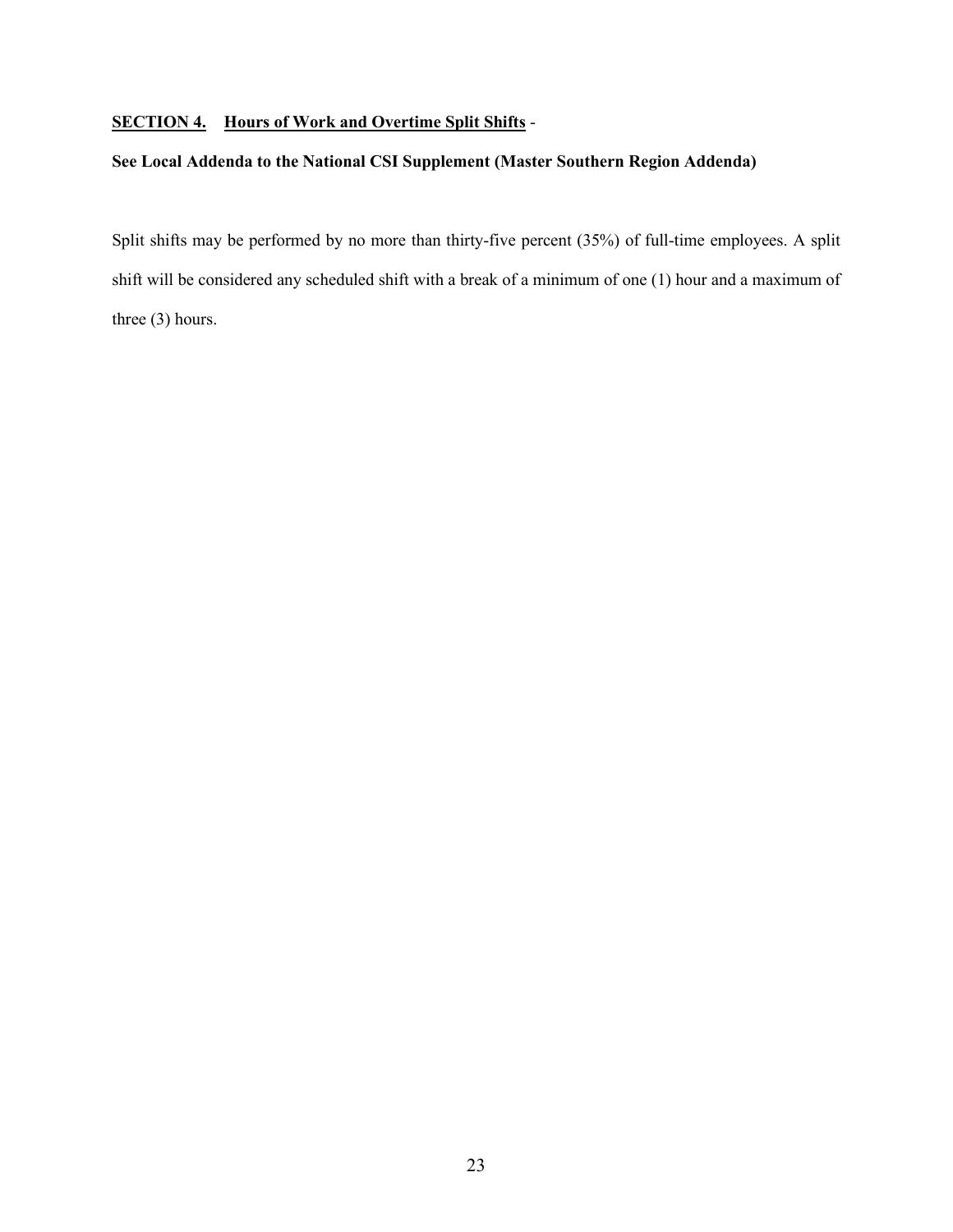#### **ARTICLE 9 - GRIEVANCE PROCEDURE**

#### **See Article 6: Grievance Procedure of the**

#### **UPS CARTAGE SERVICES, INC. Supplemental Agreement**

#### **SECTION 1. Grievance Procedure**

The provisions of this Article shall be substituted for the grievance procedure set forth in any Addenda. Should any dispute arise between the Employer and the employees,

or the Employer and the Union concerning the application or interpretation of any provision of this Agreement, or concerning any term or condition of employment set forth in this Agreement, it shall be handled in the following manner:

**STEP 1** The complaint shall be discussed with the aggrieved employee, the immediate supervisor, and the Shop Steward, within five (5) working days of the known occurrence giving rise to the complaint.

**STEP 2** If the complaint is not resolved in Step one (1), then the employee, Shop Steward or Local Union representative shall submit a grievance in writing to the designated Company representative on the designated grievance form within ten (10) working days after the known occurrence giving rise to the grievance.

**STEP 3** If an agreement cannot be reached in the second step, the matter shall then be referred to the Local Union Business Agent within ten (10) working days after receipt of the response of the Company Representative. The Company Representative shall meet promptly with the Local Union Business Agent, the Shop Steward and the grievant within ten (10) working days in order to reach an adjustment to the grievance. The Company Representative shall respond in writing to this third step meeting within three (3) working days of the meeting.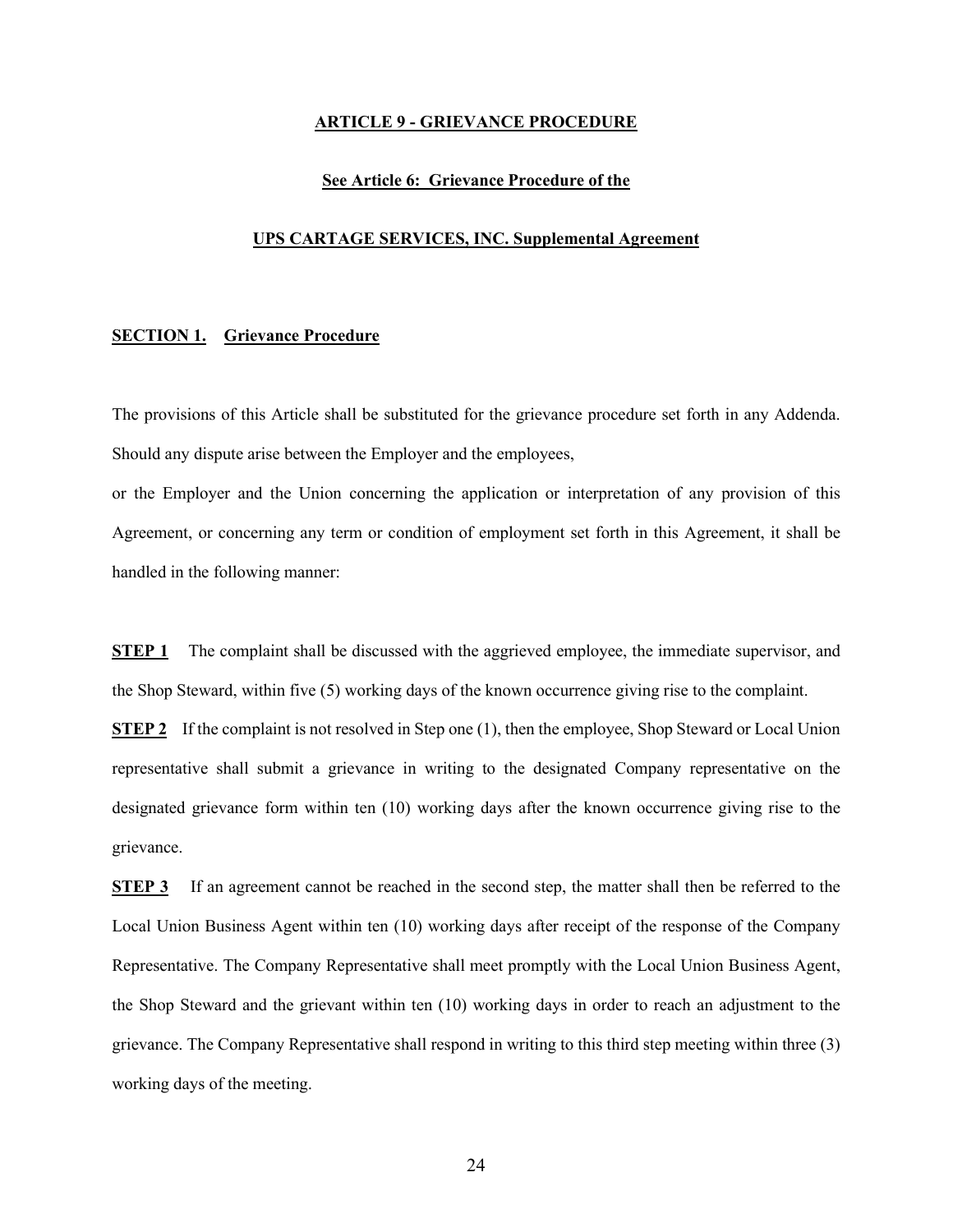**STEP 4** Any grievance not resolved in Step three (3) shall proceed to the established local area Cartage Services or regional Cartage Services Grievance Panel. Cases deadlocked will be forwarded as follows: UPS National Master Agreement (NMA) language will be docketed to the next National Grievance Committee; Cartage Services Supplemental language will be docketed to the next Joint National Cartage Services Grievance Committee; Discipline and Addenda/ Rider language will be submitted to arbitration.

**STEP 5 I**f the parties fail to reach a decision or agree upon a settlement of any grievance in Step four (4), the grievance may be submitted to arbitration. If the parties cannot agree upon an impartial arbitrator within ten (10) working days from the date arbitration is invoked, then the parties shall jointly request the AAA or FMCS, in accordance with area practices, to supply both parties with a list of seven (7) impartial arbitrators. Each party shall alternately strike one (1) name from the list and the name of the person last remaining on the list shall be designated as the arbitrator and his appointment shall be binding on both parties. The arbitrator shall deal only with the matter which occasioned his appointment, and his decision shall be final and binding upon both parties. In no case, however, may the arbitrator make a decision which will in any way add to, subtract from, or alter the terms of this Agreement. The fee of the arbitrator will be shared equally by the Company and the Union. Notwithstanding the above, any grievance involving language in the NMA will be resolved in accordance with Article 8 of the NMA.

#### **SECTION 3. Limited Authority**

The committee and/or the arbitrator shall have no power to add to, subtract from, or to disregard, modify, or otherwise alter any terms of this Agreement between the Company and the Union. The Committee's and Arbitrator's powers are limited to interpretation of and a decision concerning appropriate application of the terms of the agreement.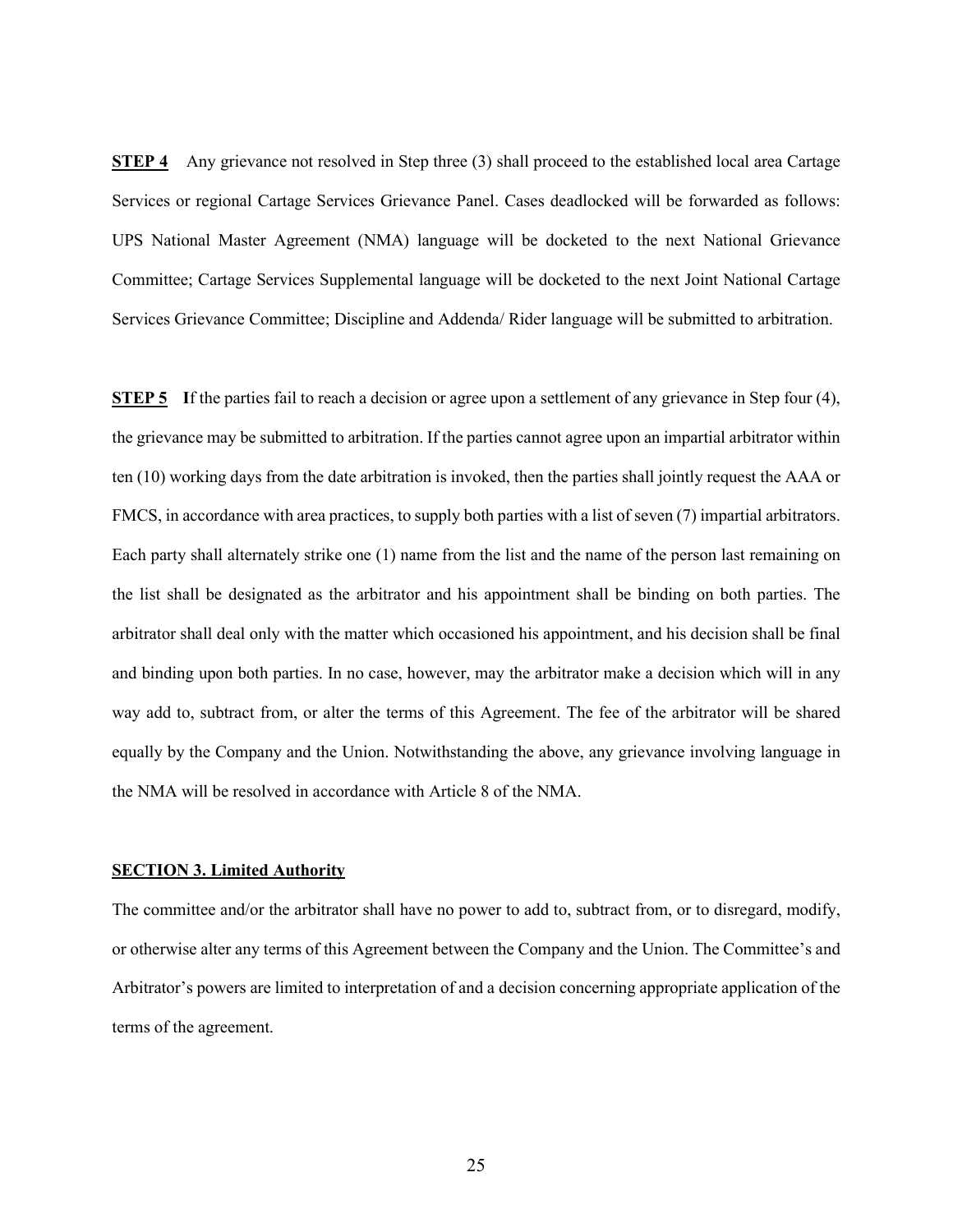# **SECTION 4. Correspondence**

General correspondence, inclusive of warning letters, as outlined in Article #10, may be faxed to the local union, with a fax confirmation kept on file as proof of delivery.

The parties agree that all warning letters issued under this agreement will be considered automatically protested by the Local Union and its members. Any other correspondence including discharge or suspension letters must be by proper written notice and will be sent by return receipt, certified mail.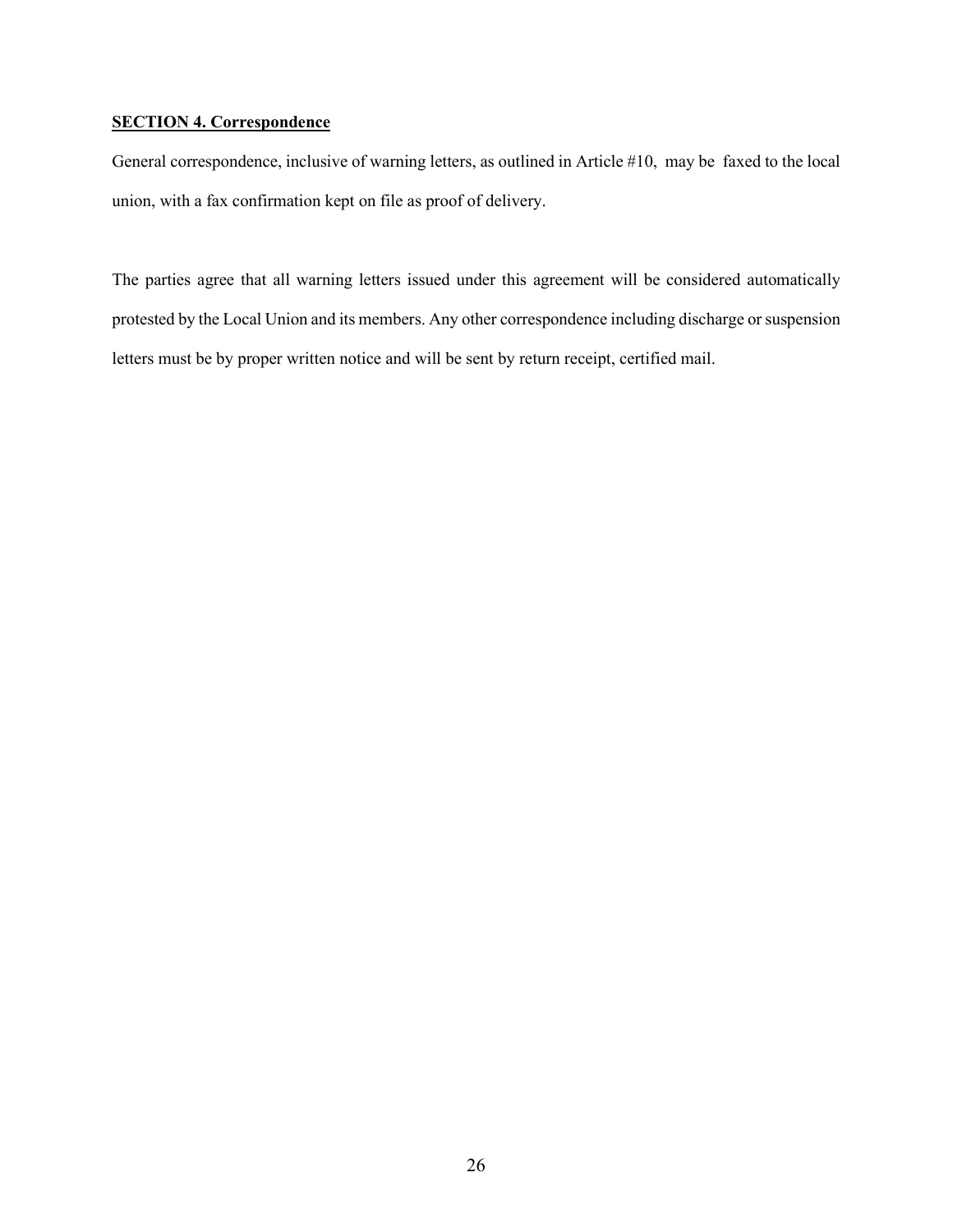## **ARTICLE 10 - DISCHARGE OR SUSPENSION**

#### **See Article 7: Local Area and Grievance Machinery of the**

#### **NATIONAL MASTER UNITED PARCEL SERVICE AGREEMENT**

**SECTION 1. (A)** The Employer shall not discharge nor suspend any employee without just cause, but with respect to discharge or suspension shall give at least one (1) warning notice of the complaint against such employee to the employee, in writing, and a copy of the same to the local Union, except that no warning notice need be given to an employee before discharge if the cause of such discharge is dishonesty, drinking alcoholic beverages or narcotics, as defined by DOT regulations, including hallucinogens while on duty, carrying of drugs or narcotics on his/her person, or equipment, that is prohibited by State or Federal law (including meal period), the carrying of firearms, recklessness resulting in a serious accident while on duty, an avoidable runaway accident, failure to report an accident, carrying of unauthorized passengers while on the job, or engaging in unprovoked physical violence on Employer or Customer property or while on duty.

**SECTION 1. (B) Sobriety - Drug Test** - The refusal to take a drug and/or alcohol test where there is reasonable cause to believe an employee is under the influence of either illegal drugs and/or alcohol may result in disciplinary action up to and including discharge.

**SECTION 1. (C) Warning Notices** - The warning notices as herein provided shall be given to the employee by hand or certified mail with a fax copy to the local Union within ten (10) working days of said complaint or within ten (10) working days of knowledge of said complaint and shall not remain in effect for a period of more than six (6) months from date of said warning notice. Warning notices are deemed to be automatically grieved and protested and will only be used at the time of suspension or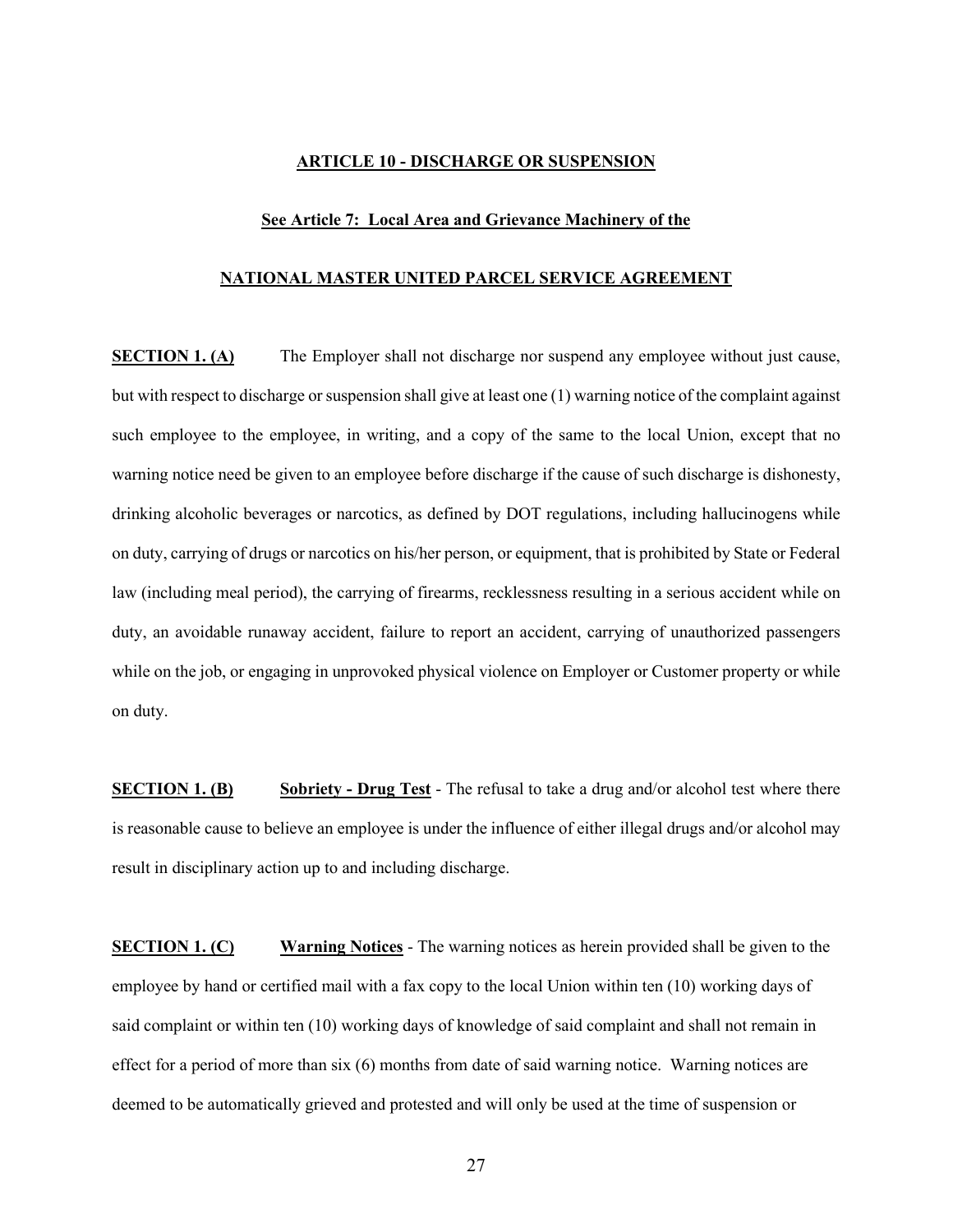discharge. Discharge or suspension must be by proper written notice to the employee and local Union affected within ten (10) working days. Any employee may request an investigation as to said discharge or suspension. Should such investigation prove that an injustice has been done to an employee, the employee shall be reinstated. The **S.R.A.P.G.C (C.S.I. Southern Region Area Parcel Grievance Committee)** or the impartial arbitrator, as the case may be, shall have the authority to order full, partial, or no compensation for time lost. Appeals from discharge or suspension, must be taken within ten (10) working days, by means of written notice.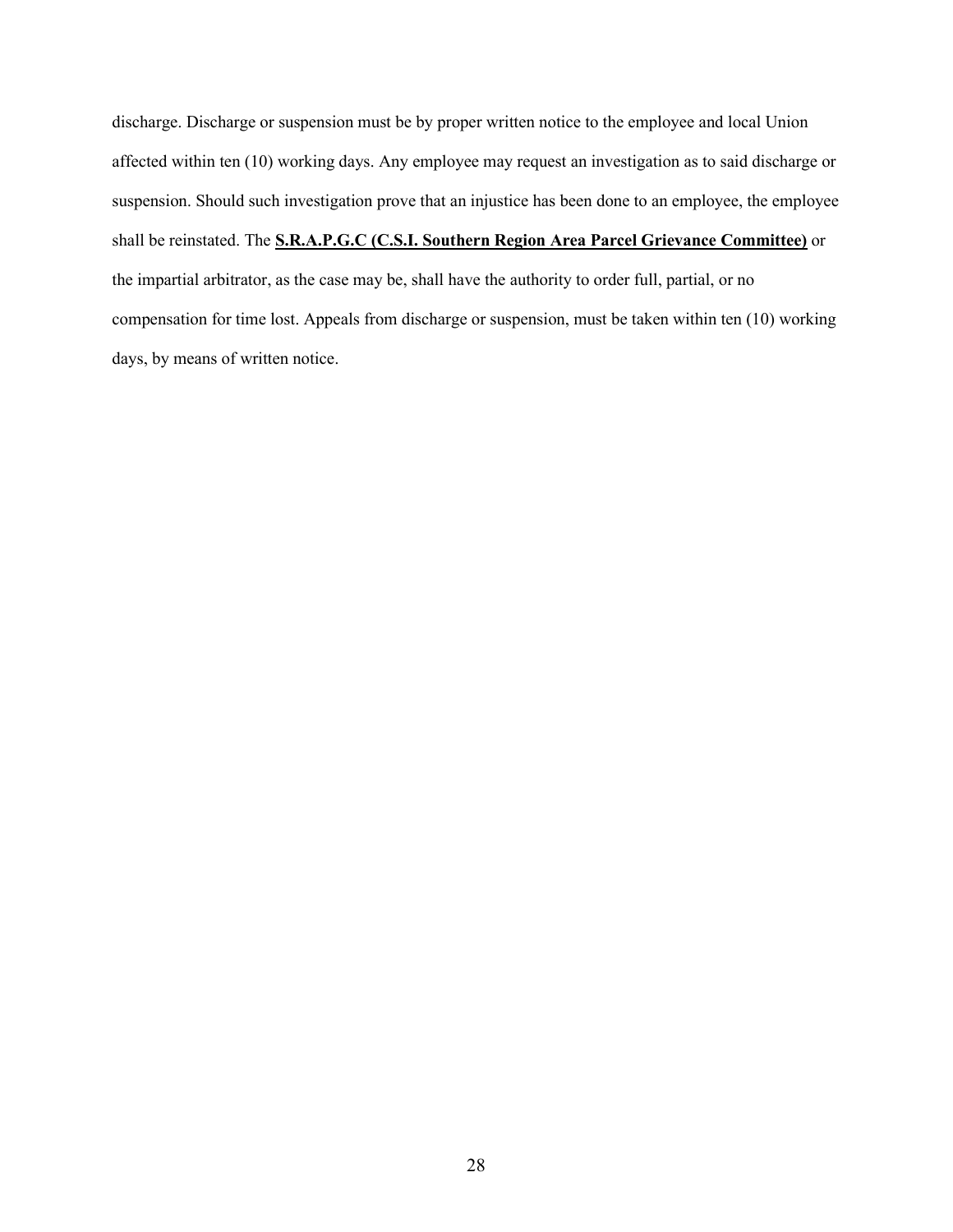# **ARTICLE 11 - UNION COOPERATION AND MANAGEMENT - EMPLOYEE RELATIONS**

**SECTION 1. Union Cooperation** - The Union, as well as its members, agree at all times as fully as it may be within their power to further the interest of the Employer.

**SECTION 2. Management-Employee Relations** - The parties agree that the principle of a fair day's work for a fair day's pay will be observed at all times and employees shall perform their duties in a manner that best represents the Employer's interests. It is understood that the Employer will not overly supervise or unfairly coerce employees in the performance of their duties.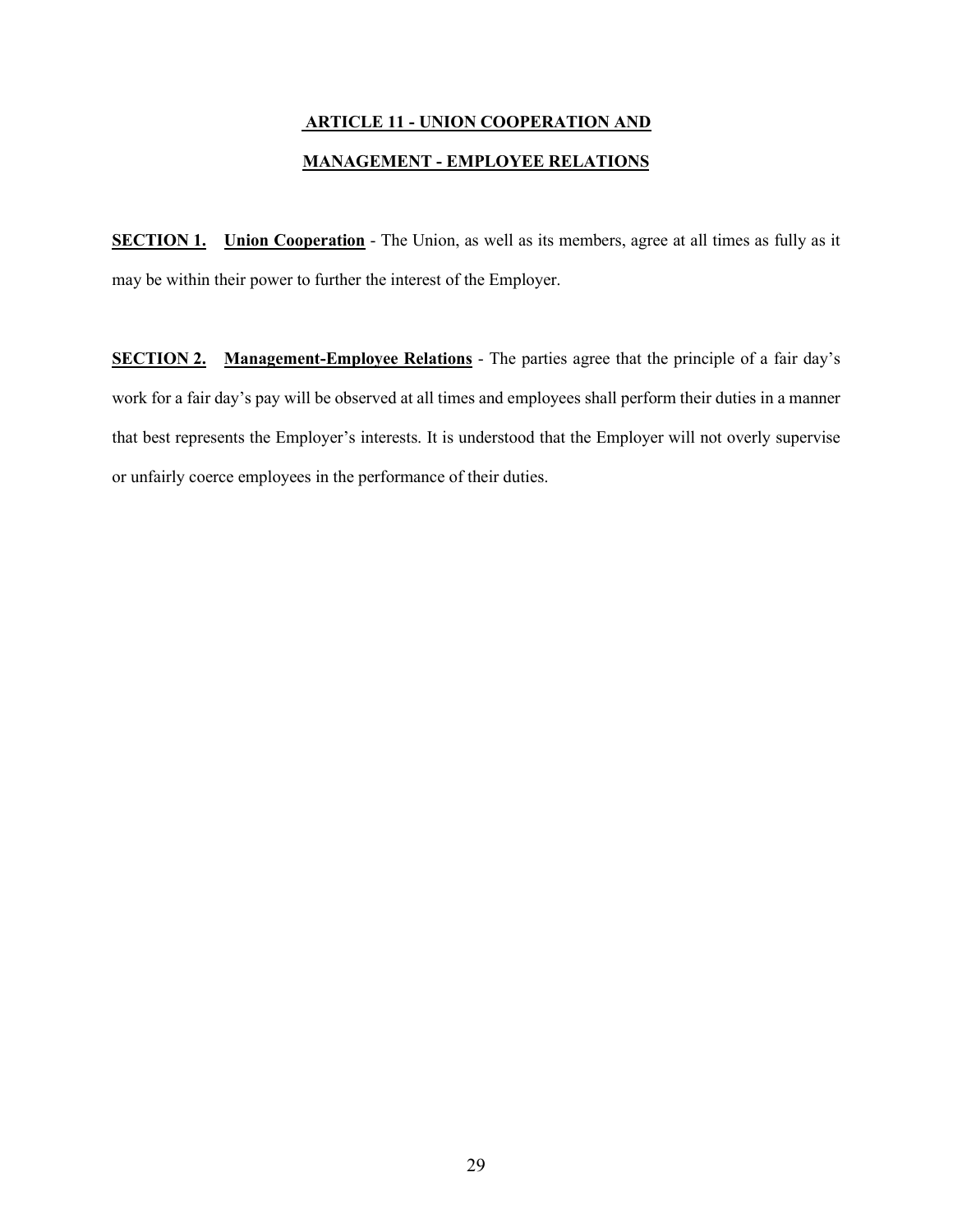#### **ARTICLE 12 - BONDS**

Employees who must be bonded shall not be required to give cash bond, and any premium involved shall be paid by the Employer. The primary obligation to procure the bond shall be on the Employer. If the Employer cannot arrange for a bond within ninety (90) days, it must so notify the employee in writing. The employee shall be allowed thirty (30) days from the date of such notice to make his/her own bonding requirements, standard premiums only on said bond to be paid by the Employer. A standard premium shall be that premium paid by the Employer for bonds applicable to all of the other of its employees in similar classifications. Any excess premium is to be paid by the employee. If the employee is unable to obtain the required bond, he/she shall be terminated, without recourse to the grievance mechanism of this Agreement.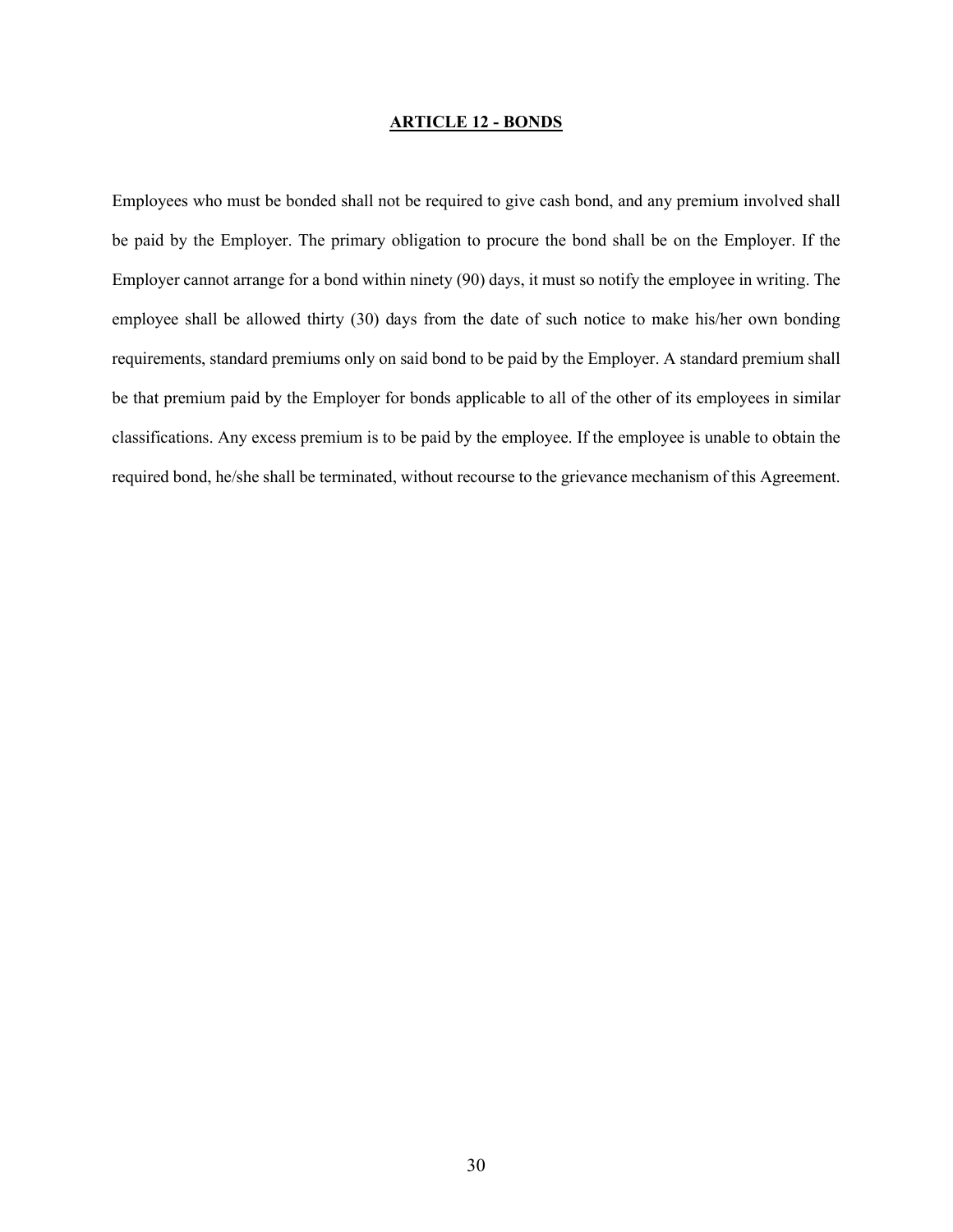#### **ARTICLE 13 – UNIFORMS**

#### **See Article 14: UNIFORMS of the**

#### **UPS CARTAGE SERVICES, INC. Supplemental Agreement**

#### **Section 1**

a) The Employer agrees that when employees are required to wear any kind of uniform as a condition of employment, they shall furnish, repair, and replace the uniforms free of charge. The Employer will furnish a minimum of six (6) uniforms (shirts, pants, shorts). In addition, the Employer will furnish a hat, jacket or coat and a belt.

b) Employer-issued uniforms must be worn while engaged in the work of the Employer and may be worn in travel to and from work, and between split shifts, but not otherwise. Employer-issued uniforms shall not be worn for any purpose other than in the performance of the employee's normal job functions. The responsibility for cleaning of the Employer-issued uniforms will be determined by current area practice. The Employer has the right to establish and maintain reasonable appearance standards for all employees. The appearance standards will be posted in each center.

## **Section 2**

Each employee is required to be in full dress uniform prior to and through the duration of his/her route. Only Employer provided clothing, on route, will be acceptable. Employees performing sort functions, or any other required dock work will be allowed to wear tee-shirts.

#### **Section 3**

Any Employee wearing a beard as of the effective date of this Agreement is required to keep it neatly trimmed in accordance with Employer's appearance Guidelines. All employees not wearing beards as of the effective date of this Agreement are required to be clean shaven. Any employee that has a beard as of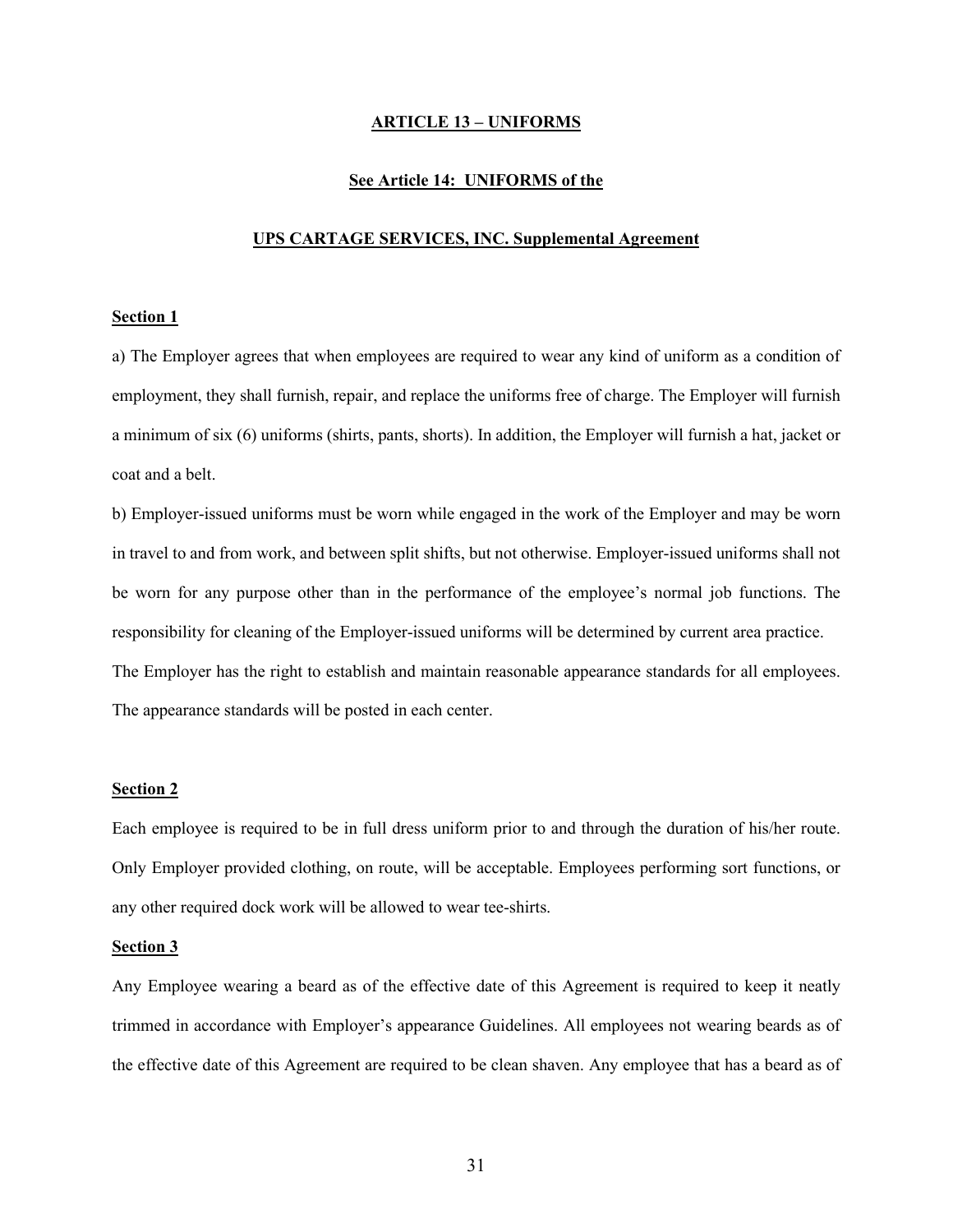the effective date of this agreement and shaves it off will be expected to remain clean shaven. Employees may wear neatly trimmed mustaches.

## **Section 4**

While performing sort functions or any other required dock work, the Employer will furnish tee-shirts, etc., to be worn to prevent soiling of actual uniform prior to leaving on route. Each employee will be required to be in full dress uniform prior to and leaving on route and duration of route. Only company-provided clothing, both on dock and on route, will be acceptable.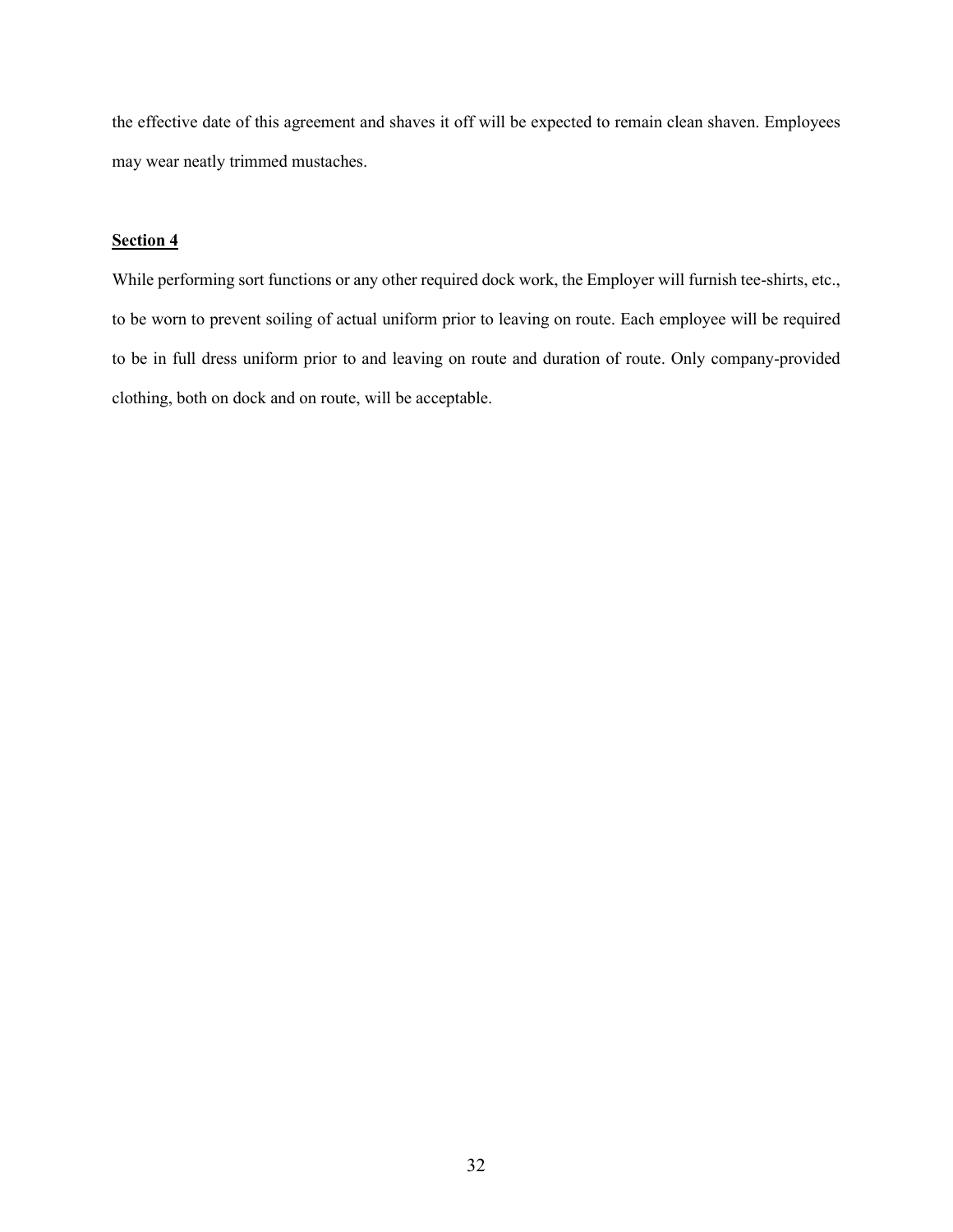#### **ARTICLE 14 - POSTINGS**

#### **See Article 19: POSTING of the**

## **NATIONAL MASTER UNITED PARCEL SERVICE AGREEMENT**

The Employer agrees to supply and provide suitable space for the Union bulletin board in each center, hub, or place of work. Postings by the Union on such board are to be confined to official business of the Union and on the Union's official letterhead or TITANS. In each package center there shall be a covered bulletin board. Union Stewards shall have a key for the Union bulletin boards. The Employer shall not remove, tamper with, or alter any notice posted by the Union unless such notice is harmful to the Employer. Any such notice removed by the Employer shall be re-posted if the Union's position is sustained through the grievance procedure.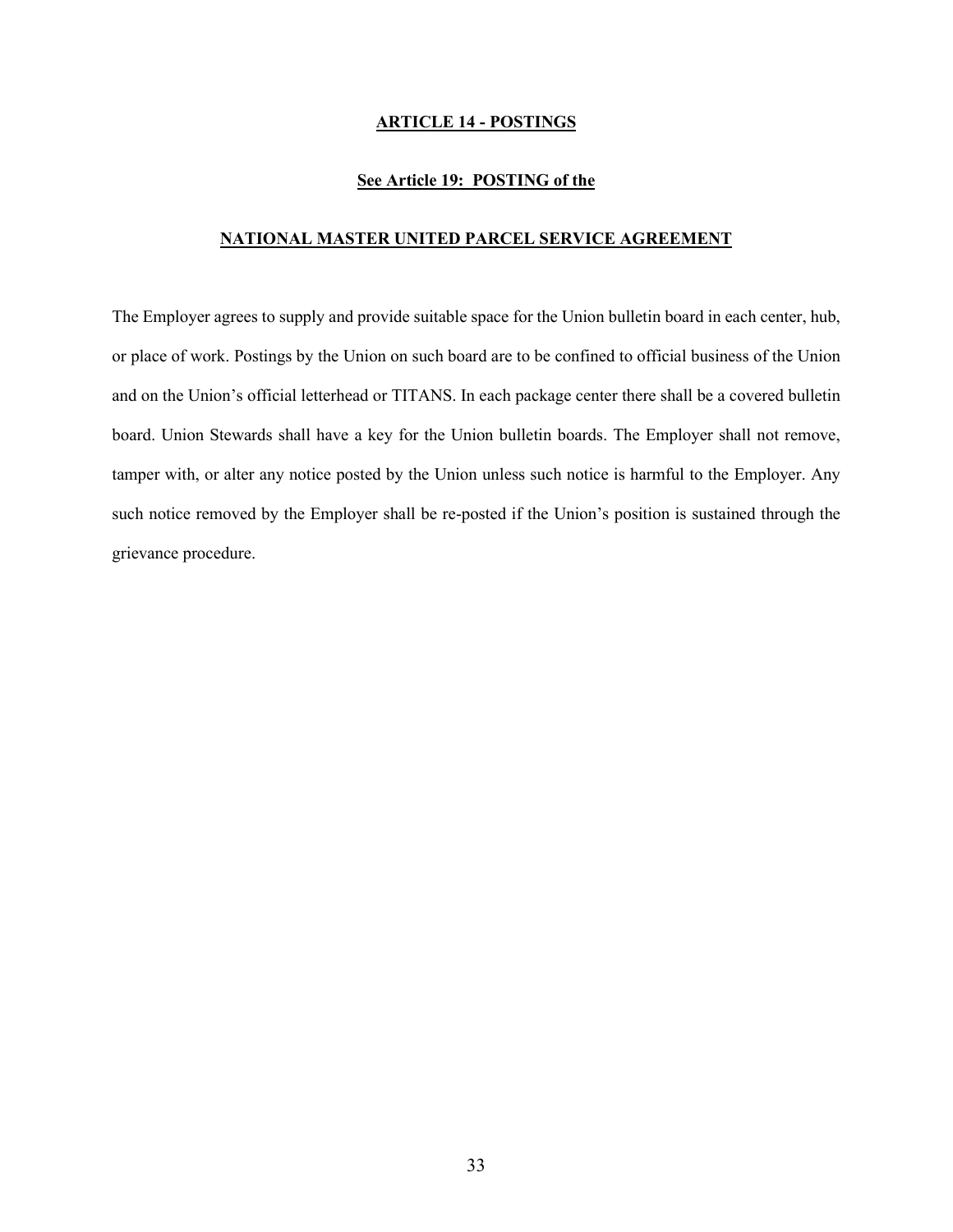#### **ARTICLE 15 - SUPERVISORY PERSONNEL**

#### **See Article 9: SUPERVISORS WORKING of the**

#### **UPS CARTAGE SERVICES, INC. Supplemental Agreement**

This Article is being negotiated and included in this Supplement with the intent that it is a substitute for Article 3 Section 7 of the National Master Agreement and that the latter Article will have no applicability to the employees in CSI's operations. Furthermore, it is understood that existing supervisors working language in any Addenda or Rider shall be applicable and any lesser conditions contained in any Rider or Addendum shall be superseded by the conditions contained in this Article.

The Employer agrees that the function of supervisors is the supervision of employees and not the performance of work of the employees they supervise. Accordingly, the Employer agrees that supervisors or other employees of the Employer who are not members of the bargaining unit shall not perform any bargaining unit work, except while training, in instances of Acts of God, or to meet immediate customer requirements in a timely manner when employees in the unit are not available. In performing such work, supervisory personnel will not cause bargaining unit employees to be laid off. In addition, the Employer shall make every reasonable effort to maintain a sufficient workforce to staff its operations with bargaining unit employees and to have the work performed by bargaining unit employees in accordance with current accepted local practices.

If it is determined at any step of the grievance and/or arbitration procedure that this Section, or a "supervisor working" provision in an Addendum or Rider has been violated, the aggrieved employee will be paid for the actual hours worked by the supervisor, at the appropriate rate of pay. If no aggrieved employee can be identified, the payment will be made to the grievant.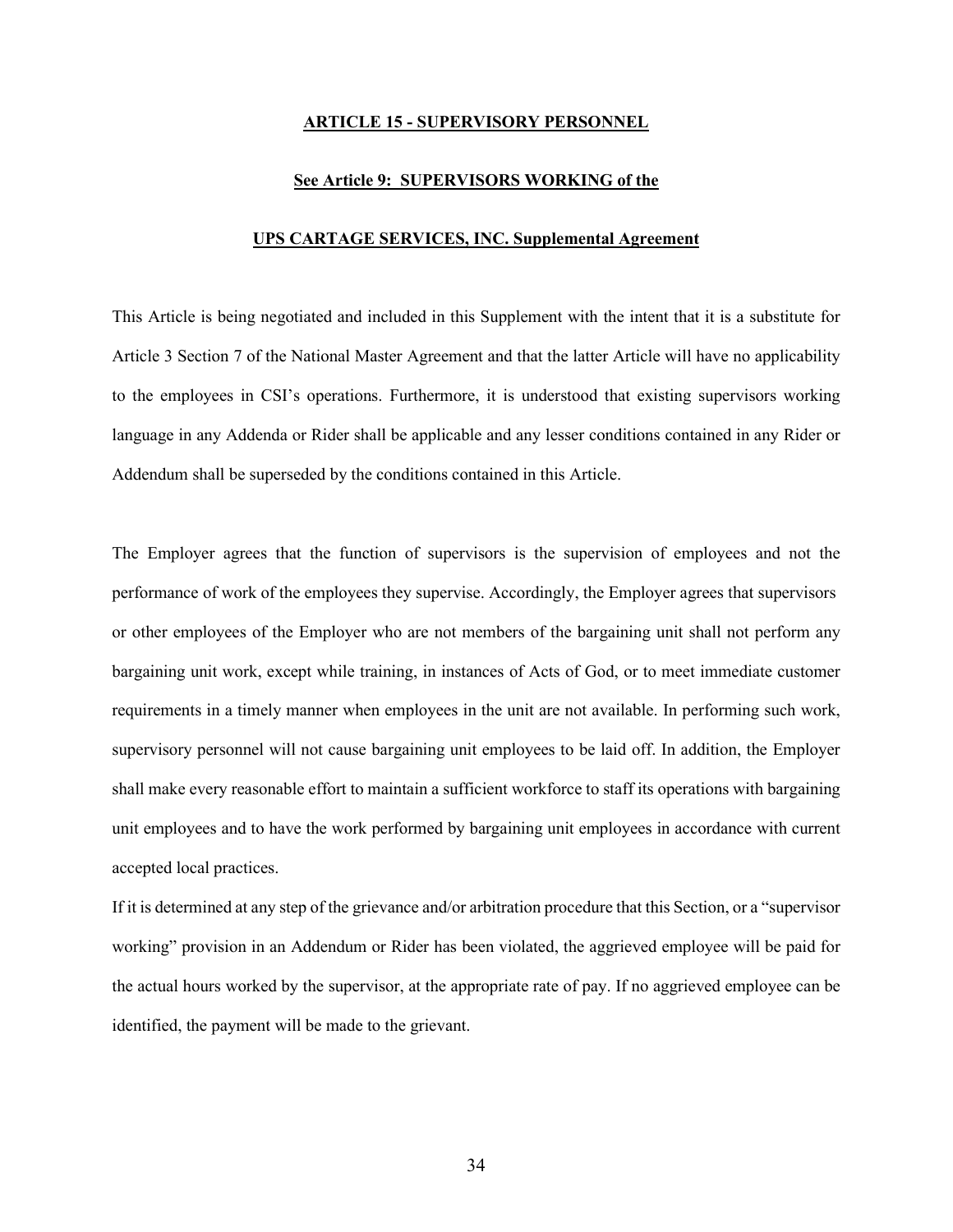# **ARTICLE 16 - SAFETY**

# **See Article 8: SAFETY AND HEALTH of the**

# **UPS CARTAGE SERVICES, INC. Supplemental Agreement**

**And**

# **See Article 5: SANITARY CONDITIONS of the**

## **NATIONAL MASTER UNITED PARCEL SERVICE AGREEMENT**

**SECTION 1. General Provisions** - The parties hereto recognize the importance of safety provisions in the service center for the welfare of the employees and the protection of the Employer's property. The Employer agrees to make reasonable provisions for the safety and health of its employees during the hours of their employment, and to establish reasonable rules and procedures in pursuit of this objective. The Employer shall maintain a clean, sanitary restroom. The Employer and Union acknowledge the need for the Employer and the employees to comply with all prevailing OSHA regulations.

**SECTION 2. Modified Work Program** –

## **See Article 14 Section 2 : TEMPORARY ALTERNATE WORK of the**

# **NATIONAL MASTER UNITED PARCEL SERVICE AGREEMENT**

**SECTION 3. Compensation Claims**

*See Article 14 : COMPENSATION CLAIMS of the NATIONAL MASTER UNITED PARCEL SERVICE AGREEMENT*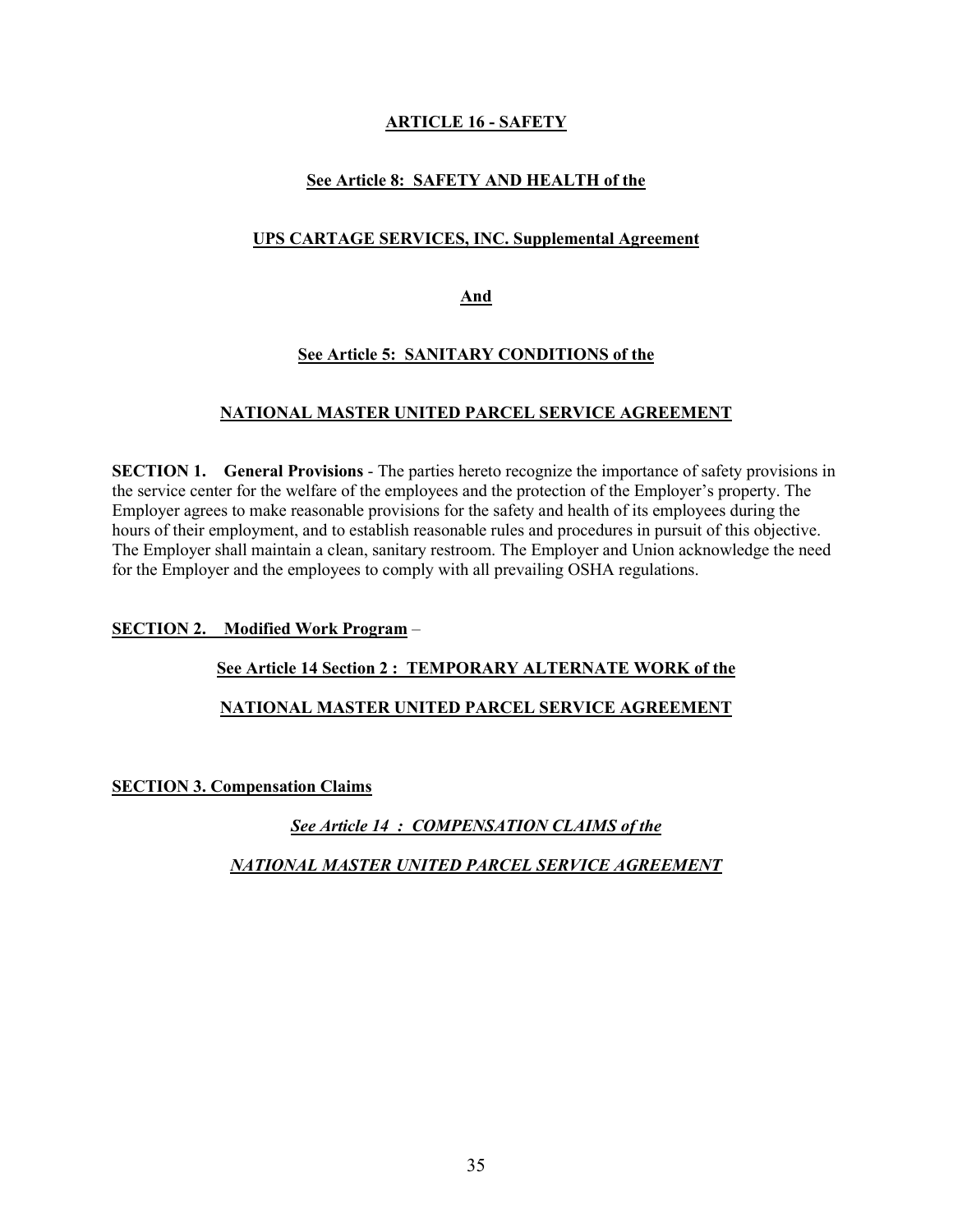# **ARTICLE 17 - SEPARABILITY AND SAVINGS**

# **See Article 25 : SEPARABILITY AND SAVINGS of the**

# **NATIONAL MASTER UNITED PARCEL SERVICE AGREEMENT**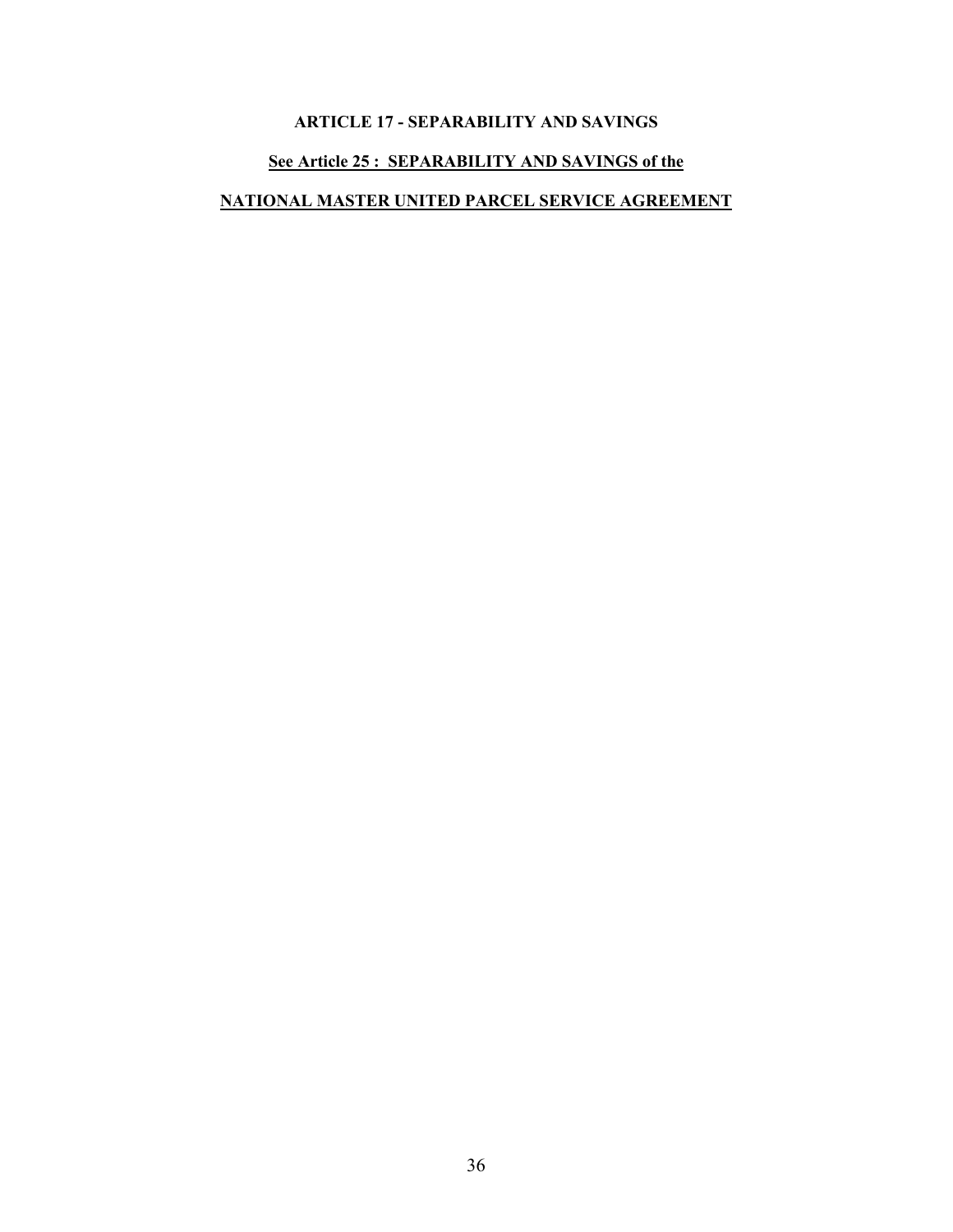#### **ARTICLE 18 - PASSENGERS**

No driver/dockworkers shall allow anyone, other than employees of the Employer who are on duty, to ride on his/her truck except by written authorization of the Employer, except in cases of emergency arising out of disabled commercial equipment or an Act of God. This shall not prohibit a driver/dockworker from picking up other driver/dockworkers, helpers, or others in wrecked or broken-down motor equipment and transporting them to the first available point of communication, repair, lodging, or available medical attention. Nor shall this prohibit a driver/dockworker at a delivery point or service center from driving to a restaurant for meals.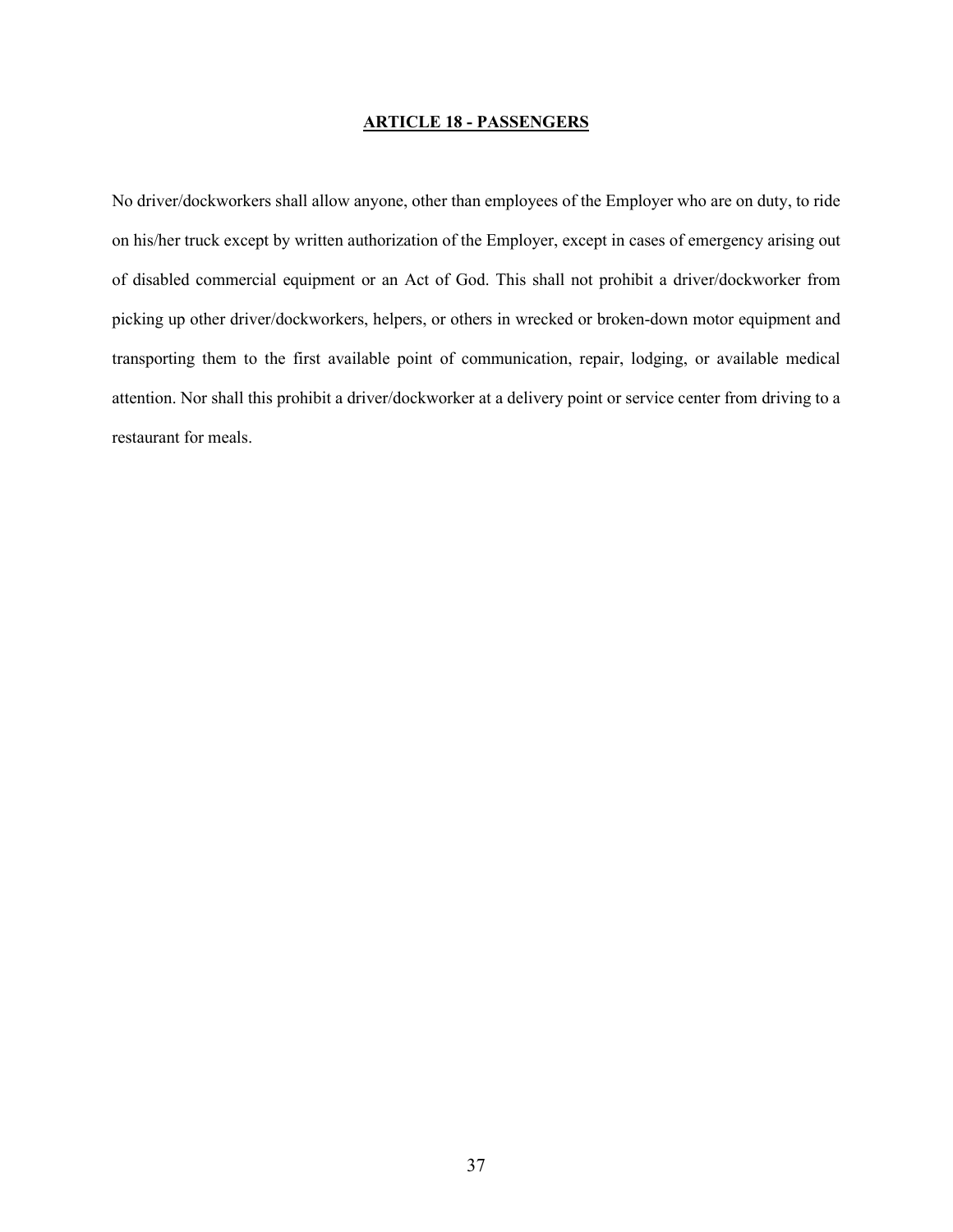#### **ARTICLE 19 - SUSPENSION OR REVOCATION OF LICENSE**

# **See Article 20 Section 4 : DISQUALIFIED DRIVER -ALTERNATE WORK of the NATIONAL MASTER UNITED PARCEL SERVICE AGREEMENT**

**SECTION 1.** In the event an employee has received official state notice that he/she suffered a suspension or revocation of the right to drive the Employer's equipment for any reason, the employee must notify the Employer in writing before their next report to work. Failure to comply will subject the employee to disciplinary action up to and including discharge. If such suspension or revocation comes as a result of the employee complying with his/her Employer's instructions, which results in a succession of size and weight penalties or because the employee complies with his/her Employer's instructions to drive Employer's equipment which is in violation of the Department of Transportation regulations relating to equipment or because the Employer's equipment did not have either a speedometer or a tachometer in proper working order, and if the employee has notified his/her Employer of the citation for such violation as above mentioned, the Employer shall provide employment to such employee at not less than the employee's regular earnings at the time of such suspension for the entire period thereof.

**SECTION 2.** When a driver's operating privilege or license has been suspended or revoked for reasons other than those for which the employee can be discharged by the Employer, leave without loss of seniority, not to exceed three (3) years, shall be granted for such time as the employee's operating privilege or license has been suspended or revoked, provided that such suspension or revocation was not the result of driving under the influence of alcohol or narcotics and further provided that the driver whose operating privilege or license has been suspended or revoked, notified the employee's immediate supervisor before the employee's next report to work of such suspension or revocation.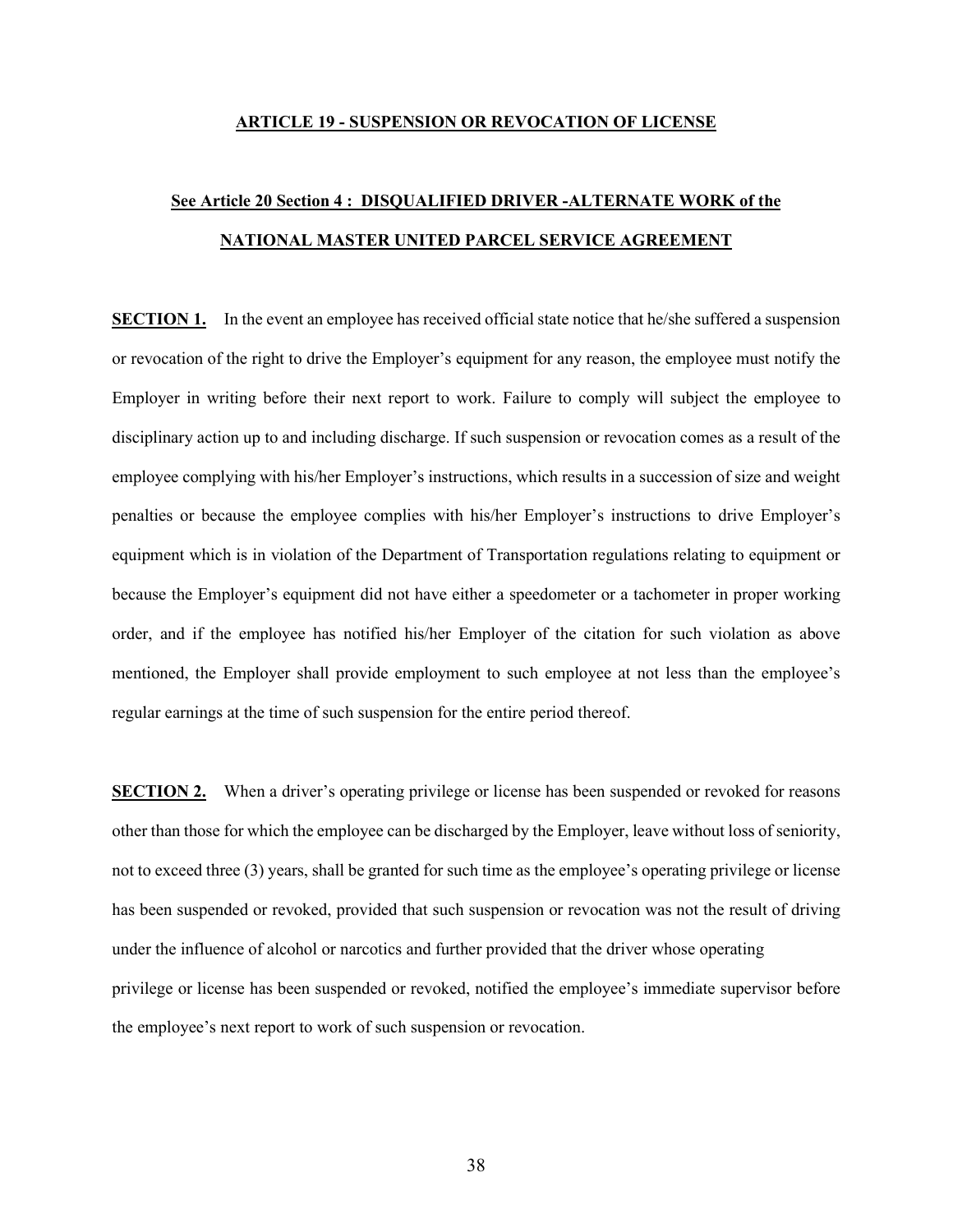#### **ARTICLE 20 - EMPLOYEE'S BAIL**

Employees will be bailed out of jail if accused of any offense in connection with the faithful discharge of their duties, and any employee forced to spend time in jail or in courts shall be compensated at his/her regular rate of pay. In addition, he/she shall be entitled to reimbursement for meals, transportation, court costs, etc., provided however, that faithful discharge of duties shall in no case include conviction of a felony. In case an employee shall be subpoenaed as a witness for the Employer, he/she shall be reimbursed for all time lost and expenses incurred.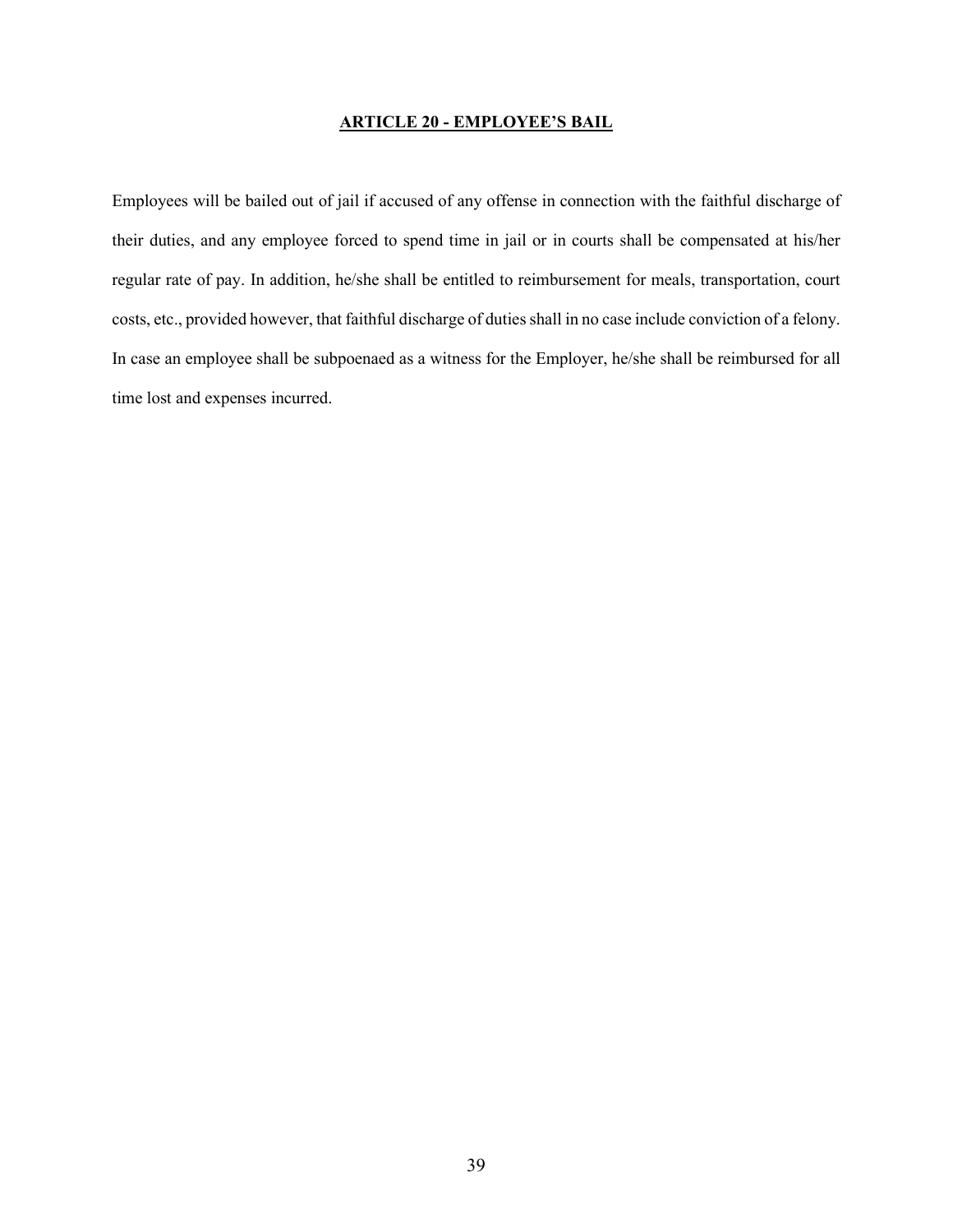# **ARTICLE 21 - SEPARATION OF EMPLOYEES**

# **See Article 23 : SEPARATION OF EMPLOYMENT of the NATIONAL MASTER UNITED PARCEL SERVICE AGREEMENT**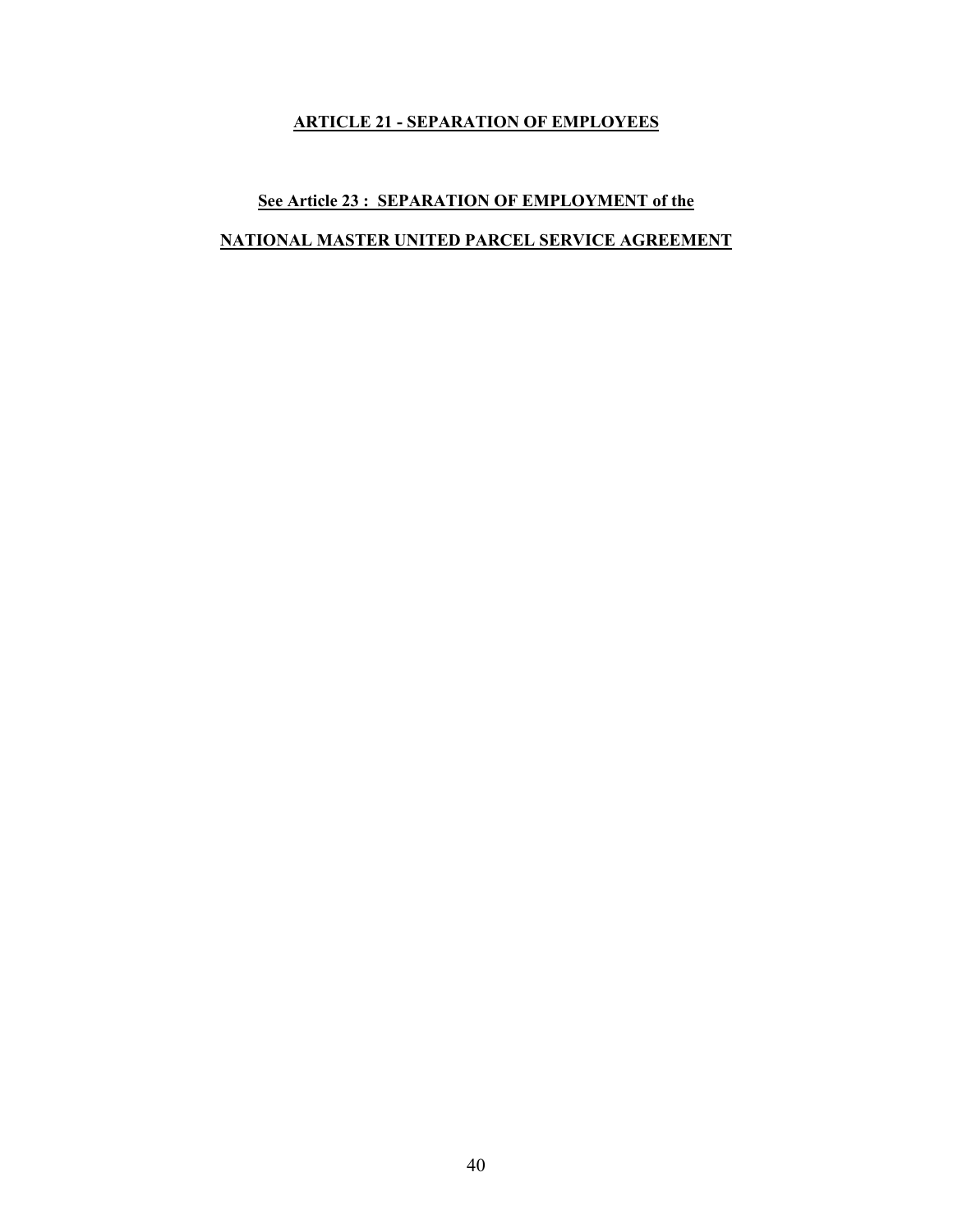# **ARTICLE 22 - JURY DUTY**

# **See Article 29 Section 1 : JURY DUTY of the**

# **NATIONAL MASTER UNITED PARCEL SERVICE AGREEMENT**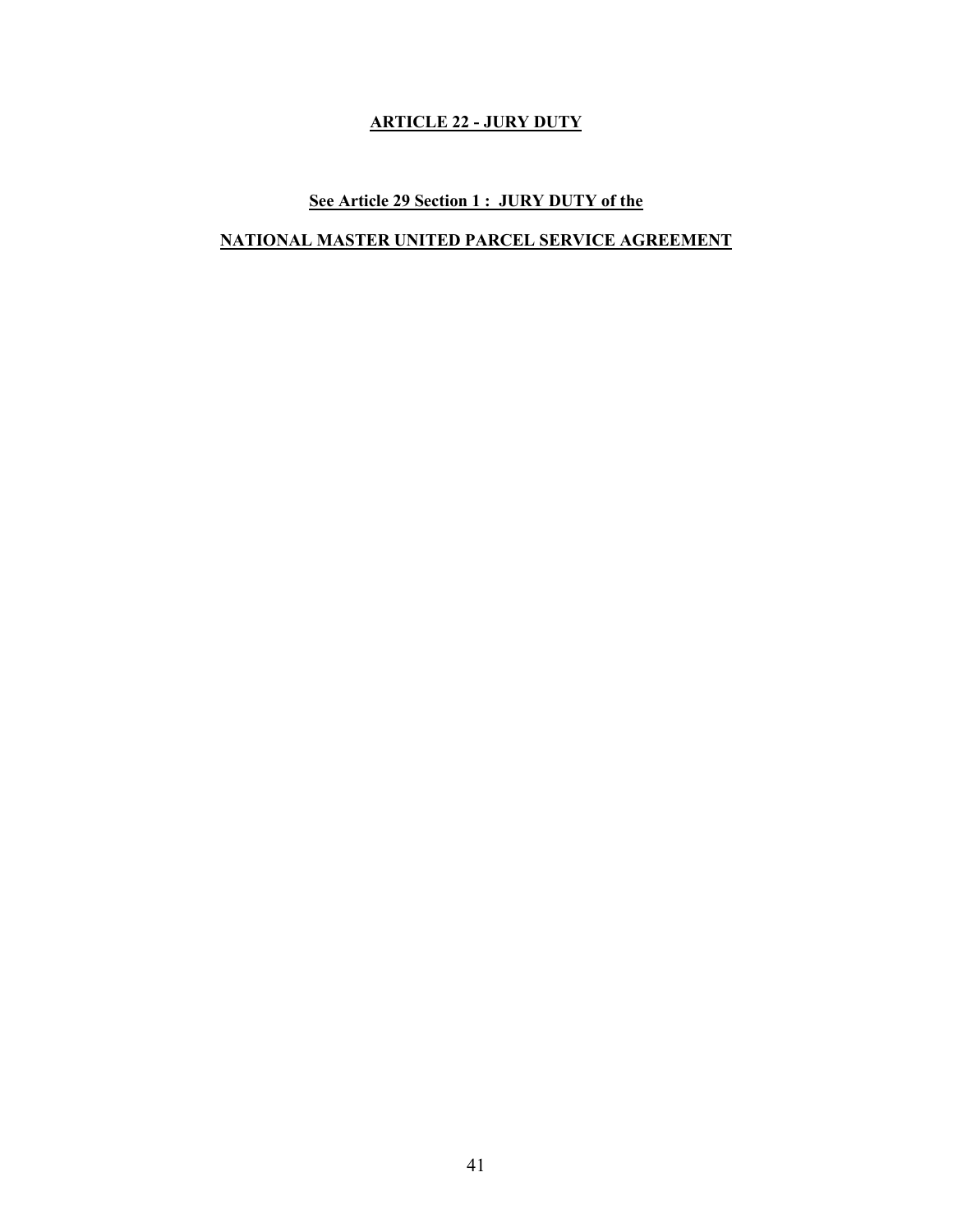#### **ARTICLE 23 - LEAVES OF ABSENCE**

# **See Article 16 Sections 1, 2, 4 and 6 : LEAVE OF ABSENCE of the NATIONAL MASTER UNITED PARCEL SERVICE AGREEMENT**

**SECTION 1. Eligibility** - Full-time and part-time employees may apply for time off from their jobs for limited periods of time. The approval of a personal leave of absence is at the sole discretion of the employee's supervisor and manager. The requesting employee must prepare a "Request for Leave of Absence" form and submit it to his/her immediate supervisor not less than two (2) weeks in advance of the requested leave. Final approval or disapproval will be provided, in writing, no later than seven (7) days after receipt of written request.

**SECTION 2. (A) Layoff While on Leave** - An employee on an approved leave of absence is subject to layoff as though he/she were actively employed.

**SECTION 2. (B) Failure to Return from Leave** - If an employee fails to return to work when an approved leave of absence is completed, unless an extension has been granted, the employee shall be considered to have resigned his/her position voluntarily.

**SECTION 2. (C) Working While on Leave** - Unless prior approval has been obtained, any fulltime employee who works for another employer during a leave of absence shall be considered to have resigned from his/her job without notice.

**SECTION 3. (A) Personal Leave** - During the first thirty-one (31) days of a personal leave, an employee covered by life, medical, dental, and accidental death and dismemberment insurance may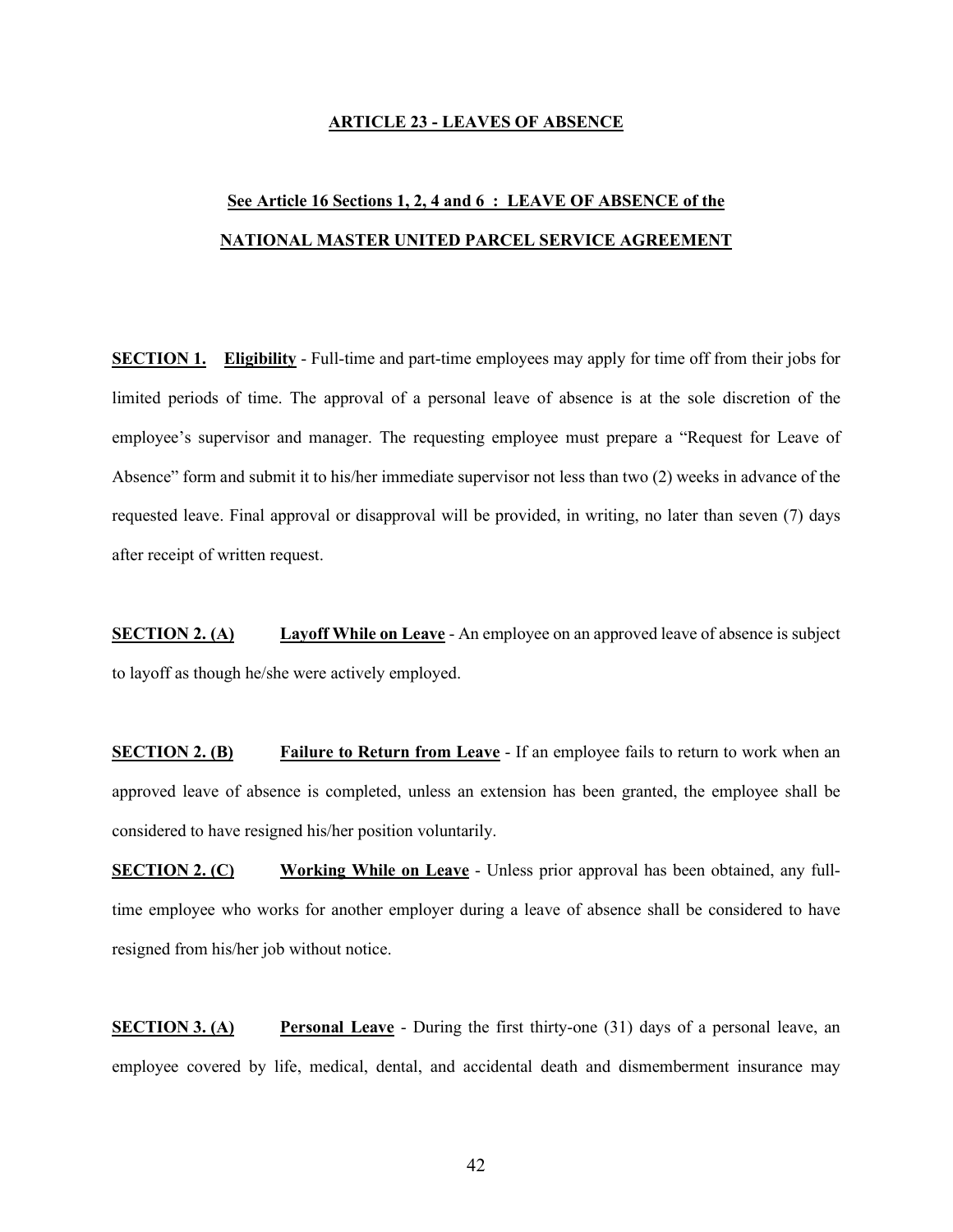continue benefit coverage by paying his/her share of the cost, which is the same cost he/she paid while actively at work.

**SECTION 3. (B)** An employee on an extended personal leave may continue his/her group medical and life insurance by paying one hundred percent (100%) of the cost. Medical and life insurance ceases at the end of the leave (if employment terminates), but the employee may convert his/her medical and life insurance to an individual medical and/or life policy within the thirty-one (31) day period following termination.

**SECTION 4.** A bargaining unit employee who becomes ill or incurs a non-work-related injury requiring him/her to exceed his/her allotted five (5) days of sick leave shall be placed on medical leave of absence. The Employer may request statements from attending physicians explaining the need for leave.

An employee shall not lose his/her seniority rights due to sickness or disability. The Employer's obligation to such employee on medical leave is to return him/her to work upon release of the attending physician in accordance with his/her seniority.

The Employer retains the right to have the employee re-examined by an Employer-appointed physician. In the event the two physicians disagree, they shall select a third physician to examine the employee whose decision shall be final and binding. The cost of the third physician shall be borne equally by the parties.

**SECTION 5. (A)** An employee requesting a reserve military training leave of absence must submit written notification from the Commanding Officer of his/her unit of the requirement to serve and the mandatory attendance dates as soon as practicable after receiving notice. A full-time employee should submit the check stub from the military pay to his/her supervisor, and the Employer will pay the difference between the employee's base rate of pay and the military pay for a maximum of two (2) weeks each year. Part-time employees do not get paid for reserve military leave.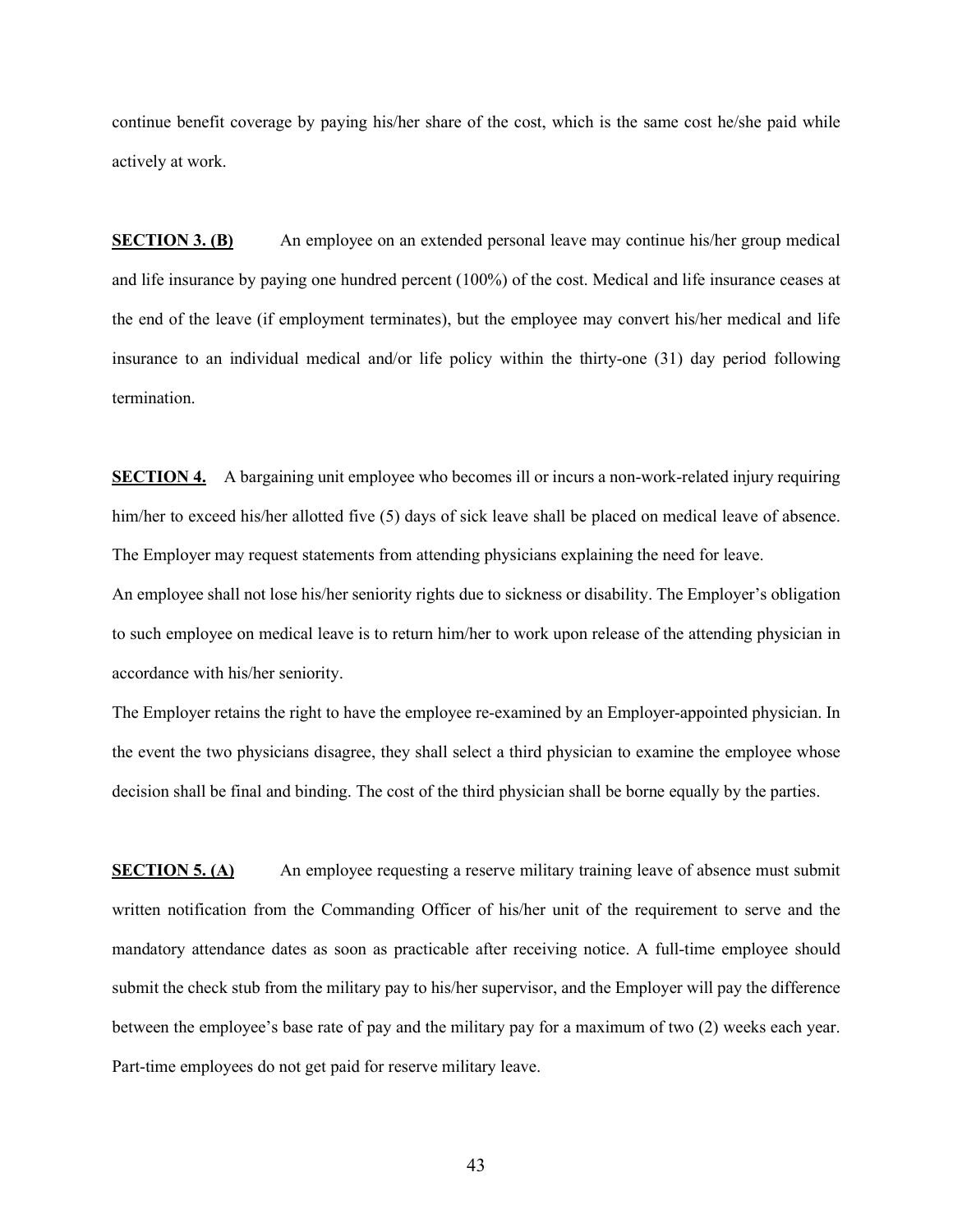**SECTION 5. (B)** Reserve military training time shall not be charged against an employee's vacation time. Vacation time, however, is not to be taken two (2) weeks prior or subsequent to the period of time off for reserve training.

**SECTION 6. (A) Time Off for Union Activities** - The Employer agrees to grant the necessary time off, without discrimination or loss of seniority rights and without pay, to an employee designated by the Union to attend official Union business, providing forty-eight (48) hours written notice is given to the Employer by the Union, specifying length of time off. The Union agrees that in making its request for time off for the Union activities, due consideration will be given to the number of employees affected in order that there shall be no disruption of the Employers operations due to lack of available employees.

**SECTION 6. (B)** In the event an employee goes to work for the union, he/she shall be granted a leave of absence without loss of seniority for the duration of such duties for the union. Limit one (1) leave at any given time with thirty (30) day written notice.

**SECTION 7. Continuation of Benefits** - The employee must make suitable arrangements for continuation of health and welfare payments, if desired, before the leave may be approved.

**SECTION 8.** Vacation benefits are not accrued while employee is on a leave of absence.

#### **SECTION 9. Family and Medical Leave Act (FMLA) / Federal & State Statutes.**

The company and the union will comply with the provisions of the Family and Medical Leave Act (FMLA) and with all Federal and State statutes in accordance with company policy currently in effect.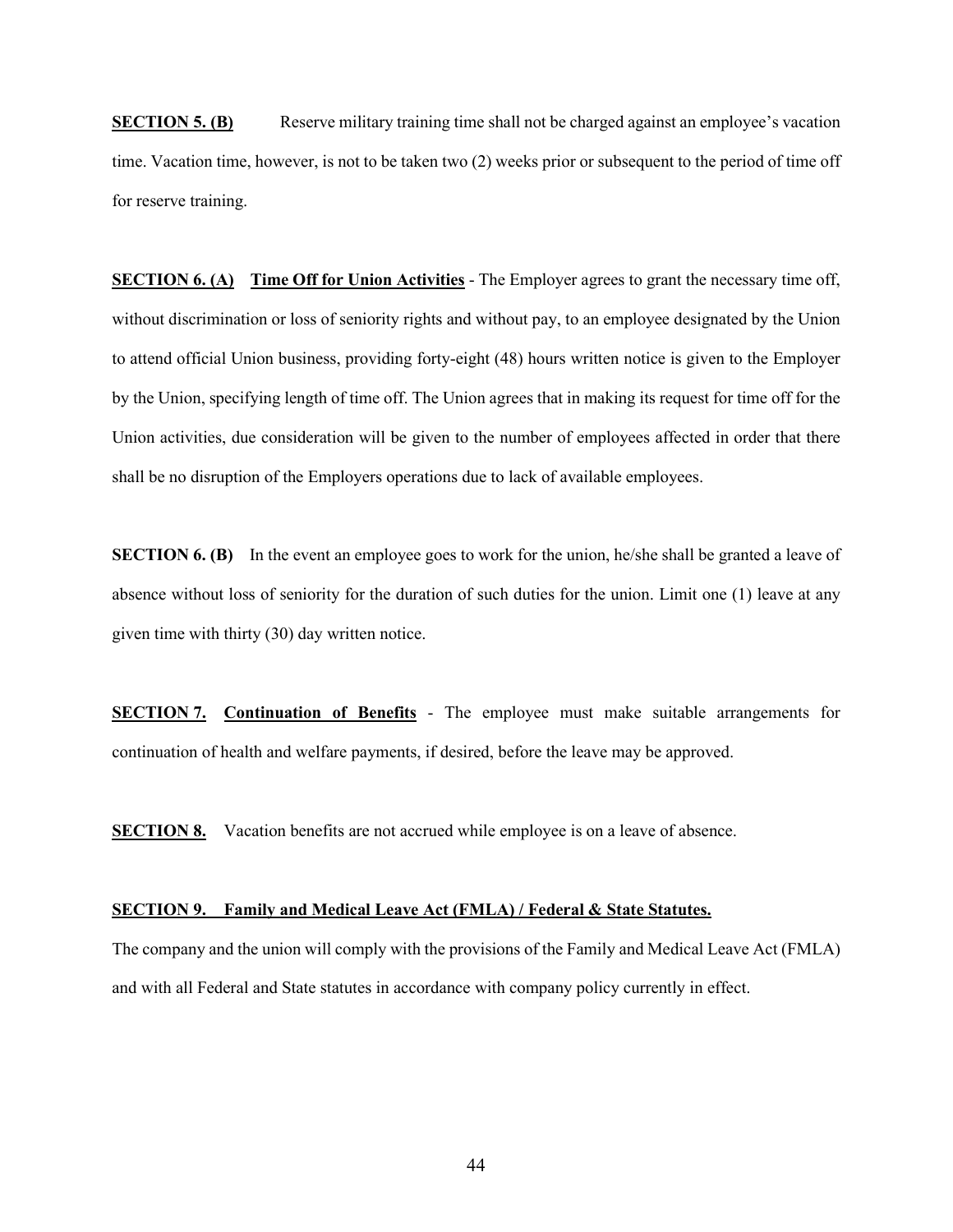#### **ARTICLE 24 – FUNERAL LEAVE**

In the event of a death in the employee's immediate family (father, mother, wife, husband, grandparents, grandchildren, brother, sister, son or daughter, spouse's mother, or father), and if the employee has completed his/her probationary period, he/she shall be entitled up to a maximum of three (3) consecutive scheduled workdays off. One of the days must be the date of the funeral which must be attended. In no event will compensated time off exceed three (3) scheduled workdays.

In the event of the death of the spouse's grandparents, brother or sister, the employee who has completed his/her probationary period shall be entitled to one (1) day off with pay to attend the funeral.

This is not an automatic three (3) paid days off. Proof of death may be required.

Full-time employees shall receive eight (8) or ten (10) hours pay, as applicable, times his/her regular hourly rate for the work missed on each qualifying funeral leave day. Regular part-time employees who average 17 ½ or more hours per week shall receive four (4) hours pay times his/her applicable rate for work missed to attend the funeral.

Funeral leave is not compensable when the employee is on Leave of Absence (LOA), vacation, bona fide layoff, sick leave, holiday, Workers' Compensation, or jury duty.

The relatives designated shall include brothers and sisters having one parent in common, and those relationships generally called "step" providing persons in such relationships have lived or have been raised in the family home and have continued an active family relationship. If requested by the company, an employee may be required to verify by a knowledgeable, non-relative third-party proof of such relationship.

In order to receive pay for time lost, the days involved must be days for which the employee would otherwise be compensated.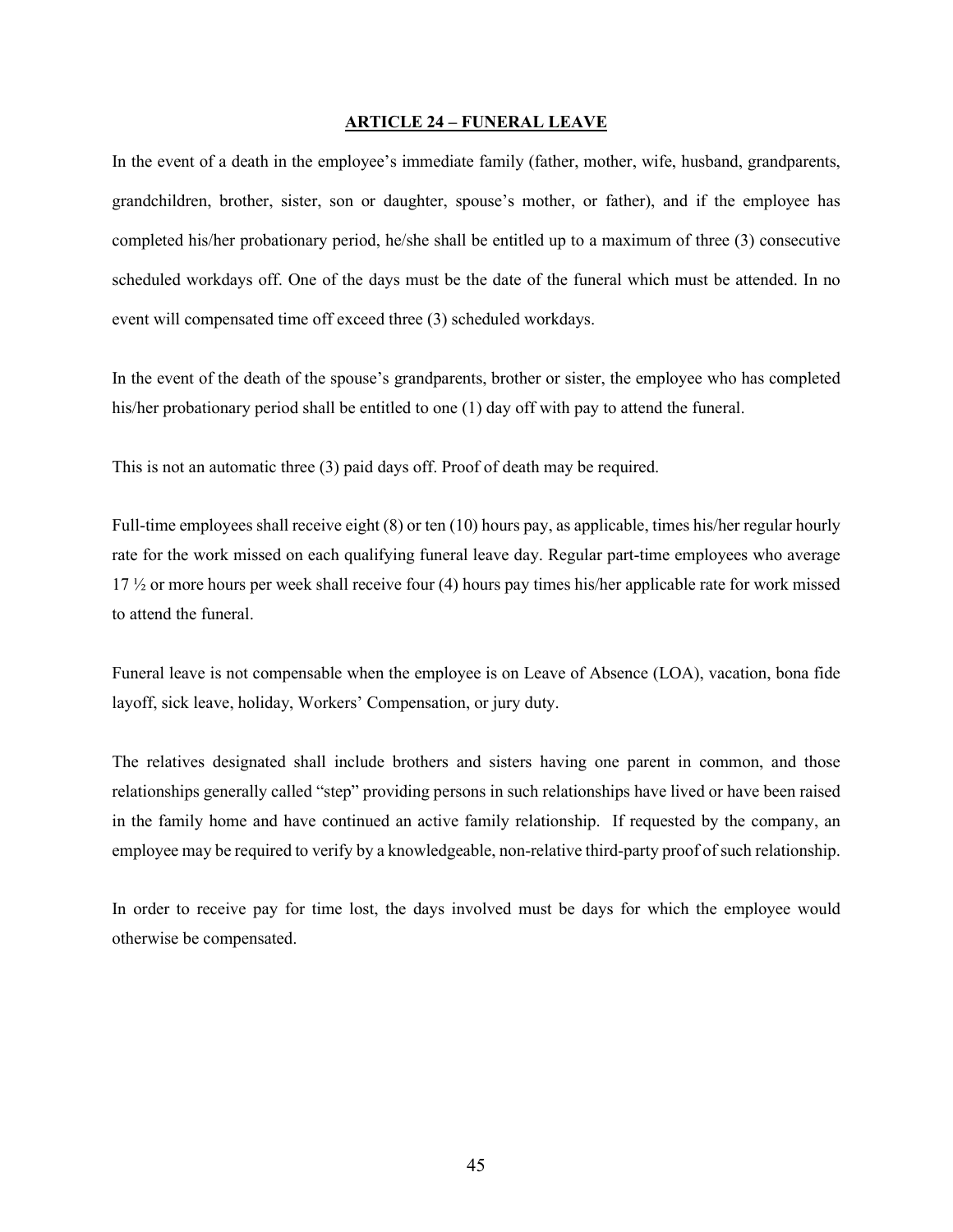#### **ARTICLE 25 - EXAMINATION AND IDENTIFICATION FEES**

# **See Article 20 : EXAMINATION IDENTIFICATION FEES of the NATIONAL MASTER UNITED PARCEL SERVICE AGREEMENT**

**SECTION 1. (A) Commercial Driver's License** - The requirements of the Commercial Motor Vehicle Act of 1986 and the associated drivers' requirements shall be considered as a condition of employment and the sole responsibility of the employee.

**SECTION 1. (B)** The employer shall make available to an employee, upon request, equipment required in order to qualify for and take the examination for Class A CDL license. Such equipment shall be provided during convenient, non-work hours and, except for the examination, must be operated on company property. The employee shall receive no pay from the employer for qualification / practice time.

The employer will not force an employee hired prior to November 30, 2002, to upgrade to a Class A CDL license except when business conditions require upgrades and there is no practical alternative.

**SECTION 2. Provisional Hire.** When necessary, the company may provisionally hire a driver/dockworker without a CDL, allowing up to, but no more than, a ninety (90) calendar day period to obtain said valid license, unless scheduled appointment with DOT is beyond employee's control. If, at ninety (90) days, the employee does not provide a valid CDL certification, the employee will be terminated, with no recourse through the grievance provision. Any training / testing time is not paid time. Employer will support training, up to three (3) driving tests.

This section (section **2**), applies to only new hires after the ratification of this agreement.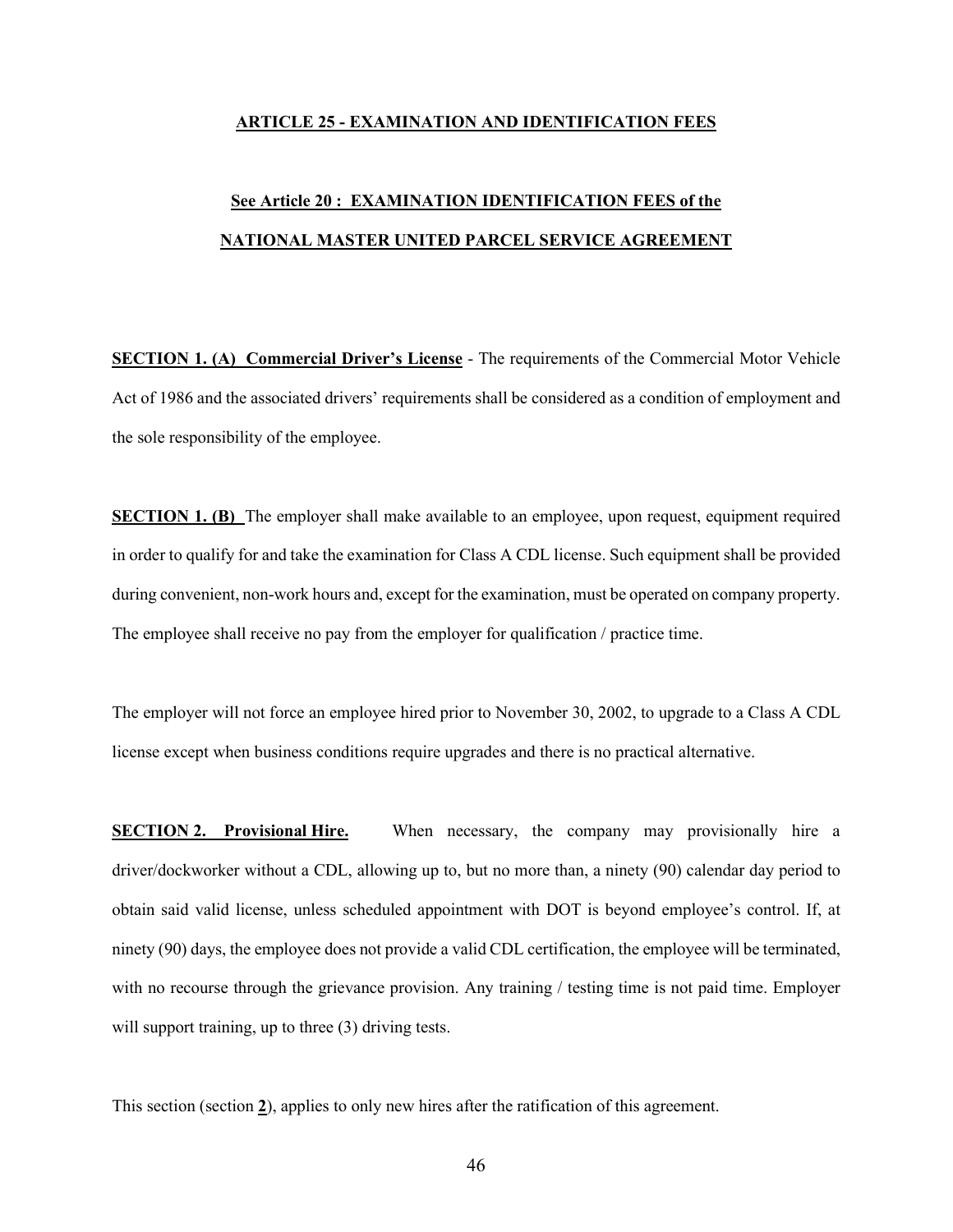# **ARTICLE 26 - EQUIPMENT, ACCIDENTS, REPORTS**

# **See Article 8 : SAFETY AND HEALTH, EQUIPMENT, ACCIDENTS AND REPORTS of the NATIONAL MASTER UNITED PARCEL SERVICE AGREEMENT**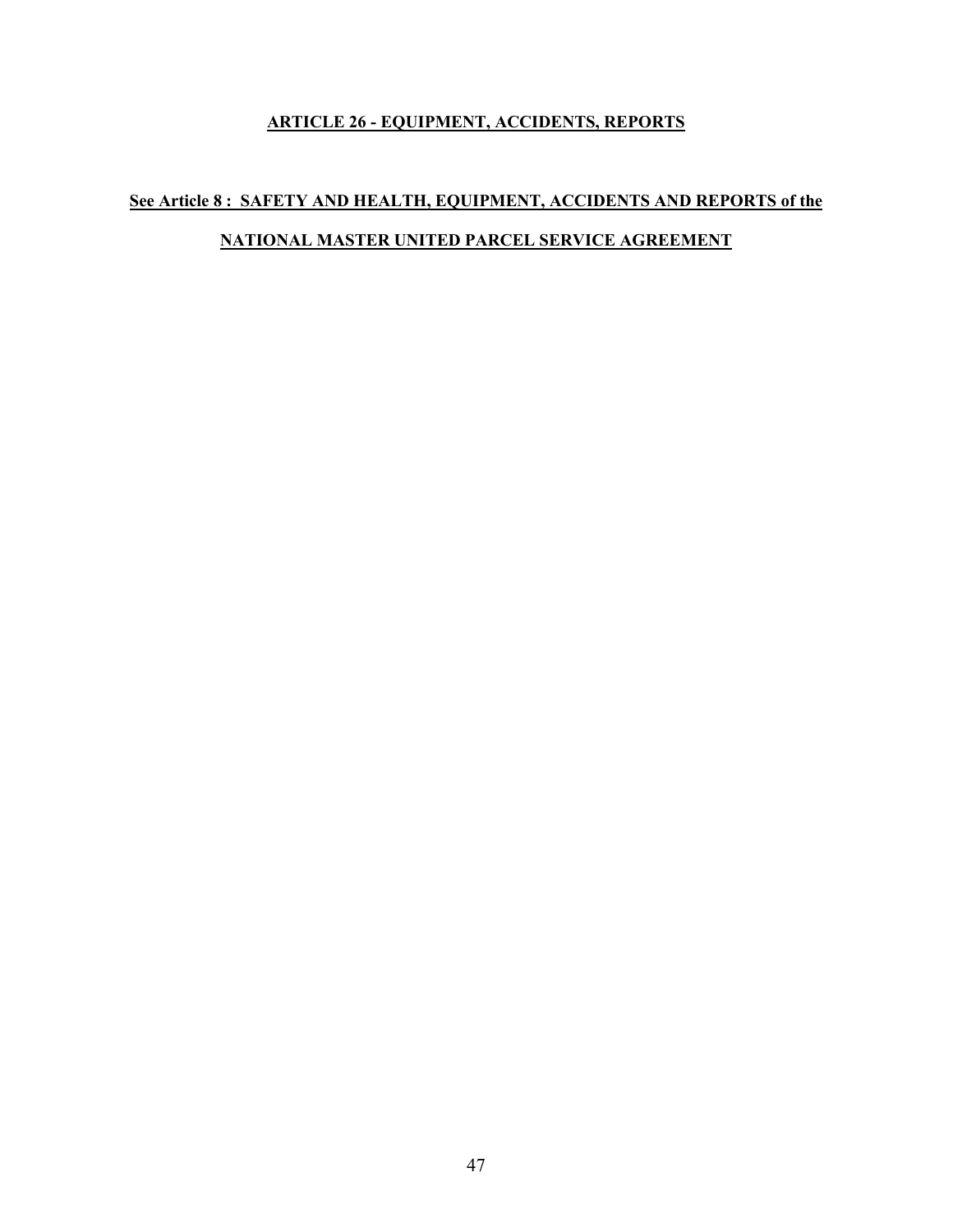## **ARTICLE 27 - EXTRA CONTRACT AGREEMENTS**

# **See Article 6.1 thru 6.4 : EXTRA CONTRACT AGREEMENTS of the NATIONAL MASTER UNITED PARCEL SERVICE AGREEMENT**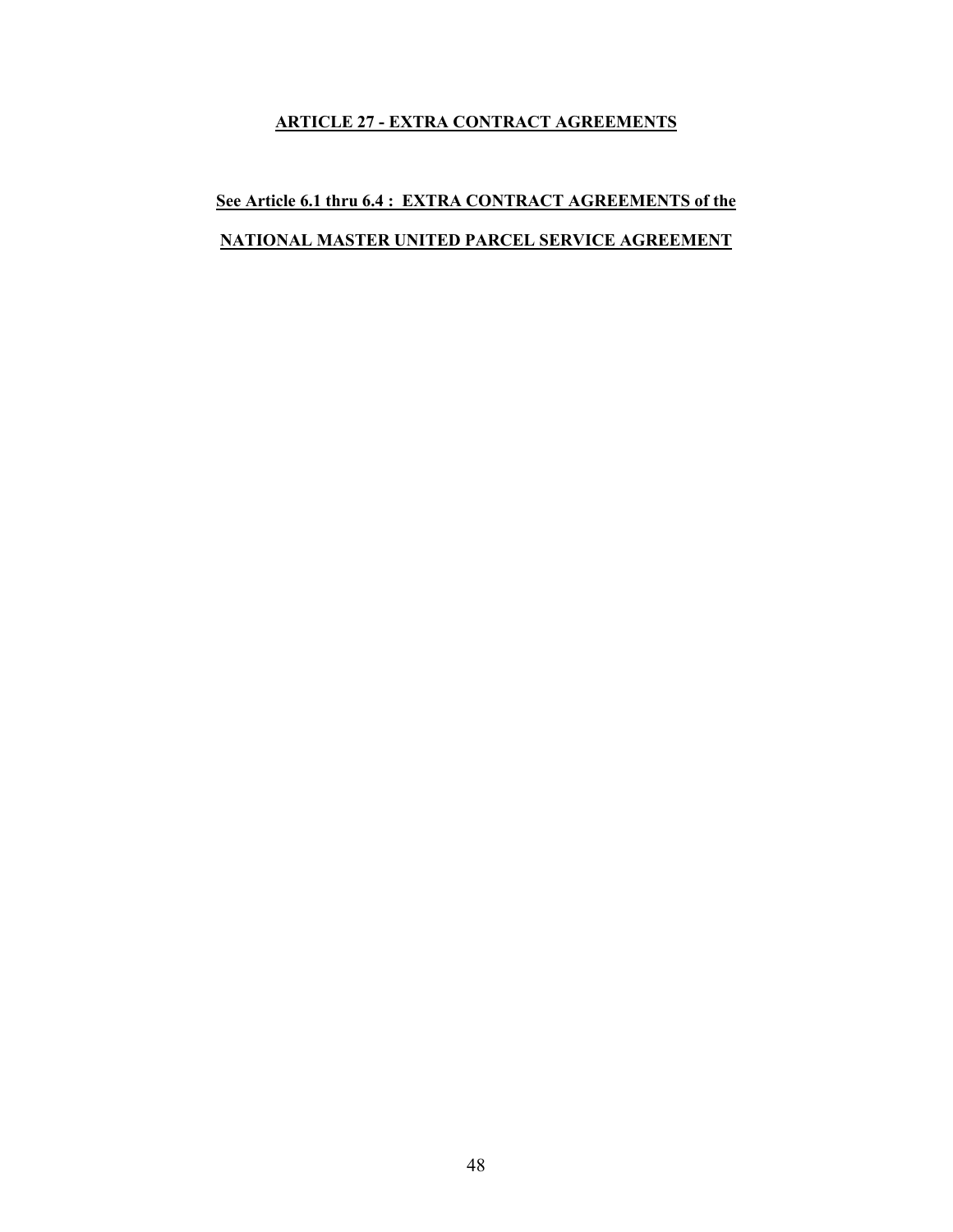# **ARTICLE 28 - INSPECTION PRIVILEGES**

# **See Article 24 : INSPECTION PRIVILEGES of the NATIONAL MASTER UNITED PARCEL SERVICE AGREEMENT**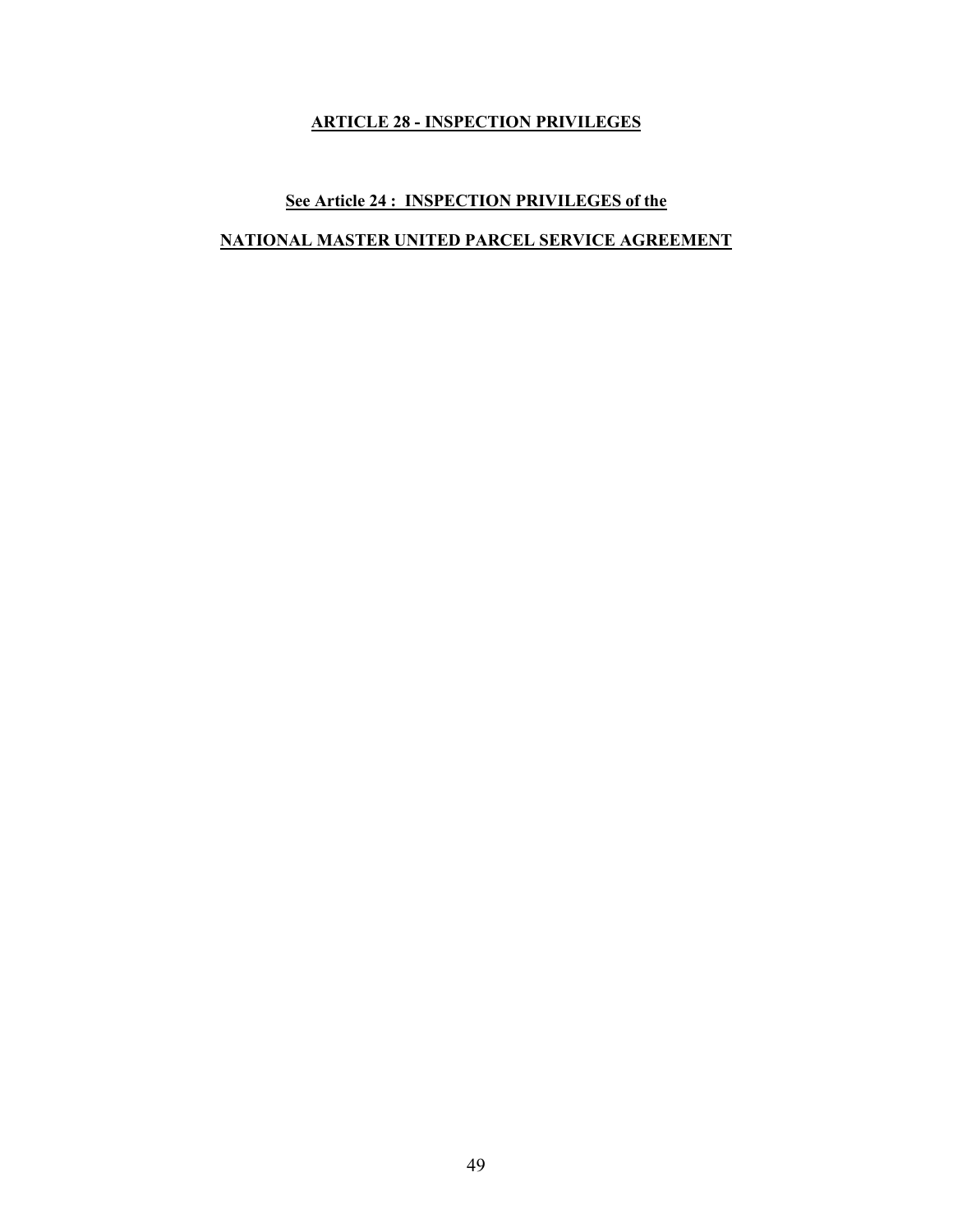# **ARTICLE 29 - EXAMINATION OF RECORDS**

The local Union and/or steward(s) shall have the right to examine time sheets and any other records pertaining to the computation of compensation of any bargaining unit member or members whose pay is in dispute at reasonable times.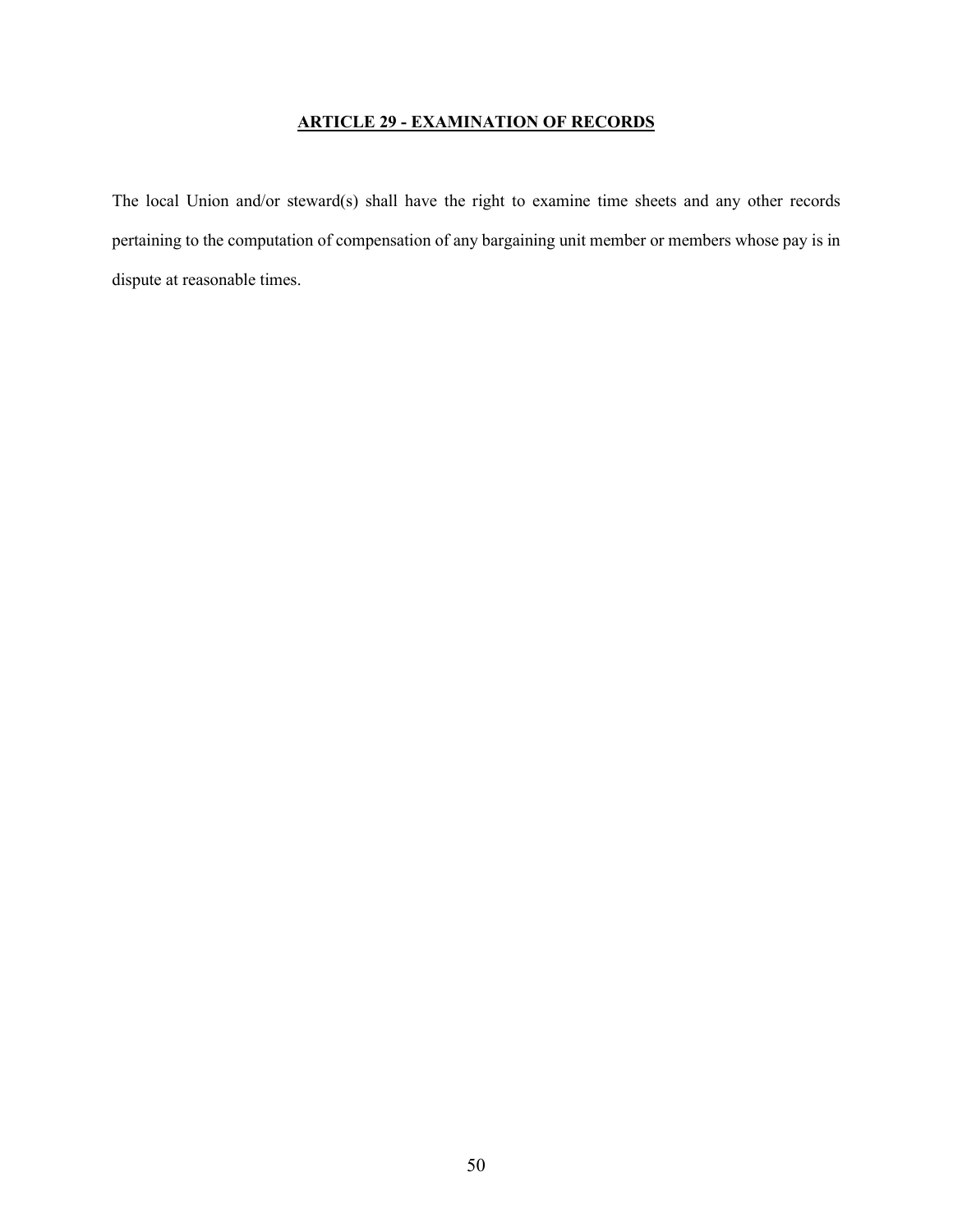# **ARTICLE 30 - LOSS OR DAMAGE**

Employees shall not be charged for loss or damage unless clear proof of gross negligence is shown. Any action taken under this Article is subject to the Grievance Procedure.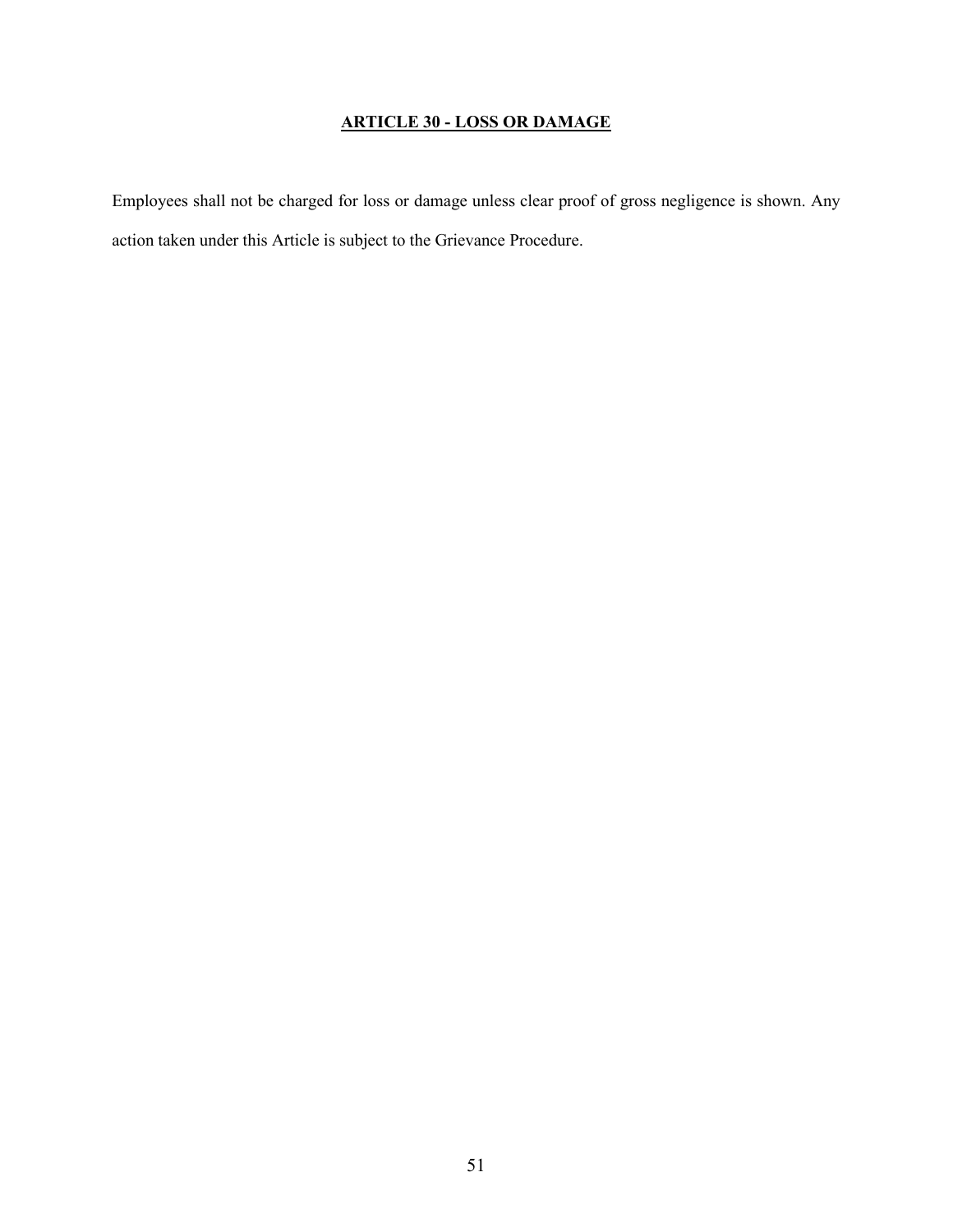#### **ARTICLE 31 – SUCCESSORSHIP**

# **See Article 1 Section 3 : TRANSFER OF COMPANY TITLE OR INTEREST of the NATIONAL MASTER UNITED PARCEL SERVICE AGREEMENT**

**SECTION 1. Transfer of Company Title or Interest** - This Agreement shall be binding upon the parties hereto, their successors, administrators, executors, and assigns. In the event an entire operation or any separable, independent segment thereof, or rights only, are sold, leased, transferred, or taken over by sale, transfer, lease assignment, receivership or bankruptcy proceedings, such operation or use of such rights shall continue to be subject to the terms and conditions of this Agreement. The Employer shall give notice of the existence of this Agreement to any purchaser, transferee, lessee, assignee, etc., of the operation covered by this Agreement, or part thereof. The Union shall also be advised of the exact nature of this transaction. This Agreement shall apply to any extended operation of the Employer.

**SECTION 2.** In the event the Employer fails to require the purchaser, the transferee or lessee to assume the obligations of this Agreement, the Employer (including partners thereof) shall be liable to the Union and to the employees covered for all damages sustained as a result of such failure to require assumption of the terms of this Agreement, but shall not be liable after the purchaser, the transferee or lessee has agreed to assume the obligations of this Agreement.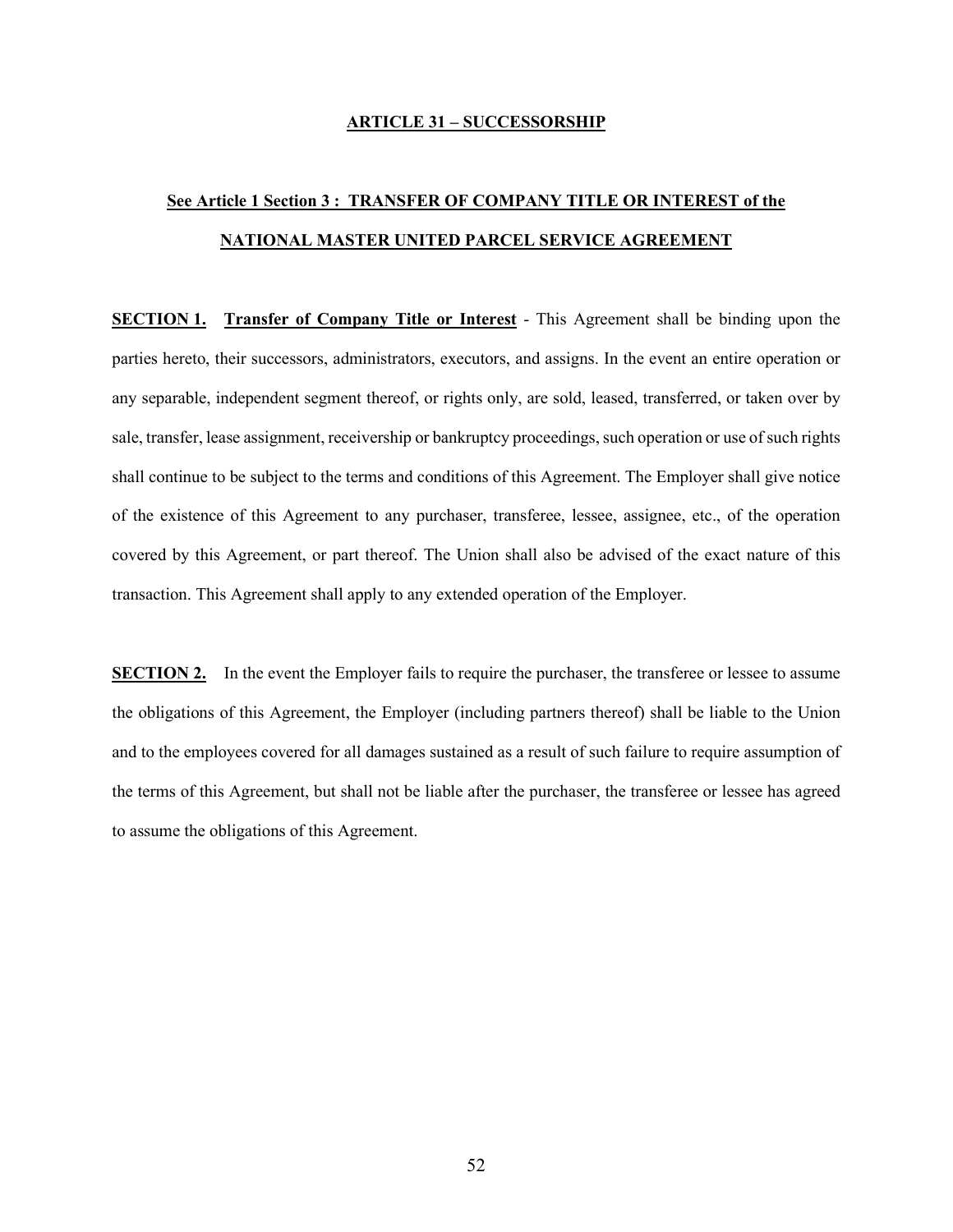# **ARTICLE 32 - BREAK TIME / LUNCH TIME**

Employees will continue past practice as to taking breaks and lunch.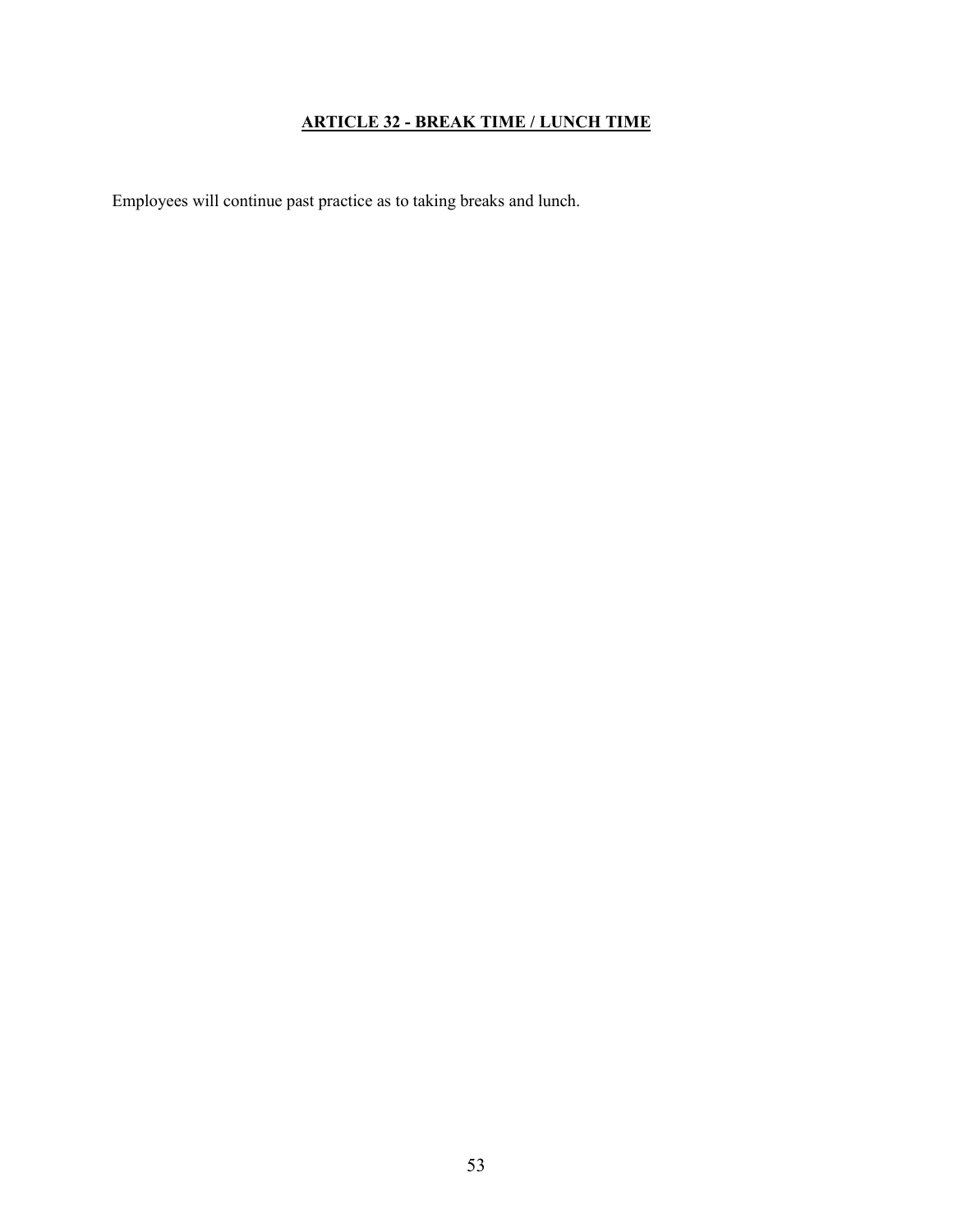#### **ARTICLE 33 - SUB-CONTRACTING**

# **See Article 10: SUBCONTRACTING of the UPS CARTAGE SERVICES, INC. Supplemental Agreement**

**SECTION 1.** For the purpose of preserving work and job opportunities for the employees covered by this Agreement, the Employer agrees that no work or services of the kind, nature, or type covered by, presently performed, or hereafter assigned to the collective bargaining unit will be contracted, transferred, leased, assigned, or conveyed in whole or in part to any other plant, person, or non-company employees, except as otherwise provided in this Agreement.

**SECTION 2.** The Employer may contract emergency pick-up and deliveries that cannot be handled by the normal pick-up and delivery pattern and may also contract as otherwise provided in Article 15 of this Agreement. However, the Employer will make every reasonable effort to utilize bargaining unit employees before contracting out such work.

**SECTION 3.** The Employer will not sub-contract work inside a fifty (50) mile radius of the affected service center, except for such emergency pick-up and delivery work permitted in Section 2 of this Article. Present locations within the described radius not being serviced by the bargaining unit will be exempt from this Agreement. If an area and/or location begins to be served by the bargaining unit, this area and/or location will become part of the described radius. Any exceptions to this section 3 will be cost justified to the local Union before implementation or be mutually agreed upon by the Employer and local Union.

**SECTION 4. (A)** The Employer may utilize sub-contractors outside the fifty (50) mile geographic area when volume of business is insufficient to justify the cost of operating the Employer's vehicle.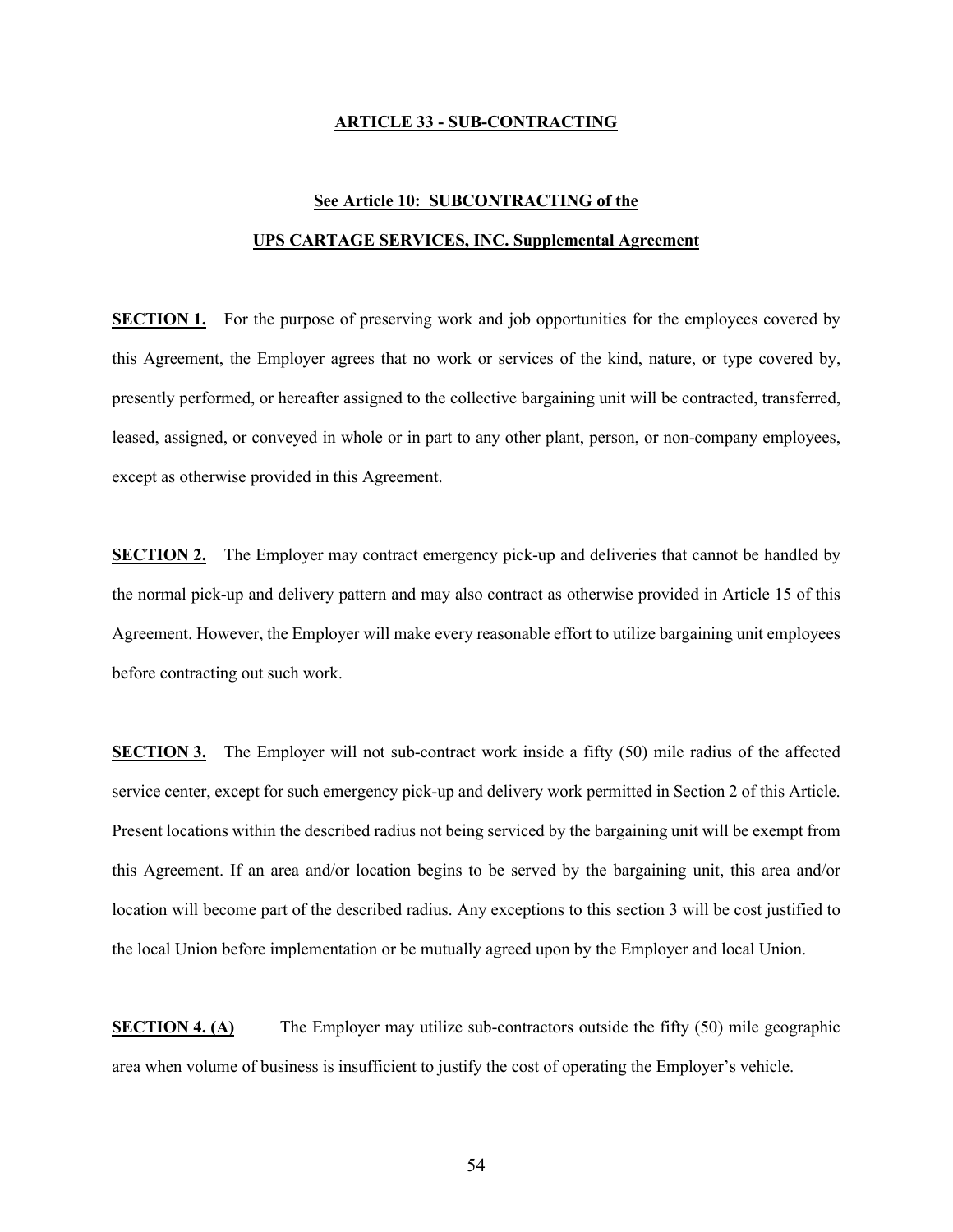**SECTION 4. (B)** The Employer shall notify the local Union of its intent to sub-contract, except for work permitted in section 2 above. The Employer shall provide the Union with all cost and volume information related to sub-contracting upon reasonable request. If the volume of business for any subcontracting work increases so that such work may be efficiently performed by bargaining unit employees, the Employer shall notify the Union and undertake a review of the sub-contract. If the cost of the subcontract exceeds what the Employer's cost would be for performing such work, then such work shall be assigned to the bargaining unit.

**SECTION 5.** Failure to agree shall also allow either party to submit the dispute to the grievance procedure.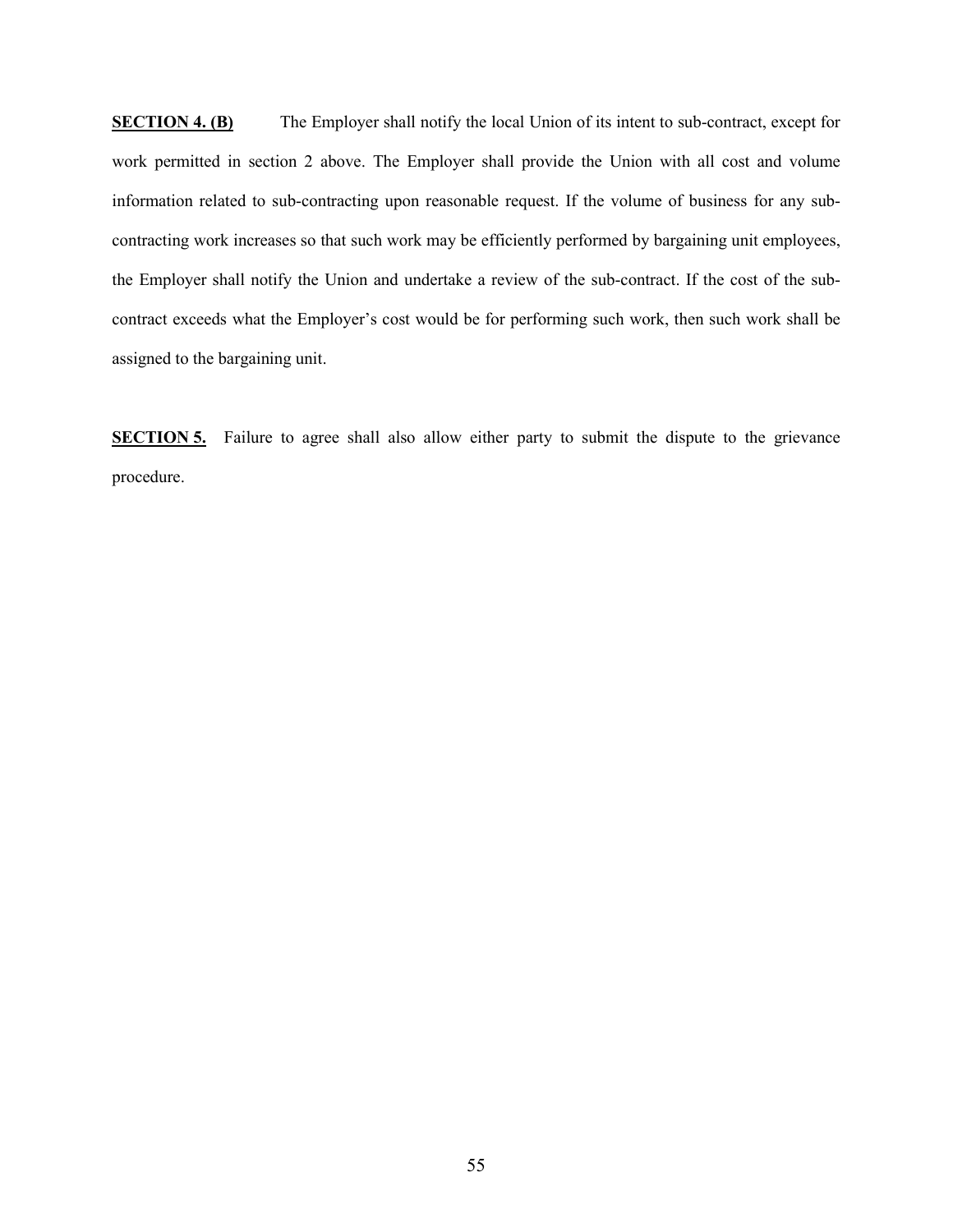#### **ARTICLE 34 - COMPANY RULES**

#### **See Article 15: COMPANY RULES of the**

#### **UPS CARTAGE SERVICES, INC. Supplemental Agreement**

The Company may establish and post such rules as deemed necessary and reasonable, provided such rules are not in conflict with the terms and provisions of this Agreement. All new rules posted shall be provided to the job stewards and be sent to the Union by certified mail five (5) days prior to posting. All such rules shall be posted for a period of ten (10) working days. If no protest in the form of a written grievance is filed during the ten (10) working days period, the rules thereafter shall not be subject to a grievance. The provisions of this Article shall be substituted for any provision in any Addenda covering the same subject.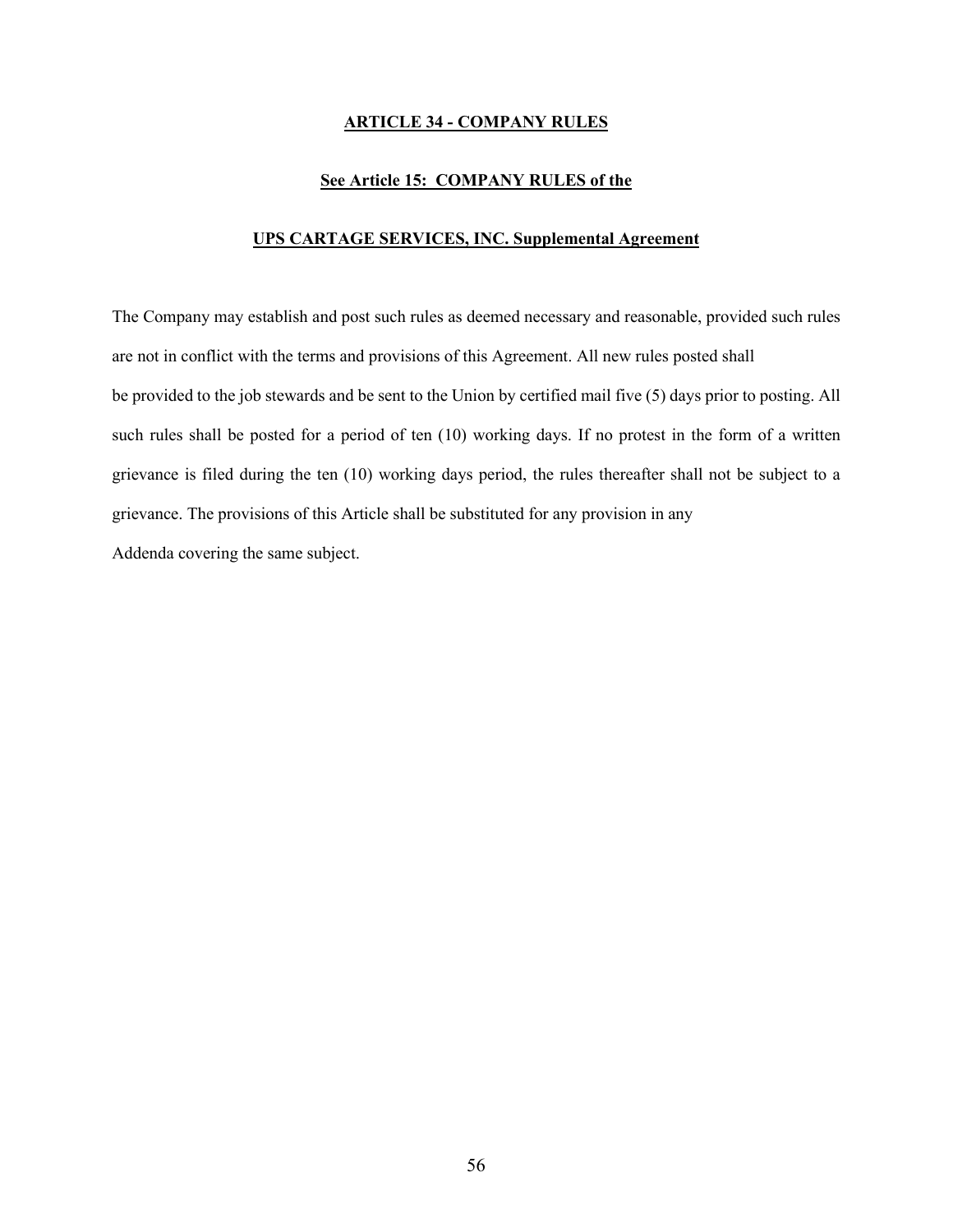## **ARTICLE 35 ALCOHOL AND DRUG USE**

### **See Article 35 : EMPLOYEE'S BAIL, LICENSE, SUBSTANCE AND ALCOHOL TESTING**

## **of the NATIONAL MASTER FREIGHT AGREEMENT**

No employee shall be subjected to random drug/alcohol testing unless required by applicable law.

# **Section 1. Employee's Bail**

Employees will be bailed out of jail if accused of any offense in connection with the faithful discharge of their duties, and any employee forced to spend time in jail or in courts shall be compensated at his/her regular rate of pay. In addition, he/she shall be entitled to reimbursement for his/her meals, transportation, court costs, etc.; provided, however, that faithful discharge of duties shall in no case include compliance with any order involving commission of a felony. In case an employee shall be subpoenaed as a company witness, he/she shall be reimbursed for all time lost and expenses incurred.

# **Section 2. Suspension or Revocation of License**

In the event an employee receives a traffic citation for a moving violation which would contribute to a suspension or revocation or suffers a suspension or revocation of his/her right to drive the company's equipment for any reason, he/she must promptly notify his/her Employer in writing. Failure to comply will subject the employee to disciplinary action up to and including discharge. If such suspension or revocation comes as a result of his/her complying with the Employer's instruction, which results in a succession of size and weight penalties or because he/she complied with his/her Employer's instruction to drive company equipment which is in violation of DOT regulations relating to equipment or because the company equipment did not have either a speedometer or a tachometer in proper working order and if the employee has notified the Employer of the citation for such violation as above mentioned, the Employer shall provide employment to such employee at not less than his/her regular earnings at the time of such suspension for the entire period thereof.

When an employee in any job classification requiring driving has his/her operating privilege or license suspended or revoked for reasons other than those for which the employee can be discharged by the Employer, a leave of absence without loss of seniority, not to exceed three (3) years, shall be granted for such time as the employee's operating license has been suspended or revoked. The employee will be given work opportunities ahead of casuals to perform non-CDL required job functions.

# **Section 3. Drug Testing**

## **PREAMBLE**

While abuse of alcohol and drugs among our members/employees is the exception rather than the rule, the Teamsters National Freight Industry Negotiating Committee and the Employers signatory to this Agreement share the concern expressed by many over the growth of substance abuse in American society.

The parties have agreed that the Drug and Alcohol Abuse Program will be modified in the event that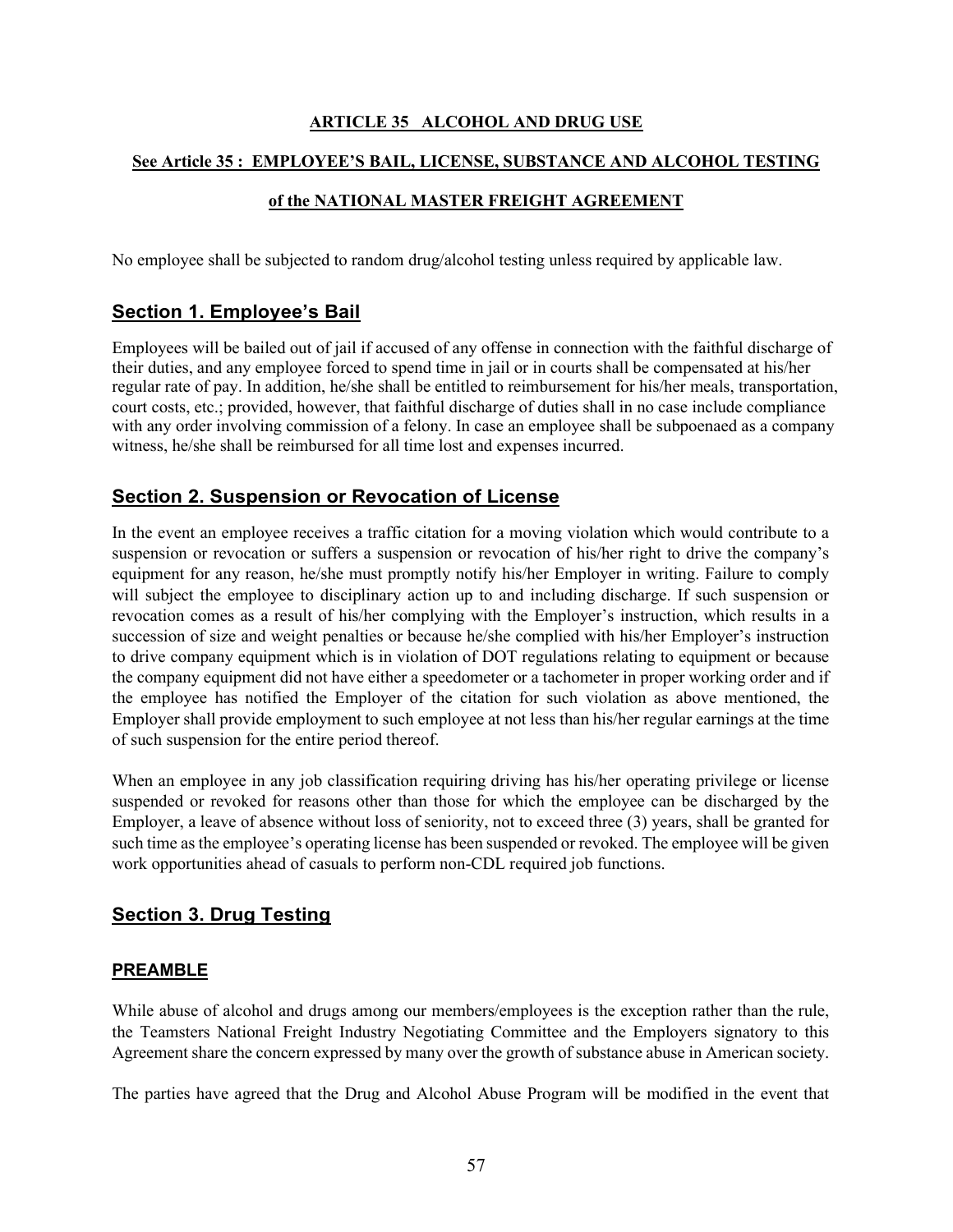further federal legislation or Department of Transportation regulations provide for revised testing methodologies or requirements. The parties have incorporated the appropriate changes required by the applicable DOT drug testing rules under 49 CFR Parts 40 and 382 and agree that if new federally mandated changes are brought about, they too will become part of this Agreement. The drug testing procedure, agreed to by labor and management, incorporates state-of-the-art employee protections during specimen collection and laboratory testing to protect the innocent and ensures the Employer complies with all applicable DOT drug and alcohol testing regulations. In order to eliminate the safety risks which, result from alcohol or drugs, the parties have agreed to the following procedures:

### **NMFA UNIFORM TESTING PROCEDURE**

### **A. Probable Suspicion Testing**

In cases in which an employee is acting in an abnormal manner and at least one (1) supervisor, two (2) if available, have probable suspicion to believe that the employee is under the influence of controlled substances and/or alcohol, the Employer may require the employee (in the presence of a union shop steward, if possible) to undergo a urine specimen collection and a breath alcohol analysis as provided in Section 4B. The supervisor(s) must have received training in the signs of drug intoxication in a prescribed training program which is endorsed by the Employer. Probable suspicion means suspicion based on specific personal observations that the Employer representative(s) can describe concerning the appearance, behavior, speech, or breath odor of the employee. The observations may include the indication of chronic and withdrawal effects of controlled substances. The supervisor(s) must make a written statement of these observations within twenty-four (24) hours. A copy must be provided to the shop steward or other union official after the employee is discharged. Suspicion is not probable and thus not a basis for testing if it is based solely on third (3rd) party observation and reports. The employee shall not be required to waive any claim or cause of action under the law. For all purposes herein, the parties agree that the terms "probable suspicion" and "reasonable cause" shall be synonymous.

The following collection procedures shall apply to all types of testing:

A refusal to provide a urine specimen or undertake a breath analysis will constitute a presumption of intoxication and the employee will be subject to discharge without receipt of a prior warning letter. If the employee is unable to produce 45mL of urine, he/she shall be offered up to forty ounces of fluid to drink and shall remain at the collection site under observation until able to produce a 45mL specimen, for a period of up to three (3) hours from the first unsuccessful attempt to provide the urine specimen. If the employee is still unable to produce a 45mL specimen, the Employer shall direct the employee to undergo an evaluation which shall occur within five business days, by a licensed physician, acceptable to the MRO who has the expertise in the medical issues concerning the employee's inability to provide an adequate amount of urine. If the physician and MRO conclude that there is no medical condition that would preclude the employee from providing an adequate amount of urine, the MRO will issue a ruling that the employee refused the test. If an employee is unable to provide sufficient breath sample for analysis, the procedures outlined in the DOT regulations shall be followed for all employees. Such employees shall be evaluated by a licensed physician, acceptable to the Employer, who has the expertise in the medical issues concerning the employee's failure to provide an adequate amount of breath. Absent a medical condition, as determined by the licensed physician, said employee will be regarded as having refused to take the test. The Employer will adhere to DOT regulations for employees who are unable to provide a urine or breath specimen due to a permanent or long-term medical condition. Contractual time limits for disciplinary action, as set forth in the appropriate Supplemental Agreement, shall begin on the day on which specimens are taken. In the event the Employer alleges only that the employee is intoxicated on alcohol and not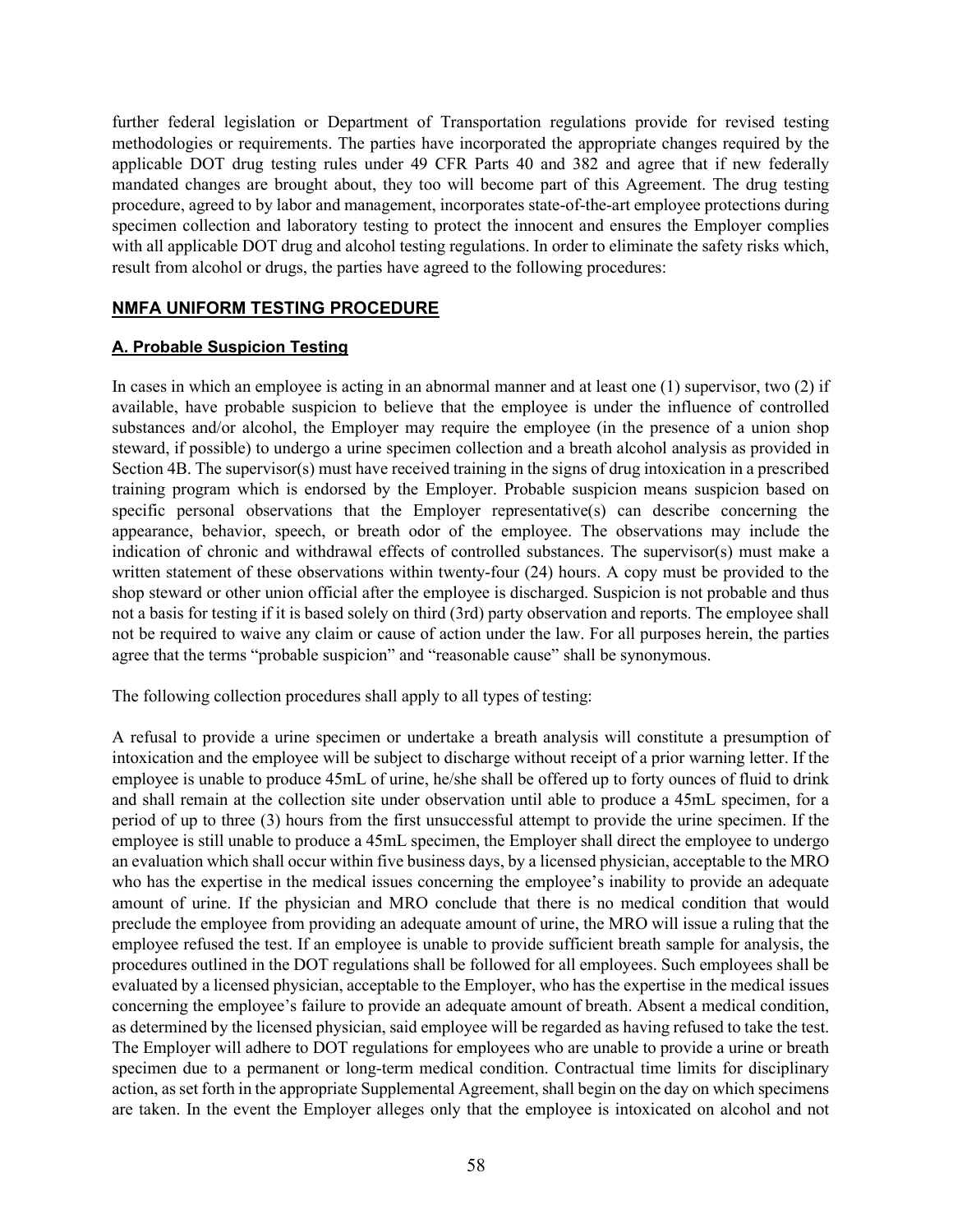drugs, previously agreed-to procedures under the appropriate Supplemental Agreement for determining alcohol intoxication shall apply.

In the event the Employer is unable to determine whether the abnormal behavior is due to drugs or alcohol, the drug testing procedure contained herein and the breath alcohol testing procedure contained in Section 4B shall be used. If the laboratory results are not known prior to the expiration of the contractual time period for disciplinary action, the cause for disciplinary action shall specify that the basis for such disciplinary action is for "alcohol and/or drug intoxication."

## **B. DOT Random Testing**

It is agreed by the parties that random urine drug testing will be implemented only in accordance with the DOT rules under 49 CFR Part 382, Subpart C.

The method of selection for random urine drug testing will be neutral so that all employees subject to testing will have an equal chance to be randomly selected.

The term "employees subject to testing" under this agreement is meant to include any employee required to have a Commercial Drivers License (CDL) under the Department of Transportation regulations.

Employees out on long term injury or disability for any reason shall not be tested.

The provisions of Article 35, Section 3 F 3 (Split Sample Procedures), and Article 35, Section 3 J 1 (One-Time Rehabilitation), shall apply to random urine drug testing.

## **C. Non-Suspicion-Based Post-Accident Testing**

Non-suspicion-based post-accident testing is defined as urine drug testing as a result of an accident which meets the definition of an accident as outlined in the Federal Motor Carrier Safety Regulations. Urine drug testing will be required after accidents meeting the following conditions and drivers are required to remain readily available for testing for thirty-two (32) hours following the accident or until tested.

Employees subject to non-suspicion-based post-accident drug testing shall be limited to those employees subject to DOT drug testing, who are involved in an accident where there is:

(1) a fatality, or

(2) a citation under State or local law is issued to the driver for a moving traffic violation arising from the accident in which:

(a) bodily injury to a person who, as a result of the injury, immediately receives medical treatment away from the scene of the accident, or

(b) one or more motor vehicles incurring disabling damage as a result of the accident, requires the vehicle(s) to be transported away from the scene by a tow truck or other vehicle.

The driver has the responsibility to make himself/herself available for urine drug testing within the thirtytwo (32) hour period in accordance with the procedures outlined in this Subsection. The driver is responsible to notify the Employer upon receipt of a citation and to note receipt thereof on the accident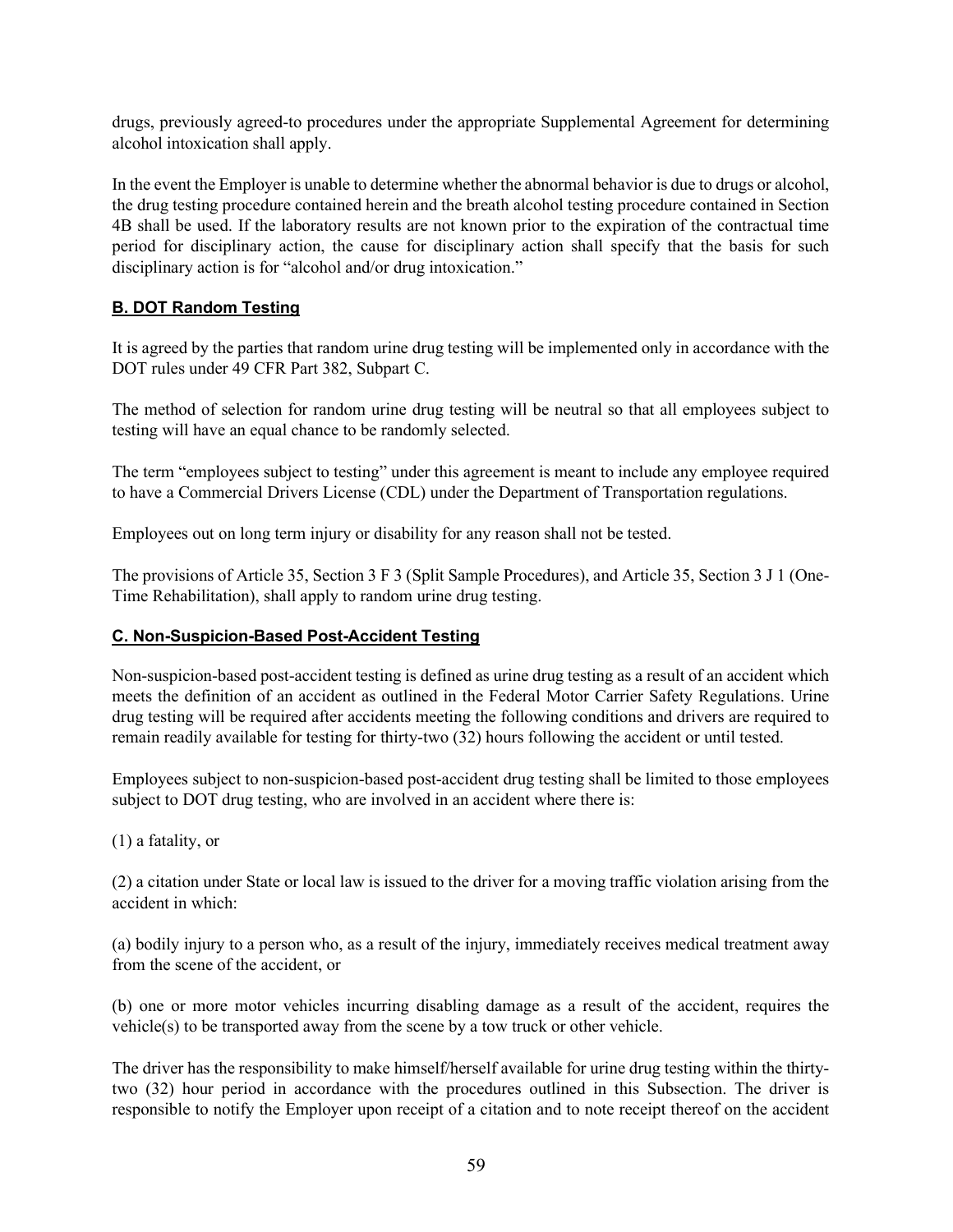report. Failure to so notify the Employer shall subject the driver to disciplinary action.

If a driver receives a citation for a moving violation more than thirty- two (32) hours after a reportable accident, he/she shall not be required to submit to post-accident urine drug testing.

The Employer shall make available a urine drug testing kit and an appropriate collection site for the driver to provide specimens.

The provisions of Article 35, Section 3 F 3 (Split Sample Procedures), and Article 35, Section 3 J 1 (One-Time Rehabilitation), shall apply to non-suspicion-based post-accident urine drug testing**.**

## **D. Chain of Custody Procedures**

Any specimens collected for drug testing shall follow the DHHS/DOT (Department of Health and Human Services/ Department of Transportation) specimen collection procedures. At the time specimens are collected for any drug testing, the employee shall be given a copy of the specimen collection procedures. In the presence of the employee, the specimens are to be sealed and labeled. As per DOT regulations, it is the employee's responsibility to initial the seals on the specimen bottles, additionally ensuring that the specimens tested by the laboratory are those of the employee.

The required procedure follows:

When urine specimens are to be provided, at least 45 mL of specimen shall be collected. At least 30 mL shall be placed in one (1) self-sealing, screw-capped, or snap-capped container. A urine specimen of at least 15mL shall be placed in a second (2nd) such container. They shall be sealed and labeled by the collector and initialed by the employee without the containers leaving the employee's presence. The employee has the responsibility to identify each container and initial same. Following collection, the specimens shall be placed in the transportation container together with the appropriate copies of the chain of custody form. The transportation container shall then be sealed in the employee's presence. The container shall be sent to the designated testing laboratory at the earliest possible time by the fastest available means.

In this urine collection procedure, the donor shall urinate into a collection container capable of holding at least 55 mL, which shall remain in full view of the employee until transferred to tamper resistant urine bottles, and sealed and labeled, and the employee has initialed the bottles.

It is recognized that the Specimen Collector is required to check for sufficiency of specimen, acceptable temperature range, and signs of tampering, provided that the employee's right to privacy is guaranteed and in no circumstances may observation take place while the employee is producing the urine specimens, unless required by DOT regulations. If it is established that the employee's specimen is outside of the acceptable temperature range or has been intentionally tampered with or substituted by the employee, the employee will be required to immediately submit an additional specimen under direct observation. Also, if it is established that the employee's specimen has been intentionally tampered with or substituted by the employee, the employee is subject to discipline as if the specimen tested positive. In order to deter adulteration of the urine specimen during the collection process, physiologic determinations for creatinine, specific gravity, pH, and any substances that may be used to adulterate the specimen shall be performed by the laboratory. If the laboratory suspects the presence of an interfering substance/ adulterant that could make a test result invalid, but the initial laboratory is unable to identify it, the specimen must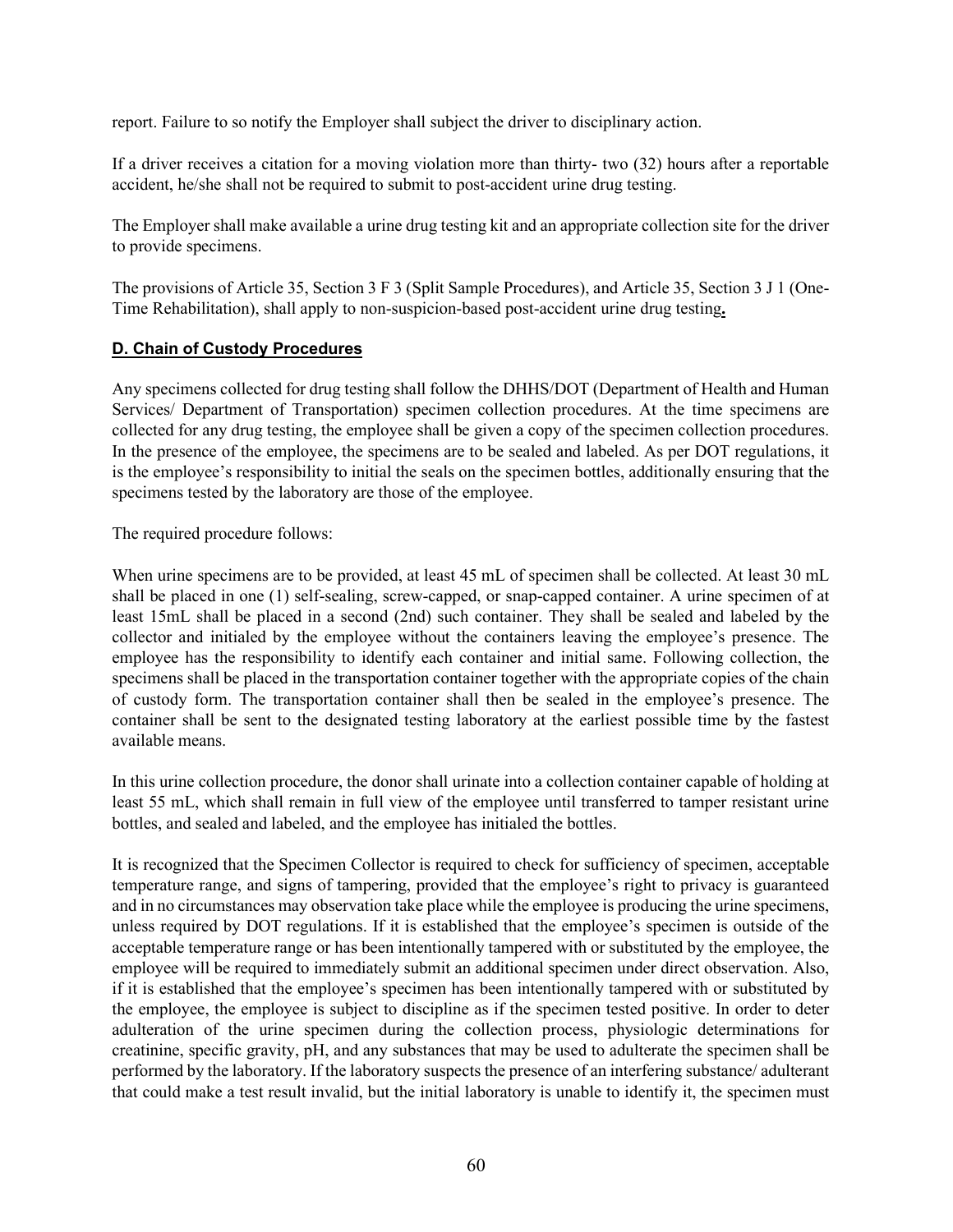be sent to another HHS certified laboratory that has the capability of doing so.

Any findings by the laboratory that indicate that a specimen is adulterated as a result of the fact that it contains a substance that is not expected to be present in human urine; a substance that is expected to be present is identified at a concentration so high that it is not consistent with human urine; or has physical characteristics which are outside the normal expected range for human urine shall be immediately reported to the Company's Medical Review Officer (MRO). The parties recognize that the key to chain of custody integrity is the immediate sealing and labeling of the specimen bottles in the presence of the tested employee. If each container is received undamaged at the laboratory properly sealed, labeled, and initialed, consistent with DOT regulations as certified by the laboratory, the Employer may take disciplinary action based upon the MRO's ruling.

## **E. Urine Collection Kits and Forms**

The contents of the urine collection kit shall be as follows:

1. The kit shall include a specimen collection container capable of holding at least fifty-five (55) mL of urine and contains a temperature reading device capable of registering the urine temperature specified in the DOT regulations.

2. Two (2) plastic bottles that are capable of holding at least thirty-five (35) mL, have screw-on or snapon caps, and markings clearly indicating the appropriate levels for the primary (30 mL) and split (15 mL) specimens.

3. A uniquely numbered (i.e., Specimen Identification Number) DOT approved chain of custody form with similarly numbered Bottle Custody Seals, and a transportation kit seal (e.g., Box Seal) shall be utilized during the urine collection process and completed by the collection site person. In the case of probable suspicion or other contractually required testing, a non-DOT chain of custody form will be used for the testing of non-DOT employees. The appropriate laboratory copies are to be placed into the transportation container with the urine specimens. The exterior of the transportation kit shall then be secured, e.g., by placing the tamper-proof Box Seal over the outlined area.

4. Shrink-wrapped or similarly protected kits shall be used in all instances.

## **F. Laboratory Requirements**

1. Urine Testing

In testing urine samples, the testing laboratory shall test specifically for those drugs and classes of drugs and adulterants employing the test methodologies and cutoff levels covered in the DOT Regulations 49 CFR, Part 40.

#### 2. Specimen Retention

All specimens deemed positive, adulterated, substituted, or invalid by the laboratory, according to the prescribed guidelines, must be retained at the laboratory for a period of one (1) year.

#### 3. Split Sample Procedure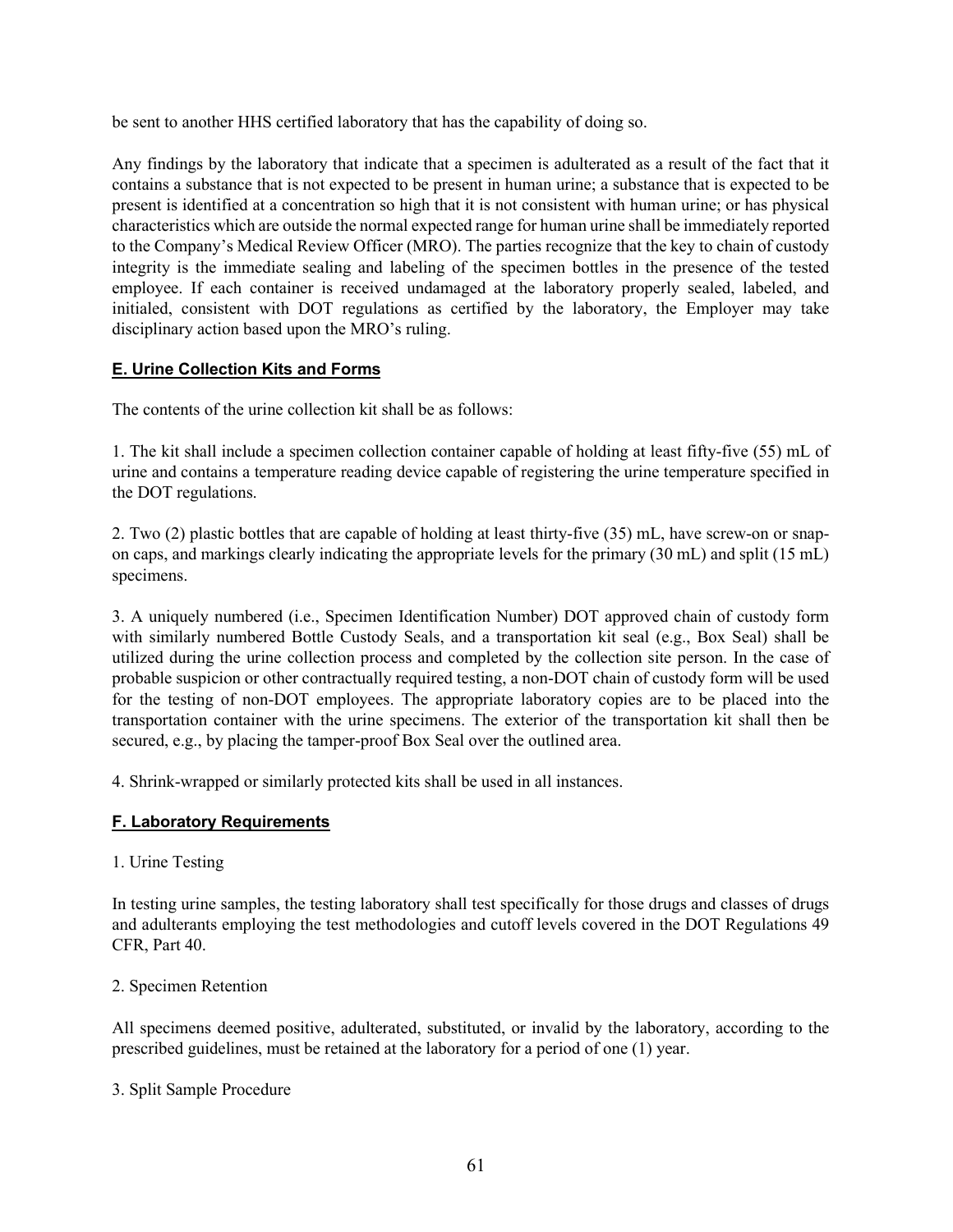The split sample procedure is required for all employees selected for urine drug testing. When any test kit is received by the laboratory, the "primary" sealed urine specimen bottle shall be immediately removed for testing, and the remaining "split" sealed specimen bottle shall be placed in secured storage. Such specimen shall be placed in refrigerated storage if it is to be tested outside of the DOT mandated period of time.

The employee will be given a shrink-wrapped or similarly protected urine collection kit. After receiving the specimen, the collector shall pour at least 30 mL of urine into the specimen bottle and at least 15 mL into the second split specimen bottle. Both bottles shall be sealed in the employee's presence, initialed by the employee, then forwarded to an accredited laboratory for testing. If the employee is advised by the MRO that the first (1st) urine sample tested positive, adulterated, or substituted, in a random, return to duty, follow-up, probable suspicion or post-accident urine drug test, the employee may, within seventytwo (72) hours of receipt of the actual notice, request from the MRO that the second (2nd) urine specimen be forwarded by the first laboratory to another independent and unrelated accredited laboratory of the parties' choice for GC/MS confirmatory testing for the presence of the drug, or other confirmatory testing for adulterants, or to confirm that the specimen has been substituted as defined in 49 CFR Part 40. If the employee chooses to have the second (2nd) sample analyzed, he/she shall at that time execute a special check-off authorization form to ensure payment by the employee. Split specimen testing will conform to the regulations as defined in 49 CFR Part 40. If the employee chooses the optional split sample procedure, and so notifies his Employer, disciplinary action can only take place after the MRO reports a positive, adulterated, or substituted result on the primary test and the MRO reports that the testing of the split specimen confirmed the result. However, the employee may be taken out of service once the MRO reports a positive, adulterated, or substituted result based on the testing of the primary specimen while the testing of the split specimen is being performed. If the second (2nd) test confirms the findings of the first laboratory and the employee wishes to use the rehabilitation options of this Section, the employee shall reimburse the Employer for the cost of the second (2nd) sample's analysis before entering the rehabilitation program. If the second (2nd) laboratory report is negative, for drugs, adulterants, or substitution, the employee will be reimbursed for the cost of the second (2nd) test and for all lost time. It is also understood that if an employee opts for the split sample procedure, contractual time limits on disciplinary action in the Supplements are waived.

#### 4. Laboratory Accreditation

All laboratories used to perform urine drug testing pursuant to this Agreement must be certified by Health and Human Services under the National Laboratory Certification Program (NLCP).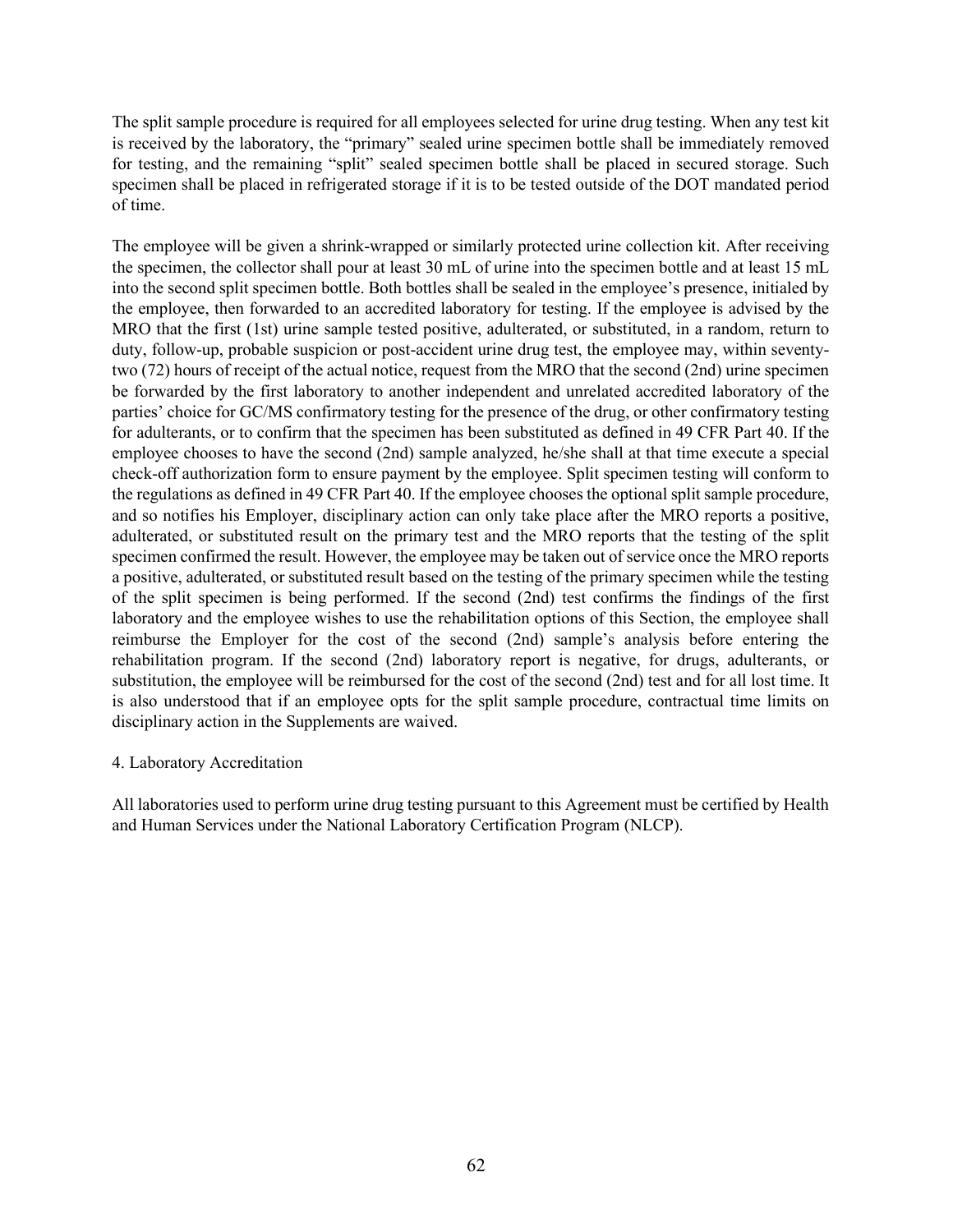## **G. Laboratory Testing Methodology**

### 1. Urine Testing

The initial testing shall be by immunoassay which meets the requirements of the Food and Drug Administration for commercial distribution. The initial cutoff levels used when screening urine specimens to determine whether they are negative or positive for various classes of drugs shall be those contained in the Scientific and Technical Guidelines for Federal Drug Testing Programs (subject to revision in accordance with subsequent amendments to the HHS Guidelines).

All specimens identified as positive on the initial test shall be confirmed using gas chromatography/mass spectrometry (GC/MS) techniques. Quantitative GC/MS confirmatory procedures for drugs and confirmatory procedures for specimens that are initially identified as being adulterated or substituted shall comply with the testing protocols mandated by the Scientific and Technical Guidelines for Federal Drug Testing Programs (subject to revision in accordance with subsequent amendments to the HHS Guidelines).

Validity testing shall be conducted on all specimens, pursuant to HHS requirements, to determine whether they have been adulterated or substituted. All specimens which test negative on either the initial test or the GC/MS confirmation test shall be reported only as negative, unless they are confirmed to be adulterated, substituted, or invalid. Only specimens which test positive on both the initial test and the GC/MS confirmation test shall be reported as positive. Specimens that are confirmed to be adulterated or substituted shall be reported as such.

When a grievance is filed as a result of a drug test that is ruled positive, adulterated, or substituted, the Employer shall provide a copy of the MRO ruling to the Union.

Where Schedule I and II drugs are detected, the laboratory is to report a positive test based on a forensically acceptable positive quantum of proof. All positive test results must be reviewed by the certifying scientist and certified as accurate.

2. Prescription and Non-prescription Medications

If an employee is taking a prescription or non-prescription medication in the appropriate described manner, he/she will not be disciplined. Medications prescribed for another individual, not the employee, shall be considered to be illegally used and subject the employee to discipline.

3. Medical Review Officer (MRO)

The Medical Review Officer (MRO) shall be a licensed physician with the knowledge of substance abuse disorders, issues relating to adulterated and substituted specimens, possible medical causes of specimens having an invalid result, and applicable DOT agency regulations. In addition, the MRO shall keep current on applicable DOT agency regulations and comply with the DOT qualification training and continuing education requirements. The MRO shall review all urine drug test results from the laboratory and shall examine alternate medical explanations for tests reported as positive, adulterated, or substituted, as well as those results reported as invalid. Prior to the final decision to verify a urine drug test result, all employees shall have the opportunity to discuss the results with the MRO. If the employee declines to speak with the MRO, or the employee fails to contact the MRO within 72 hours of being notified to do so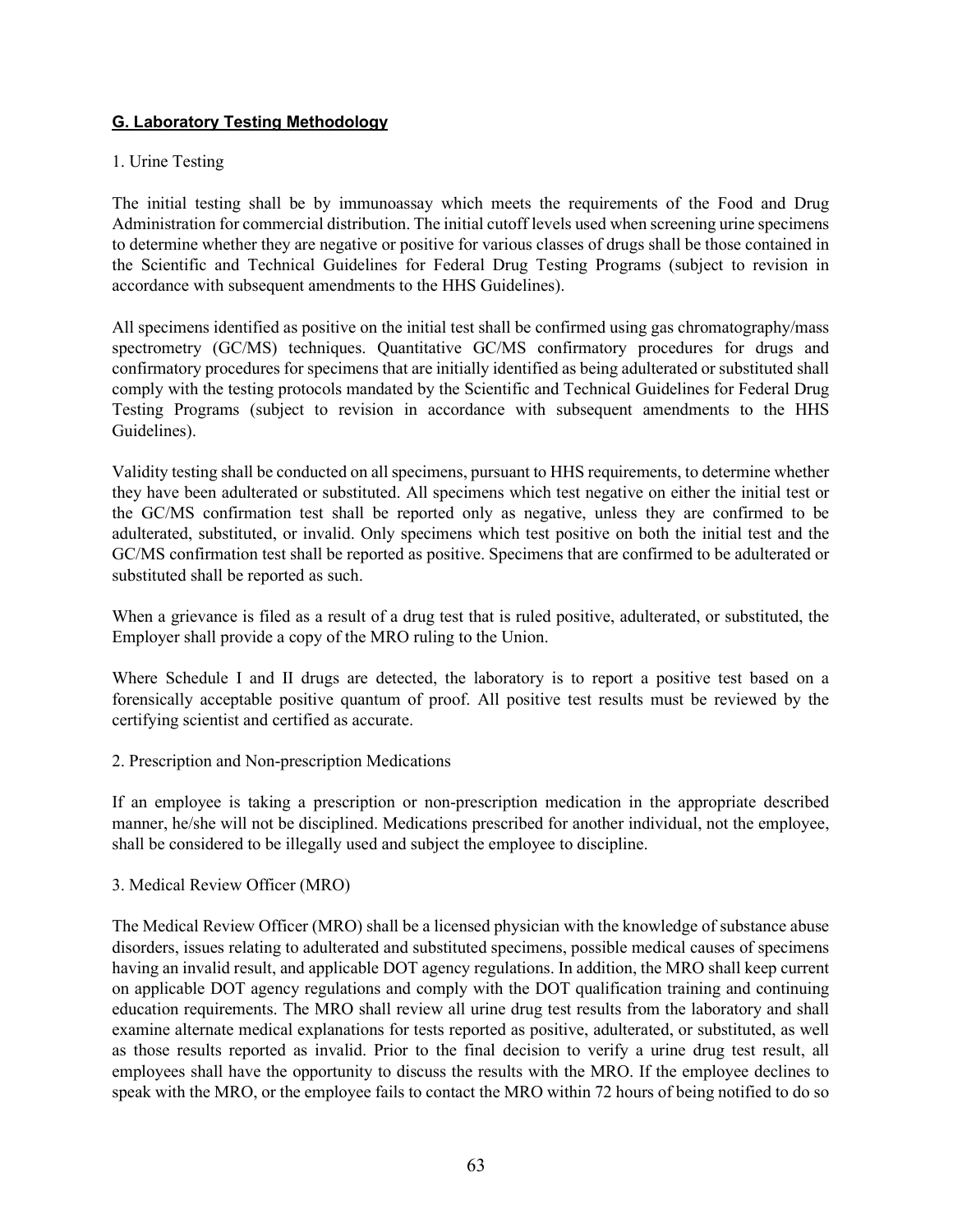by the Employer, or if the MRO is unable to contact the employee within ten (10) days of the receipt of the drug test result being reported to him by the laboratory, then the MRO may report the result to the Employer.

4. Substance Abuse Professional (SAP)

The Substance Abuse Professional (SAP), as provided in the regulations, means a licensed physician (Medical Doctor or Doctor of Osteopathy), or a licensed or certified psychologist, social worker, or employee assistance professional, or a drug and alcohol counselor (certified by the National Association of Alcoholism and Drug Abuse Counselors Certification Commission or by the International Certification Reciprocity Consortium/Alcohol & Other Drug Abuse). All must have knowledge of and clinical experience in the diagnosis and treatment of alcohol and controlled substance-related disorders and be knowledgeable of the SAP function as it relates to Employer interest in safety-sensitive functions, and applicable DOT agency regulations. In addition, the SAP shall comply with the DOT qualification training and continuing education requirements.

#### **H. Leave of Absence Prior to Testing**

1. An employee shall be permitted to take leave of absence in accordance with the FMLA or applicable State leave laws for the purpose of undergoing treatment pursuant to an approved program of alcoholism or drug use. The leave of absence must be requested prior to the commission of any act subject to disciplinary action.

2. Employees requesting to return to work from a voluntary leave of absence for drug use or alcoholism shall be required to submit to testing as provided for in Part J of this Section. Failure to do so will subject the employee to discipline including discharge without the receipt of a prior warning letter.

The provisions of this Section shall not apply to probationary employees.

#### **I. Disciplinary Action Based on Positive Adulterated, or Substituted Test Results**

Consistent with past practice under this Agreement, and notwithstanding any other language in any Supplement, the Employer may take disciplinary action based on the test results as follows:

1. If the MRO reports that a urine drug test is positive, adulterated, or substituted, the employee shall be subject to discharge except as provided in Part J.

2. The following actions shall apply in probable suspicion testing based on DOT and contractual mandates.

a. If the urine drug test is positive, adulterated, or substituted, according to the procedures described in Part G, the employee shall be subject to discharge.

b. If the breath alcohol test results show a blood alcohol concentration equal to or above the level previously determined by the appropriate Supplemental Agreement for alcohol intoxication, the employee shall be subject to discharge pursuant to the Supplemental Agreement.

c. If the breath alcohol test is negative and the urine drug test is negative, the employee shall be immediately returned to work and made whole for all lost earnings.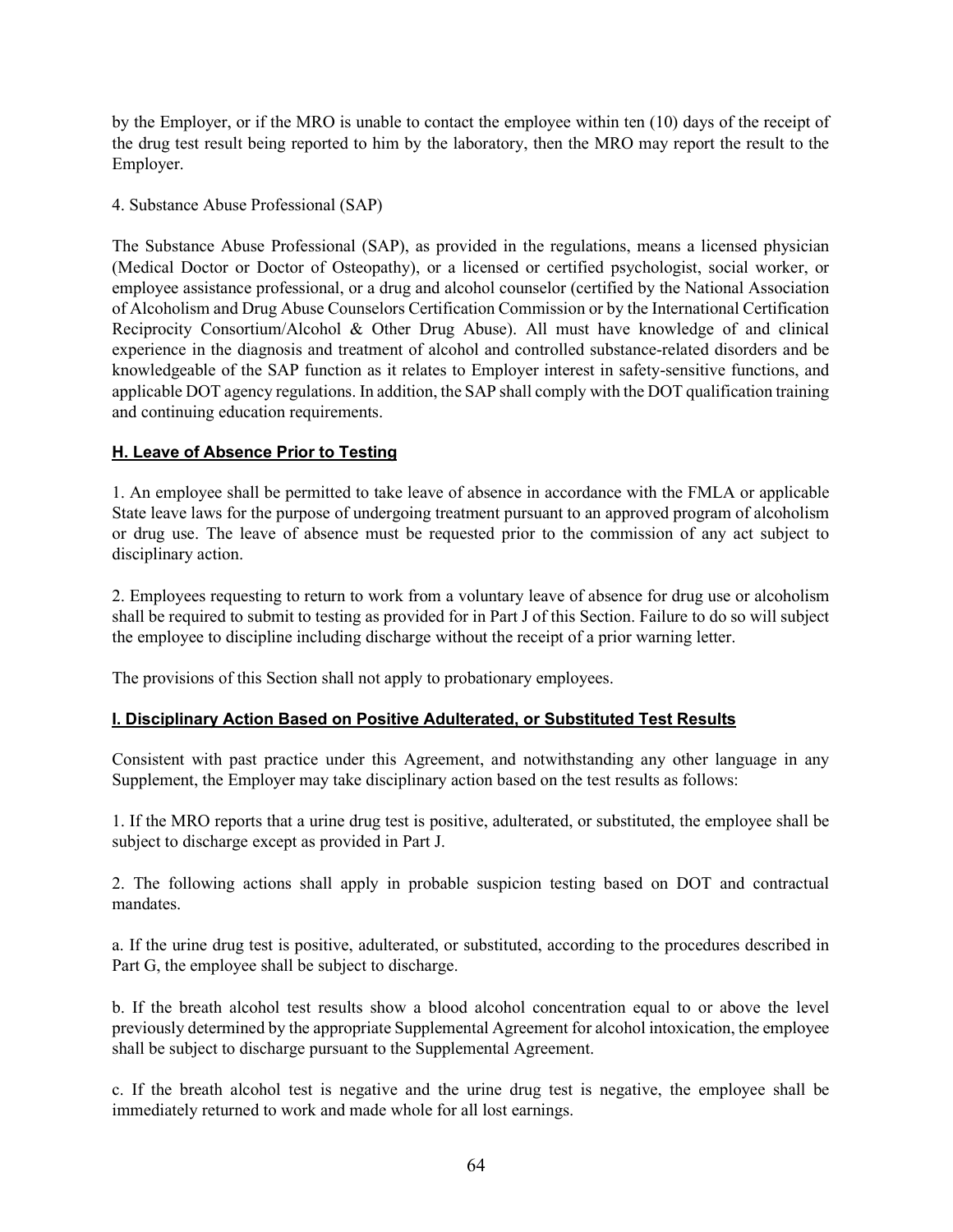### **J. Return to Employment After a Positive Urine Drug Test**

1. Any employee with a positive, adulterated, or substituted urine drug test result (other than under probable suspicion testing), thereby subjecting the employee to discipline, shall be granted reinstatement on a one (1) - time lifetime basis if the employee successfully completes a course of education and/or treatment program as recommended by the Substance Abuse Professional (SAP). The SAP will recommend a course of education and/or treatment with which the employee must demonstrate successful compliance prior to returning to DOT safety-sensitive duty. The SAP will refer him/her to a treatment program which has been approved by the applicable Health and Welfare Fund, where such is the practice. Any cost of evaluation, education and/or treatment over and above that paid for by the applicable Health and Welfare Fund, must be borne by the employee.

2. Employees electing the one-time lifetime evaluation and/or rehabilitation must notify the Company within ten (10) days of being notified by the Company of a positive, adulterated, or substituted urine drug test. The evaluation process and education and/or treatment program must take a minimum of ten (10) days. The employee must begin the evaluation process and education and/or treatment program within fifteen (15) days after notifying the Company. The employee must request reinstatement promptly after successful completion of the education and/or treatment program. After the minimum ten (10) day period and re-evaluation by the SAP, the employee may request reinstatement, but must first provide a negative return to duty urine drug test, to be conducted by a clinic and laboratory of the Employer's choice, before the employee can be reinstated. Any employee choosing to protest the discharge must file a protest under the applicable Supplement. After the discharge is sustained, the employee must notify the Company within ten (10) days of the date of the decision, of the desire to enter the evaluation process and education and/or treatment program.

3. While undergoing treatment, the employee shall not receive any of the benefits provided by this Agreement or Supplements thereto except the continued accrual of seniority.

4. Before reinstatement after the minimum ten (10) day period, the employee must be re-evaluated by the Substance Abuse Professional to determine successful compliance with any recommended education and/or treatment program. The employee must then submit to the Employer's return-to-duty urine drug test (and alcohol test if so, prescribed by the SAP) with a negative result. The employee will be subject to at least six (6) unannounced follow-up urine drug tests in the first year, as determined by the SAP. If, at any time, the employee tests positive, provides an adulterated or substituted specimen, or refuses to submit to a test, the employee shall be subject to discharge.

(a) Return-to-duty drug test is a urine drug test which an employee must complete with a negative result, after having been reevaluated by a SAP to determine successful compliance with recommended education and/or treatment.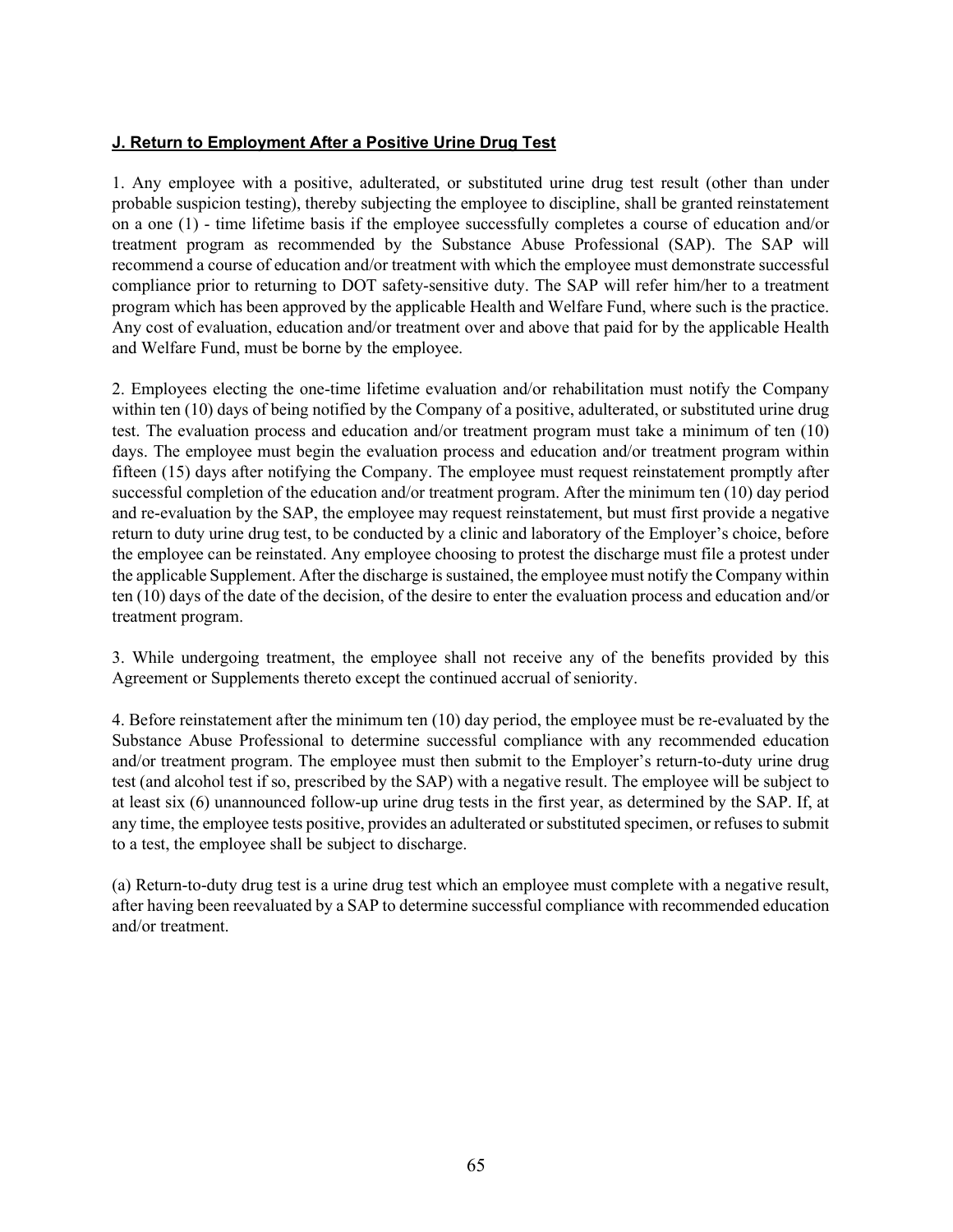(b) Follow-up drug testing shall mean those unannounced urine drug tests required (minimum of six (6) in a twelve (12) month period) when an employee tests positive, provides an adulterated or substituted specimen, or refused to be tested and has been evaluated by the SAP, completed education and/or treatment, been re-evaluated by SAP and returned to work. The requirements of follow-up testing follow the employee through breaks in service (i.e., layoff, on-the-job injury, personal illness/injury, leave of absence, etc.). In addition, the requirements of follow-up testing follow the employee to subsequent employers. The SAP has the authority to order any number of follow-up urine drug and/or alcohol tests and to extend the twelve (12) month period up to sixty (60) months.

## **K. Special Grievance Procedure**

1. The parties shall together create a Special Region Joint Area Committee consisting of an equal number of employer and union representatives to hear drug-related discipline disputes. All such disputes arising after the establishment of the Special Region Joint Area Committee shall be taken up between the Employer and Local Union involved. Failing adjustment by these parties, the dispute shall be heard by the Special Region Joint Area Committee within ninety (90) days of the Committee's receipt of the dispute. Where the Special Region Joint Area Committee, by majority vote, settles a dispute, such decision shall be final and binding on both parties with no further appeal. Where the Special Region Joint Area Committee is unable to agree on or come to a decision on a dispute, the dispute will be referred to the National Grievance Committee.

2. The procedures set forth herein may be invoked only by the authorized Union Representative or the Employer.

## **L. Paid-for Time**

#### 1. Training

Employees undergoing substance abuse training as required by the DOT will be paid for such time and the training will be scheduled in connection with the employee's normal work shift, where possible.

2. Testing

Employees subject to testing and selected by the random selection process for urine drug testing shall be compensated at the regular straight time hourly rate of pay in the following manner provided that the test is negative:

#### a. Random Drug Tests

(1) for all time at the collection site.

(2) (a) for travel time one way if the collection site is reasonably enroute between the employee's home and the terminal, and the employee is going to or from work; or

(b) for travel time both ways between the terminal and the collection site, only if the collection site is not reasonably enroute between the employee's home and the terminal.

(3) When an employee is on the clock and a random drug test is taken any time during the employee's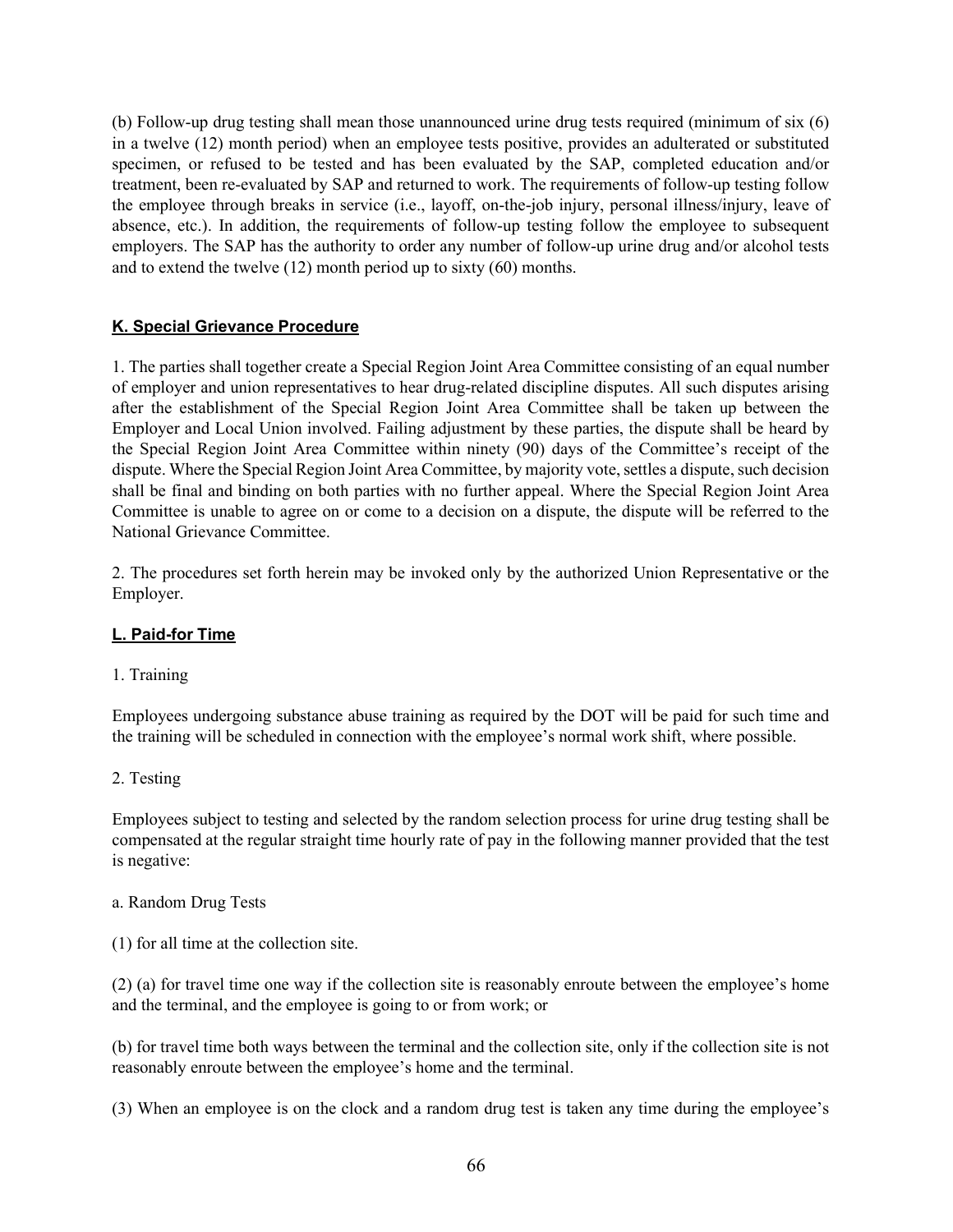shift, and the shift ends after eight (8) hours, the employee is paid time and one-half for all time past the eight (8) hours.

(4) The Employer will not require the city employee to go for urine drug testing before the city employee's shift, provided the collection site is open during or immediately following the employee's shift.

(5) During an employee's shift, an employee will not be required to use his/her personal vehicle from the terminal to and from the collection site to take a random drug test.

(6) If a road driver is called at home to take a random drug test at a time when the road driver is not enroute to or from work, the driver shall be paid, in addition to all time at the collection site, travel time both ways between the driver's home and the collection site with no minimum guarantee.

b. Non-Suspicion-Based Post-Accident Testing

(1) In the event of a non-suspicion-based post-accident testing situation, where the employee has advised the Employer of the issuance of a citation for a moving violation, but the Employer does not direct the employee to be tested immediately, but sends the employee for testing at some later time [during the thirty-two (32) hour period], the employee shall be paid for all time involved in testing, from the time the employee leaves home until the employee returns home after the test.

(2) When the Employer takes a road driver out of service and directs the employee to be tested immediately, the Employer will make arrangements for the road driver to return to his/her home terminal in accordance with the Supplemental Agreement.

# **Section 4. Alcohol Testing**

The parties agree that in the event of further federal legislation or DOT regulations providing for revised methodologies or requirements, those revisions shall, to the extent they impact this Agreement, unless mandated, be subject to mutual agreement by the parties.

# **A. Employees Who Must be Tested**

There shall be random, non-suspicion-based post-accident and probable suspicion alcohol testing of all employees subject to DOT mandated alcohol testing. This includes all employees who, as a condition of their employment, are required to have a DOT physical, a CDL and are subject to testing for drugs under Article 35, Section 3 B.

Employees covered by this Collective Bargaining Agreement who are not subject to DOT-mandated alcohol testing are only subject to probable suspicion testing as provided in Article 35, Section 3 of the NMFA or the appropriate article of the applicable Supplemental Agreement. The alcohol breath testing methodology outlined in this Section will be utilized for all employees required to undergo probable suspicion testing. (For test results and discipline, refer to NMFA, Article 35, Section 3 I 2.)

## **B. Alcohol Testing Procedure**

All alcohol testing under this Section will be conducted in accordance with applicable DOT/FMCSA regulations. All equipment used for alcohol testing must be on the NHTSA Conforming Products List and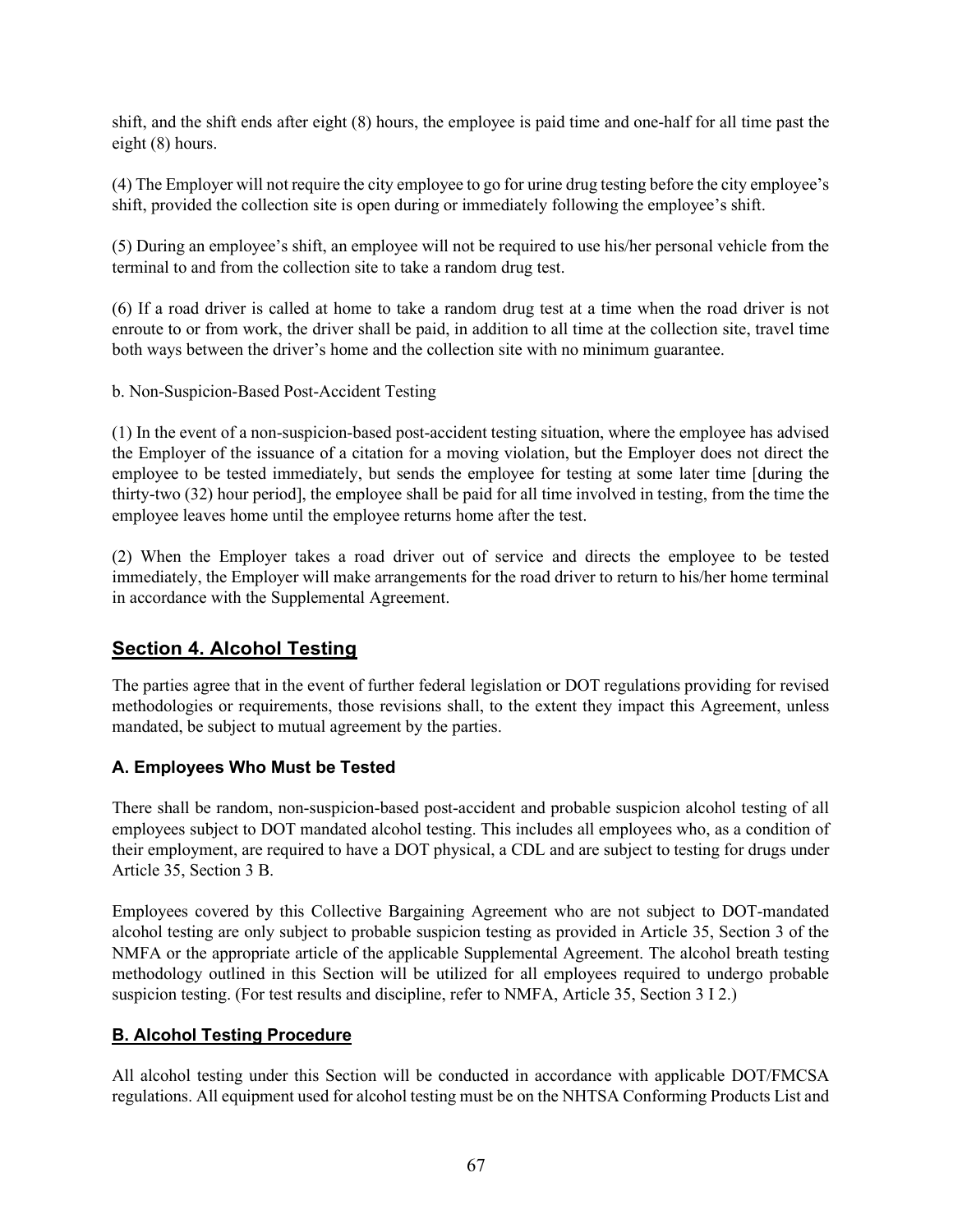be used and maintained in compliance with DOT requirements. Breath samples will be collected by a Breath Alcohol Technician (BAT) who has successfully completed the necessary training course that is the equivalent of the DOT model course and who is knowledgeable of the alcohol testing procedures set forth in 49 CFR Part 40 and any current DOT Guidance. Law enforcement officers who have been certified by state or local governments to conduct breath alcohol testing are deemed to be qualified as Breath Alcohol Technicians. The training shall be specific to the type of Evidential Breath Testing (EBT) device being used for testing. The Employer shall provide the employees with material containing the information required by Section 382.601 of the Federal Motor Carrier Safety Regulations.

1. Screening Test

The initial screening test uses an Evidential Breath Testing (EBT) device, unless other testing methodologies or devices are mandated or agreed upon, to determine levels of alcohol. The following initial cutoff levels shall be used when screening breath samples to determine whether they are negative or positive for alcohol.

Breath Alcohol Levels:

Less than 0.02% BAC - Negative

0.02% BAC and above - Positive (Requires Confirmation Test)

2. Confirmatory Test

All samples identified as positive on the initial screening test, indicating an alcohol concentration of 0.02% BAC or higher, shall be confirmed using an EBT device that is capable of providing a printed result in triplicate; is capable of assigning a unique number to each test; and is capable of printing out, on each copy of the printed test result, the manufacturer's name for the device, the device's serial number and the time of the test unless other testing methodologies or devices are mandated or mutually agreed upon.

A confirmation test must be performed a minimum of fifteen (15) minutes after the screening test, but not more than thirty (30) minutes, unless otherwise provided by conditions set forth and defined in 49 CFR Part 40.

The following cutoff levels shall be used to confirm a positive test for alcohol:

Breath Alcohol Levels:

Less than 0.02% BAC - Negative

0.02% BAC to 0.039% BAC - Positive\*

0.04% BAC and above - Positive\*

\*Refer to Section 4 L for Discipline Based on a Positive Test

#### **C. Notification**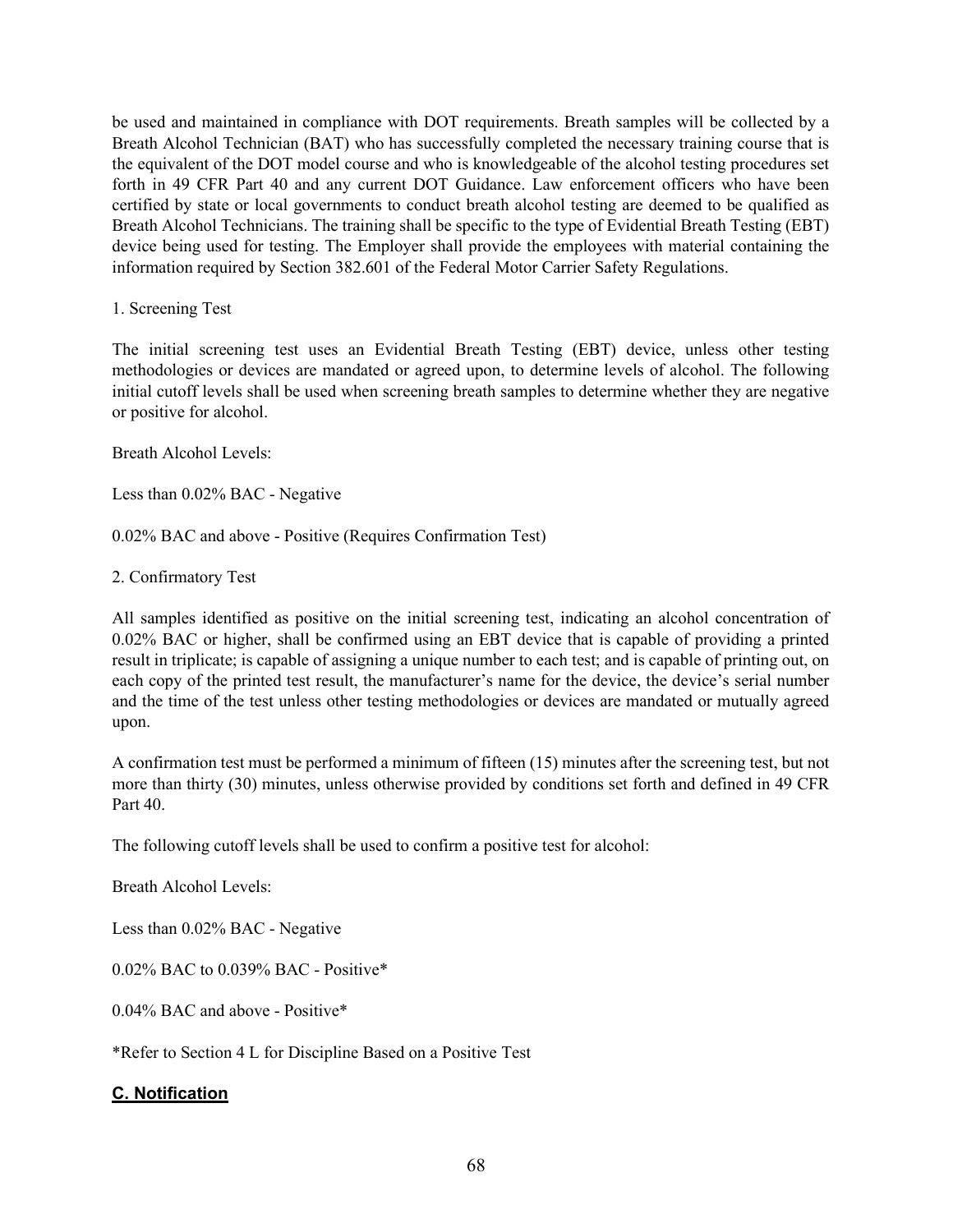All employees subject to DOT-mandated random alcohol testing will be notified of testing by the Employer, in person or by direct phone contact.

### **D. Pre-Qualification Testing for Non-DOT Personnel**

Section has been deleted

### **E. Random Testing**

The method used to randomly select employees for alcohol testing shall be neutral, scientifically valid and in compliance with DOT regulations.

The annual random testing rate for alcohol use shall be the rate established by the Administrator of the FMCSA.

In the event of a grievance or litigation, the Employer shall, upon written request from the employee, release to the employee and the Union (in its capacity as representative of the grievant and as a decision maker in the grievance process), information required to be maintained under the DOT alcohol testing regulations and arising from the results of an alcohol test which is subject to release under the regulations.

The parties agree that no effort will be made to cause the system and method of selection to be anything but a true random selection procedure ensuring that all affected employees are treated fairly and equally.

Employees subject to random alcohol testing shall be tested within one (1) hour prior to starting the tour of duty, during the tour of duty, or immediately after completing the tour of duty.

Employees who are on long-term illness or injury leave of absence, disability or vacation shall not be subject to testing during the period of time they are away from work.

#### **F. Non-Suspicion-Based Post-Accident Testing**

Employees subject to non-suspicion-based post-accident alcohol testing shall be limited to those employees subject to DOT alcohol testing, who are involved in an accident where there is:

(1) a fatality, or

(2) a citation under State or local law is issued to the driver for a moving traffic violation arising from the accident in which:

(a) bodily injury to a person who, as a result of the injury, immediately receives medical treatment away from the scene of the accident, or

(b) one or more motor vehicles incurring disabling damage as a result of the accident, requires the vehicle(s) to be transported away from the scene by a tow truck or other vehicle.

Alcohol testing will be required under the above conditions and employees are required to submit to such testing as soon as practicable. Under no circumstances shall this type of testing be conducted after eight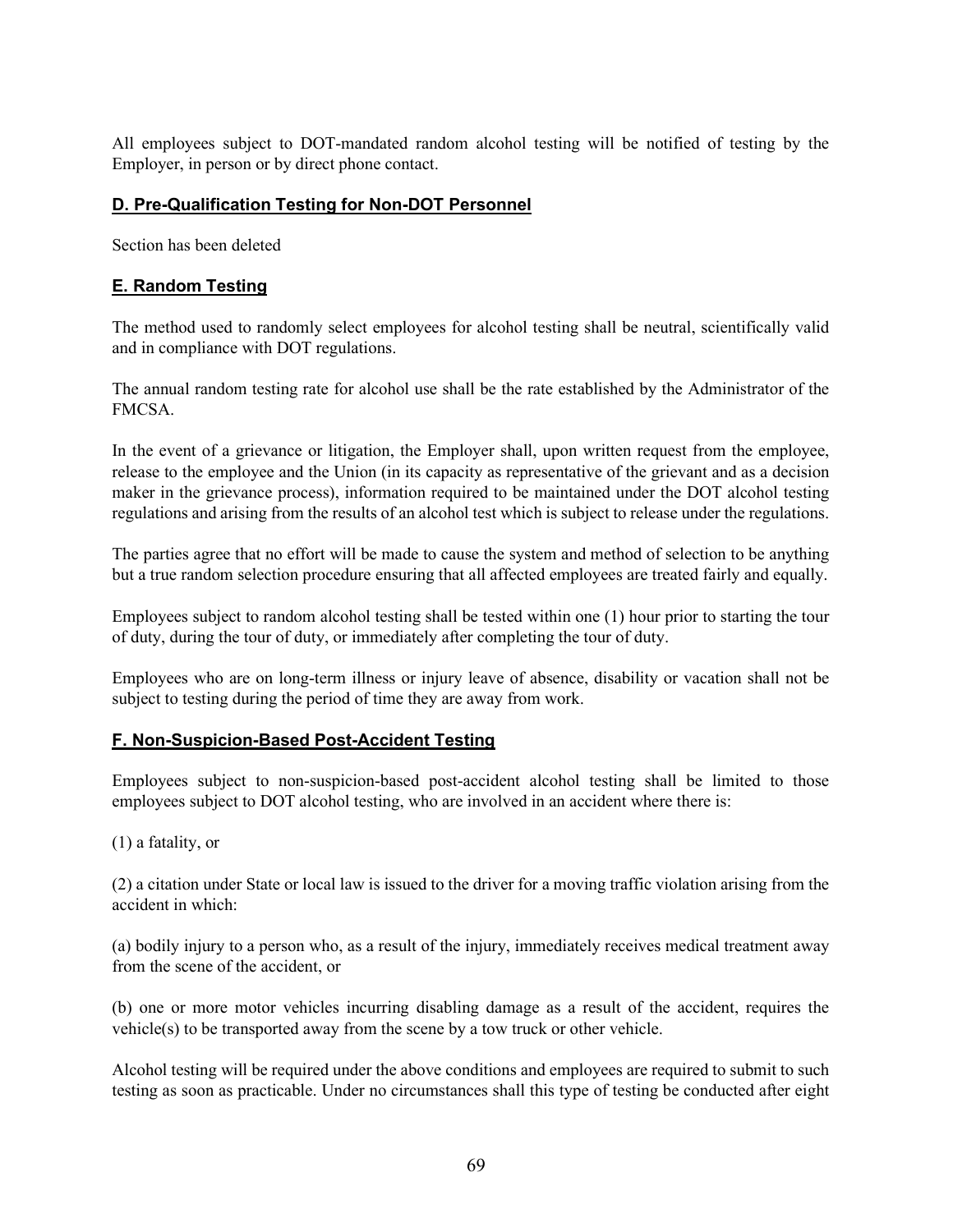(8) hours from the time of the accident.

It shall be the responsibility of the driver to remain readily available for testing after the occurrence of a commercial motor vehicle accident. It is also the responsibility of the employee to not use alcohol for eight (8) hours or until a DOT post-accident alcohol test is performed, whichever occurs first. It is not the intention of this language to require the delay of necessary medical attention or to prohibit the driver from leaving the scene of an accident for the period necessary to obtain assistance in responding to the accident or necessary medical attention.

Prior to the effective date of the DOT alcohol testing regulations, the Employer agrees to give each employee subject to DOT non-suspicion based post-accident testing written notification of the procedures required by the DOT regulations in the event of an accident as defined by the DOT.

# **G. Substance Abuse Professional (SAP)**

1. The Substance Abuse Professional (SAP), as provided in the regulations, means a licensed physician (Medical Doctor or Doctor of Osteopathy), or a licensed or certified psychologist, social worker, or employee assistance professional, or a drug and alcohol counselor (certified by the National Association of Alcoholism and Drug Abuse Counselors Certification Commission or by the International Certification Reciprocity Consortium/Alcohol & Other Drug Abuse). All must have knowledge of and clinical experience in the diagnosis and treatment of alcohol and controlled substance-related disorders, be knowledgeable of the SAP function as it relates to Employer interest in safety-sensitive functions, and applicable DOT agency regulations. In addition, the SAP shall comply with the DOT qualification training and continuing education requirements.

2. The Employer will provide the employee with a list of resources available to the driver in evaluating and resolving problems with the misuse of alcohol as soon as practicable but no later than thirty-six (36) hours after the Employer's receipt of notice from the BAT that the employee has a BAC of 0.04% or higher, exclusive of holidays and weekends. The SAP will be responsible for recommending the appropriate course of education and/or treatment required prior to the employee returning to work and is the only person responsible for determining, during the evaluation process, whether an employee will be directed to a rehabilitation program, and if so, for how long.

3. Follow-up and return-to-duty tests need not be confined to the substance involved in the violation. If the SAP determines that a driver needs assistance with an alcohol and drug abuse problem, the SAP may require drug tests to be performed along with any required alcohol follow-up and/or return-to-duty tests, if it has been determined that a driver has violated the drug testing prohibition.

4. Any cost of evaluation by the SAP and/or rehabilitation recommended by the SAP associated with the abuse of alcohol while performing or available to perform safety-sensitive functions under this Agreement, over and above that paid for by the applicable Health and Welfare Fund, must be borne by the employee. The Employer will pay for random, non-suspicion-based post-accident and probable suspicion alcohol testing. Return-to-duty and follow-up alcohol testing that is prescribed by the SAP, will be paid for by the Employer, provided the employee tests negative.

# **H. Probable Suspicion Testing**

Employees subject to DOT probable suspicion alcohol testing under this Section shall be tested in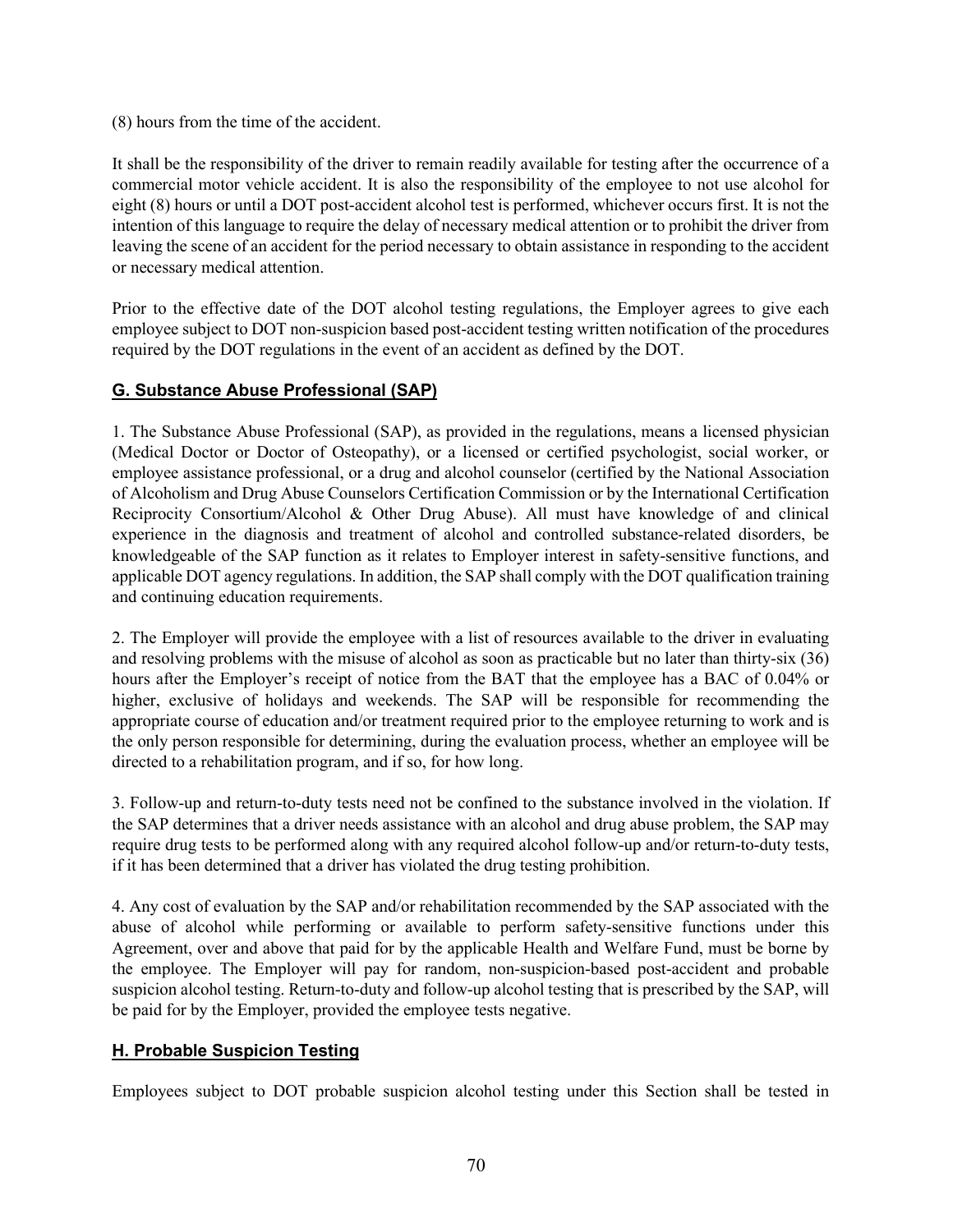accordance with current, applicable DOT regulations.

For all purposes herein, the parties agree that the terms "probable suspicion" and "reasonable cause" shall be synonymous.

Probable suspicion is defined as an employee's specific observable appearance, behavior, speech, or body odor that clearly indicates the need for probable suspicion alcohol testing.

In the event the Employer is unable to determine whether the abnormal behavior or appearance is due to alcohol or drugs, the Employer shall specify that the basis for any disciplinary action or testing is for alcohol and/or drug intoxication. In such cases, the employee shall be tested in accordance with Article 35, Section 3 A, and applicable DOT alcohol testing regulations.

In cases where an employee has specific, observable, abnormal indicators regarding appearance, behavior, speech or body odor, and at least one (1) supervisor, two (2) if available, have probable suspicion to believe that the employee is under the influence of alcohol, the Employer may require the employee, in the presence of a union shop steward or other employee requested by the employee under observation, to submit to a breath alcohol test. Suspicion is not probable and thus not a basis for testing if it is based solely on third party observation and reports.

The supervisor(s) must make a written statement of these observations within twenty-four (24) hours. Upon request, a copy must be provided to the shop steward or other union official after the employee is discharged or suspended or taken out of service.

All supervisors and Employer representatives designated to determine whether probable suspicion exists to require an employee to undergo alcohol testing shall receive specific training on the physical, behavioral, speech and performance indicators of how to detect probable suspicion alcohol misuse and use of controlled substances as required by DOT regulations.

In the event the Employer requires a probable suspicion test, the Employer shall provide transportation to and from the testing location.

# **I. Preparation for Testing**

All alcohol testing shall be conducted in conformity with the DOT alcohol regulations. Any alleged abuse by the Employer, such as proven harassment of any employee or deliberate violation of the regulations or the contract shall be subject to the grievance procedure to provide a reasonable remedy for the alleged violation.

Upon arrival at the testing site, an employee must provide the Breath Alcohol Technician (BAT) with proper identification. The employee shall not be required to waive any claim or cause of action under the law.

A standard DOT approved alcohol testing form will be used by all testing facilities. In the case of probable suspicion or other contractually required testing, a non-DOT chain of custody form will be used for the testing of non-DOT employees.

## **J. Specimen Testing Procedures**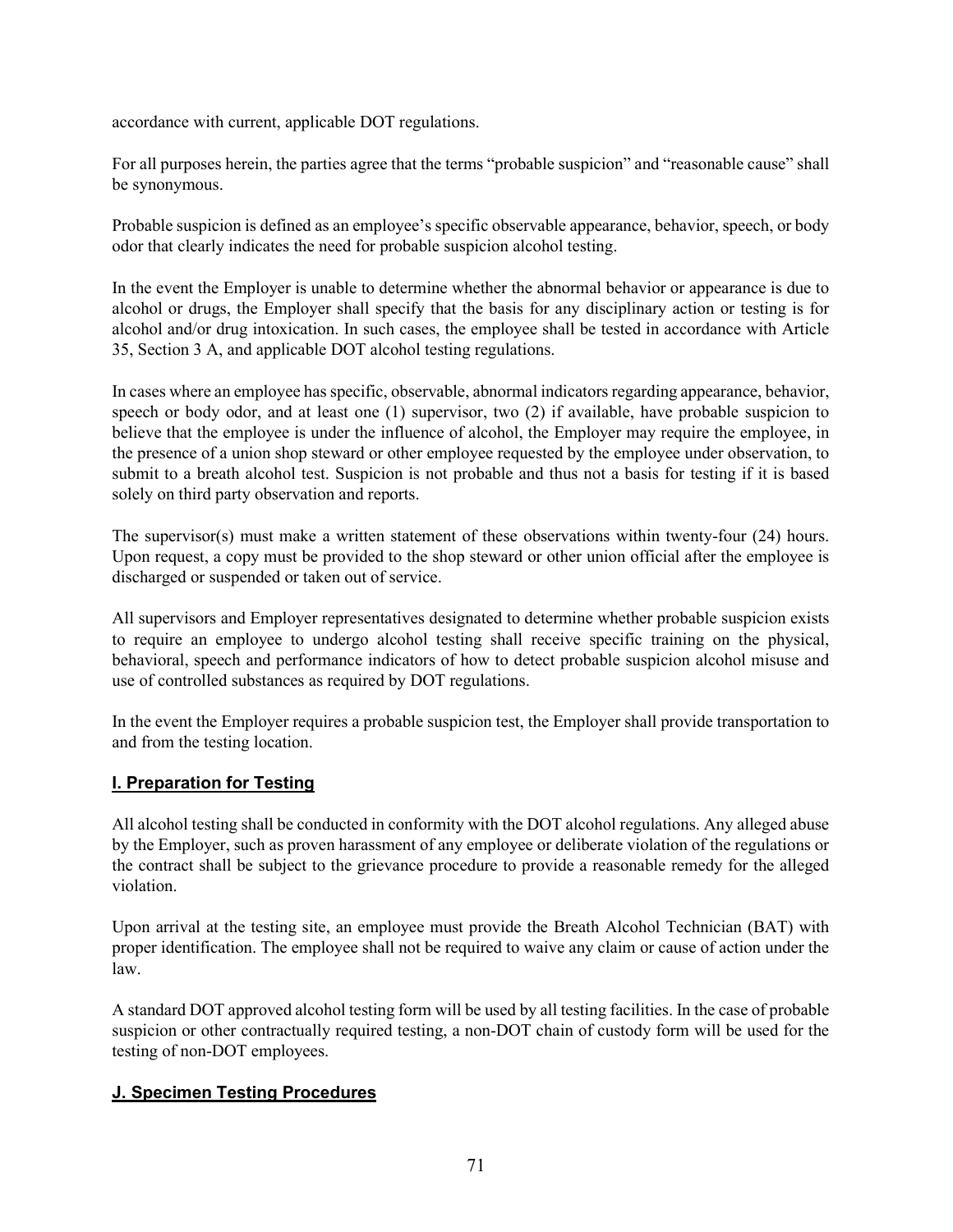All procedures for alcohol testing will comply with Department of Transportation regulations.

No unauthorized personnel will be allowed in any area of the testing site. Only one alcohol testing procedure will be conducted by a BAT at the same time.

The employee will provide his or her breath sample in a location that allows for privacy. The Employer agrees to recognize all employees' rights to privacy while being subjected to the testing process at all times and at all testing sites. Further, the Employer agrees that in all circumstances the employee's dignity will be considered and all necessary steps will be taken to ensure that the entire process does nothing to demean, embarrass or offend the employee unnecessarily. Testing will be under the direct observation of a Breath Alcohol Technician (BAT). All procedures shall be conducted in a professional, discreet, and objective manner. Direct observation will be necessary in all cases.

The employee shall provide an adequate amount of breath for the Evidential Breath Testing device. If the individual is unable to provide a sufficient amount of breath, the BAT shall direct the individual to again attempt to provide a complete sample.

If an employee is unsuccessful in providing the requisite amount of breath, the Employer then must have the employee obtain, within five (5) days, an evaluation from a licensed physician selected by the Employer and the Local Union and who has the expertise in the medical issues concerning the employee's inability to provide an adequate amount of breath. If the physician is unable to determine that a medical condition has, or with a high degree of probability could have, precluded the employee from providing an adequate amount of breath, the employee's failure to provide an adequate amount of breath will be regarded as a refusal to take the test and subject the employee to discharge.

# **K. Leave of Absence Prior to Testing**

An employee shall be permitted to take leave of absence in accordance with the FMLA or applicable State leave laws for the purpose of undergoing treatment pursuant to an approved program of alcoholism or drug use. The leave of absence must be requested prior to the commission of any act subject to disciplinary action. This provision does not alter or amend the disciplinary provision (Article 35, Section 4 L) of this Section.

Before returning to work from a voluntary leave of absence, the employee must have completed any recommended treatment and taken a return to duty test, with a result of less than 0.02% BAC, and further be subject to six (6) unannounced follow-up alcohol tests in the first twelve (12) months following the employee's return to duty.

The Supplemental Agreements shall address the issue of an extra board driver who, while at his home terminal, has consumed alcohol, is then called for dispatch and requests additional time off. Requesting time off under this provision shall not be used as a subterfuge to avoid taking a random alcohol (and/or drug) test.

#### **L. Disciplinary Action Based on Positive Test Results**

1. First Positive Test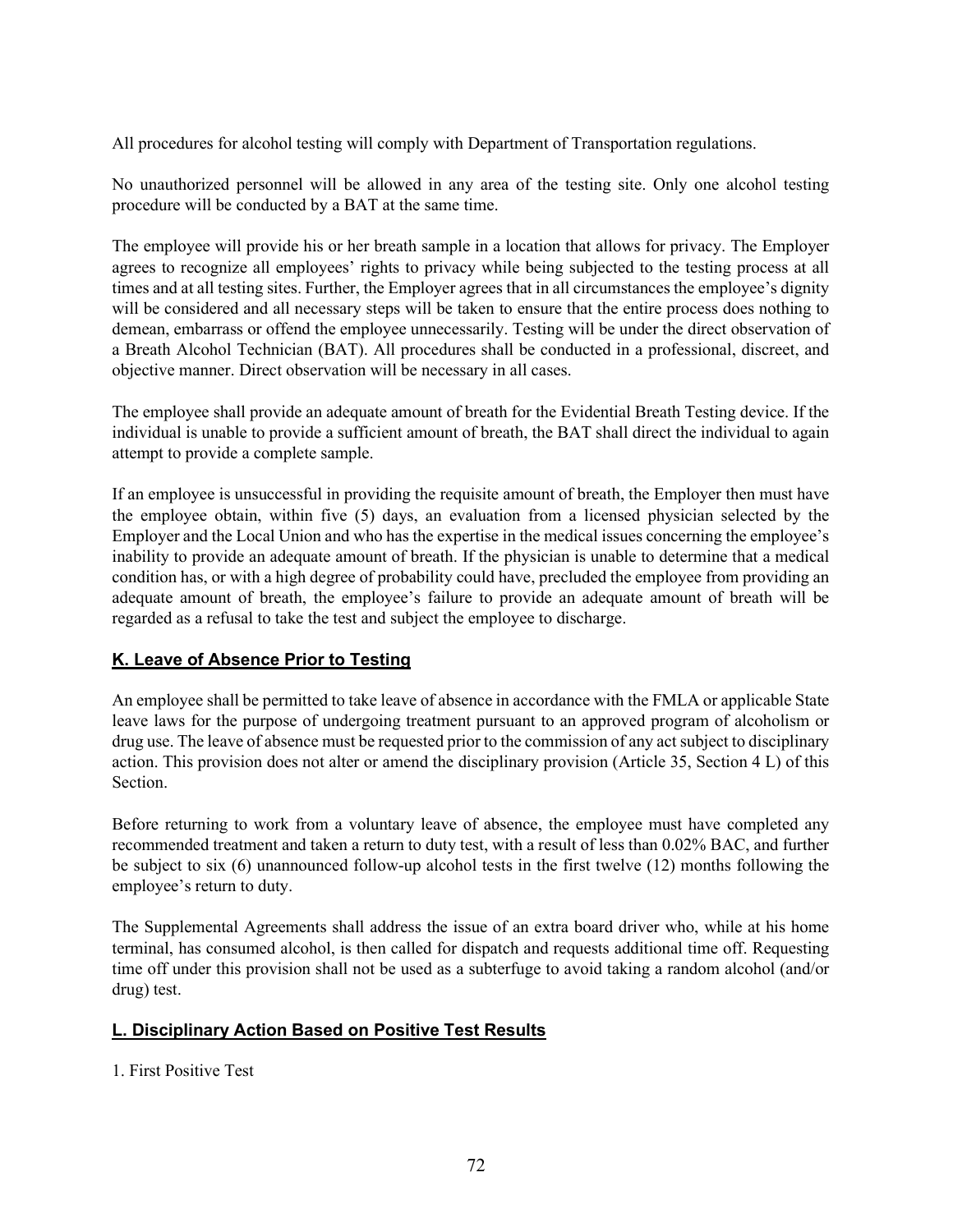0.02% BAC-0.039% BAC

Out of Service for 24 hours

0.04% BAC-Less than State DWI/DUI Limit

Out of Service for the length of time determined by the SAP with a minimum of twenty-four (24) hours

State DWI/DUI Limit and Above

Subject to discharge

2. Second Positive Test

0.02% BAC-0.039% BAC

Out of Service for a five (5) calendar day suspension

0.04% BAC-Less than State DWI/DUI Limit

Out of Service for the length of time determined by the SAP with a minimum of a twenty (20) calendar day suspension

State DWI/DUI Limit and Above

Subject to discharge

3. Third Positive Test

0.02% BAC-0.039% BAC

Out of Service for a fifteen (15) calendar day suspension

0.04% BAC-Less than State DWI/DUI Limit

Out of Service for the length of time determined by the SAP with a minimum of a thirty (30) calendar day suspension

State DWI/DUI Limit and Above

Subject to discharge

4. Fourth Positive Test

0.02% BAC-0.039% BAC

Subject to discharge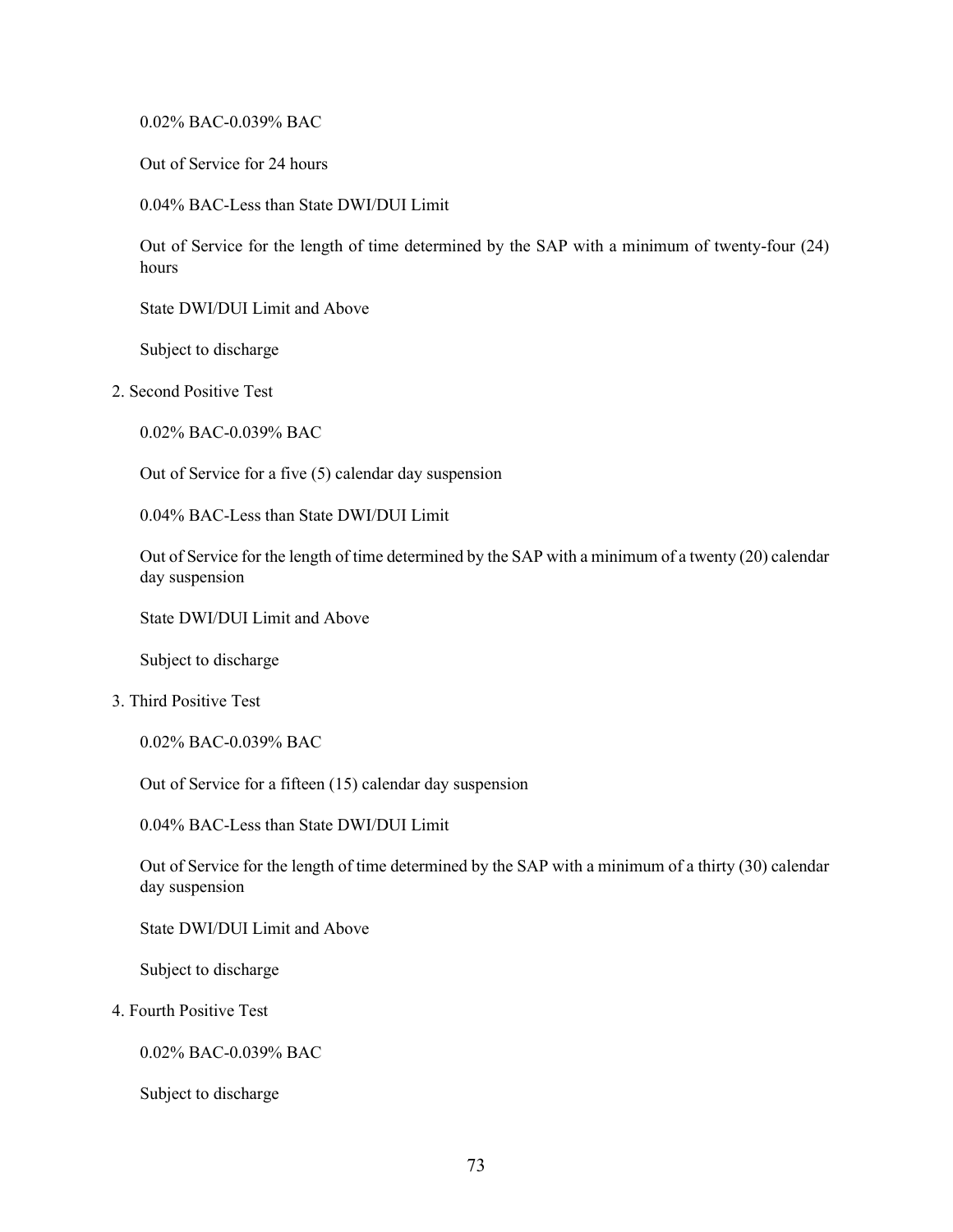0.04% BAC-Less than State DWI/DUI Limit

Subject to discharge

State DWI/DUI Limit and Above

Subject to discharge

5. An employee who is tested positive in a non-suspicion-based post-accident alcohol testing situation shall be subject to the following discipline for the positive alcohol test or the vehicular accident, whichever is greater:

First Non-Suspicion-Based Post-Accident Positive Test - 0.02% BAC - 0.039% BAC - Thirty (30) calendar day suspension. 0.04% BAC and higher - Subject to discharge.

Second Non-Suspicion-Based Post-Accident Positive Test - 0.02% BAC and higher - Subject to discharge.

6. An employee's refusal to submit to any alcohol test will subject the employee to discharge.

# **M. Return to Duty After a Positive (Greater than .04 to the State Limit) Alcohol Test**

Before returning to work the employee must be evaluated by an SAP, comply with any education and/or treatment recommended by the SAP, be re-evaluated by the SAP to determine compliance with recommended education and/or treatment, and take a return-to-duty alcohol test, showing a result of less than 0.02% BAC. The employee will be subject to at least six (6) unannounced follow-up alcohol and/or drug tests as determined by the SAP. The requirements of follow- up testing follow the employee through breaks in service (i.e., layoff, on-the-job injury, personal illness/injury, leave of absence, etc.). In addition, the requirements of follow-up testing follow the employee to subsequent employers. The SAP has the authority to order any number of follow-up alcohol and/or urine drug tests and to extend the twelve (12) month period up to sixty (60) months.

# **N. Paid-for-time -Testing**

Employees subject to testing and selected by the random selection process for alcohol testing shall be compensated at the regular straight time hourly rate of pay provided that the test is negative:

- 1. Random Alcohol Tests
- a. Paid for all time at the collection site.

b. (1) for travel time one way if the collection site is reasonably enroute between the employee's home and the terminal, and the employee is going to or from work; or

(2) for travel time both ways between the terminal and the collection site, only if the collection site is not reasonably enroute between the employee's home and the terminal.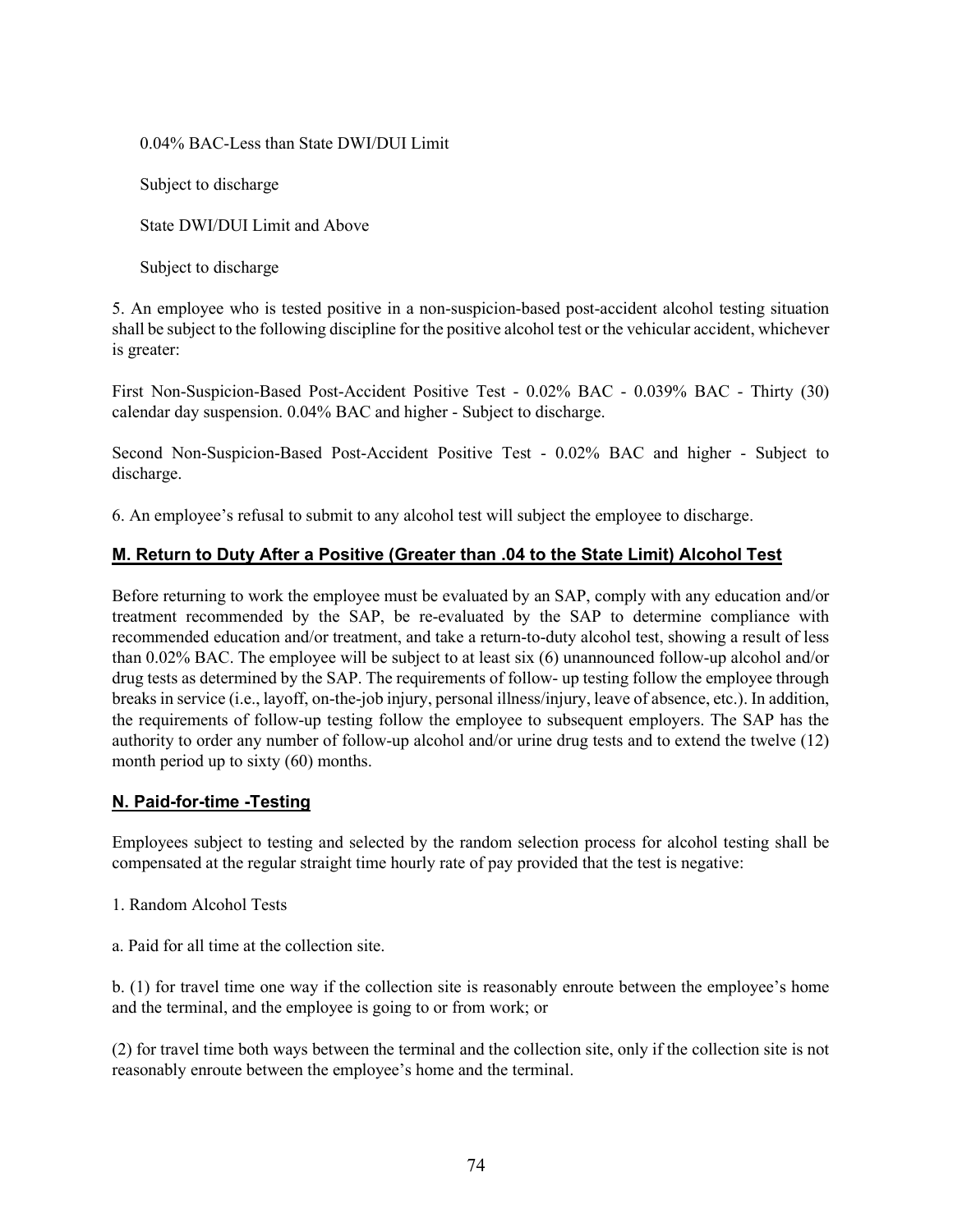c. When an employee is on the clock and a random alcohol test is taken any time during the employee's shift, and the shift ends after eight (8) hours, the employee is paid time and one-half for all time past the eight (8) hours.

d. The Employer will not require the city employee to go for alcohol testing before the city employee's shift, provided the collection site is open during or immediately following the employee's shift.

e. During an employee's shift, an employee will not be required to use his/her personal vehicle from the terminal to and from the collection site to take a random alcohol test.

f. If a road driver is called to take a random alcohol test at a time when the road driver is not enroute to or from work, the driver shall be paid, in addition to all time at the collection site, travel time both ways between the location of the driver when called and the collection site with no minimum guarantee.

2. Non-Suspicion-Based Post-Accident Testing

a. In the event of a non-suspicion-based post-accident testing situation, where the employee has advised the Employer of the issuance of a citation for a moving violation, but the Employer does not direct the employee to be tested immediately, but sends the employee for testing at some later time (during the eight (8) hour period), the employee shall be paid for all time involved in testing, from the time the employee leaves home until the employee returns home after the test.

b. When the Employer takes a driver out of service and directs the employee to be tested immediately, the Employer will make arrangements for the driver to return to his/her home terminal in accordance with the Supplemental Agreement.

# **O. Record Retention**

The Employer shall maintain records in a secure manner so that disclosure of information to unauthorized persons does not occur.

Each Employer or its agent is required to maintain the following records for two years:

1. Records of the inspection and maintenance of each EBT used in employee testing.

2. Documentation of the Employer's compliance with the Quality Assurance Program for each EBT it uses for alcohol testing; and

3. Records of the training and proficiency testing of each BAT used in employee testing.

The Employer must maintain for five years records pertaining to the calibration of each EBT used in alcohol testing, including records of the results of external calibration checks.

# **P. Special Grievance Procedure**

1. The parties shall together create a Special Region Joint Area Committee consisting of an equal number of Employer and Union representatives to hear drug and alcohol related discipline disputes. All such disputes arising after the establishment of the Special Region Joint Area Committee shall be taken up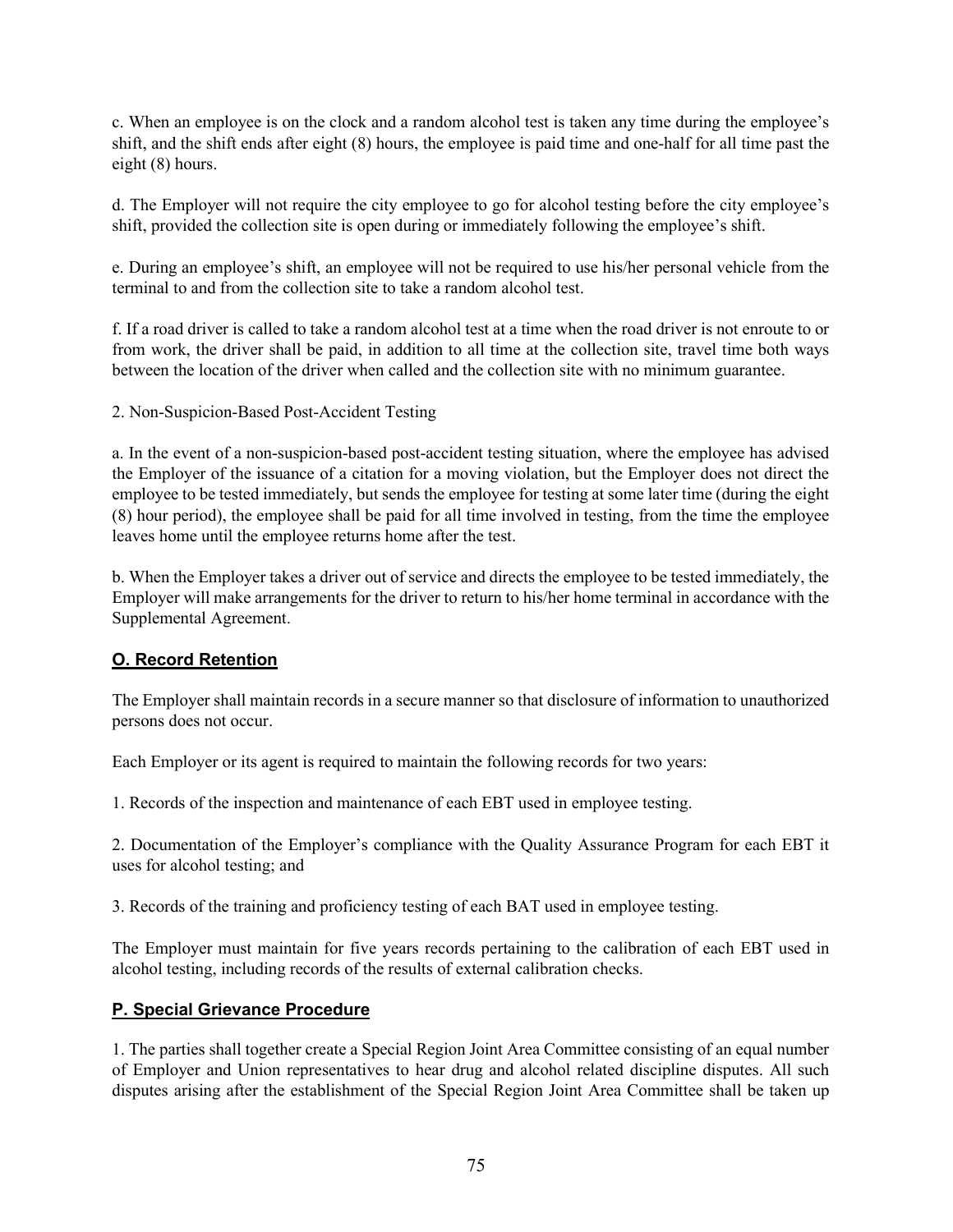between the Employer and Local Union involved. Failing adjustment by these parties, the dispute shall be heard by the Special Region Joint Area Committee within ninety (90) days of the Committee's receipt of the dispute. When the Special Region Joint Area Committee, by majority vote, settles a dispute, such decision shall be final and binding on both parties with no further appeal. Where the Special Region Joint Area Committee is unable to agree or come to a decision on a dispute, the dispute will be referred to the National Grievance Committee.

2. The Procedures set forth herein may be invoked only by the authorized Union representative or the Employer.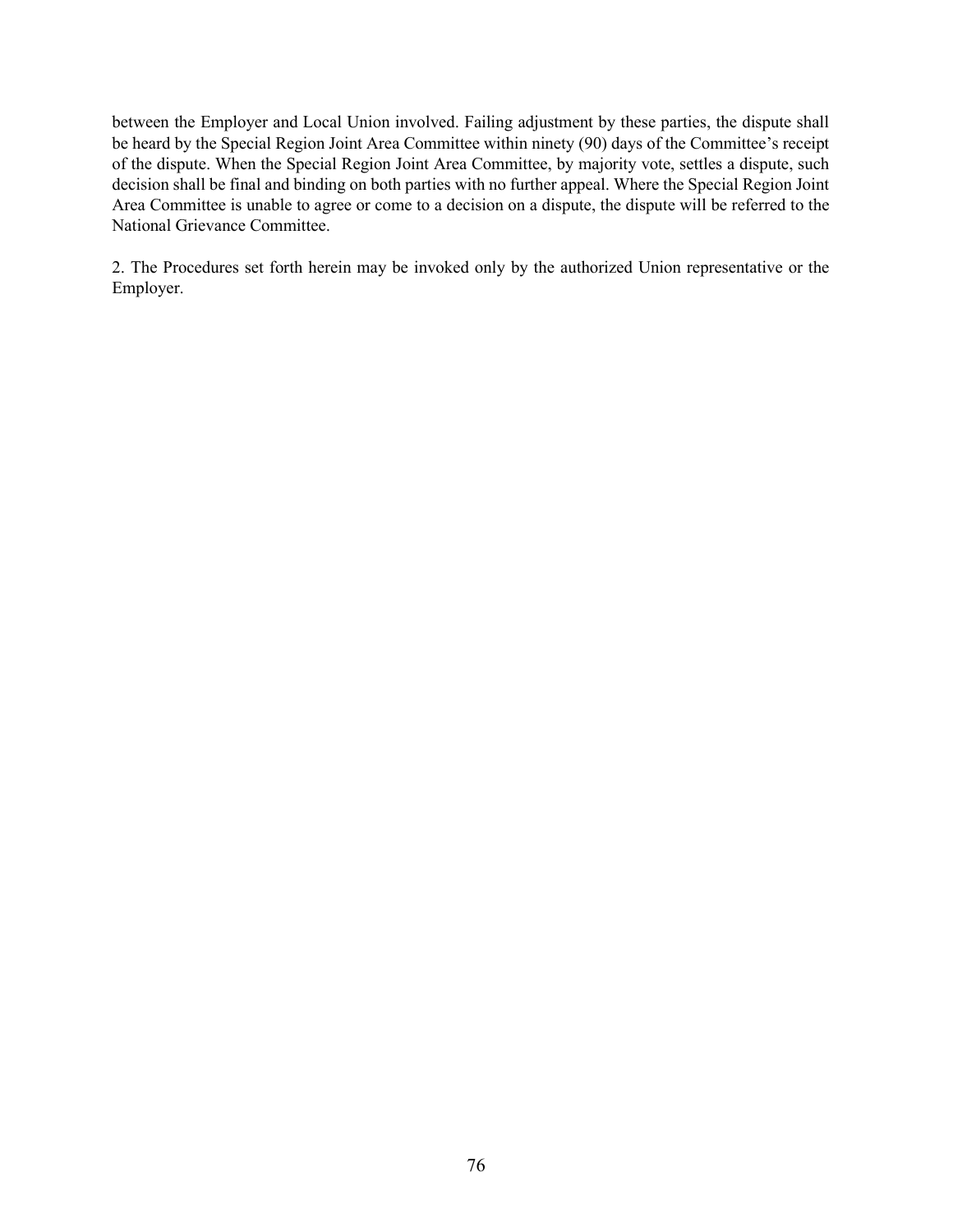#### **ARTICLE 36 - HOLIDAYS**

**SECTION 1.** Full-Time Employees - Employees who have completed their probationary period shall be paid eight (8) hours compensation at their applicable straight-time rate for the following designated holidays, when such employees do not work said holidays:

New Year's Day Memorial Day Independence Day Labor Day Thanksgiving Day Christmas Day Four (4) Floating Holidays

**SECTION 1. (B) Part-Time Employees** - Part-time employees who have completed their probationary period shall be paid for the same holiday schedule as full-time employees. They shall be paid four (4) hours compensation at their applicable part-time rate.

**SECTION 2. Work Requirements** - Employees must work at least one (1) day within the holiday week. Employees must complete their scheduled shift on the day before the holiday and must report on the scheduled day after the holiday, unless excused by a doctor's certificate or unless absence is mutually agreed to, in order to remain eligible for holiday pay.

**SECTION 3. (A) Payment for Holidays Worked** - When an employee whose shift begins on a designated holiday, he/she will be paid two times the applicable hourly rate for all hours worked in addition to holiday pay, with a minimum of four (4) hours pay for each holiday worked.

**SECTION 3 (B)** In the event an employee's scheduled floating holiday is cancelled by the Company because of business necessity and he/she is required to work, he/she shall be paid time and one half for all hours worked, subject to a four (4) hour minimum. Employee may request re-scheduling of the floating holiday subject to management approval, or the employee can receive applicable holiday pay in lieu of re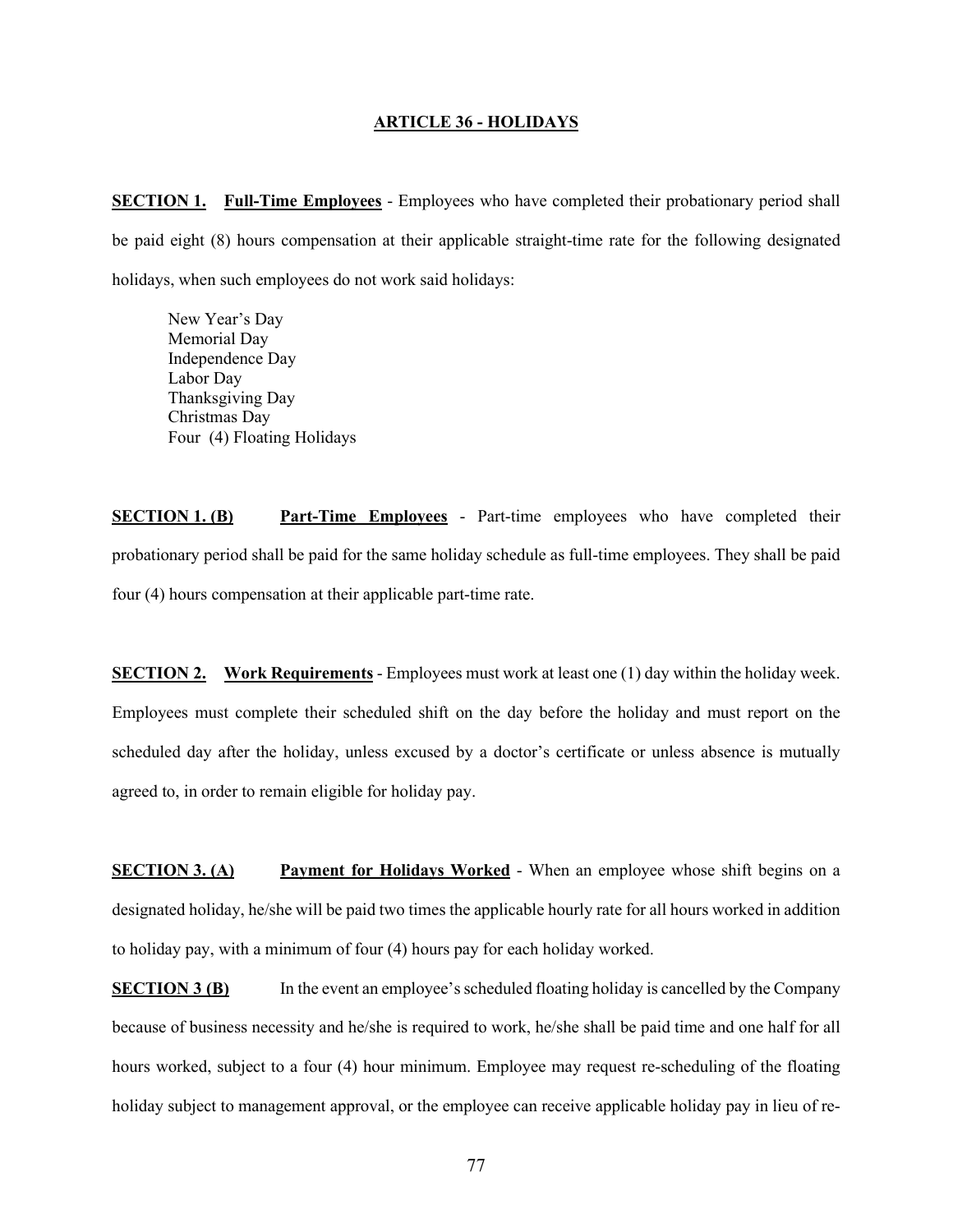scheduling floating holiday. It is also understood there shall be at least ten (10) days notification by the employee that he/she would like to schedule one (1) or more floating holidays.

In the event there is more than one (1) employee affected, the day requested shall be by seniority order.

**SECTION 4. Holiday Occurring During Vacation** - When a holiday occurs during the vacation of a regular full-time or regular part-time employee, holiday pay will be paid in addition to vacation pay.

**SECTION 5. Holiday Pay for Ten-Hour Schedules** - In those cases where an employee is scheduled to work four (4) ten (10) hour days within a week and a holiday occurs on one (1) of those scheduled workdays, the employee will receive ten (10) hours of holiday pay. When a holiday occurs on a day when a four (4) day a week full-time employee is not scheduled to work, such an employee will be paid eight (8) hours of holiday pay.

**SECTION 6. Holiday Pay for Layoff** - A laid-off employee will be entitled to holiday pay for all holidays occurring within thirty (30) days of layoff.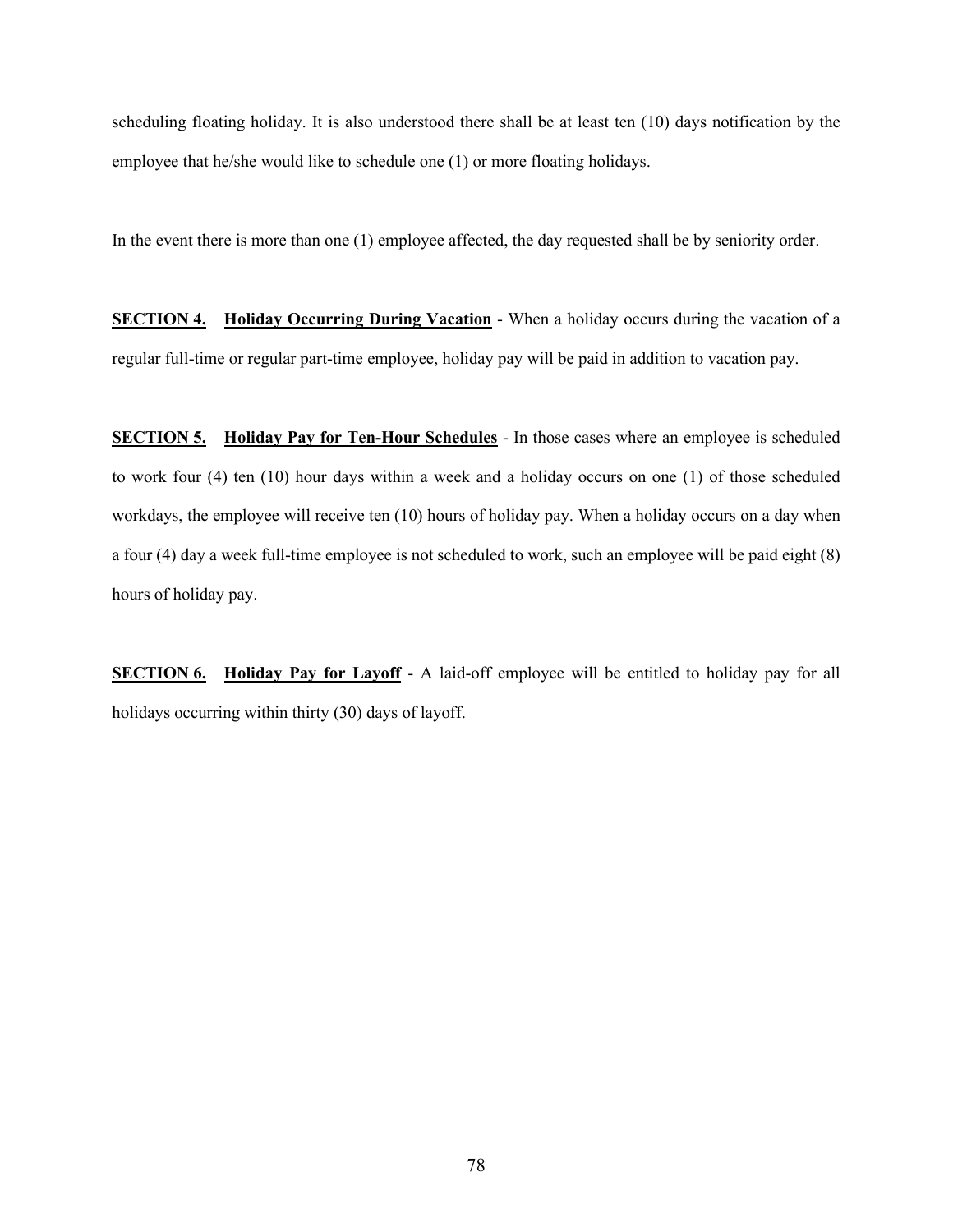#### **ARTICLE 37 - VACATIONS**

**SECTION 1. (A) Full-Time and Part-Time Employee Vacation** - Full-Time and regular part-time employees shall earn vacation according to the following schedule. A regular part-time employee must work an average of 17.5 hours per week to qualify for vacation.

Vacation pay for a part-time employee will be based upon the average of the twelve (12) month hours work history ending December 31<sup>st</sup> or the most recent work history (up to twelve (12) months) if a complete calendar year has not been worked.

| <b>Length of Service</b><br>in Years | <b>Vacation Allowance</b>                                                                            |
|--------------------------------------|------------------------------------------------------------------------------------------------------|
| Less than 1                          | One (1) day for each full month of<br>continuous employment (maximum 10)                             |
| 1 or more but<br>less than 4         | Ten (10) days (one day earned per<br>month)                                                          |
| 4 but less than 5                    | Ten (10) days plus one day for each two<br>full months of service over four years<br>(Maximum 15)    |
| 5 or more but less<br>than 14        | Fifteen (15) days (1.25 days earned<br>per month)                                                    |
| 14 but less than 15                  | Fifteen (15) days plus one day for each<br>two full months of service over 14 years<br>(Maximum 20). |
| 15 or more                           | Twenty (20) days (1.66 days earned<br>per month)                                                     |
| 25 or more                           | Twenty-five (25) days (2.08 days earned<br>per month                                                 |

#### **SECTION 1. (B) Taking Vacation** - Seniority shall be applied to determine preference of vacation

times taken.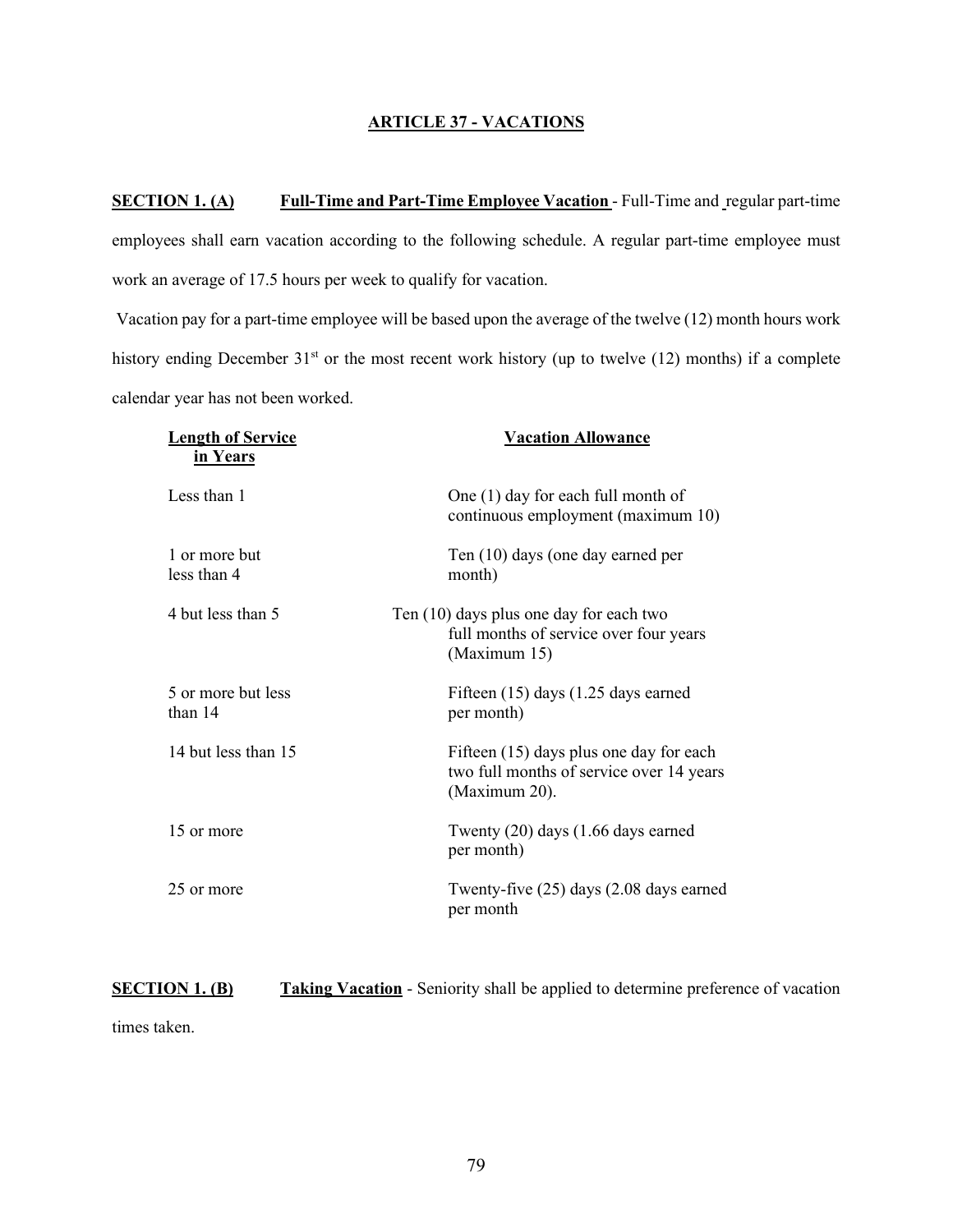**SECTION 2. – Vacation Roster** - A vacation roster shall be posted for a period of thirty (30) days to be bid by January 2nd.

**SECTION 3. Vacation Bidding/Exceptions** - Seniority rights shall apply to bids received before January 2<sup>nd</sup> and shall become fixed for the year. Thereafter, vacation requests may be scheduled according to available dates on a first come, first-serve basis by October 1<sup>st</sup>. Employees who have not scheduled their vacation by October 1<sup>st</sup> of each year shall have any remaining unscheduled vacation scheduled by the company, by seniority. Employees who have scheduled vacations may change with ten (10) working days notice to any available and open dates.

**SECTION 4. (A)** Vacation cannot be taken in less than whole day increments.

**SECTION 4. (B)** Any employee eligible for vacation may take up to five (5) days in one-day increments.

**SECTION 5. Percent Allowed Off** - A maximum of ten percent (10%) of total employees in any one service center shall be allowed to take vacation at the same time, however, more than ten percent (10%) may be approved if business conditions permit.

**SECTION 6. Vacation Notice** - An employee shall be entitled to his/her vacation time off in accordance with his/her successful bid or upon approval following application of at least two (2) weeks prior notice provided employee did not bid all his/her individual vacation time.

**SECTION 7. Forfeiture of Vacation** - Employees who accrue vacation must take their vacation entitlement as scheduled or re-scheduled. Employees who do not take their vacation forfeit such vacation, effective January  $1<sup>st</sup>$  of the following year unless they meet the criteria established in section 8 below.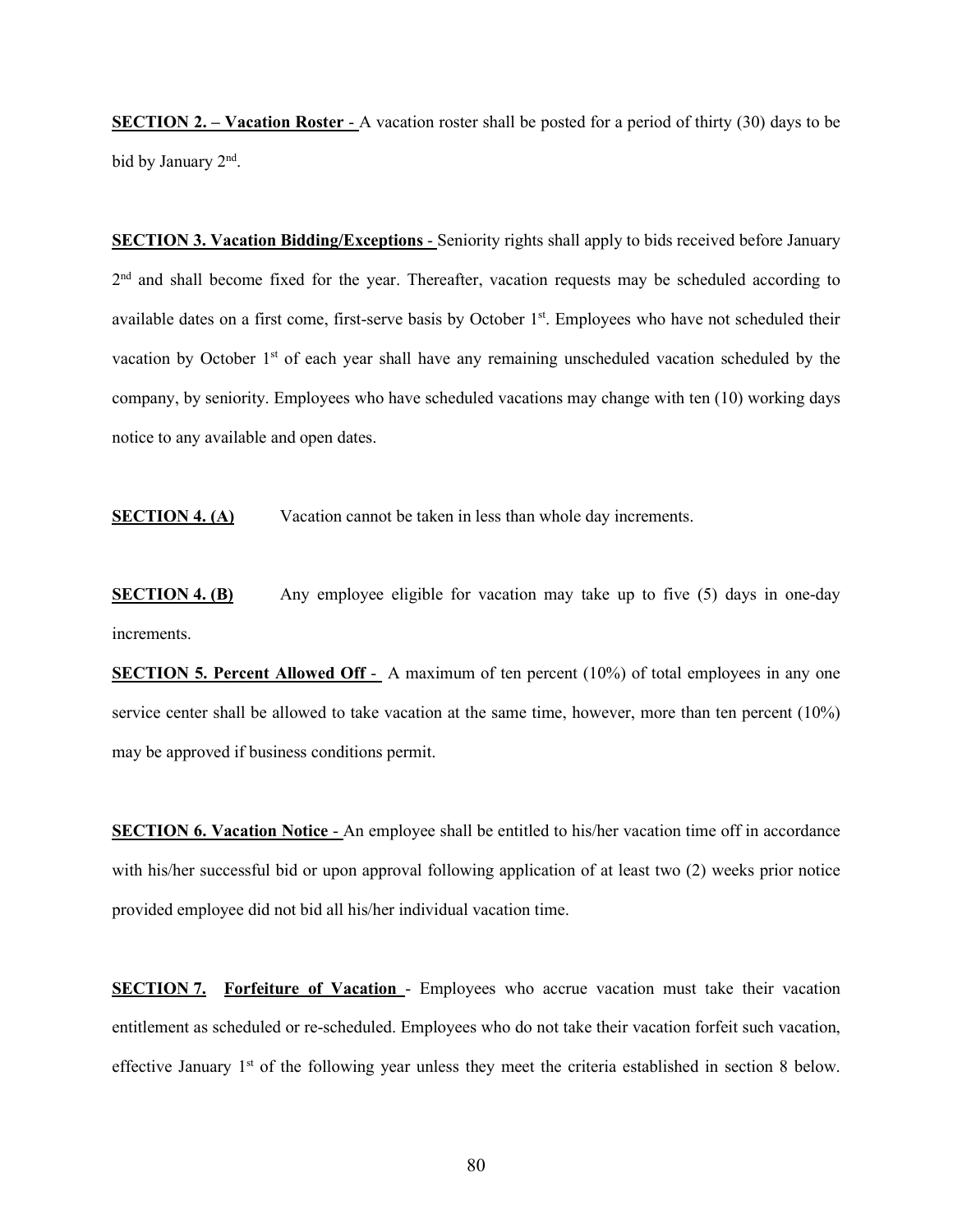Supervisors are responsible for maintaining schedules so that employees are given the opportunity to take vacation.

**SECTION 8.** Pay for Vacation Not Used - Employees may be given pay in lieu of accrued vacation in the following situations:

- 1. Employees who cannot be scheduled to take vacation because of business conditions.
- 2. Full-time employees at the time they convert to part-time status, and
- 3. All employees at the time they terminate employment.

Vacation pay is calculated at the wage rate in effect when it is paid.

**SECTION 9. Vacation Pay Advance** - Upon three (3) weeks prior notice by written request, an employee shall receive his/her vacation pay prior to commencement of vacation.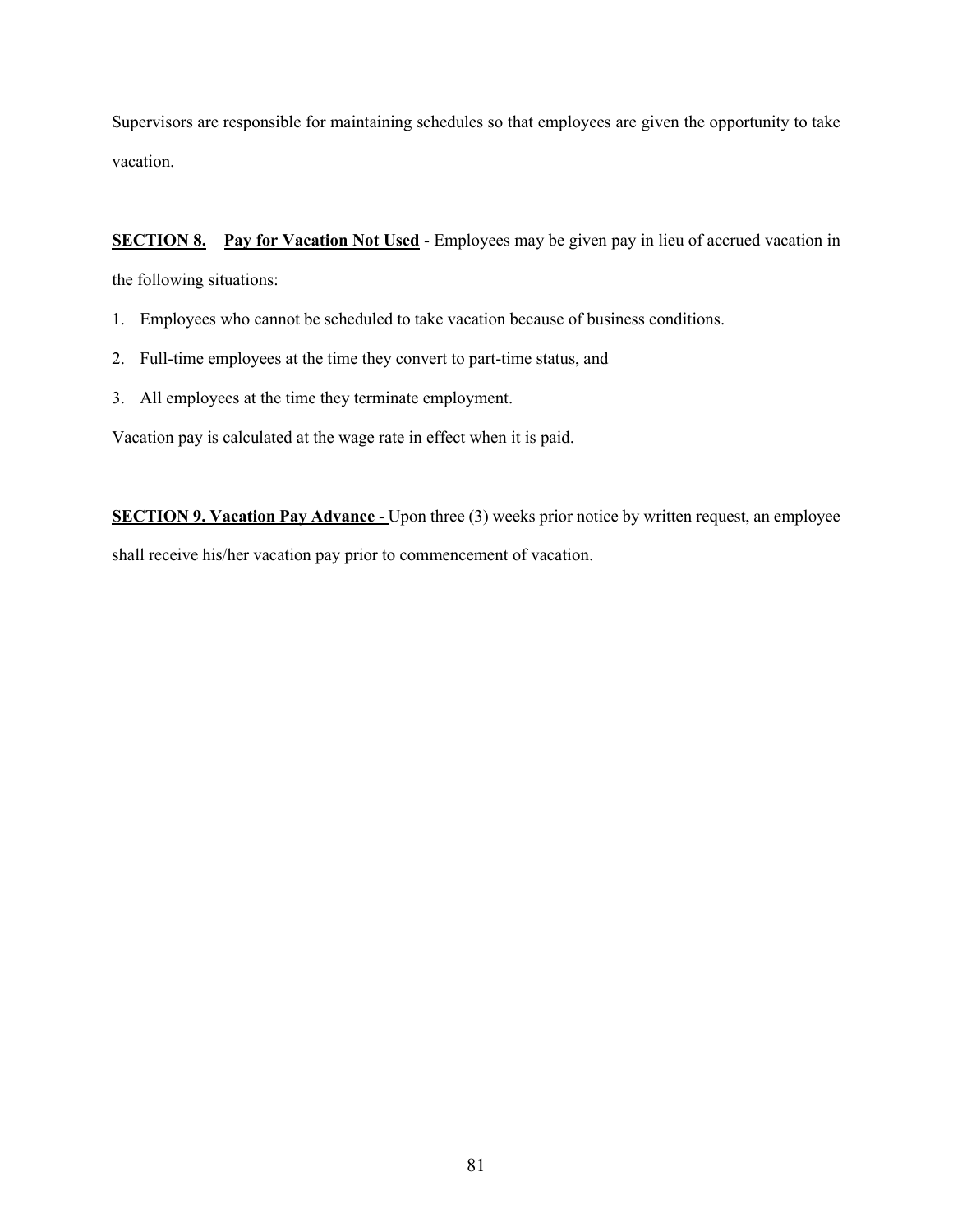# **ARTICLE 38 - RATES OF PAY**

# **See Article 5: RATES OF PAY of the**

## **UPS CARTAGE SERVICES, INC. Supplemental Agreement**

Section 1 –'Full-time CSI employees shall be eligible to receive the GWI as set forth in Article 41 Section 1 of the NMA. All Addenda shall modify their top wage rates to incorporate the GWI as well as the effective dates of wage increases, in accordance with Article 41 Section 1 of the NMA.

Section 2 –'The progression in NMA Article 41 Section 2(c) shall apply to full- time employees at UPS CSI, hired after July 31, 2013. The Local Addenda progression shall remain in effect for all employees in that progression as of July 31, 2013.

The top rate referenced in Article 41 Section 2(c) shall be the rate in effect on July 31, 2018, for those employees who have completed the progression, plus all subsequent General Wage Increases, including COLA, if applicable. This shall not affect any Addenda that have a higher "Top Rate."

Section 3 –Part-time CSI employees entitled to a General Wage Increase ("GWI") under the terms of their Addenda shall be eligible to receive the GWI as set forth in Article 22 of the NMA on the dates specified.

The hourly wage rates are as follows:

#### **Full-Time Driver/Dockworkers**

Wages at time of ratification: **\$30.64** 

#### **Effective Date**

| $8-1-2018$     | seventy cents      | (S0.70)     |
|----------------|--------------------|-------------|
| $8-1-2019$     | seventy-five cents | (S0.75)     |
| $8 - 1 - 2020$ | eighty cents       | $($ \$0.80) |
| $8-1-2021$     | ninety cents       | $($ \$0.90) |
| $8 - 1 - 2022$ | one dollar         | ( \$1.00)   |

#### **Employees who are receiving an hourly rate higher than set forth above as a result of a Market Rate Adjustment, shall not have their hourly rate reduced.**

#### **Full-time Wage Progression as outlined in Article 41 Section 2 of the NMA**

(a) Notwithstanding any provision in any Supplements, Riders or Addendum the progressions set forth in Sections 2(c) and 3 below will be controlling with regard to any employee entering a full-time job after August 1, 2018, covered by those Sections.

(b) No employee shall be required to complete a full-time progression more than one (1) time even if he or she transfers between full-time jobs except as set forth in this paragraph. The sole exception is when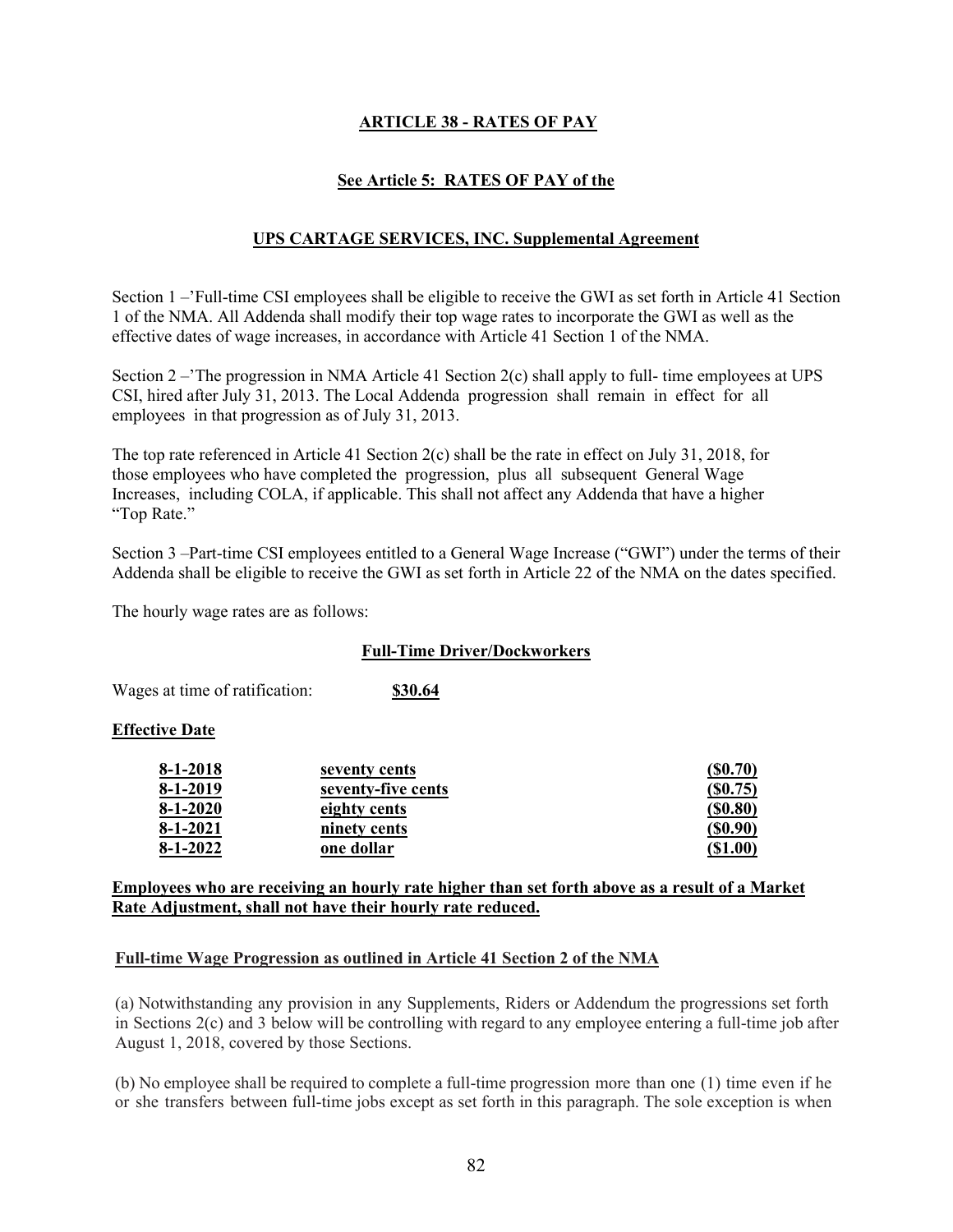an employee is awarded a package car or feeder driver job and has not previously held a full-time job which includes driving duties. In such event, the employee will have a break-in rate equal to the employee's current wage rate until six (6) months from the date the employee entered the job. The employee will then go to the prevailing top rate. A part-time air driver who has completed the Article 40 progression, bids a full-time inside job and then a driver job within two (2) years shall have the same break-in period.

(c) The progression for employees entering a package car driving, feeder, or other full-time job (other than an air driver, Article 43 jobs or a job covered by Sections 3, 4 or 6 below) after August 1, 2018, shall be as follows:

| <b>Start</b>            | 21.00 |
|-------------------------|-------|
| Twelve (12) months      | 23.00 |
| Twenty-four (24) months | 24.00 |
| Thirty-six (36) months  | 28.75 |
| Forty-eight (48) months | Top   |
|                         | Rate  |

Part-time employees on the payroll as of July 31, 2018, who subsequently are promoted to full-time employment under this paragraph will be red circled until such time as the calculated progression rate exceeds that rate. The transfer date will become his/her full-time start date for purposes of applying the above progression.

#### **See NMA Article 22 Section 5(a). Wages Part-time Employees**

(a) All part-time employees who have attained seniority as of August 1, 2018, will receive the following general wage increases for each contract year but will in no case receive less than the hourly start rate specified on August 1st 2018-2022 as set forth in (b) below. The total wage increase for each year will be as follows:

| $8-1-2018$     | seventy cents      | (S0.70)        |
|----------------|--------------------|----------------|
| $8-1-2019$     | seventy-five cents | (S0.75)        |
| $8 - 1 - 2020$ | eighty cents       | $($ \$0.80)    |
| $8-1-2021$     | ninety cents       | (S0.90)        |
| $8 - 1 - 2022$ | one dollar         | $($ \$1.00 $)$ |

#### **Part-Time Driver/Dockworkers**

Wages at time of ratification **24.27**

Effective Date (concurrent with beginning of payroll week)

| $8-1-2018$     | seventy cents      | (S0.70)     |
|----------------|--------------------|-------------|
| $8-1-2019$     | seventy-five cents | (S0.75)     |
| $8-1-2020$     | eighty cents       | $($ \$0.80) |
| $8 - 1 - 2021$ | ninety cents       | (S0.90)     |
| $8-1-2022$     | one dollar         | ( \$1.00)   |

Employees who are receiving an hourly rate higher than set forth above as a result of a Market Rate Adjustment, shall not have their hourly rate reduced.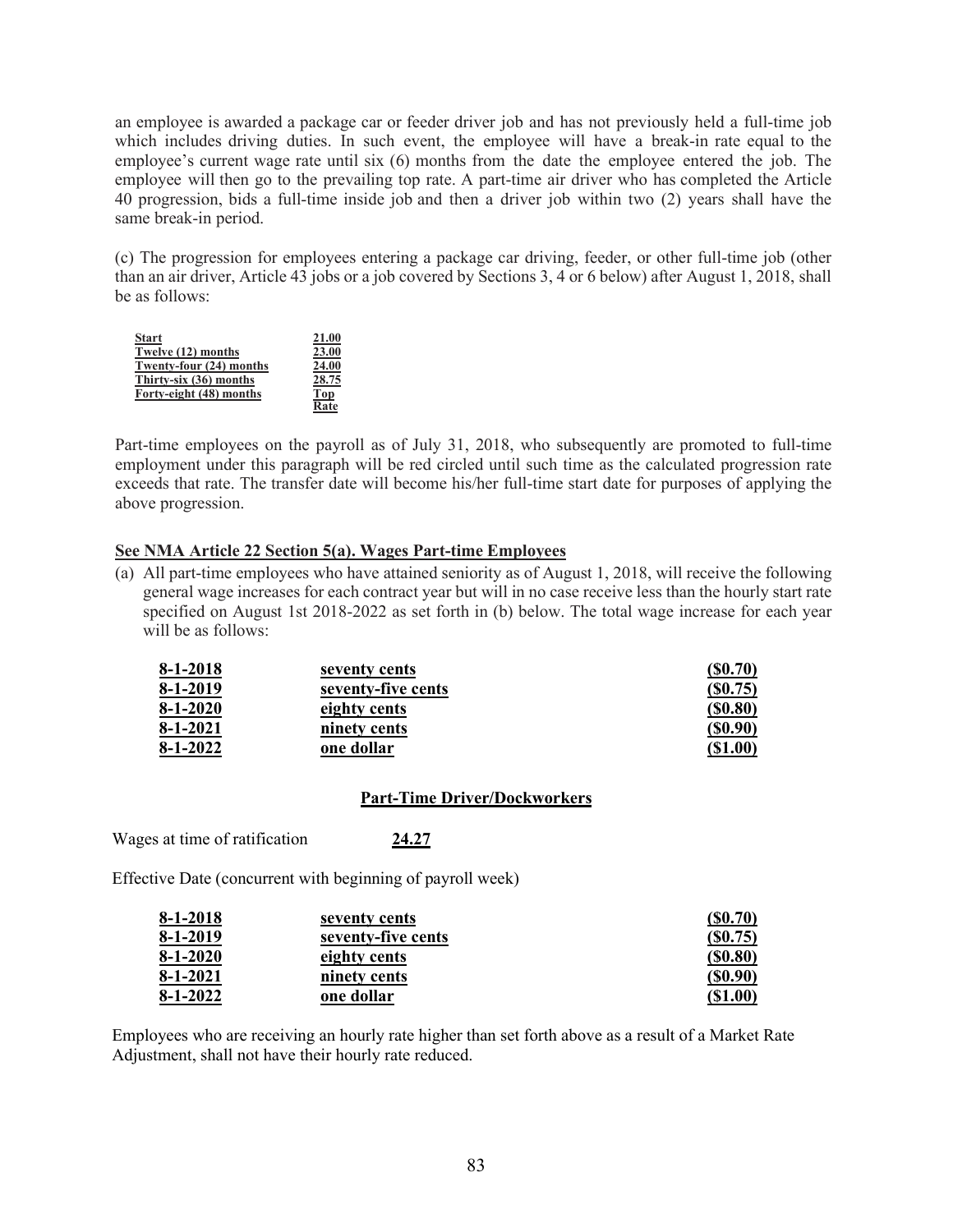#### **SECTION 2. New Hire Rate of Pay/Wage Rate Progression**

**NOTE:**New hire / wage rate progression applies if in either full-time or part- time category or promotion / conversion from part-time to full-time or vice versa. Therefore, any new hire after date of ratification will not reach 100% contract rate in either full-time or part-time category until their third (3<sup>rd</sup>) anniversary.

# **SECTION 2a. Part-Time Dockworkers See Article 18: Part-Time Dockworkers of the UPS**

# **CARTAGE SERVICES, INC. Supplemental Agreement and Article 22 Section 5 of the NMA.**

(a) Part-time Employees

All part-time employees who have attained seniority as of August 1, 2018, will receive the following general wage increases for each contract year but will in no case receive less than the hourly start rate specified on August 1st 2018-2022 as set forth in (b) below. The total wage increase for each year will be as follows:

| $8 - 1 - 2018$ | seventy cents      | (S0.70)        |
|----------------|--------------------|----------------|
| $8-1-2019$     | seventy-five cents | (S0.75)        |
| $8-1-2020$     | eighty cents       | $($ \$0.80)    |
| $8-1-2021$     | ninety cents       | $($ \$0.90 $)$ |
| $8 - 1 - 2022$ | one dollar         | (S1.00)        |

(b) Newly hired part-time employees

In recognition of the fact that all of the Company's part-time jobs require skills and to eliminate the two (2) tier progression existing in prior contracts, the parties have agreed to establish one uniform hourly rate for part-time employees who would have been subject to a progression. As such, all part-time employees, who are hired or reach seniority after August 1, 2018, will be paid according to the following wage schedules:

| <b>August 1, 2018</b> | \$13.00 |
|-----------------------|---------|
| <b>August 1, 2019</b> | \$14.00 |
| <b>August 1, 2020</b> | \$14.50 |
| <b>August 1, 2021</b> | \$15.00 |
| <b>August 1, 2022</b> | \$15.50 |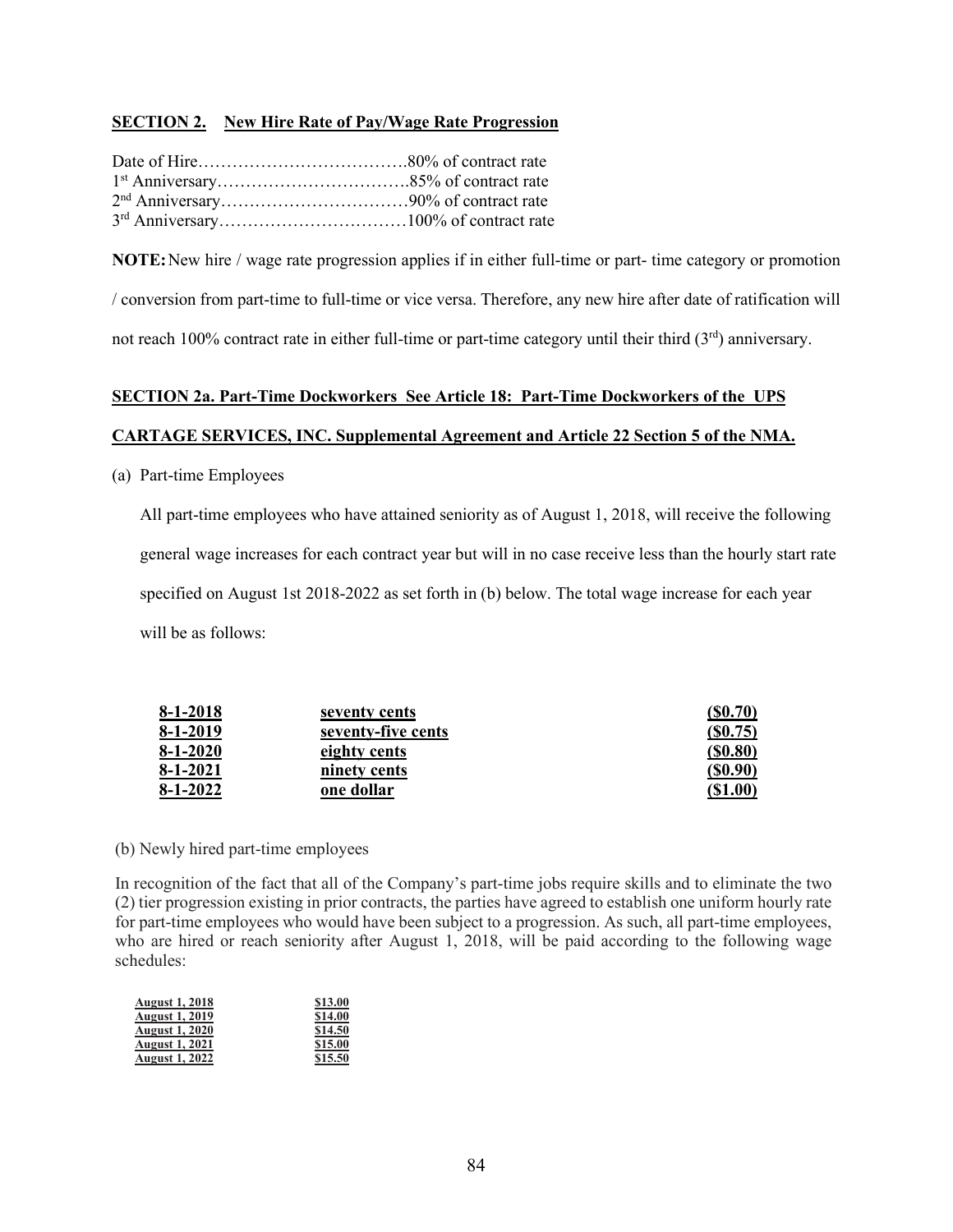(c) The wage rates and increases provided in (a) and (b) shall be a minimum.

(d) All part-time employees governed by this Article shall be provided a minimum daily three and onehalf (3-1/2) hour guarantee.

(e) Seniority part-time employees who are receiving an hourly rate higher than set forth above in Section (b), as a result of a Market Rate Adjustment, shall not have their hourly rate reduced due to the implementation of this Article.

## **SECTION 3. Overtime Hours**

All hours worked in excess of eight (8) in a workday or over forty (40) in a work week shall be paid at time and one-half  $(1 \frac{1}{2})$  of the applicable rate, except in the case of four (4) ten (10) hour shifts. Overtime shall be paid in excess of ten (10) straight hours worked per day.

**Section 4. Split-Shift Pay** – When and if split shifts are used in accordance with Article #8, Section 4, the

following will apply:

- (A) Split shift return to service center or home: no pay
- (B) Split shift: no return

Over one (1) hour up to two (2) hours =  $$6.00$ 

Over two (2) hours to four (4) hours =  $$12.00$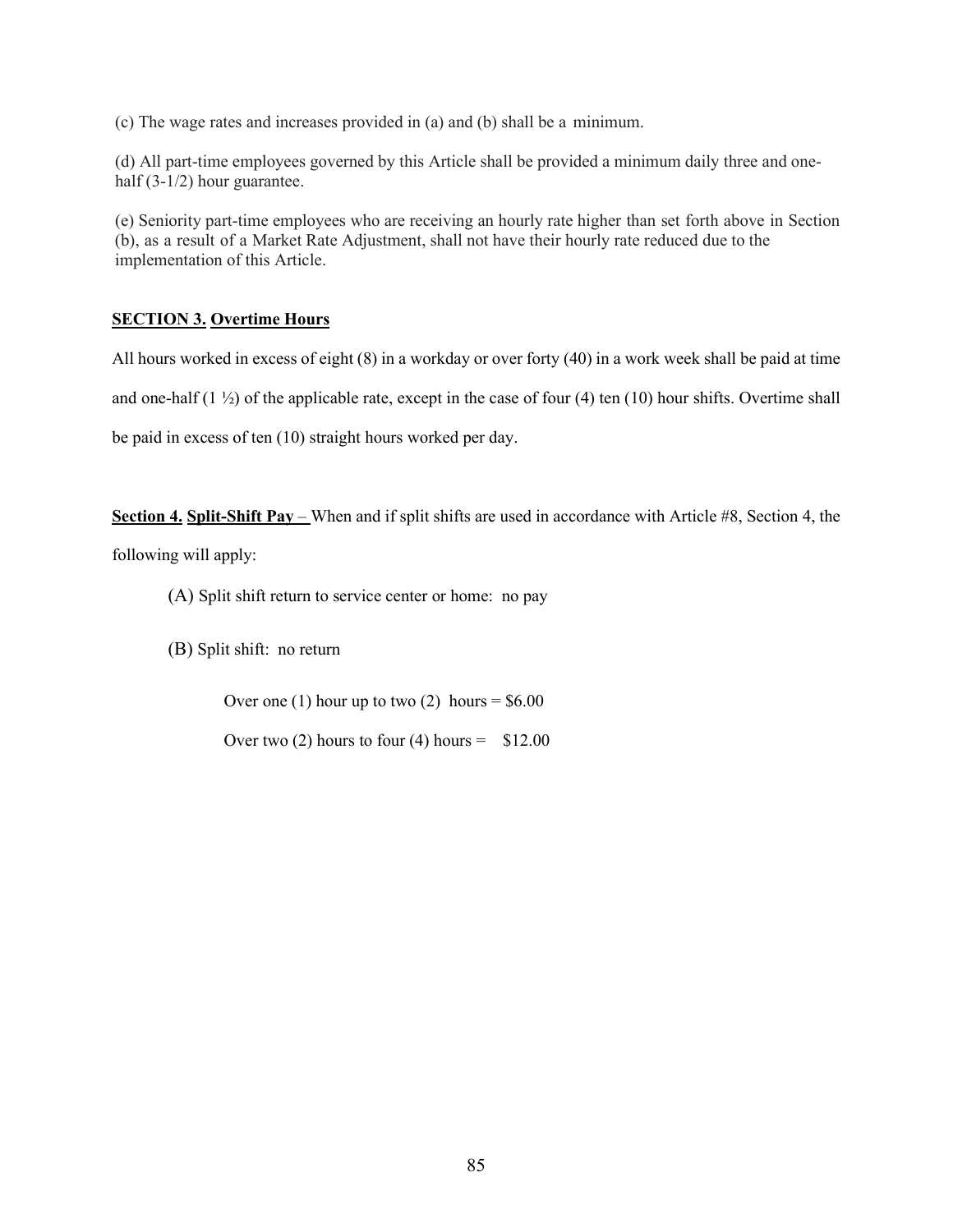# **ARTICLE 39 - HEALTH & WELFARE**

# **See Article 3: HEALTH & WELFARE of the**

# **UPS CARTAGE SERVICES, INC. Supplemental Agreement**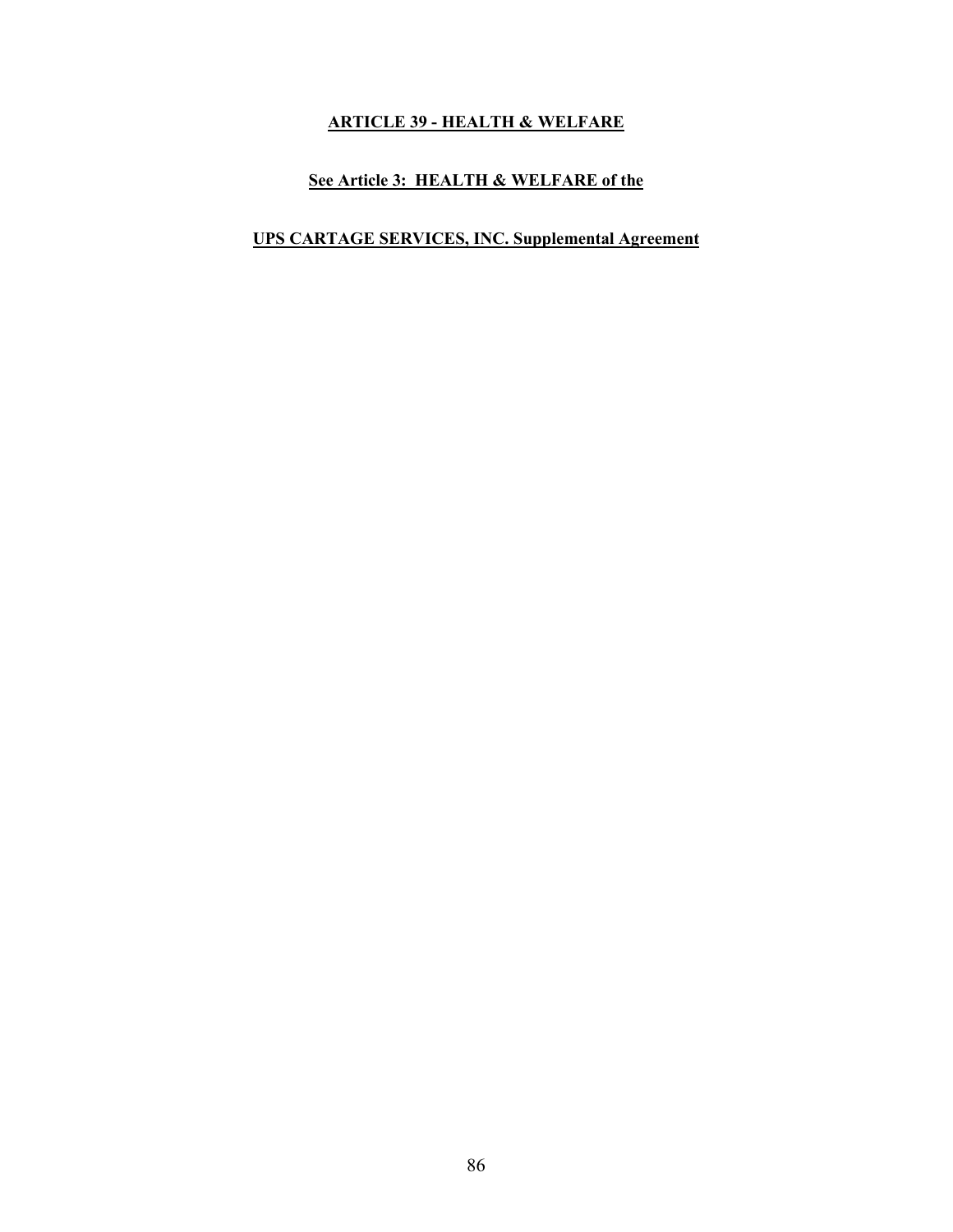#### **ARTICLE #40 – PENSION COVERAGE**

#### **See Article 3: HEALTH & WELFARE and PENSION of the UPS CARTAGE SERVICES, INC.**

#### **Supplemental Agreement**

#### **UPS PENSION PLAN EARLY RETIREMENT REDUCTION FACTORS**

#### **AGE EFFECTIVE DECEMBER 19, 2004**

| 55              | 55%  |
|-----------------|------|
| $\frac{56}{57}$ | 58%  |
|                 | 62%  |
| $\frac{58}{59}$ | 66%  |
|                 | 73%  |
| 60              | 80%  |
| 61              | 86%  |
| 62              | 100% |
| 63              | 100% |
| 64              | 100% |
| $\overline{65}$ | 100% |
|                 |      |

#### **UPS PENSION PLAN DEFERRED EARLY RETIREMENT REDUCTION FACTORS**

|                                    | 38%  |
|------------------------------------|------|
| $\frac{55}{56}$                    | 43%  |
| $\overline{57}$                    | 48%  |
| $\frac{58}{59}$                    | 53%  |
|                                    | 58%  |
| 60                                 | 63%  |
| 61                                 | 68%  |
|                                    | 73%  |
| $\frac{62}{63}$<br>$\frac{63}{64}$ | 82%  |
|                                    | 91%  |
|                                    | 100% |

**NOTE: The UPS Pension Plan benefit recognizes service earned with the prior plan "Emery Hourly Employee's Pension Plan" for purposes of meeting certain eligibility criteria, e.g., participation, vesting, etc. The benefits accrued prior to the acquisition are based on the service at the acquisition date and are based on the accrual rates established in the "Emery Hourly Employee's Pension Plan." All changes in the benefit accrual rates negotiated since the acquisition apply to the service years earned with UPS, which means the UPS Cartage accrual rates do not apply to years earned in the Emery plan. The Emery plan accrual rates remain the same for that plan and any vested benefits accrued in that p0lan will ultimately be paid by that plan.**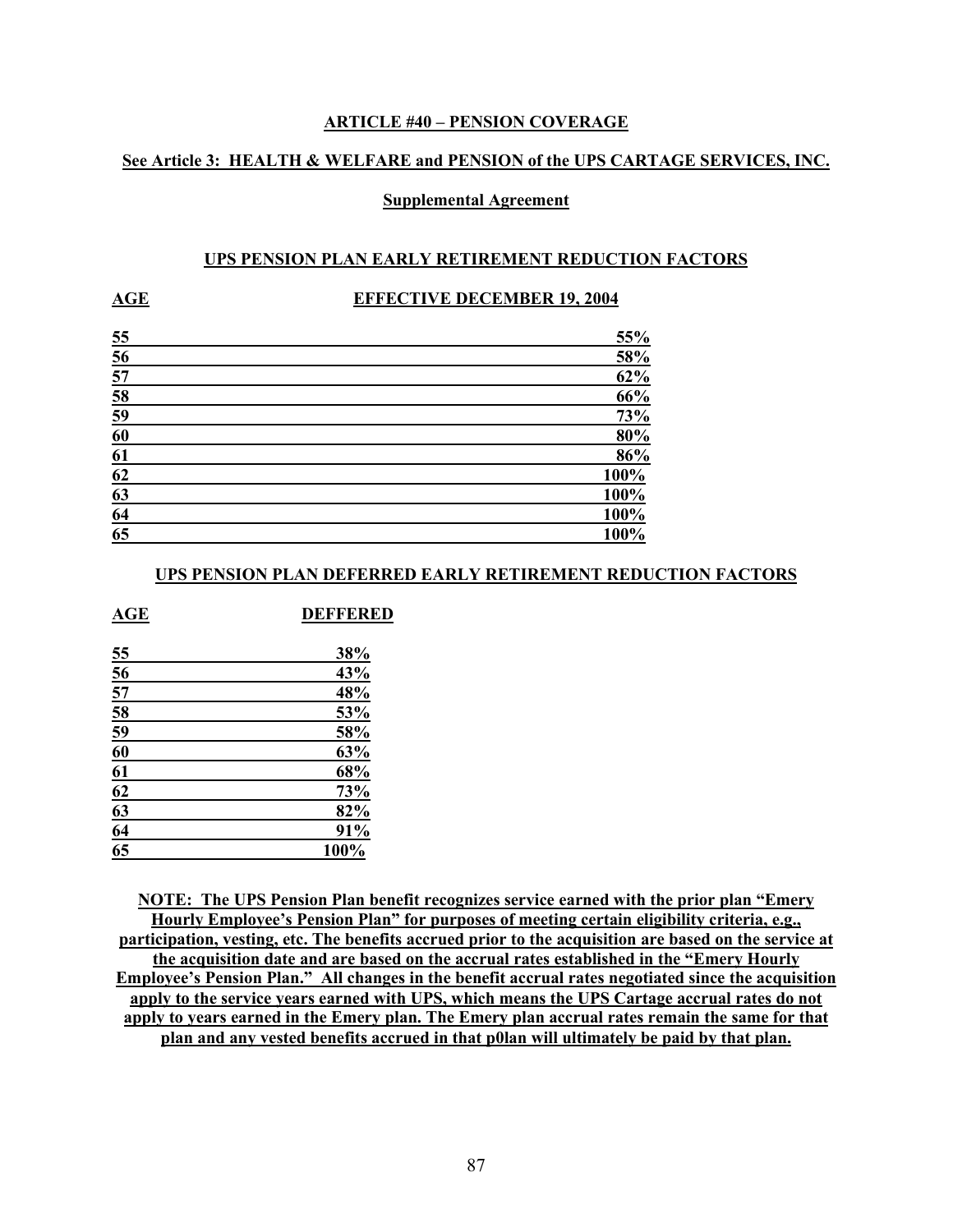# **ARTICLE 41 - SICK PAY / SHORT-TERM DISABILITY See Article 3: HEALTH & WELFARE AND PENSION of the**

# **UPS CARTAGE SERVICES, INC. Supplemental Agreement**

**SECTION 1.** Full-time and regular part-time employees become eligible for coverage under the Sick Pay / Short-Term disability after the completion of ninety (90) days of service. A regular part-time employee who qualifies for benefits shall be eligible for sick pay / short term disability benefits. Employees will be covered on the date they become eligible provided the employee is not away from work due to an illness or disability when the employee first became eligible.

#### **SECTION 2.**

- 1. Effective January 1, 2003, employees shall accumulate five (5) sick days per year.
- 2. Sick leave not used by December  $31<sup>st</sup>$  of any year will be paid no later than the regular pay period for the week of December  $31<sup>st</sup>$  at the hourly rate then in existence.
- 3. Sick leave shall be paid on the first day of illness.
- 4. Employees must notify the Employer two (2) hours prior to his/her start time.
- 5. Regular part-time employees who qualify for benefits shall be eligible for sick pay based on four (4) hours per day.
- 6.

#### **SECTION 3. (A) Eligibility for Daily Sick Leave Benefits**

- 1. Employees must be listed on the seniority roster (active or inactive) at the commencement of each contract year (December 1<sup>st</sup>) and have remained continuously on such seniority roster at the time sick leave payments are claimed.
- 2. In order to be eligible for daily sick leave payments, the eligible employee must be on the active seniority roster at the time of illness or accident.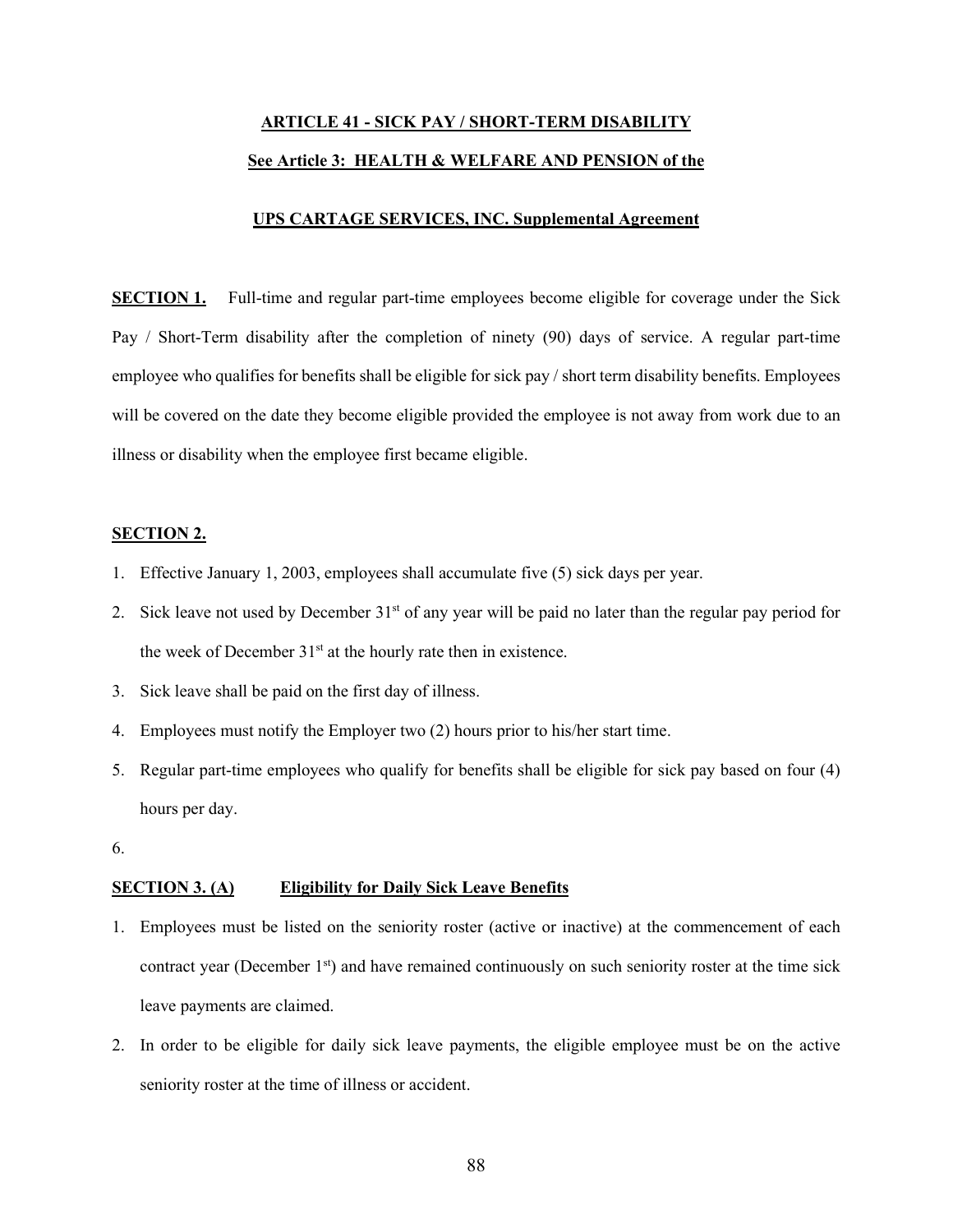- 3. Employees on the inactive seniority roster prior to the contract year due to layoff or long-term illness or injury are not eligible to receive sick leave. Once the employee returns to work, he/she shall be eligible for sick leave occurring after that date.
- 4. A newly hired full-time or regular part-time employee who has completed ninety (90) days of service will qualify for sick days the first year as follows:
	- a. If hired in the first quarter (January, February, March, employee shall be eligible for five (5) sick days.
	- b. If hired in the second quarter (April, May, June), employee shall be eligible for four (4) sick days.
	- c. If hired in the third quarter (July, August, September), employee shall be eligible for three (3) sick days.
	- d. If hired in the fourth quarter (October, November, December), employee shall be eligible for two (2) sick days.

# **SECTION 3. (B) Eligibility for Payment of Unused Sick Leave**

- 1. Sick leave not used by December  $31<sup>st</sup>$  of any calendar year will be calculated at the applicable hourly rate in existence on that date.
- 2. A laid-off employee is due sick leave benefits only if that employee meets the qualifications for payment of unused sick benefits at the end of the calendar year.

# **Section 4. (A)** Short-Term Disability See Article 34 Section 2 TEAMCARE & **Section 3 CSI Health and Pension Coverage: of the NATIONAL MASTER UNITED PARCEL SERVICE AGREEMENT**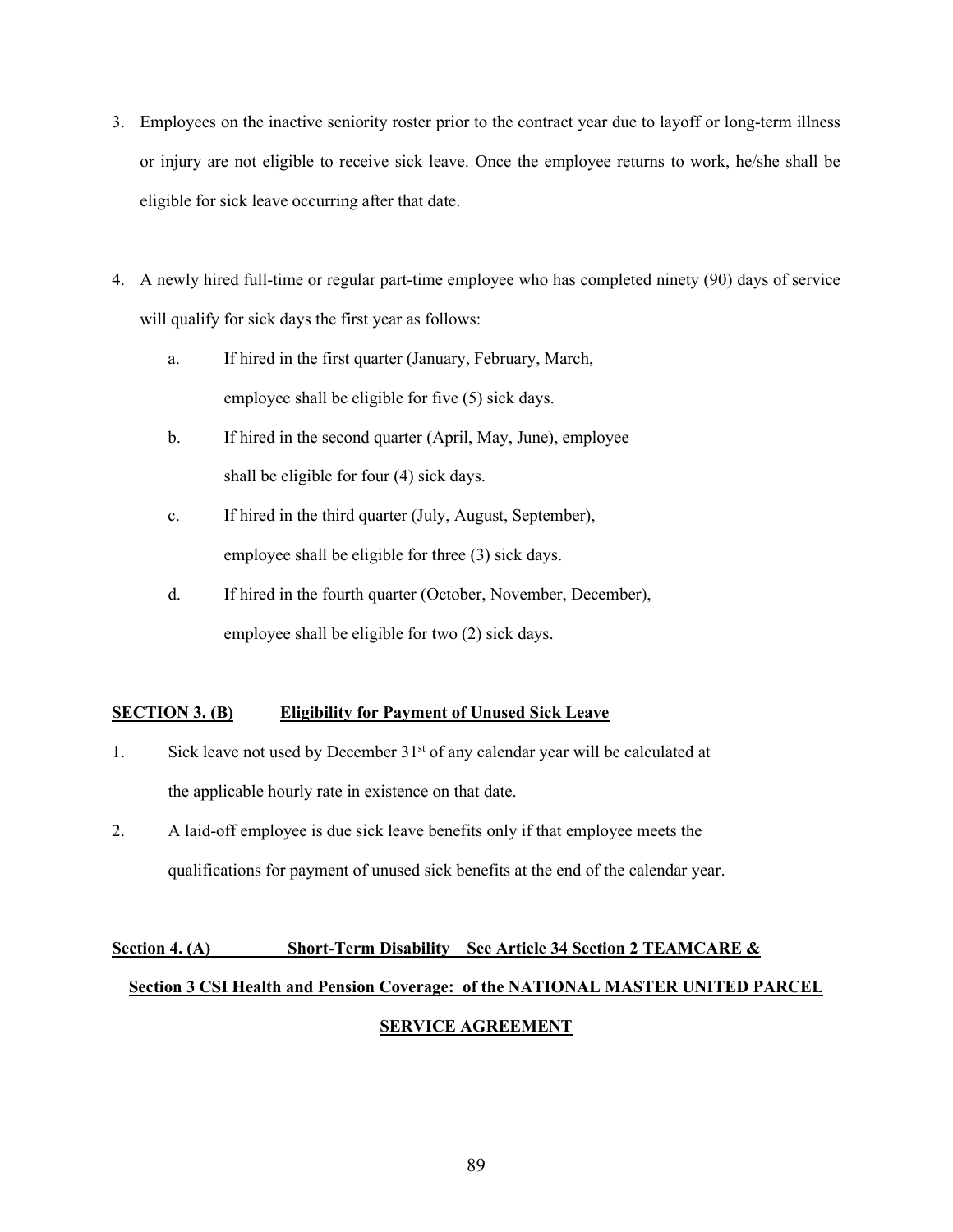#### **Section 4. (B) Long – Term Disability (Full Time)**

#### **See Article 34 Section 1J Long Term Disability of the NATIONAL MASTER UNITED PARCEL SERVICE AGREEMENT**

#### **Section 4. (C) Elimination Period Bridge**

If an employee is in the new plan and qualifies for short-term disability benefits as approved by the plan administrator, the first five (5) sick days identified in Section 2 (1) of this Article can be applied toward the first five  $(5)$  days of the elimination period. To bridge the gap, the 6-10<sup>th</sup> day elimination period will be paid once per calendar year at 66 2/3 percent, administered by the service center / unit, paid via payroll.

If the five (5) sick days identified in Section 2 (1) of this Article are used entirely or in part, prior to the commencement of a disability, any portion of the waiting period not otherwise covered will not be paid through the sick leave or STD plans.

(Refer to Article 39 – Health and Welfare, page 93, with regards to plan modifications)…

**Section 4.(D).** If an employee is on short-term disability through the end of a calendar year, the employee must return to work a minimum of one (1) full day in the following calendar year to be eligible for the annual five (5) sick day benefit and short-term disability benefit for that next calendar year.

**SECTION 5.** If employees fall below the hours required for eligibility of benefits, they will be notified in advance when their benefits will cease.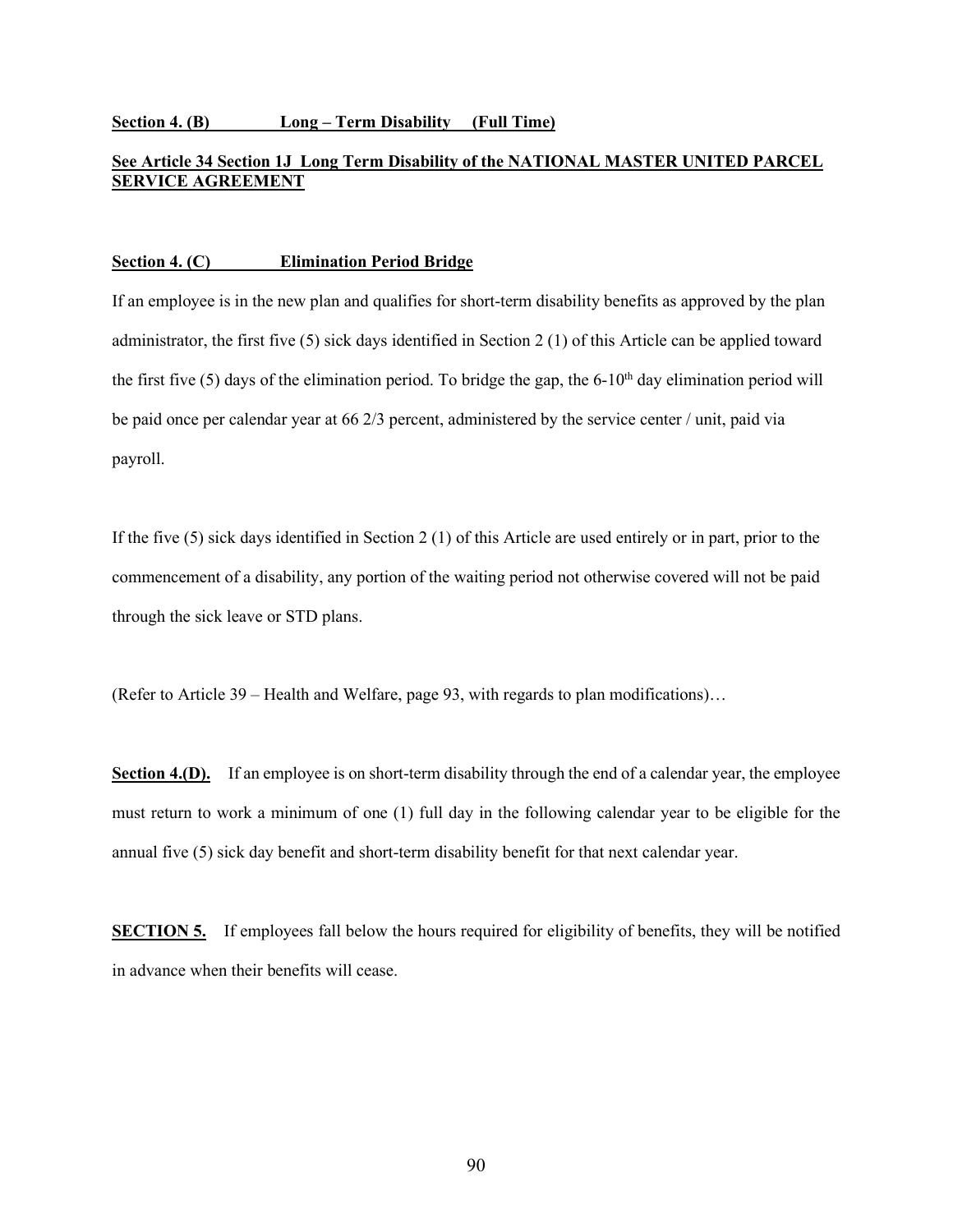#### **ARTICLE 42 - MAINTENANCE OF STANDARDS**

#### **See Article 7 : MAINTENANCE OF STANDARDS of the**

#### **UPS CARTAGE SERVICES, INC. Supplemental Agreement**

The Employer agrees that all the conditions of employment relating to wages, hours of work, overtime differentials and general working conditions shall be maintained at no less than the highest standards in effect at the time of the signing of this Agreement, and the conditions of employment shall be changed whenever specific provisions for change are made elsewhere in the Agreement. It is agreed that the provision of this section shall not apply to inadvertent or bona fide errors made by the Employer or the Union in applying the terms and conditions of this Agreement. Such bona fide errors may be corrected at any time. Any disagreement between the Local Union and the Employer with

respect to this matter shall be subject to the Grievance Procedure. This provision does not give the Employer the right to impose or continue wages, hours, and working conditions less than those contained in this Agreement.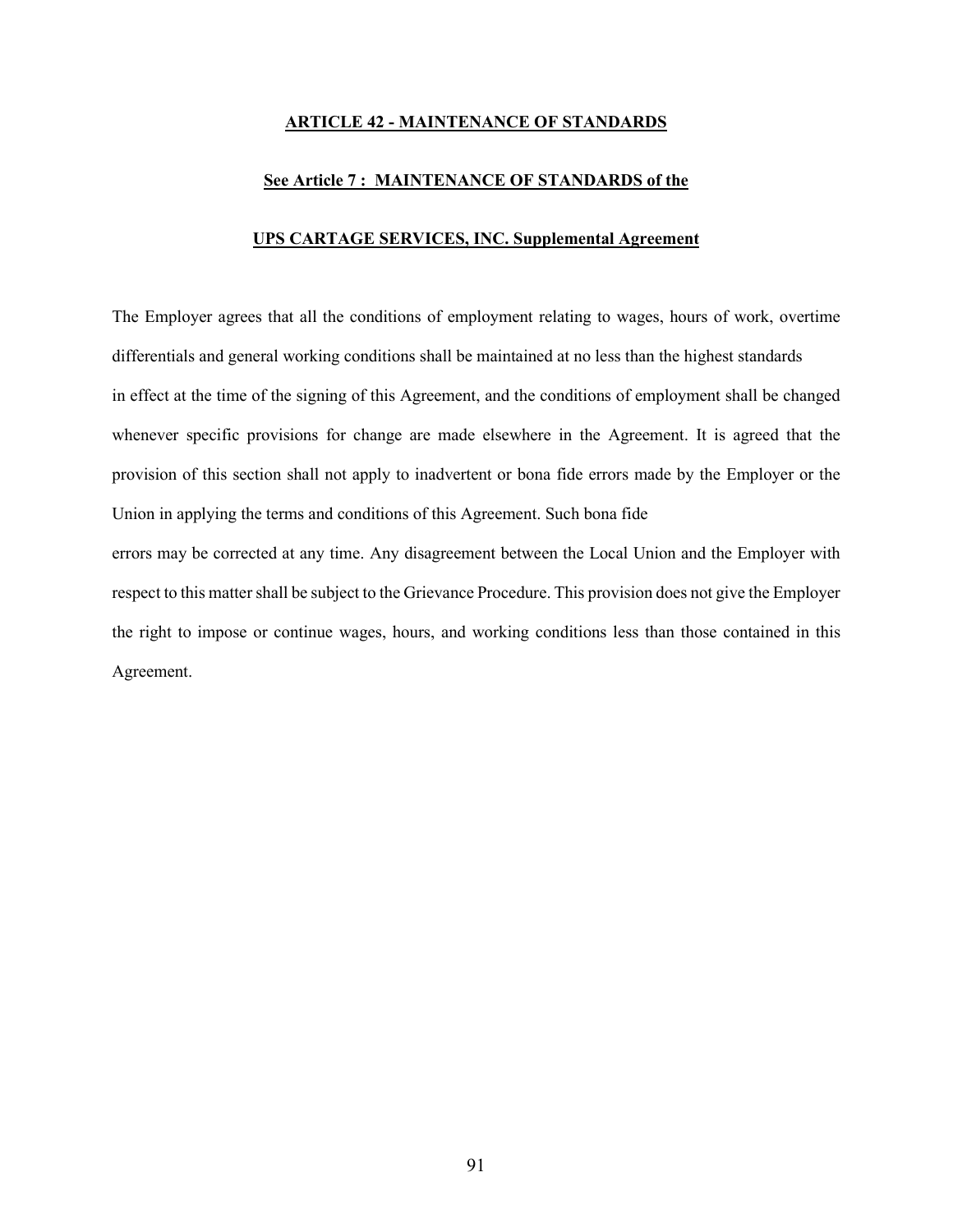#### **ARTICLE 43 - SAFE DRIVING**

**SECTION 1.** To promote and encourage safe driving behavior, thus minimizing the human and dollar losses associated with accidents.

**SECTION 2.** It is the Company's intention to recognize and award safe driving credit points to those eligible employees who have driven safely for a specific period of time. Conversely, those eligible employees who are involved in preventable accident situations will be assessed accident points based on the type of accident incurred.

**SECTION 3. Procedures** - For each 12-month period free of preventable accidents, employees will receive a credit of one and one quarter  $(1 \frac{1}{4})$  points, up to a maximum of eight (8) points.

Employees may not receive credit points while preventable accident points remain on their driving record. Points are credited on the 12-month anniversary of the clean driving record (e.g., if accident points are cleared from your record on June 1<sup>st</sup>, you will be credited one (1) point on June 1<sup>st</sup> on the subsequent year).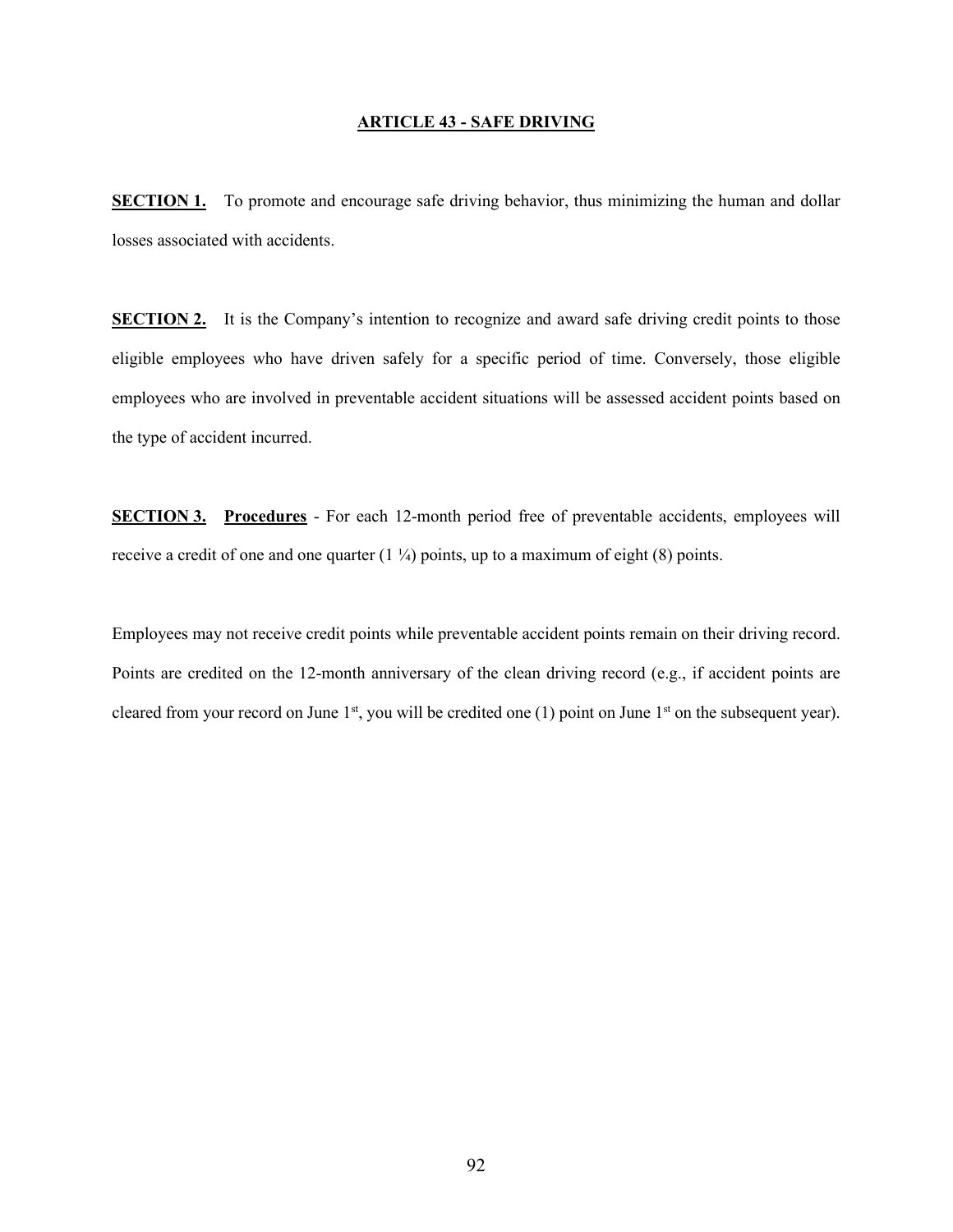#### **SECTION 4. Point Schedule**

The point schedule is as follows:

| <b>TYPE OF ACCIDENT</b>                    | <b>POINT VALUE</b> |  |
|--------------------------------------------|--------------------|--|
| Struck stationary aircraft (grounded)      | Termination        |  |
| Unreported accident                        | Termination        |  |
| Head-on (our vehicle left of center)       |                    |  |
| Roll-away                                  |                    |  |
| Struck stationary aircraft (airworthy)     | 6                  |  |
| Hit pedestrian, bicyclist, or motorcyclist | 6                  |  |
| Hit other vehicle in rear                  | 5                  |  |
| Intersection                               | 4                  |  |
| Upset or roll-over                         | 4                  |  |
| Backing                                    | 3                  |  |
| Struck parked car                          | 3                  |  |
| Sideswipe                                  | 3                  |  |
| Hit fixed object                           | 3                  |  |
| Ran off roadway                            | 3                  |  |
| Miscellaneous                              | $\overline{2}$     |  |
| Incident (limit 1 per year)                |                    |  |

The following criteria must be met to allow the use of the incident category:

- A. No property damage involved or very minor damage such as a paint rub, minor dent, or ding on either vehicle.
- B. No bodily injury to either party may be involved.
- C. Every employee may only be allowed one (1) incident per calendar year without adverse effect on accident points or award program status. The second such occurrence rates as a preventable accident.
- D. An example of an incident would be if a vehicle brushed against a guard rail in our service center resulting in a small paint rub. A brush against an occupied automobile in the street producing the same paint rub injuring a person would be classified as a preventable accident.
- E. All incidents must be reported.

**SECTION 5.** Accidents During the Probationary Period - New employees charged with accidents totaling three (3) or more points during the probationary period (i.e., the first thirty (30) working days) will be discharged. During this probationary period, preventable accidents totaling less than three (3) points will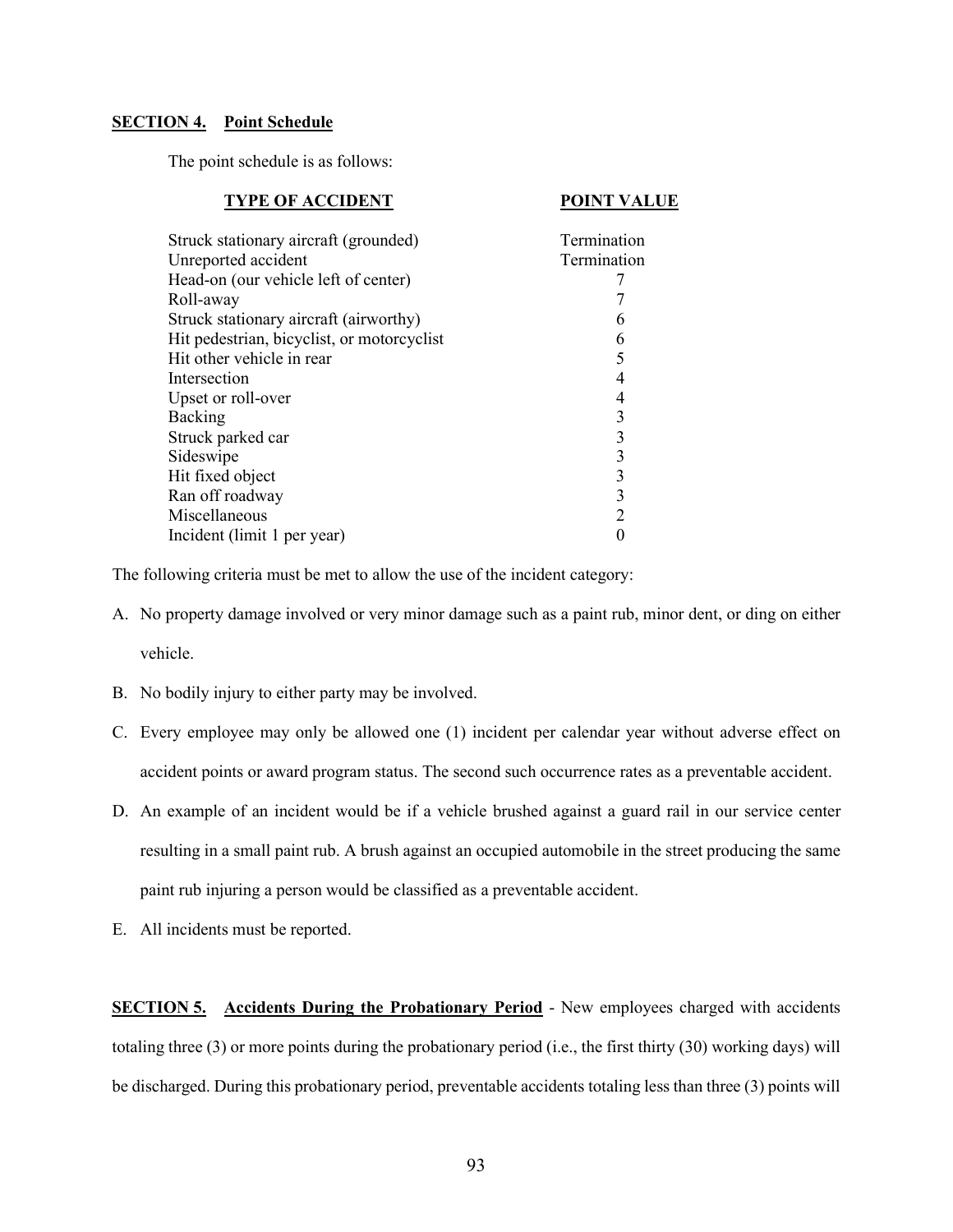be carried forward and charged against the driving record in the normal manner. A probationary employee is not entitled to the appeal procedure.

#### **SECTION 6. Discipline / Discharge for Accumulated Accident Points**

Employees who accumulate four (4) points or more will be suspended for two (2) days. Employees who accumulate six (6) points or more will be suspended for three (3) days. Employees who accumulate eight (8) points or more will be discharged.

#### *Notification of Accident Ruling*

Employees involved in a preventable accident will be advised by the local Manager**/**Supervisor of the number of points charged against the employee's driving record. The employee will be advised and provided a written document by their local Manager/Supervisor with a copy to the local Union by certified mail or confirmed fax advising the number of points charged against their driving period. The employee must also be advised that any requests for an Accident review board hearing must be made in writing to the service center Manager within five (5) business days after receiving the notification.

#### **SECTION 7. Reducing Points**

Employees charged with a preventable accident are eligible for the following point reductions:

- No preventable accidents for the twelve (12) months following an accident ruled preventable will reduce the employees point total by fifty percent.
- No preventable accidents for twenty-four (24) months following the preventable accident will remove the remaining points and puts the employee's driving record at zero points.
- Fractions of points will be rounded down to the next whole number.

#### **SECTION 8. Appeal Procedures**

Accident Review Boards are established to provide employees an opportunity to appeal preventable ruling.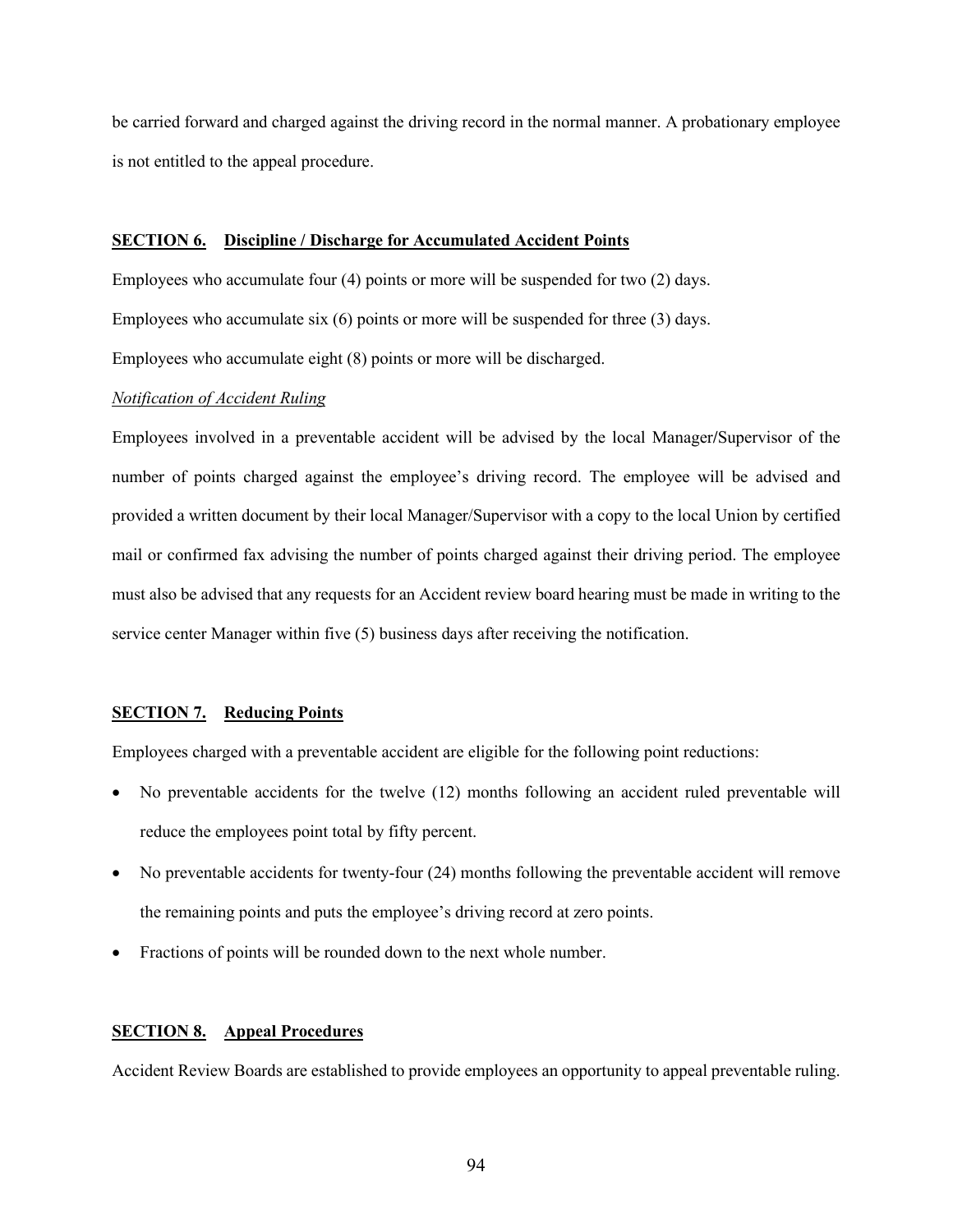- It is the employee's responsibility to provide a thorough, clear, concise statement of facts on any accident report which will allow a ruling to be made. Incomplete / inaccurate reports are unacceptable.
- Employees must give their Service Center Manager a written request for a hearing within five (5) business days after receiving notification of the preventable ruling. This request must include new or additional facts, witnesses, or related evidence to justify the hearing. The local Service Center Manager may decide if a hearing is warranted after reviewing new evidence. If the Service Center Manager feels a hearing is not justifiable, he/she must notify the employee in writing. If sufficient new evidence is presented, the Service Center Manager should contact the Area Safety Manager and arrange for a hearing before the Review Board.
- The Accident Review Board will be chaired by the Area Safety Manager/Safety Supervisor and consist of the following voting members:

Local Service Center or Operations Manager One full-time driver One part-time driver

The Area Safety Manager should explain to the members the definition of a preventable accident. Voting will be secret. Members will place their votes in an envelope, seal it, and pass to the Area Safety Manager to open and count votes and announce the decision to the Board.

Review Board members will not be given access to the past offenses or point totals of the employee in question and will only judge the offense which initiated the hearing. Within one week after a hearing, employees will receive a decision from the accident review board. The employee may contest any suspension or discharge by using the grievance procedure.

**NOTE:** The point system outlined in this policy is not intended to address all possible circumstances occurring on the road. An employee whose job performance exhibits gross negligence or gross misconduct is subject to disciplinary actions separate and apart from this policy. Disciplinary action will be taken in accordance with existing contract provisions.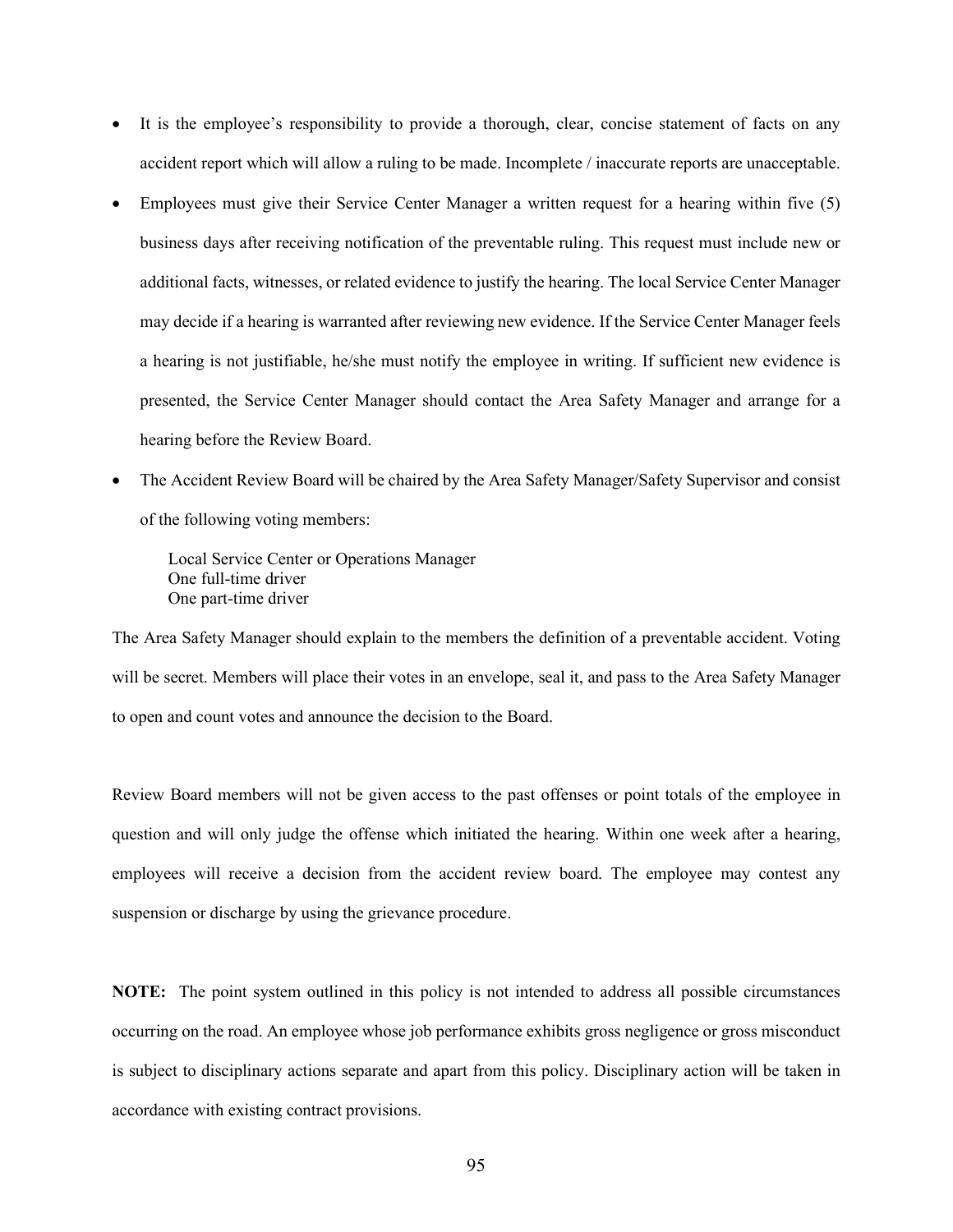#### **ARTICLE 44 - DURATION**

#### **See Article 45: DURATION of the**

#### **NATIONAL MASTER UNITED PARCEL SERVICE AGREEMENT**

#### **Section 1.**

This Agreement shall be in full force and effect from August 1, 2018, to and including July 31, 2023, and shall continue from year to year thereafter unless written notice of desire to cancel or terminate the Agreement is served by either party upon the other at least sixty

(60) days prior to the date of expiration.

#### Section 2.

Where no such cancellation or termination notice is served and the parties desire to continue said Agreement but also desire to negotiate changes or revisions in this Agreement, either party may serve upon the other a notice at least sixty (60) days prior to July 31, 2023 or July 31st of any subsequent contract year, advising that such party desires to revise or change terms or conditions of such Agreement.

#### Section 3.

Revisions agreed upon or ordered shall be effective as of August 1, 2018, unless otherwise specifically provided. The Employer or the National Negotiating Committee shall be permitted all legal or eco- nomic recourse to support their requests for revisions if the parties fail to agree therein.

#### Section 4.

In the event of an inadvertent failure by either party to give notice set forth in Sections 1 and 2 of the Article, such party may give such notice at any time prior to the termination or automatic renewal date of this Agreement. If a notice is given in accordance with the provisions of this Section, the expiration date of this agreement shall be the sixty-first (61st) day following such notice.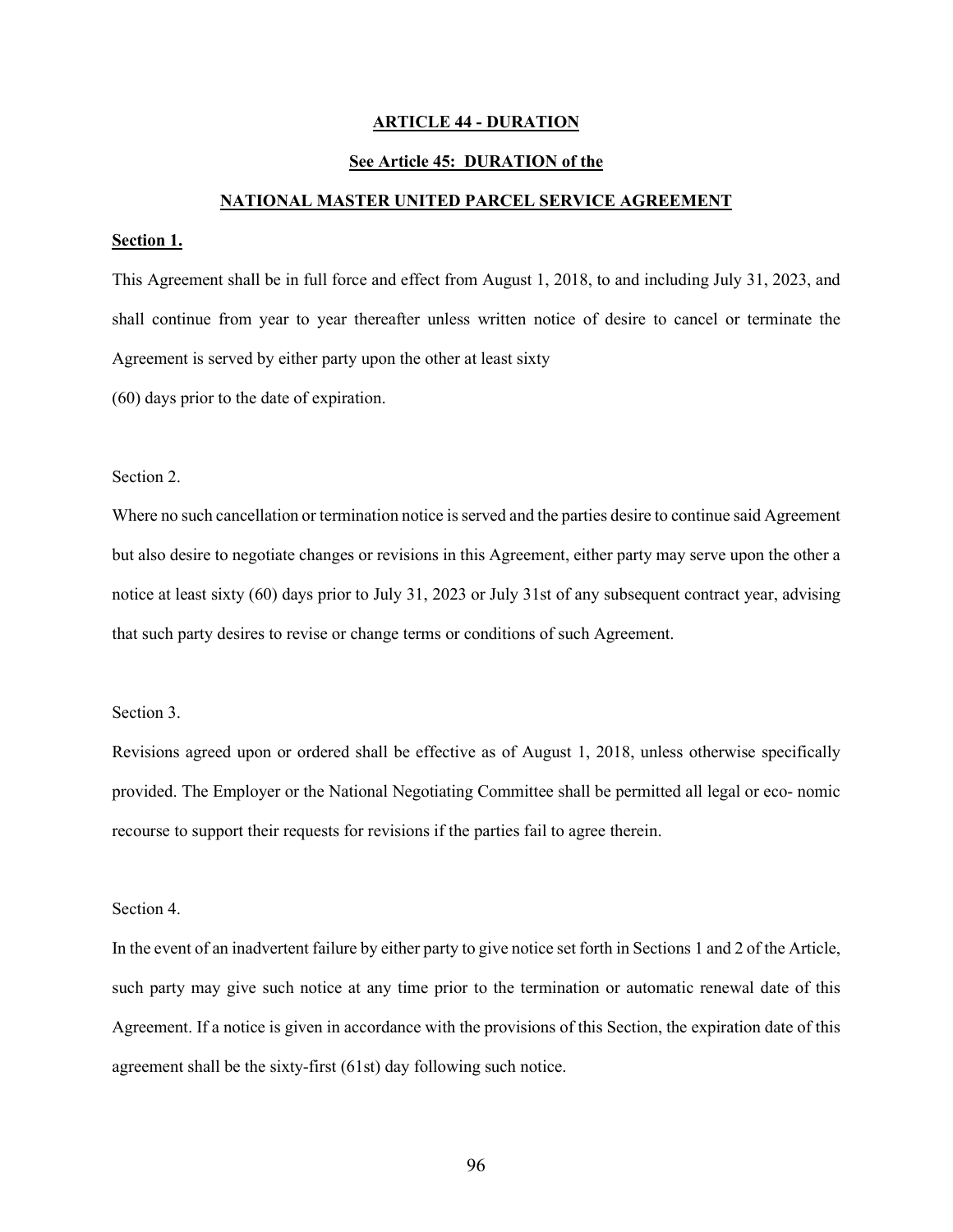#### **Between**

# **UPS Cartage Services, Inc. (C.S.I.) Freight Pickup & Delivery**

**And**

# **Teamsters C.S.I. Master Southern Region Addenda "Agreement" Negotiating Committee**

# **Discipline Resulting from Insubordination**

The parties agree, in the event of discipline resulting from insubordination, the employee will be issued at least one warning letter prior to disciplinary action being taken.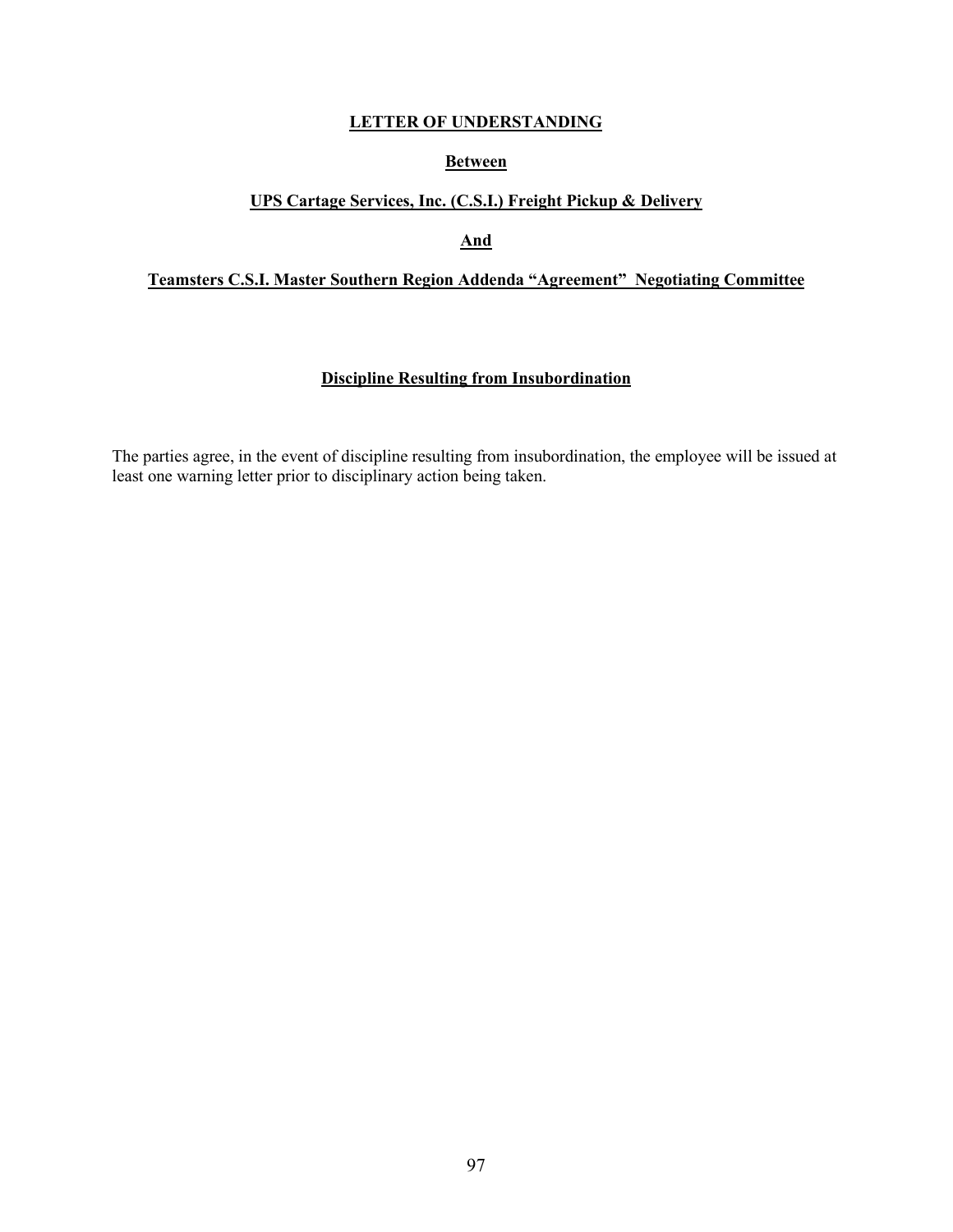## **Between**

# **UPS Cartage Services, Inc. (C.S.I.) Freight Pickup & Delivery**

**And**

# **Teamsters C.S.I. Master Southern Region Addenda "Agreement" Negotiating Committee**

#### **Language That Remains the Same After Conclusion**

The Union and the Company agree that any language that remains the same after conclusion of these negotiations shall continue to bear the same intent and interpretation as originally intended by the parties in the Master Southern Region Agreement that expired November 30, 2002.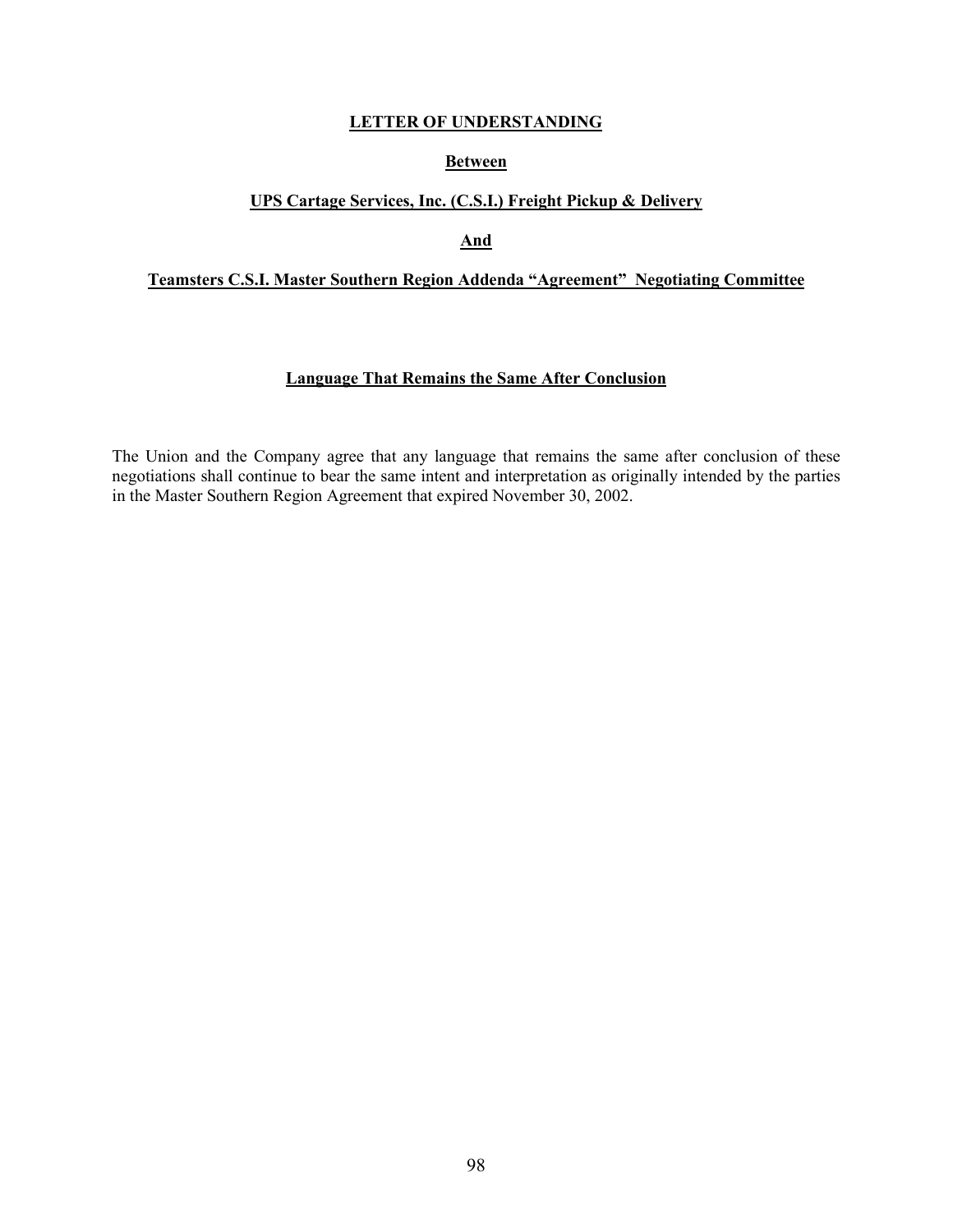#### **Between**

#### **UPS Cartage Services, Inc. (C.S.I.) Freight Pickup & Delivery**

**And**

# **Teamsters C.S.I. Master Southern Region Addenda "Agreement" Negotiating Committee**

#### **Vehicle Air Conditioning**

This will confirm our understanding that all newly leased or purchased vehicles assigned to the UPS Cartage Services, Inc. (C.S.I.) Master Southern Region Addenda locations will be equipped with air conditioning. If a vehicle is equipped with air conditioning, the air conditioning will be maintained.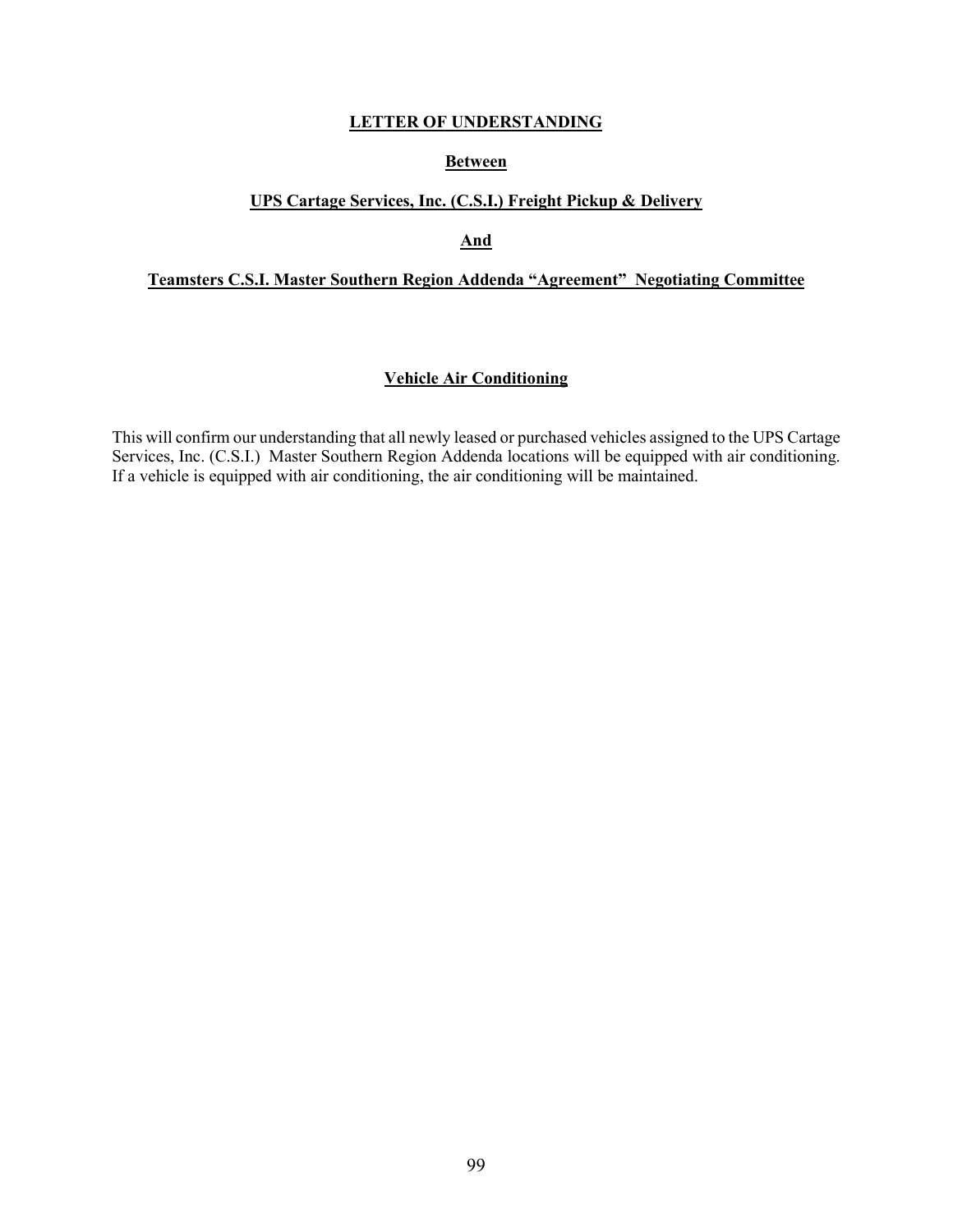#### **Between**

# **UPS Cartage Services, Inc. (C.S.I.) Freight Pickup & Delivery**

**And**

#### **Teamsters C.S.I. Master Southern Region Addenda "Agreement" Negotiating Committee**

#### **Safe Driving Credit Points**

It is understood and agreed by the parties that those employees covered under this Agreement who have remaining credit points from previous years, if applicable, (Article #43, Safe Driving, section 3), shall maintain same until used in accordance with the terms of the Safe Driving Article.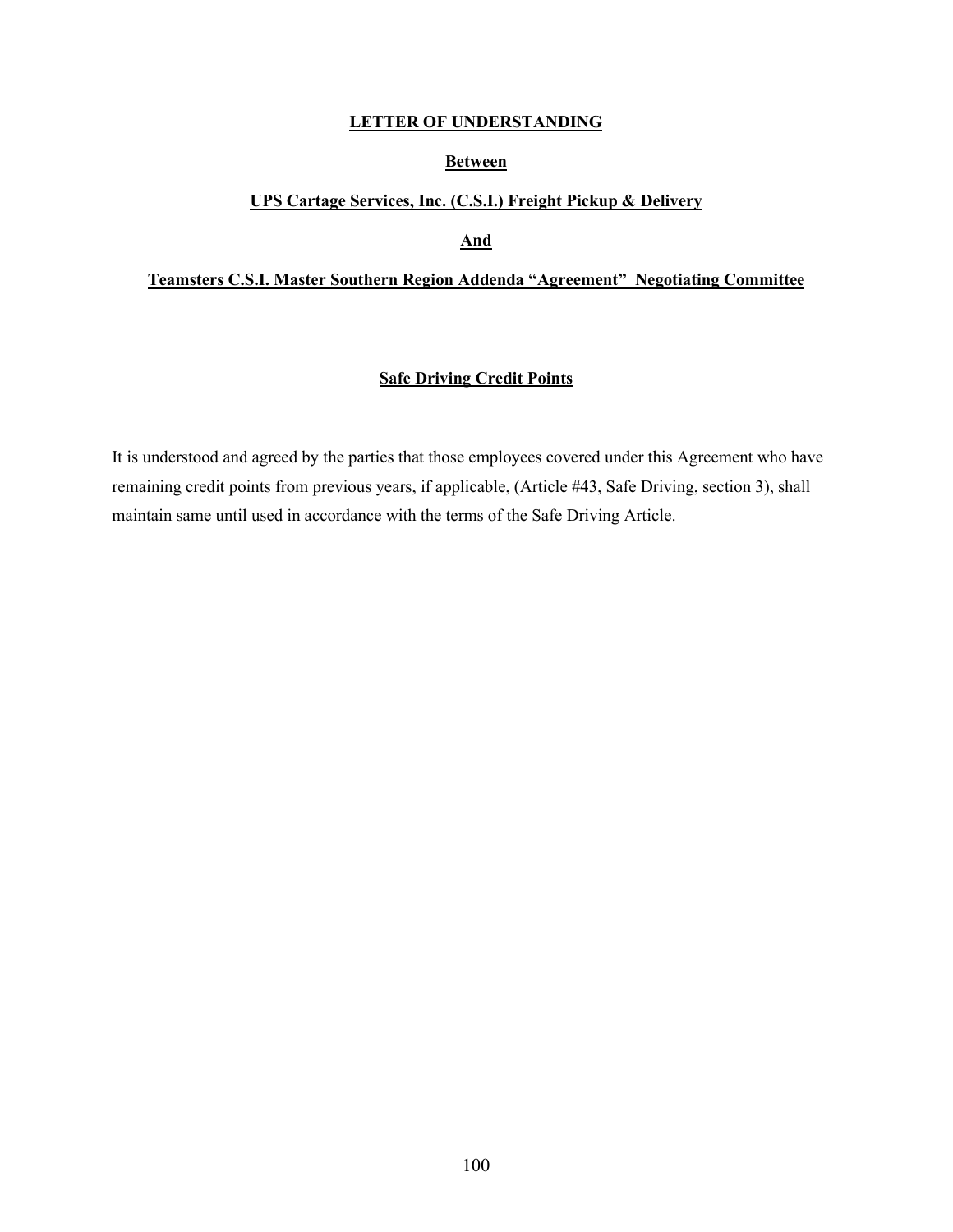#### **Between**

# **UPS Cartage Services, Inc. (C.S.I.) Freight Pickup & Delivery**

**And**

# **Teamsters C.S.I. Master Southern Region Addenda "Agreement" Negotiating Committee**

#### **Banked Sick Days**

It is understood and agreed by the parties that those employees covered under this Agreement who have "banked sick days" from previous years shall maintain those Days until exhausted. Current year eligibility shall be maintained according to Current language.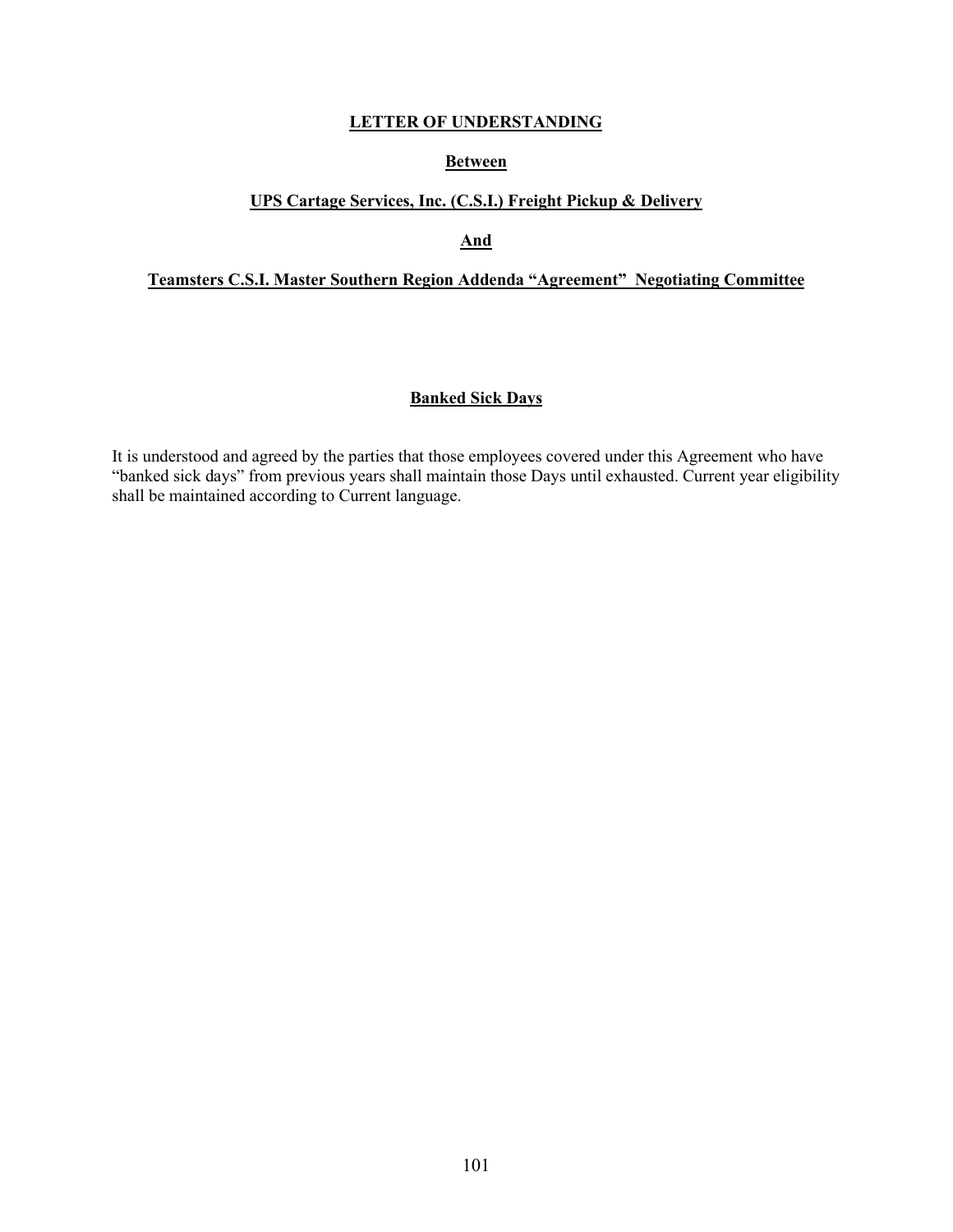#### **Between**

#### **UPS Cartage Services, Inc. (C.S.I.) Freight Pickup & Delivery**

#### **And**

#### **Teamsters C.S.I. Master Southern Region Addenda "Agreement" Negotiating Committee**

#### **General Work Rules Applies to Nashville (BNA) and Nashville HUB (HBN) ONLY Page 1 of 2**

- 1. Employees shall follow the instruction of all supervisors unless it is an unsafe act.
- 2. Rudeness to customers will not be permitted.
- 3. Insubordination is not permitted.
- 4. Employees shall not discriminate or harass any other party while on duty, internal or external, on the basis of race, color, national origin, sex, age, religion, disability, marital, veteran or any other status, protected or otherwise, for any reason.
- 5. If unable to report to work at scheduled time because of illness or emergency, employees(s), must notify a supervisor on duty as soon as the employee is aware that they are unable to report.
- 6. Outside employment that is in conflict with an employee's work schedule is not permitted, for full-time employees.
- 7. Employees shall not receive or initiate personal telephone calls, except in an emergency situation or with supervisor approval while on duty.
- 8. Lunch periods will be taken in the designated eating area.
- 9. Punctuality and regularity of attendance is required of each employee.
- 10. Posting on company bulletin boards without authorization is not permitted.
- 11. Engaging in any horseplay or fighting is not permitted on company time.
- 12. Use of company time for other than company business without prior approval is not permitted
- 13. Beards shall be trimmed and neatly groomed.
- 14. A limit of one post earring per ear is allowed. No observable body piercing allowed.
- 15. No smoking allowed in designated no smoking areas.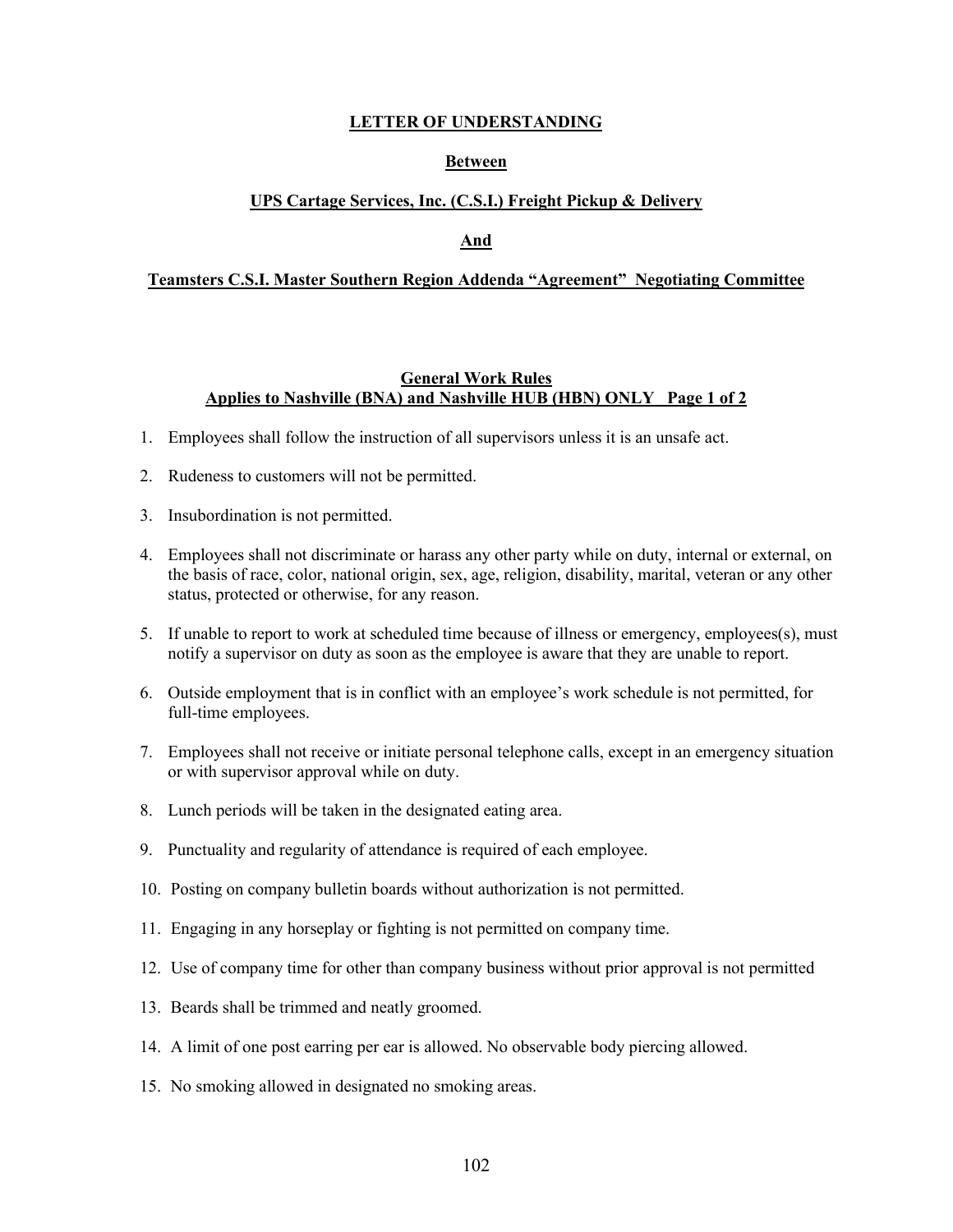#### **General Work Rules Cont. Applies to Nashville (BNA) and Nashville HUB (HBN) ONLY Page 2 of 2**

- 16. Care should be taken to **e**nsure that company vehicles and cargo are secured.
- 17. Hair must be neatly trimmed and groomed.
- 18. Personal hygiene should be maintained.
- 19. Overtime must be authorized by a supervisor.
- 20. Eating on the dock is not permitted.
- 21. Use of personal cellular phones will not be allowed while engaged in official company business.
- 22. No-pay absences are unexcused, unless approved by Supervision.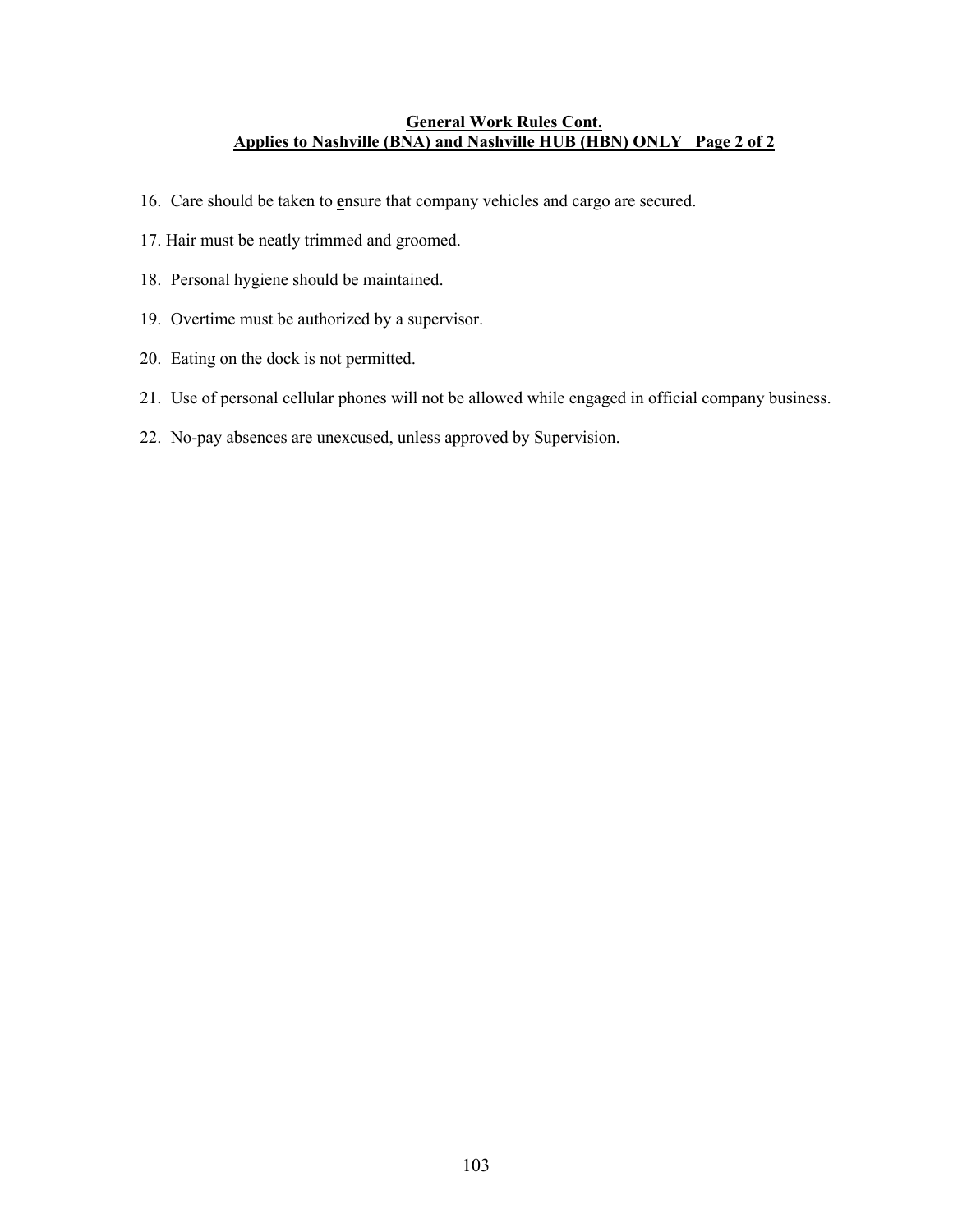#### **Between**

# **UPS Cartage Services, Inc. (C.S.I.) Freight Pickup & Delivery**

**And**

# **Teamsters C.S.I. Master Southern Region Addenda "Agreement" Negotiating Committee**

#### **Union Pins**

It is understood and agreed by the parties that Stewards shall have the right to wear union pins, identifying them as designated representative of the Local Union. The pins are not to be worn when involved with "on route" customer interactions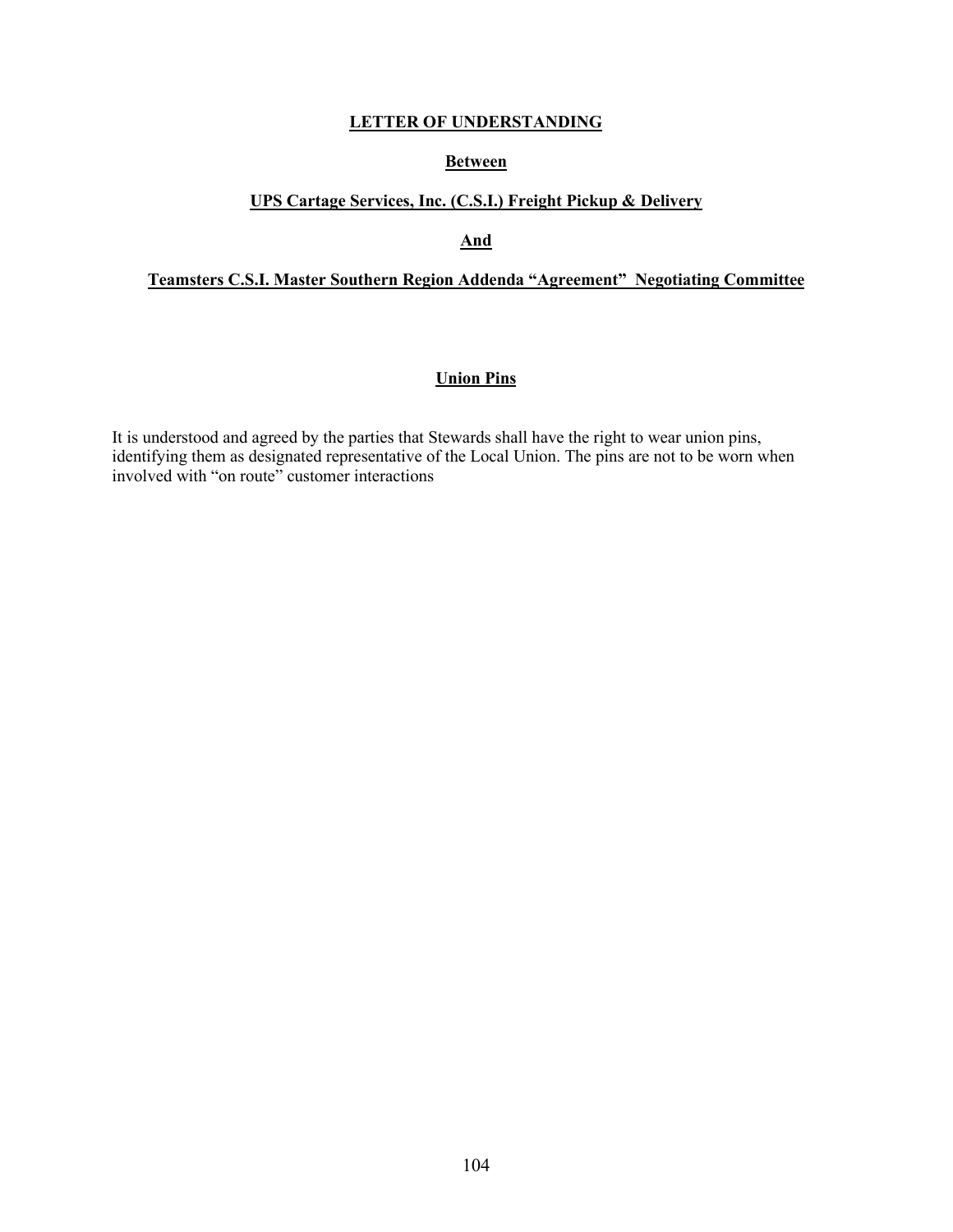## **Between**

# **UPS Cartage Services, Inc. (C.S.I.) Freight Pickup & Delivery**

#### **And**

#### **Teamsters C.S.I. Master Southern Region Addenda "Agreement" Negotiating Committee**

#### **Correspondence**

During negotiations, the parties discussed the use of E-Mail to improve both convenience and efficiencies of correspondence. Agreement was reached that; copies of all discipline shall be sent to the Local Union and the employee by certified mail.

Copies of all, bids, seniority list and vacation selections shall be sent to the Local Union by certified mail.